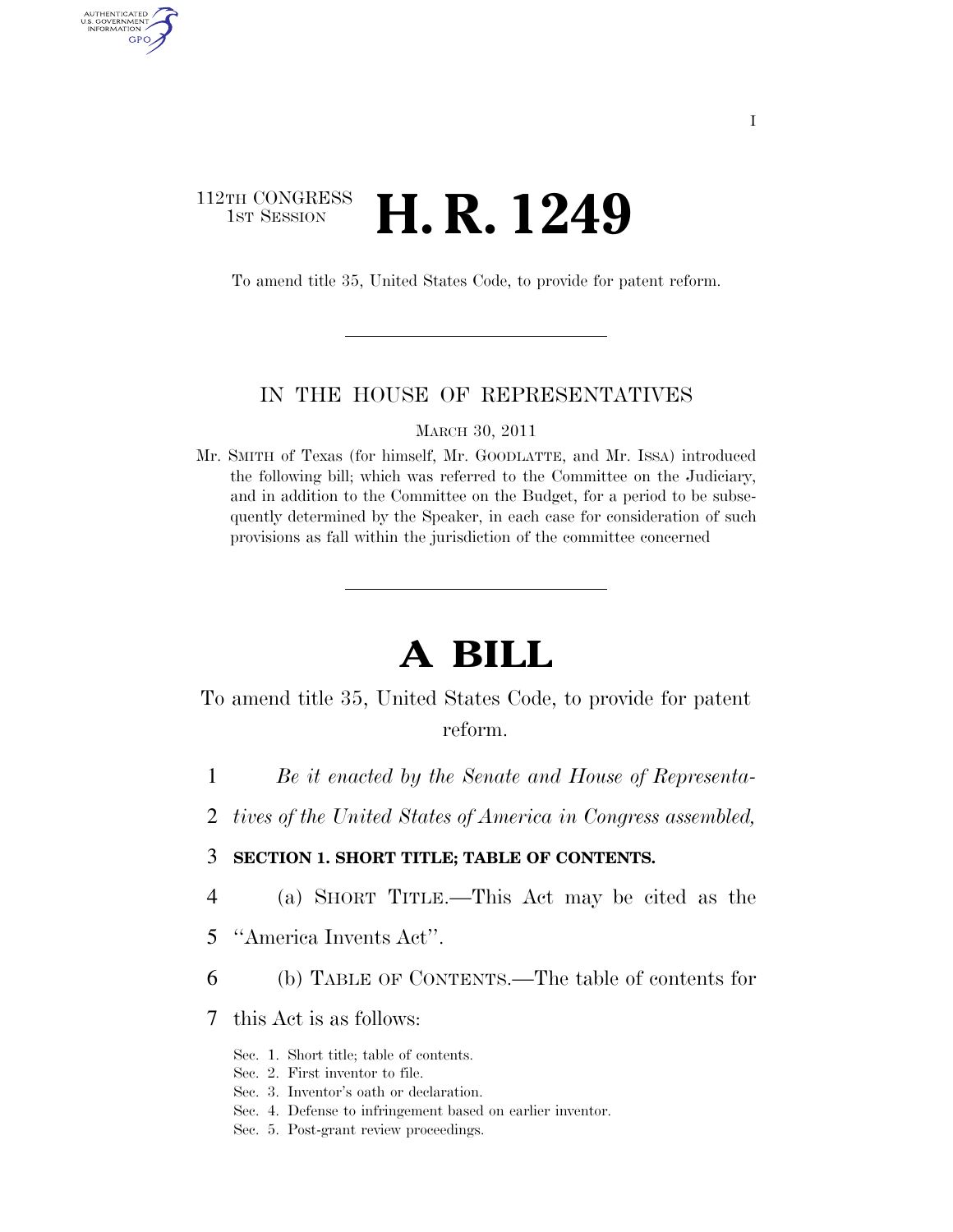- Sec. 6. Patent Trial and Appeal Board.
- Sec. 7. Preissuance submissions by third parties.
- Sec. 8. Venue.
- Sec. 9. Fee setting authority.
- Sec. 10. Fees for patent services.
- Sec. 11. Supplemental examination.
- Sec. 12. Funding agreements.
- Sec. 13. Tax strategies deemed within the prior art.
- Sec. 14. Best mode requirement.
- Sec. 15. Marking.
- Sec. 16. Advice of counsel.
- Sec. 17. Ownership; assignment.
- Sec. 18. Transitional program for covered business method patents.
- Sec. 19. Clarification of jurisdiction.
- Sec. 20. Technical amendments.
- Sec. 21. Travel expenses and payment of administrative judges.
- Sec. 22. Patent and Trademark Office funding.
- Sec. 23. Satellite offices.
- Sec. 24. Patent Ombudsman Program for small business concerns.
- Sec. 25. Priority examination for technologies important to American competitiveness.
- Sec. 26. Designation of Detroit satellite office.
- Sec. 27. Effective date.
- Sec. 28. Budgetary effects.

#### 1 **SEC. 2. FIRST INVENTOR TO FILE.**

2 (a) DEFINITIONS.—Section 100 of title 35, United 3 States Code, is amended by adding at the end the fol-4 lowing:

5 ''(f) The term 'inventor' means the individual or, if 6 a joint invention, the individuals collectively who invented 7 or discovered the subject matter of the invention.

8  $\langle \langle \rangle$  (g) The terms 'joint inventor' and 'coinventor' mean 9 any 1 of the individuals who invented or discovered the 10 subject matter of a joint invention.

11 ''(h) The term 'joint research agreement' means a 12 written contract, grant, or cooperative agreement entered 13 into by 2 or more persons or entities for the performance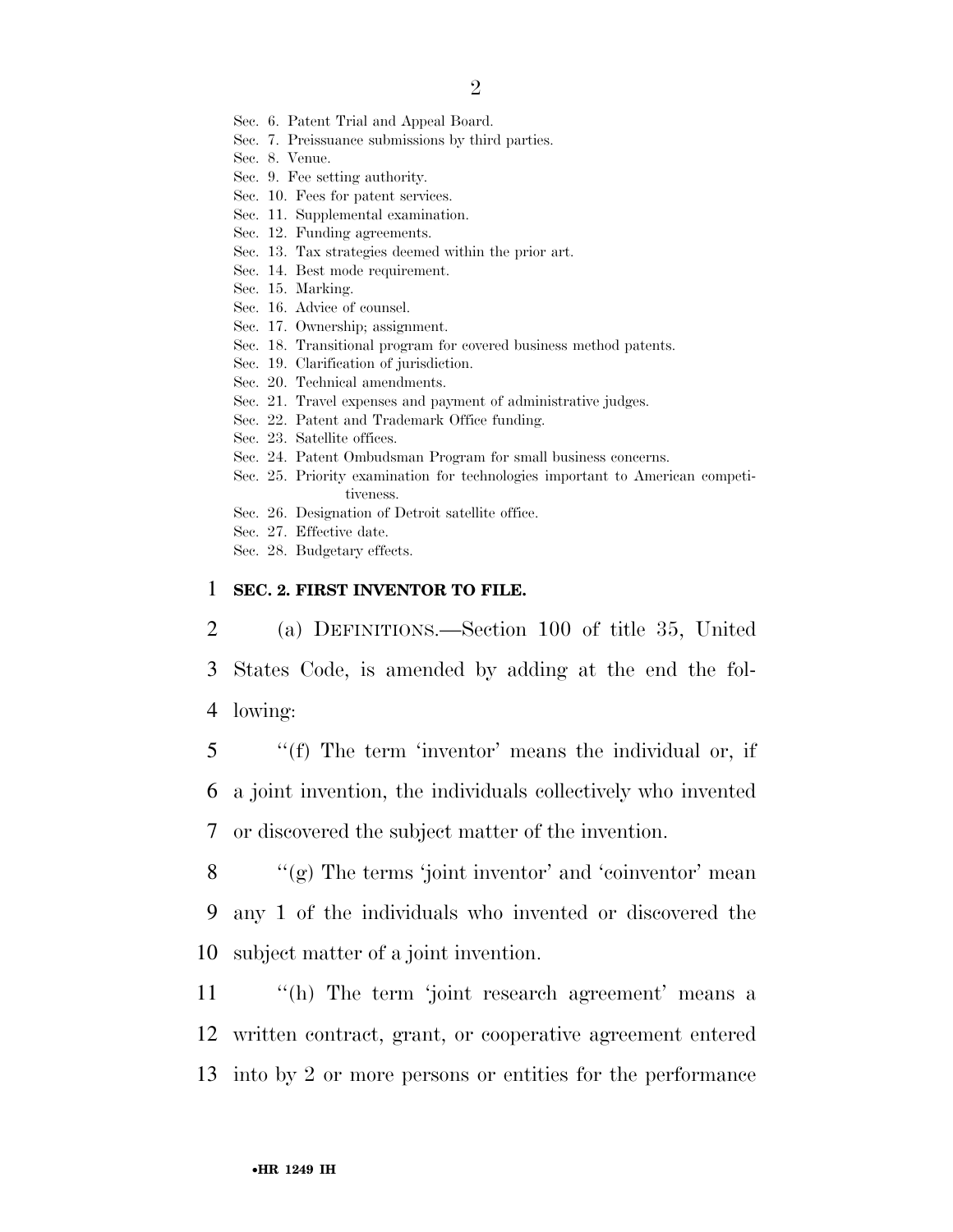of experimental, developmental, or research work in the field of the claimed invention.

 ''(i)(1) The term 'effective filing date' for a claimed invention in a patent or application for patent means— ''(A) if subparagraph (B) does not apply, the actual filing date of the patent or the application for the patent containing a claim to the invention; or ''(B) the filing date of the earliest application for which the patent or application is entitled, as to such invention, to a right of priority under section 11 119,  $365(a)$ , or  $365(b)$  or to the benefit of an earlier filing date under section 120, 121, or 365(c). ''(2) The effective filing date for a claimed invention in an application for reissue or reissued patent shall be determined by deeming the claim to the invention to have been contained in the patent for which reissue was sought. 17 ''(j) The term 'claimed invention' means the subject matter defined by a claim in a patent or an application for a patent.''.

(b) CONDITIONS FOR PATENTABILITY.—

 (1) IN GENERAL.—Section 102 of title 35, United States Code, is amended to read as follows: **''§ 102. Conditions for patentability; novelty** 

 ''(a) NOVELTY; PRIOR ART.—A person shall be enti-tled to a patent unless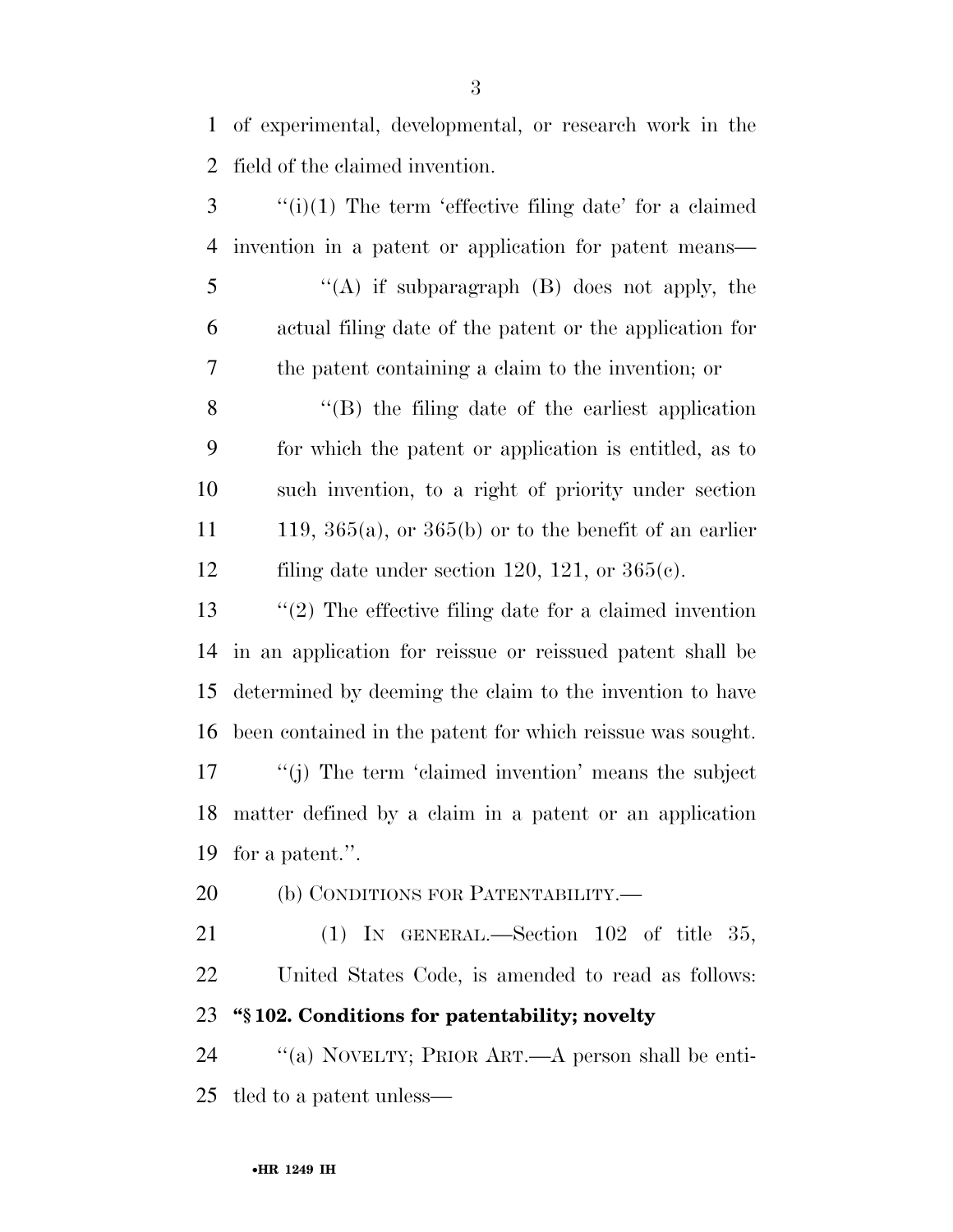$\frac{1}{1}$  the claimed invention was patented, de- scribed in a printed publication, or in public use, on sale, or otherwise available to the public before the effective filing date of the claimed invention; or

 ''(2) the claimed invention was described in a patent issued under section 151, or in an application for patent published or deemed published under sec- tion 122(b), in which the patent or application, as the case may be, names another inventor and was effectively filed before the effective filing date of the claimed invention.

12 "(b) EXCEPTIONS.—

 ''(1) DISCLOSURES MADE 1 YEAR OR LESS BE- FORE THE EFFECTIVE FILING DATE OF THE CLAIMED INVENTION.—A disclosure made 1 year or less before the effective filing date of a claimed in- vention shall not be prior art to the claimed inven-18 tion under subsection  $(a)(1)$  if—

 $((A)$  the disclosure was made by the inven-20 tor or joint inventor or by another who obtained the subject matter disclosed directly or indi- rectly from the inventor or a joint inventor; or 23 "(B) the subject matter disclosed had, be- fore such disclosure, been publicly disclosed by the inventor or a joint inventor or another who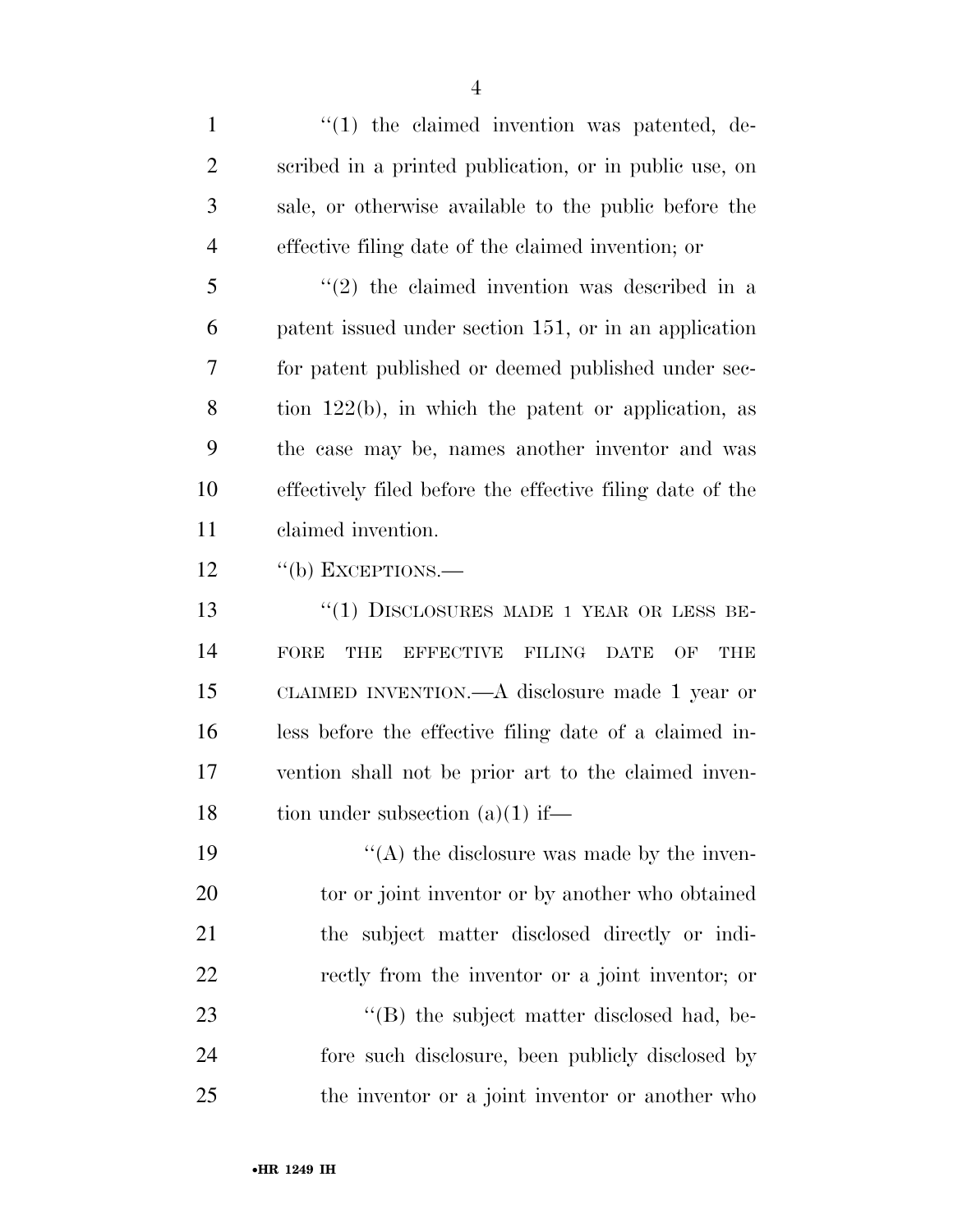| $\mathbf{1}$   | obtained the subject matter disclosed directly or        |
|----------------|----------------------------------------------------------|
| $\overline{2}$ | indirectly from the inventor or a joint inventor.        |
| 3              | DISCLOSURES APPEARING IN APPLICA-<br>(2)                 |
| $\overline{4}$ | TIONS AND PATENTS.—A disclosure shall not be             |
| 5              | prior art to a claimed invention under subsection        |
| 6              | $(a)(2)$ if—                                             |
| 7              | "(A) the subject matter disclosed was ob-                |
| 8              | tained directly or indirectly from the inventor or       |
| 9              | a joint inventor;                                        |
| 10             | "(B) the subject matter disclosed had, be-               |
| 11             | fore such subject matter was effectively filed           |
| 12             | under subsection $(a)(2)$ , been publicly disclosed      |
| 13             | by the inventor or a joint inventor or another           |
| 14             | who obtained the subject matter disclosed di-            |
| 15             | rectly or indirectly from the inventor or a joint        |
| 16             | inventor; or                                             |
| 17             | "(C) the subject matter disclosed and the                |
| 18             | claimed invention, not later than the effective          |
| 19             | filing date of the claimed invention, were owned         |
| 20             | by the same person or subject to an obligation           |
| 21             | of assignment to the same person.                        |
| 22             | $``(c)$ COMMON OWNERSHIP UNDER JOINT RESEARCH            |
| 23             | AGREEMENTS.—Subject matter disclosed and a claimed       |
| 24             | invention shall be deemed to have been owned by the same |
| 25             | person or subject to an obligation of assignment to the  |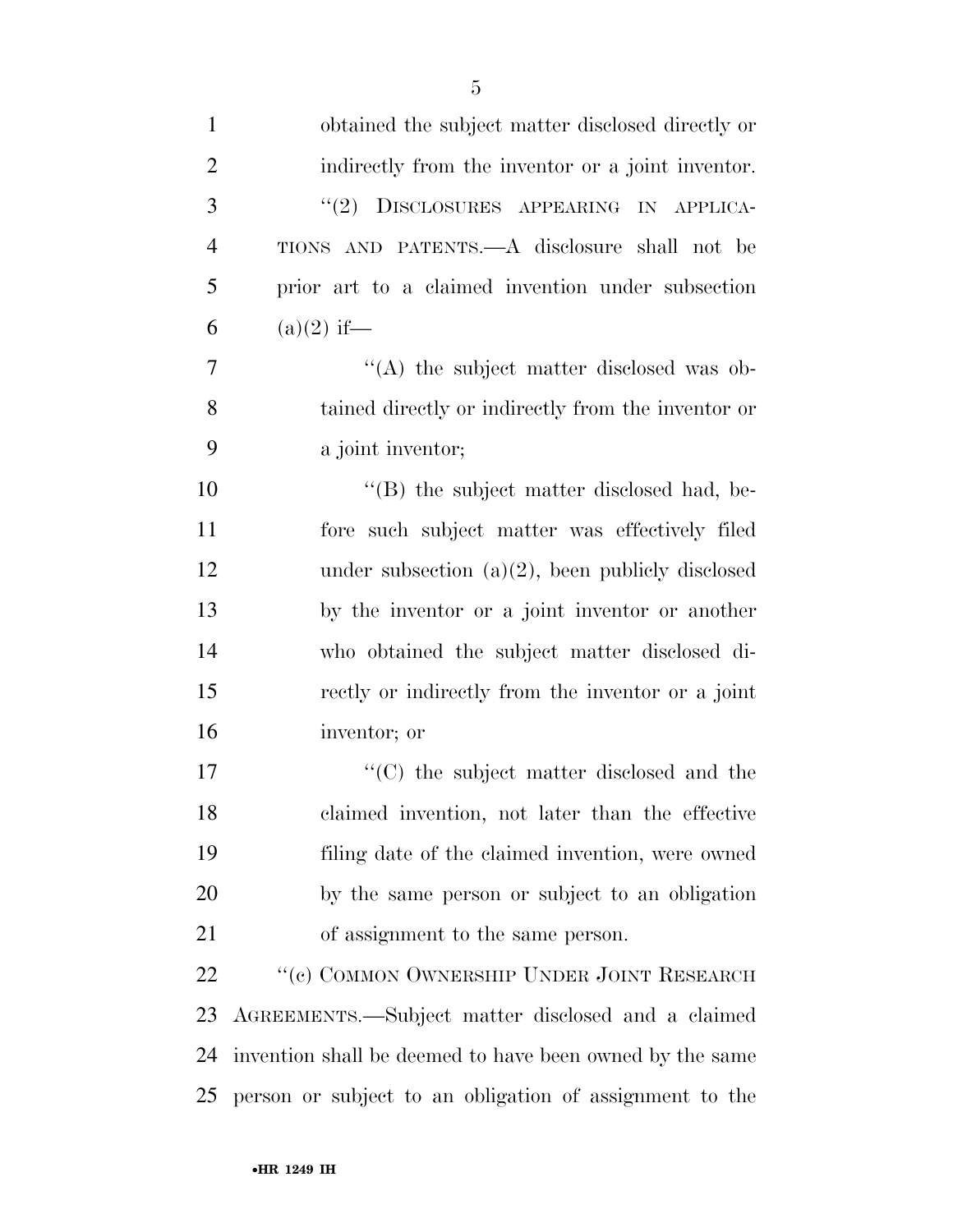same person in applying the provisions of subsection 2 (b) $(2)(C)$  if—

3 (1) the subject matter disclosed was developed and the claimed invention was made by, or on behalf of, 1 or more parties to a joint research agreement that was in effect on or before the effective filing date of the claimed invention;

 $\aleph$  "(2) the claimed invention was made as a result of activities undertaken within the scope of the joint research agreement; and

11 ''(3) the application for patent for the claimed invention discloses or is amended to disclose the names of the parties to the joint research agree-ment.

 ''(d) PATENTS AND PUBLISHED APPLICATIONS EF- FECTIVE AS PRIOR ART.—For purposes of determining whether a patent or application for patent is prior art to a claimed invention under subsection (a)(2), such patent or application shall be considered to have been effectively filed, with respect to any subject matter described in the patent or application—

22  $\frac{1}{2}$  (1) if paragraph (2) does not apply, as of the actual filing date of the patent or the application for patent; or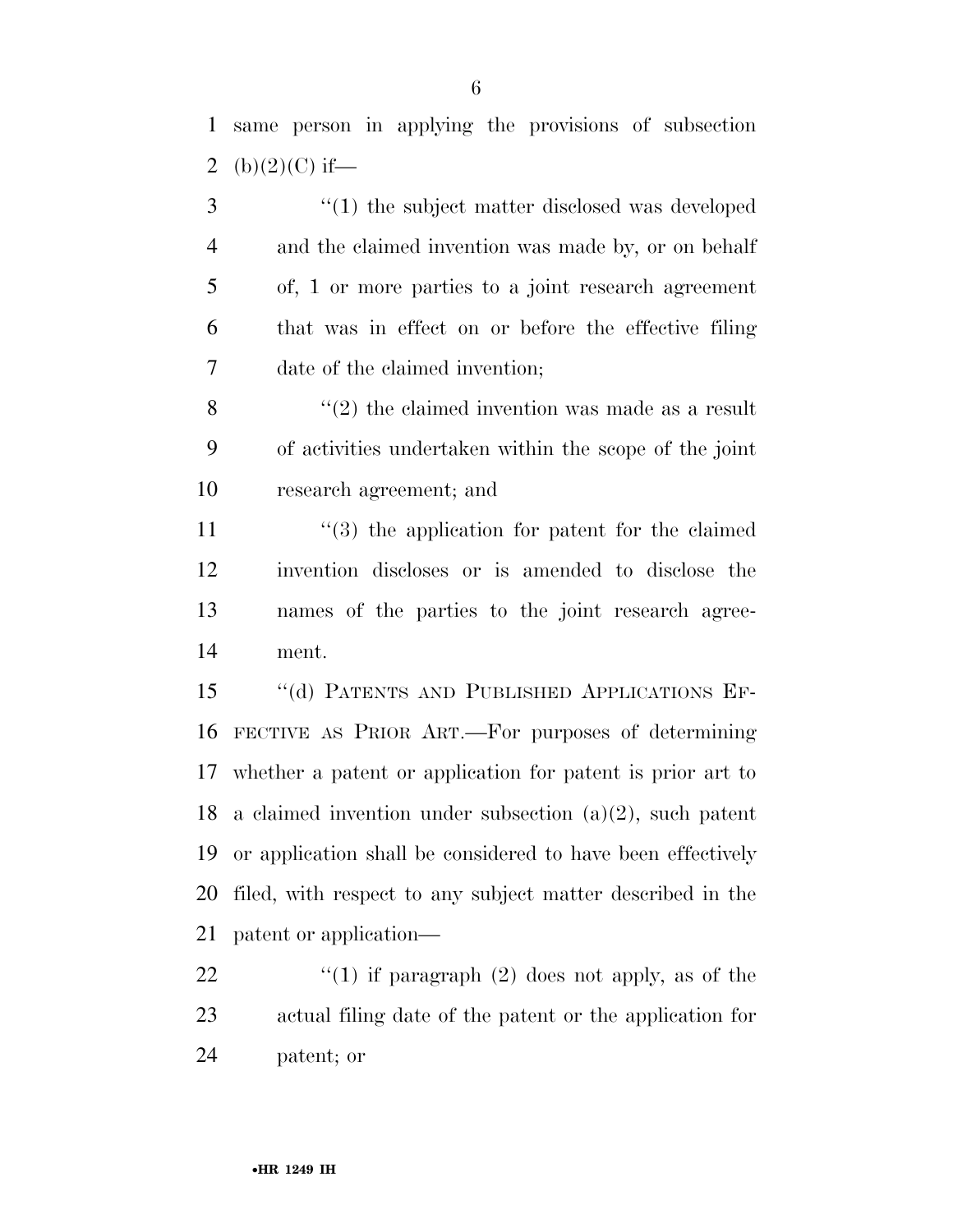$\frac{1}{2}$  if the patent or application for patent is entitled to claim a right of priority under section  $3 \t 119, 365(a),$  or  $365(b)$ , or to claim the benefit of an earlier filing date under section 120, 121, or 365(c), based upon 1 or more prior filed applications for patent, as of the filing date of the earliest such ap-plication that describes the subject matter.''.

8 (2) CONTINUITY OF INTENT UNDER THE CRE- ATE ACT.—The enactment of section 102(c) of title 35, United States Code, under paragraph (1) of this subsection is done with the same intent to promote joint research activities that was expressed, includ- ing in the legislative history, through the enactment of the Cooperative Research and Technology En- hancement Act of 2004 (Public Law 108–453; the ''CREATE Act''), the amendments of which are stricken by subsection (c) of this section. The United States Patent and Trademark Office shall admin- ister section 102(c) of title 35, United States Code, in a manner consistent with the legislative history of 21 the CREATE Act that was relevant to its adminis- tration by the United States Patent and Trademark Office.

 (3) CONFORMING AMENDMENT.—The item re-lating to section 102 in the table of sections for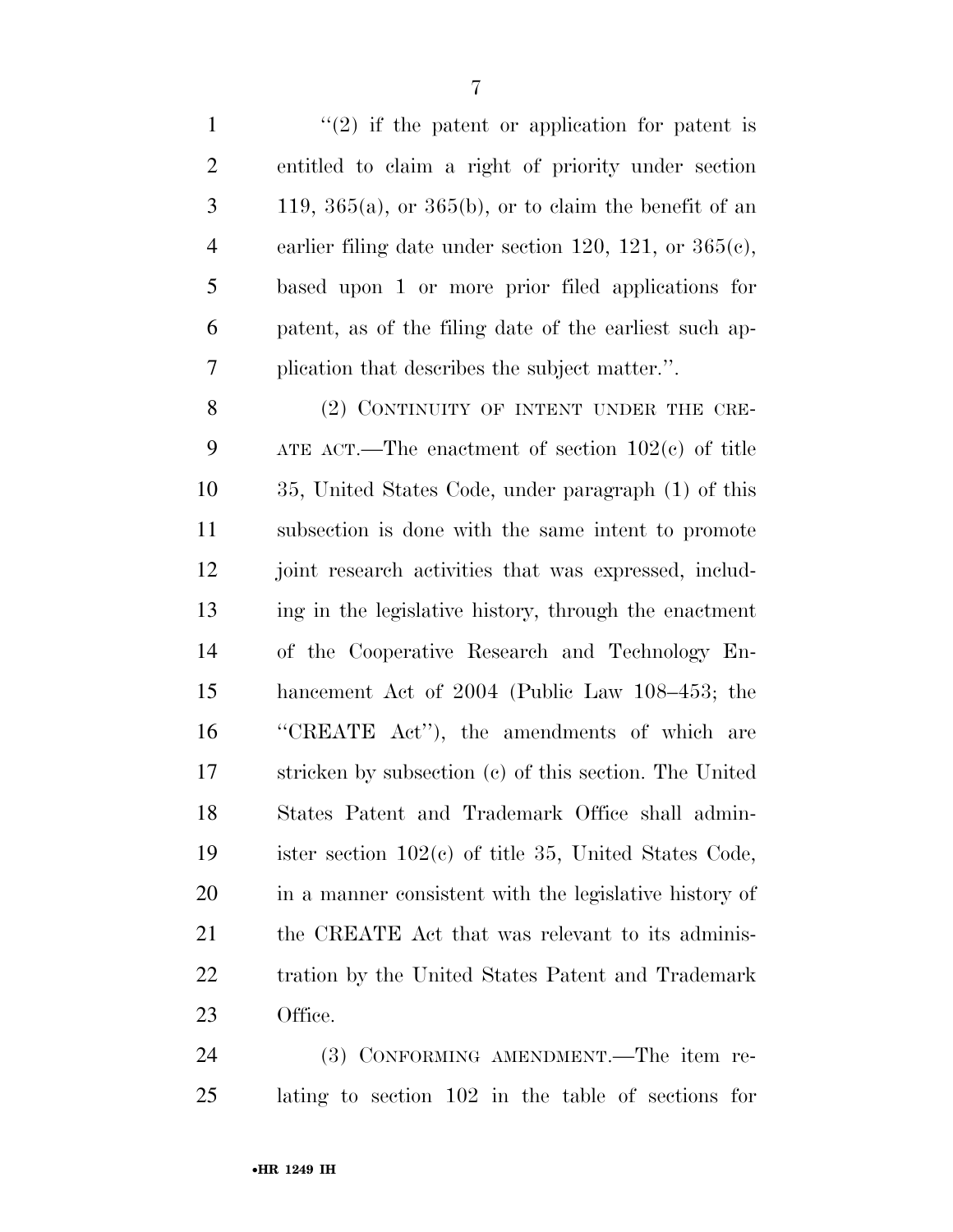chapter 10 of title 35, United States Code, is amended to read as follows: ''102. Conditions for patentability; novelty.''.

 (c) CONDITIONS FOR PATENTABILITY; NONOBVIOUS SUBJECT MATTER.—Section 103 of title 35, United States Code, is amended to read as follows:

# **''§ 103. Conditions for patentability; nonobvious sub-ject matter**

 ''A patent for a claimed invention may not be ob- tained, notwithstanding that the claimed invention is not identically disclosed as set forth in section 102, if the dif- ferences between the claimed invention and the prior art are such that the claimed invention as a whole would have been obvious before the effective filing date of the claimed invention to a person having ordinary skill in the art to which the claimed invention pertains. Patentability shall not be negated by the manner in which the invention was made.''.

 (d) REPEAL OF REQUIREMENTS FOR INVENTIONS MADE ABROAD.—Section 104 of title 35, United States Code, and the item relating to that section in the table of sections for chapter 10 of title 35, United States Code, are repealed.

 (e) REPEAL OF STATUTORY INVENTION REGISTRA-TION.—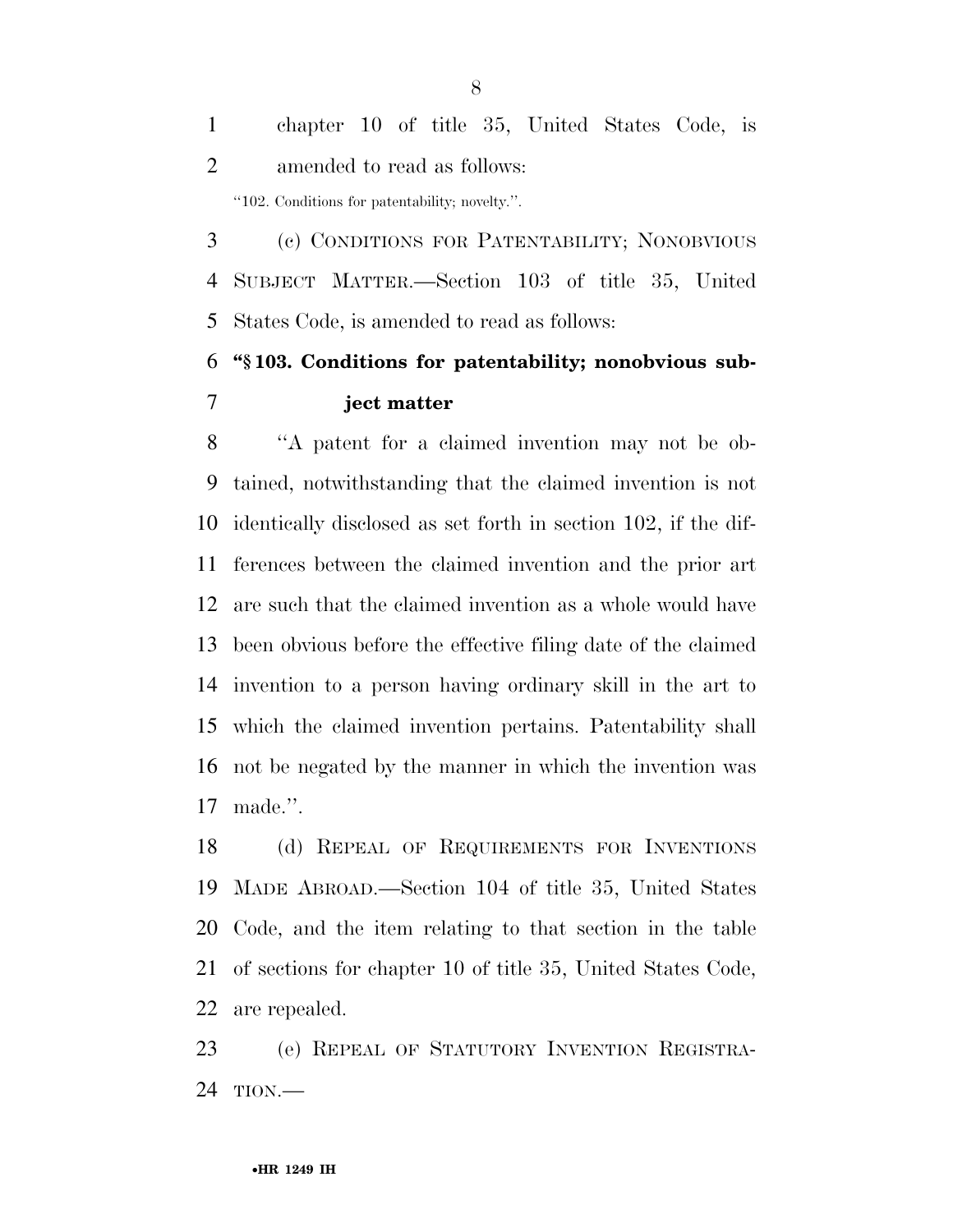(1) IN GENERAL.—Section 157 of title 35, United States Code, and the item relating to that section in the table of sections for chapter 14 of title 35, United States Code, are repealed. (2) REMOVAL OF CROSS REFERENCES.—Section 111(b)(8) of title 35, United States Code, is amend- ed by striking ''sections 115, 131, 135, and 157'' and inserting ''sections 131 and 135''. (3) EFFECTIVE DATE.—The amendments made by this subsection shall take effect upon the expira- tion of the 18-month period beginning on the date of the enactment of this Act, and shall apply to any request for a statutory invention registration filed on or after that effective date. (f) EARLIER FILING DATE FOR INVENTOR AND JOINT INVENTOR.—Section 120 of title 35, United States

 Code, is amended by striking ''which is filed by an inven- tor or inventors named'' and inserting ''which names an inventor or joint inventor''.

20 (g) CONFORMING AMENDMENTS.—

 (1) RIGHT OF PRIORITY.—Section 172 of title 35, United States Code, is amended by striking 23  $\ldots$  "and the time specified in section 102(d)".

 (2) LIMITATION ON REMEDIES.—Section  $25 \qquad 287(c)(4)$  of title 35, United States Code, is amend-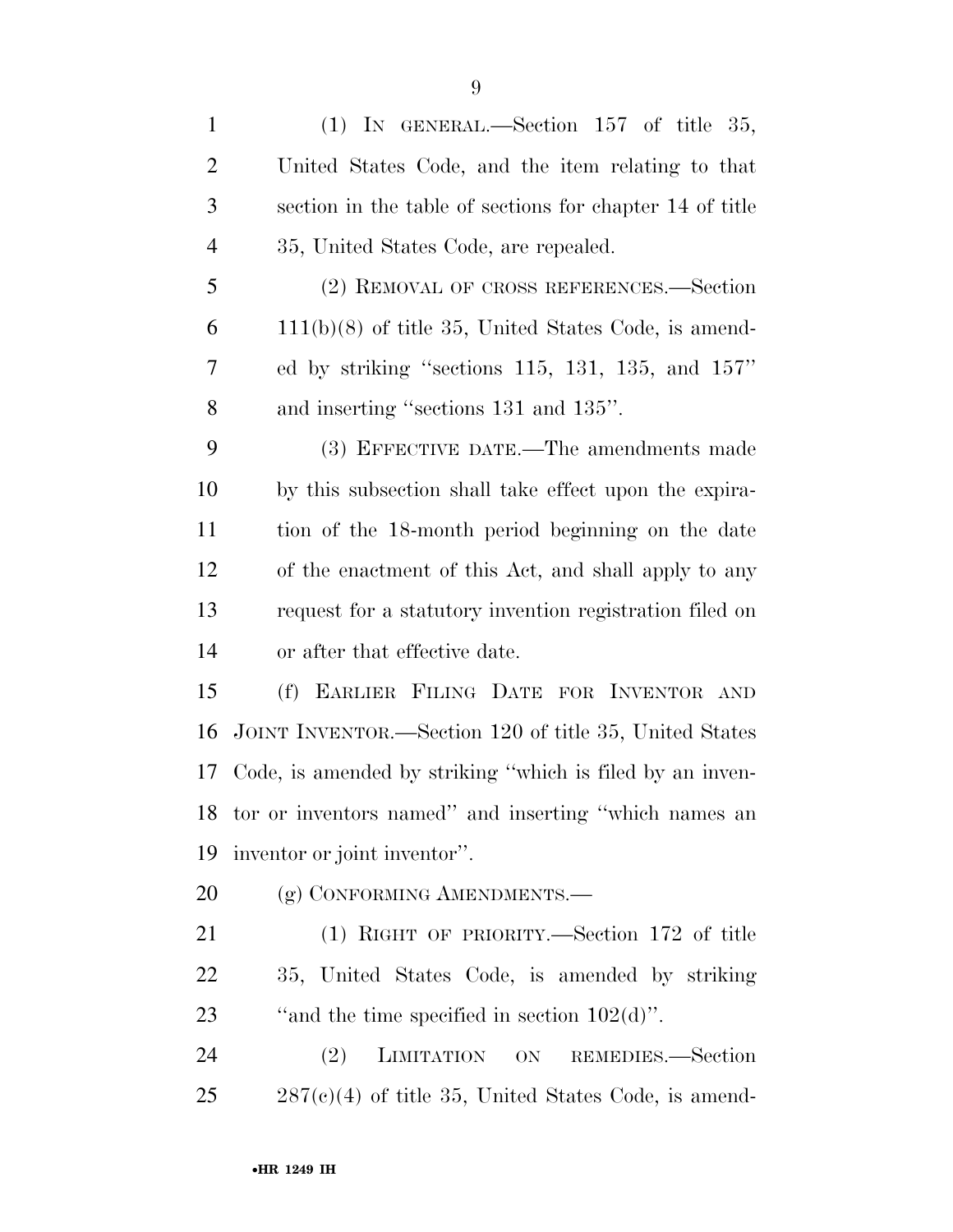ed by striking ''the earliest effective filing date of which is prior to'' and inserting ''which has an effec- tive filing date before''. (3) INTERNATIONAL APPLICATION DESIG- NATING THE UNITED STATES: EFFECT.—Section 363 of title 35, United States Code, is amended by striking ''except as otherwise provided in section  $102(e)$  of this title". (4) PUBLICATION OF INTERNATIONAL APPLICA- TION: EFFECT.—Section 374 of title 35, United States Code, is amended by striking ''sections 102(e)

12 and  $154(d)$ " and inserting "section  $154(d)$ ".

 (5) PATENT ISSUED ON INTERNATIONAL APPLI- CATION: EFFECT.—The second sentence of section 375(a) of title 35, United States Code, is amended by striking ''Subject to section 102(e) of this title, such'' and inserting ''Such''.

 (6) LIMIT ON RIGHT OF PRIORITY.—Section 119(a) of title 35, United States Code, is amended by striking ''; but no patent shall be granted'' and all that follows through ''one year prior to such fil-ing''.

23 (7) INVENTIONS MADE WITH FEDERAL ASSIST- ANCE.—Section 202(c) of title 35, United States Code, is amended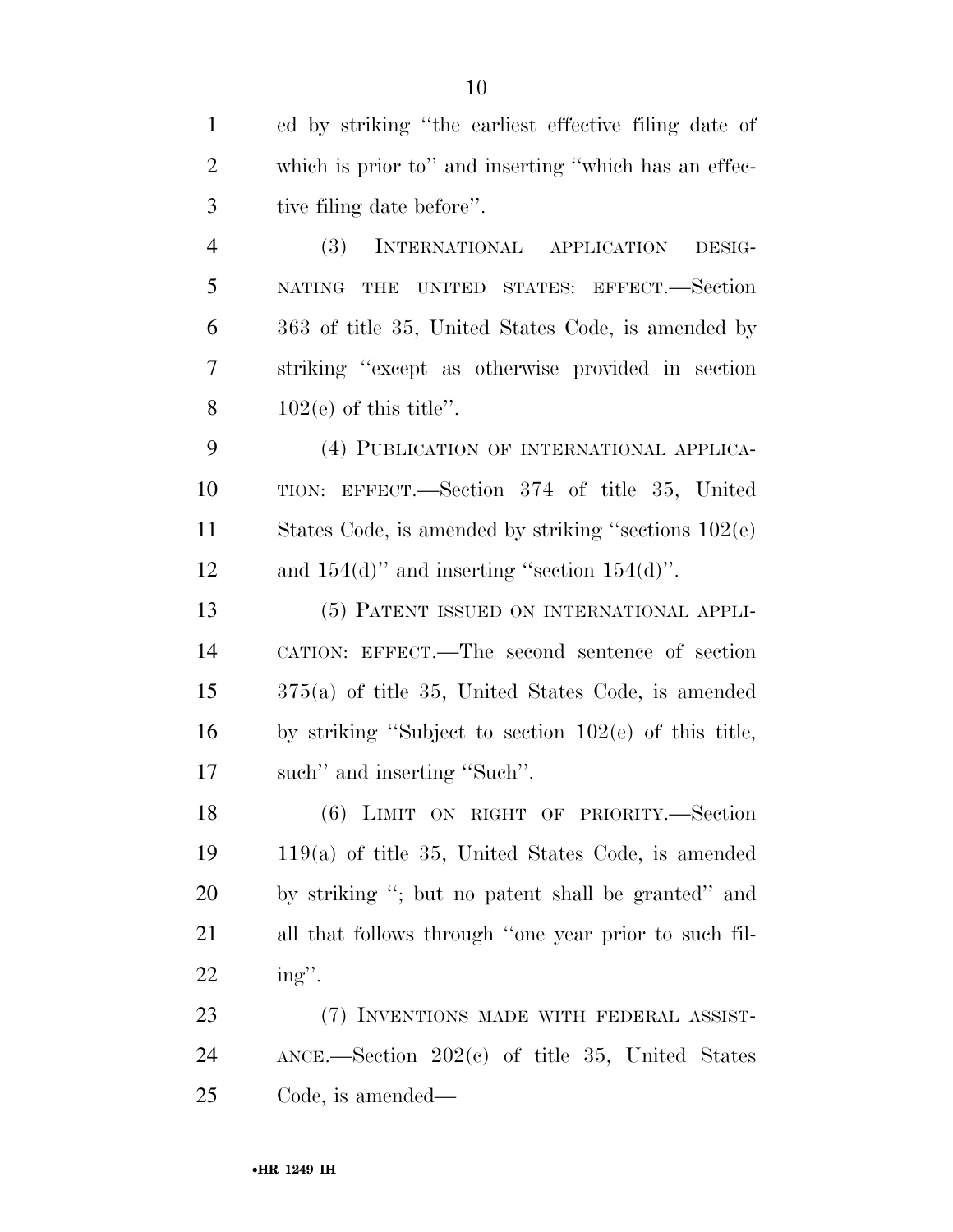|  |  | (A) in paragraph $(2)$ — |  |  |
|--|--|--------------------------|--|--|
|--|--|--------------------------|--|--|

| $\overline{2}$ | (i) by striking "publication, on sale,                      |
|----------------|-------------------------------------------------------------|
| 3              | or public use," and all that follows through                |
| $\overline{4}$ | "obtained in the United States" and in-                     |
| 5              | serting "the 1-year period referred to in                   |
| 6              | section $102(b)$ would end before the end of                |
| 7              | that 2-year period"; and                                    |
| 8              | (ii) by striking "prior to the end of                       |
| 9              | the statutory" and inserting "before the                    |
| 10             | end of that 1-year"; and                                    |
| 11             | $(B)$ in paragraph $(3)$ , by striking "any                 |
| 12             | statutory bar date that may occur under this                |
| 13             | title due to publication, on sale, or public use"           |
| 14             | and inserting "the expiration of the 1-year pe-             |
| 15             | riod referred to in section $102(b)$ ".                     |
| 16             | (h) DERIVED PATENTS.—                                       |
| 17             | (1) IN GENERAL.—Section 291 of title 35,                    |
| 18             | United States Code, is amended to read as follows:          |
| 19             | "§291. Derived Patents                                      |
| 20             | "(a) IN GENERAL.—The owner of a patent may have             |
| 21             | relief by civil action against the owner of another patent  |
| 22             | that claims the same invention and has an earlier effective |
| 23             | filing date if the invention claimed in such other patent   |
| 24             | was derived from the inventor of the invention claimed in   |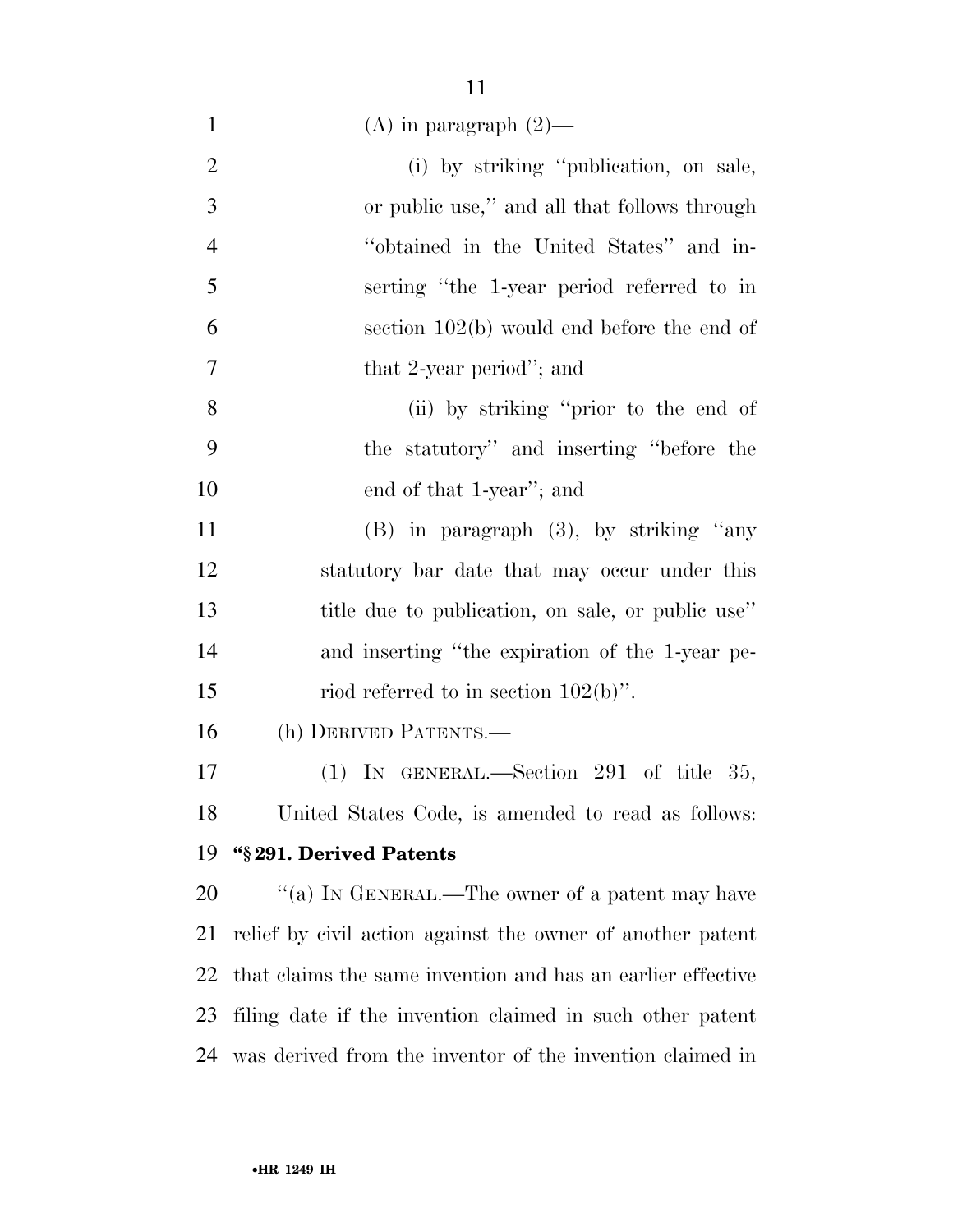the patent owned by the person seeking relief under this section.

 ''(b) FILING LIMITATION.—An action under this sec- tion may be filed only before the end of the 1-year period beginning on the date of the issuance of the first patent containing a claim to the allegedly derived invention and naming an individual alleged to have derived such inven-tion as the inventor or joint inventor.''.

 (2) CONFORMING AMENDMENT.—The item re- lating to section 291 in the table of sections for chapter 29 of title 35, United States Code, is amended to read as follows:

''291. Derived patents.''.

 (i) DERIVATION PROCEEDINGS.—Section 135 of title 35, United States Code, is amended to read as follows:

#### **''§ 135. Derivation proceedings**

 ''(a) INSTITUTION OF PROCEEDING.—An applicant for patent may file a petition to institute a derivation pro- ceeding in the Office. The petition shall set forth with par- ticularity the basis for finding that an inventor named in an earlier application derived the claimed invention from an inventor named in the petitioner's application and, without authorization, the earlier application claiming such invention was filed. Any such petition may be filed only within the 1-year period beginning the date of the first publication of a claim to an invention that is the same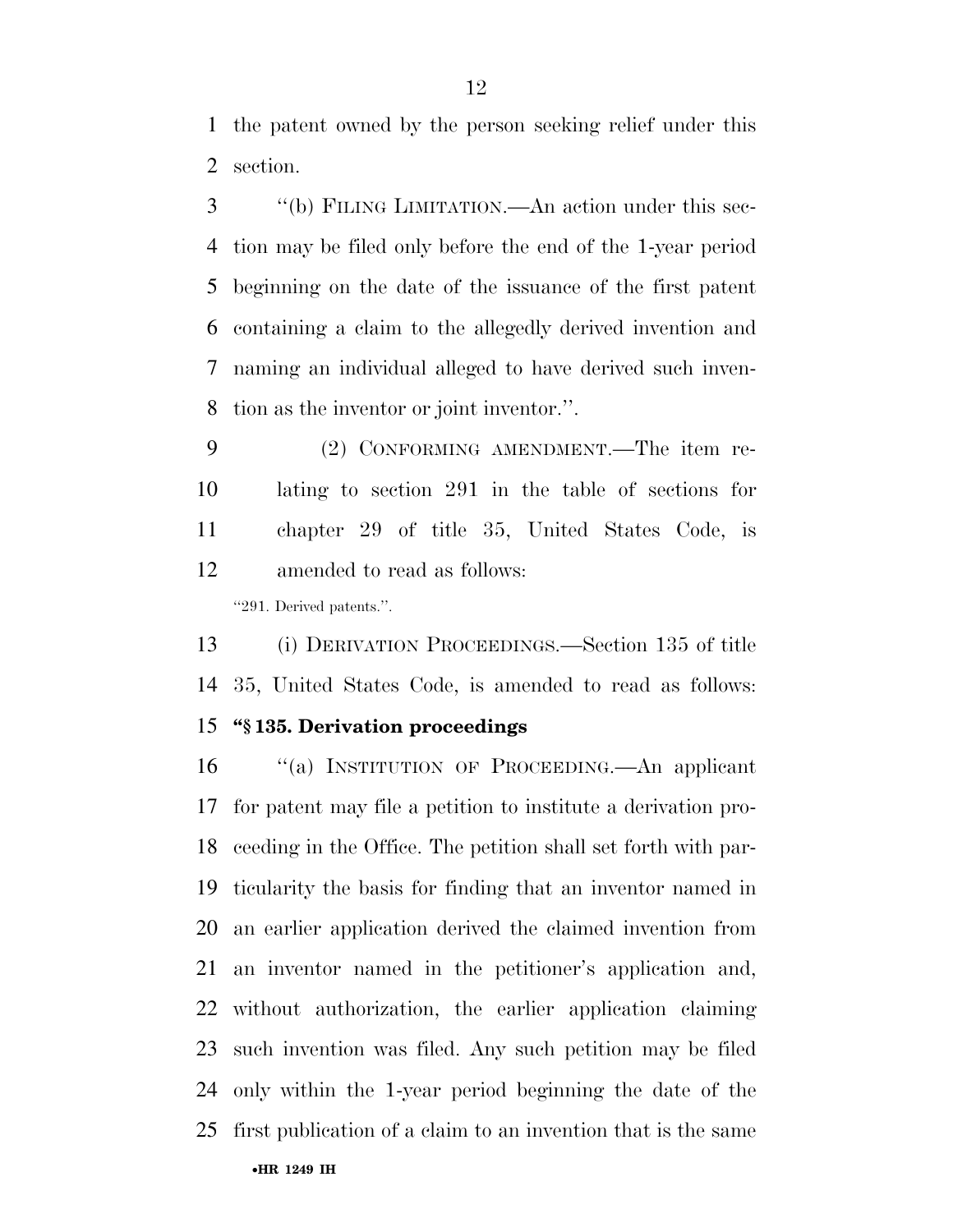or substantially the same as the earlier application's claim to the invention, shall be made under oath, and shall be supported by substantial evidence. Whenever the Director determines that a petition filed under this subsection dem- onstrates that the standards for instituting a derivation proceeding are met, the Director may institute a deriva- tion proceeding. The determination by the Director wheth- er to institute a derivation proceeding shall be final and nonappealable.

 ''(b) DETERMINATION BY PATENT TRIAL AND AP- PEAL BOARD.—In a derivation proceeding instituted under subsection (a), the Patent Trial and Appeal Board shall determine whether an inventor named in the earlier application derived the claimed invention from an inventor named in the petitioner's application and, without author- ization, the earlier application claiming such invention was filed. The Director shall prescribe regulations setting forth standards for the conduct of derivation proceedings.

 ''(c) DEFERRAL OF DECISION.—The Patent Trial and Appeal Board may defer action on a petition for a derivation proceeding until the expiration of the 3-month period beginning on the date on which the Director issues a patent that includes the claimed invention that is the subject of the petition. The Patent Trial and Appeal Board also may defer action on a petition for a derivation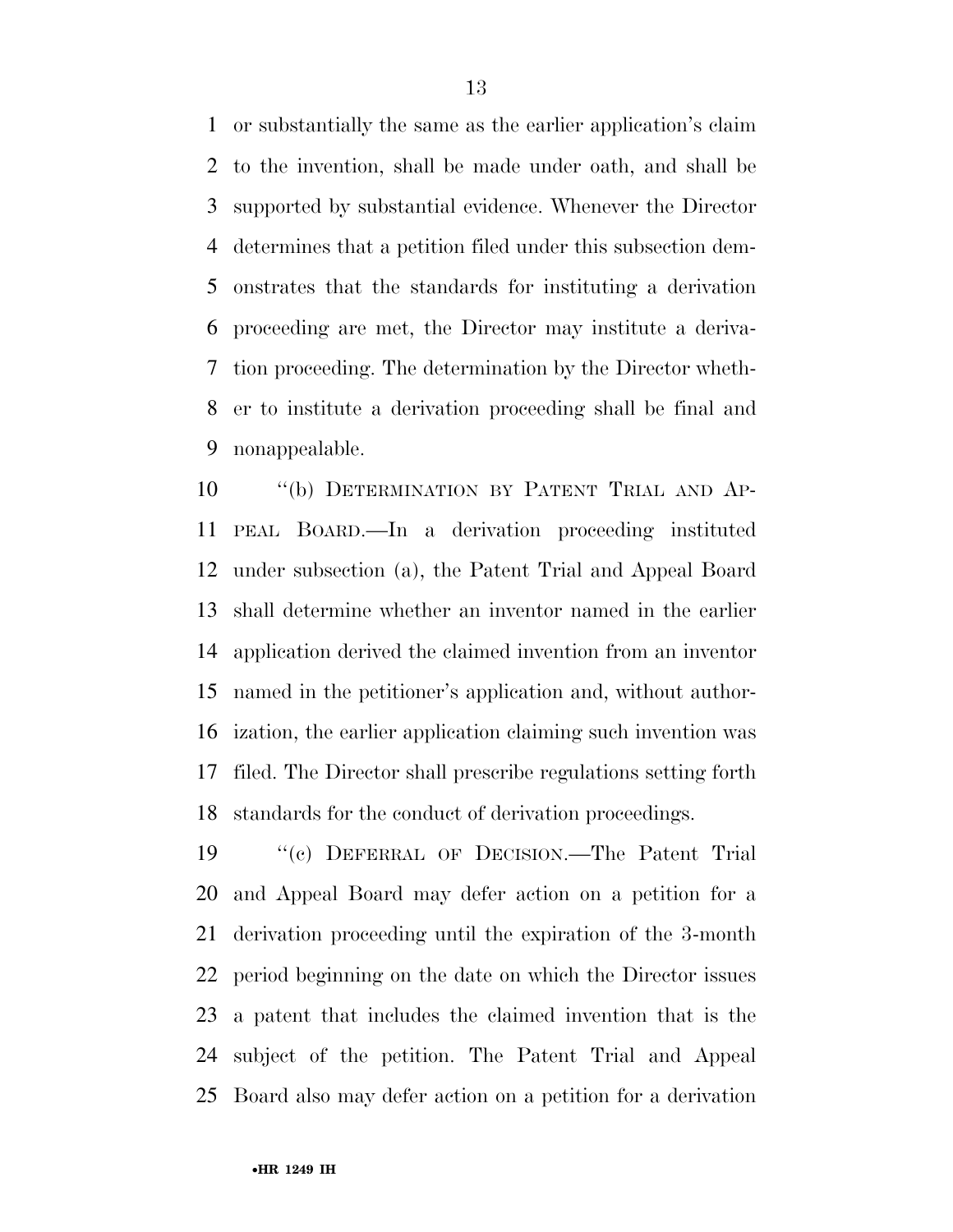proceeding, or stay the proceeding after it has been insti- tuted, until the termination of a proceeding under chapter 30, 31, or 32 involving the patent of the earlier applicant. ''(d) EFFECT OF FINAL DECISION.—The final deci- sion of the Patent Trial and Appeal Board, if adverse to claims in an application for patent, shall constitute the final refusal by the Office on those claims. The final deci- sion of the Patent Trial and Appeal Board, if adverse to claims in a patent, shall, if no appeal or other review of the decision has been or can be taken or had, constitute cancellation of those claims, and notice of such cancella-

tion shall be endorsed on copies of the patent distributed

after such cancellation.

 ''(e) SETTLEMENT.—Parties to a proceeding insti- tuted under subsection (a) may terminate the proceeding by filing a written statement reflecting the agreement of the parties as to the correct inventors of the claimed inven- tion in dispute. Unless the Patent Trial and Appeal Board finds the agreement to be inconsistent with the evidence of record, if any, it shall take action consistent with the agreement. Any written settlement or understanding of the parties shall be filed with the Director. At the request of a party to the proceeding, the agreement or under- standing shall be treated as business confidential informa-tion, shall be kept separate from the file of the involved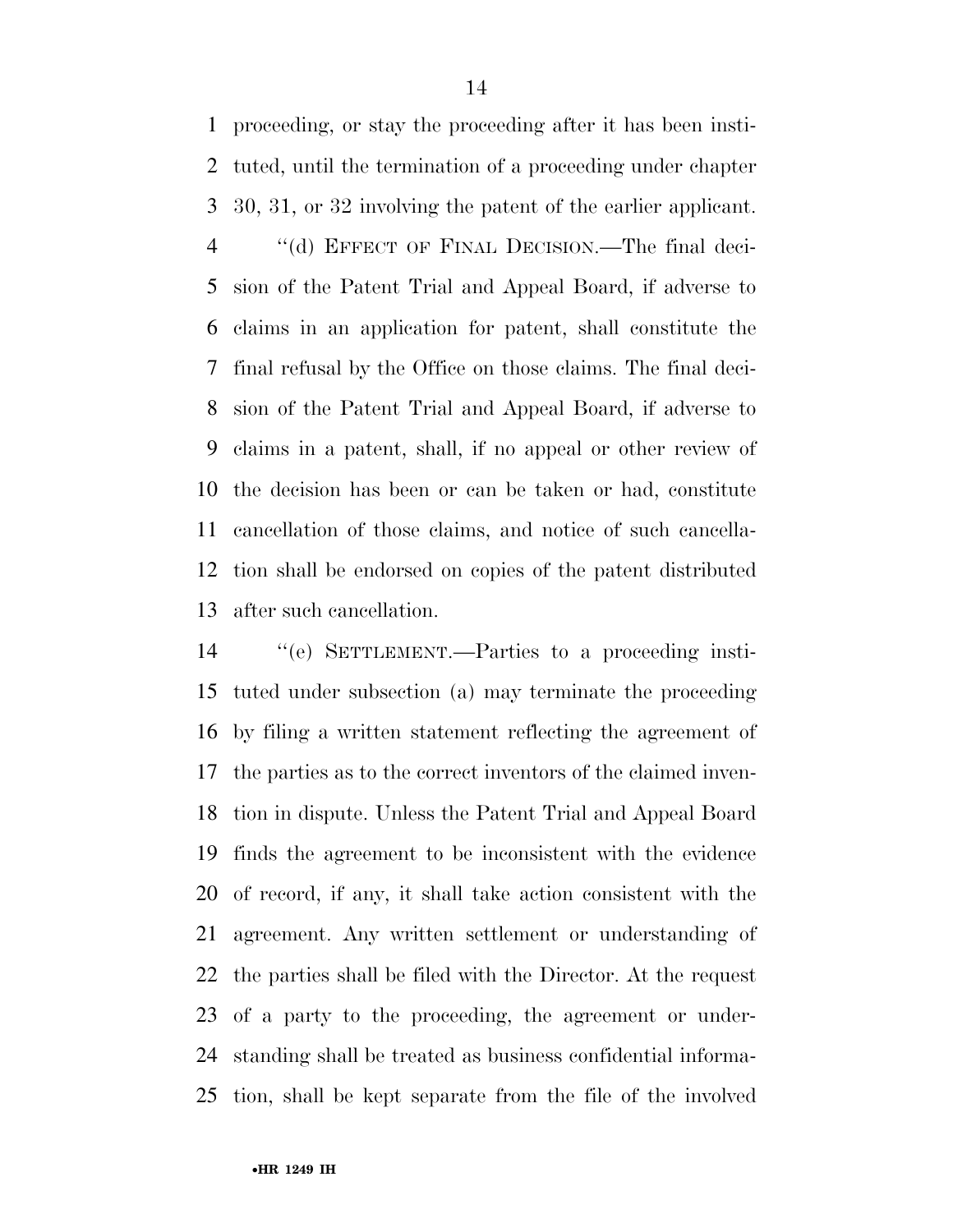patents or applications, and shall be made available only to Government agencies on written request, or to any per-son on a showing of good cause.

 ''(f) ARBITRATION.—Parties to a proceeding insti- tuted under subsection (a) may, within such time as may be specified by the Director by regulation, determine such contest or any aspect thereof by arbitration. Such arbitra- tion shall be governed by the provisions of title 9, to the extent such title is not inconsistent with this section. The parties shall give notice of any arbitration award to the Director, and such award shall, as between the parties to the arbitration, be dispositive of the issues to which it re- lates. The arbitration award shall be unenforceable until such notice is given. Nothing in this subsection shall pre- clude the Director from determining the patentability of the claimed inventions involved in the proceeding.''.

 (j) ELIMINATION OF REFERENCES TO INTER- FERENCES.—(1) Sections 134, 145, 146, 154, 305, and 314 of title 35, United States Code, are each amended by striking ''Board of Patent Appeals and Interferences'' each place it appears and inserting ''Patent Trial and Ap-peal Board''.

23 (2)(A) Sections 146 and 157(a) of title 35, United States Code, are each amended—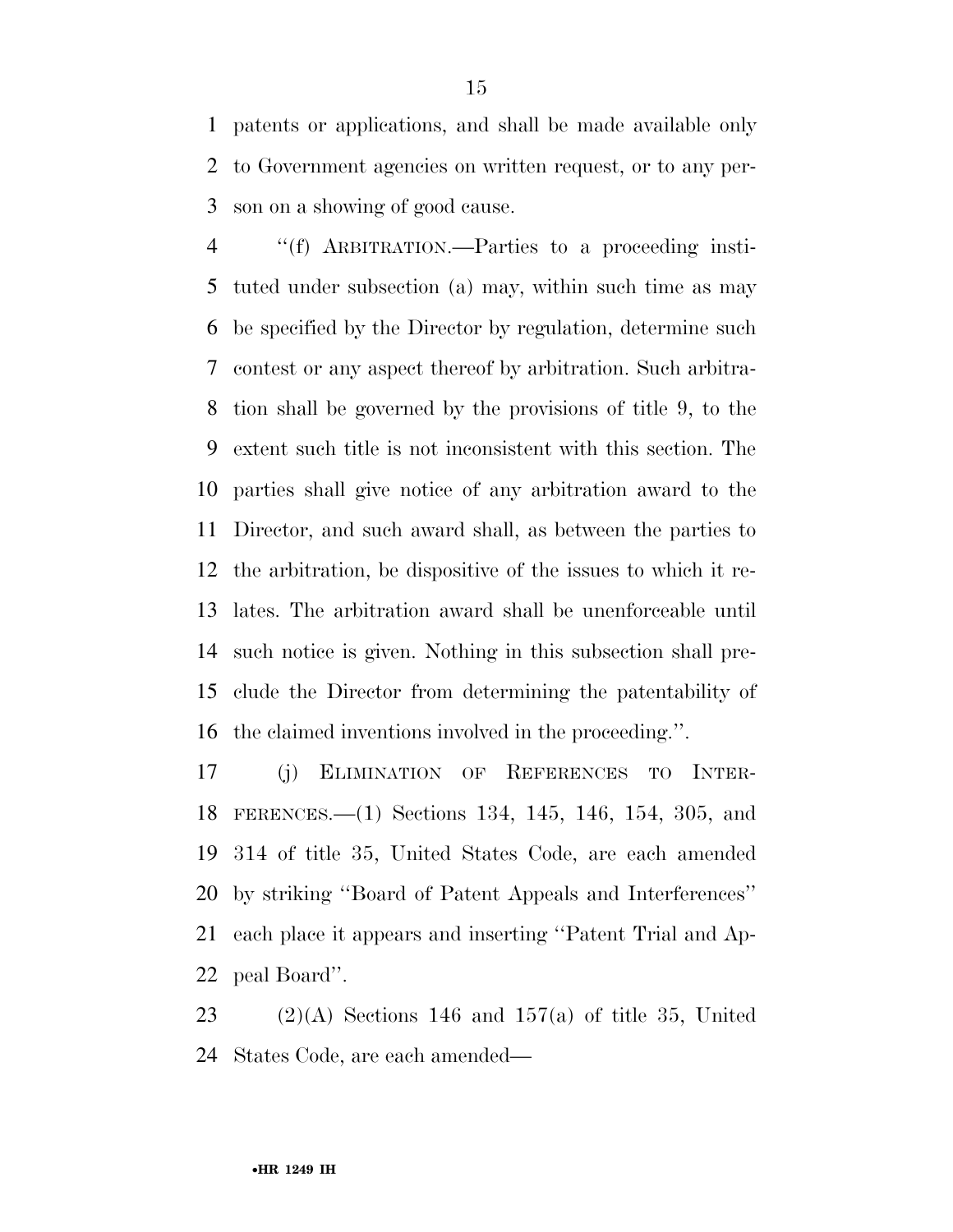| $\mathbf{1}$   | (i) by striking "an interference" each place                                          |
|----------------|---------------------------------------------------------------------------------------|
| $\overline{2}$ | it appears and inserting "a derivation pro-                                           |
| 3              | ceeding"; and                                                                         |
| $\overline{4}$ | (ii) by striking "interference" each addi-                                            |
| 5              | tional place it appears and inserting "derivation"                                    |
| 6              | proceeding".                                                                          |
| 7              | (B) The subparagraph heading for section                                              |
| 8              | $154(b)(1)(C)$ of title 35, United States Code, is                                    |
| 9              | amended to read as follows:                                                           |
| 10             | "(C) GUARANTEE OF ADJUSTMENTS                                                         |
| 11             | FOR DELAYS DUE TO DERIVATION PRO-                                                     |
| 12             | CEEDINGS, SECRECY ORDERS, AND AP-                                                     |
| 13             |                                                                                       |
| 14             | $(3)$ The section heading for section 134 of title 35,                                |
| 15             | United States Code, is amended to read as follows:                                    |
| 16             | "\\$134. Appeal to the Patent Trial and Appeal Board".                                |
| 17             | $(4)$ The section heading for section 146 of title 35,                                |
| 18             | United States Code, is amended to read as follows:                                    |
| 19             | "\\$146. Civil action in case of derivation proceeding".                              |
| 20             | $(5)$ The items relating to sections 134 and 135 in                                   |
| 21             | the table of sections for chapter 12 of title 35, United                              |
| 22             | States Code, are amended to read as follows:                                          |
|                | "134. Appeal to the Patent Trial and Appeal Board.<br>"135. Derivation proceedings.". |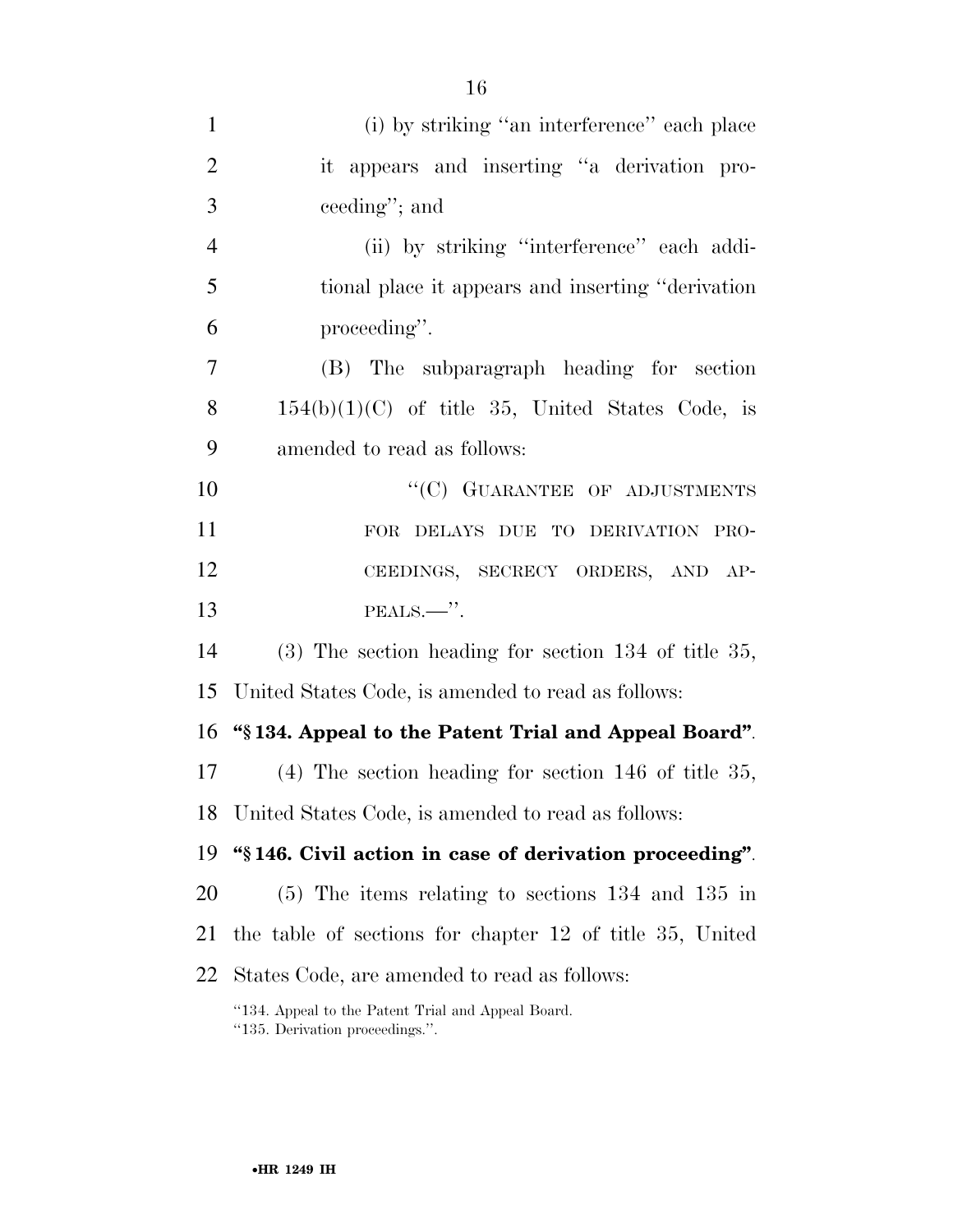(6) The item relating to section 146 in the table of sections for chapter 13 of title 35, United States Code, is amended to read as follows:

''146. Civil action in case of derivation proceeding.''.

- (k) STATUTE OF LIMITATIONS.—
- 

(1) IN GENERAL.—Section 32 of title 35,

 United States Code, is amended by inserting be- tween the third and fourth sentences the following: ''A proceeding under this section shall be com- menced not later than the earlier of either the date that is 10 years after the date on which the mis- conduct forming the basis for the proceeding oc- curred, or 1 year after the date on which the mis- conduct forming the basis for the proceeding is made known to an officer or employee of the Office as prescribed in the regulations established under 16 section  $2(b)(2)(D)$ .".

 (2) REPORT TO CONGRESS.—The Director shall provide on a biennial basis to the Judiciary Commit- tees of the Senate and House of Representatives a report providing a short description of incidents made known to an officer or employee of the Office as prescribed in the regulations established under section 2(b)(2)(D) of title 35, United States Code, that reflect substantial evidence of misconduct be-fore the Office but for which the Office was barred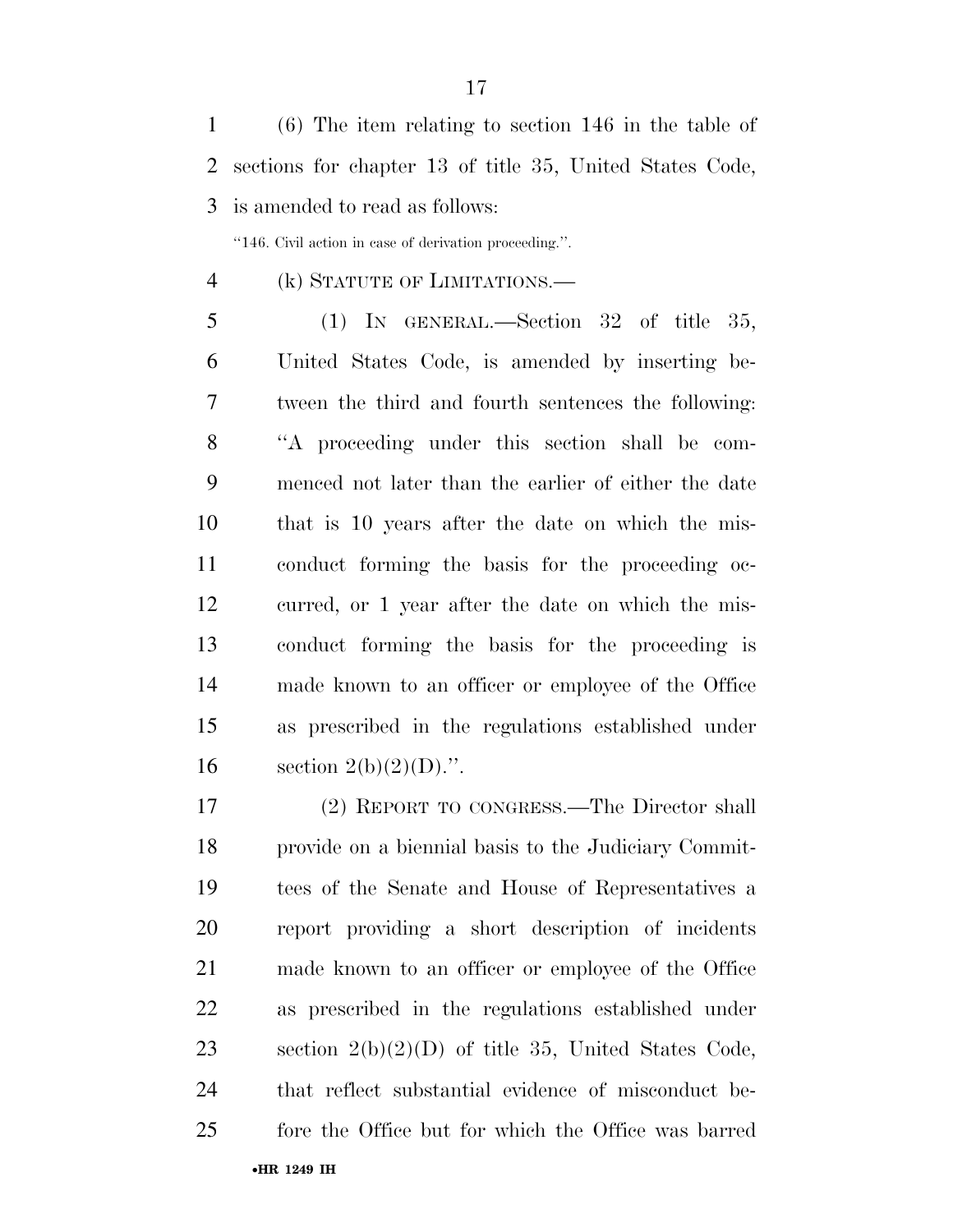| $\mathbf{1}$   | from commencing a proceeding under section 32 of     |
|----------------|------------------------------------------------------|
| $\overline{2}$ | title 35, United States Code, by the time limitation |
| 3              | established by the fourth sentence of that section.  |
| $\overline{4}$ | (3) EFFECTIVE DATE.—The amendment made               |
| 5              | by paragraph (1) shall apply in any case in which    |
| 6              | the time period for instituting a proceeding under   |
| 7              | section 32 of title 35, United State Code, had not   |
| 8              | lapsed before the date of the enactment of this Act. |
| 9              | (1) SMALL BUSINESS STUDY.—                           |
| 10             | (1) DEFINITIONS.—In this subsection—                 |
| 11             | (A) the term "Chief Counsel" means the               |
| 12             | Chief Counsel for Advocacy of the Small Busi-        |
| 13             | ness Administration;                                 |
| 14             | (B) the term "General Counsel" means the             |
| 15             | General Counsel of the United States Patent          |
| 16             | and Trademark Office; and                            |
| 17             | (C) the term "small business concern" has            |
| 18             | the meaning given that term under section 3 of       |
| 19             | the Small Business Act (15 U.S.C. 632).              |
| 20             | $(2)$ STUDY.—                                        |
| 21             | (A) IN GENERAL.—The Chief Counsel, in                |
| 22             | consultation with the General Counsel, shall         |
| 23             | conduct a study of the effects of eliminating the    |
| 24             | use of dates of invention in determining wheth-      |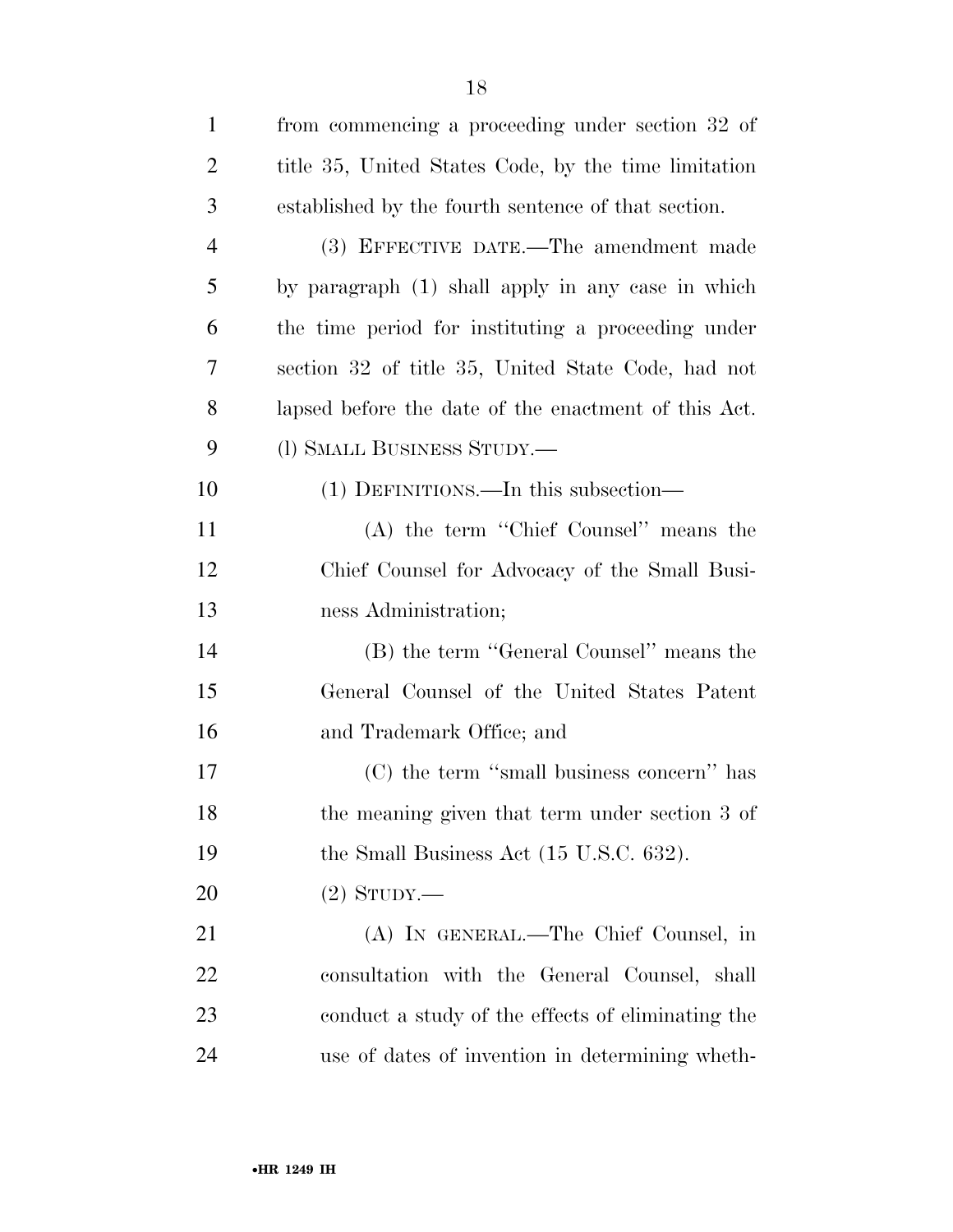| $\mathbf{1}$   | er an applicant is entitled to a patent under     |
|----------------|---------------------------------------------------|
| $\overline{2}$ | title 35, United States Code.                     |
| 3              | (B) AREAS OF STUDY.—The study con-                |
| $\overline{4}$ | ducted under subparagraph (A) shall include       |
| 5              | examination of the effects of eliminating the use |
| 6              | of invention dates, including examining—          |
| 7              | (i) how the change would affect the               |
| 8              | ability of small business concerns to obtain      |
| 9              | patents and their costs of obtaining pat-         |
| 10             | ents;                                             |
| 11             | (ii) whether the change would create,             |
| 12             | mitigate, or exacerbate any disadvantages         |
| 13             | for applicants for patents that are small         |
| 14             | business concerns relative to applicants for      |
| 15             | patents that are not small business con-          |
| 16             | cerns, and whether the change would cre-          |
| 17             | ate any advantages for applicants for pat-        |
| 18             | ents that are small business concerns rel-        |
| 19             | ative to applicants for patents that are not      |
| 20             | small business concerns;                          |
| 21             | (iii) the cost savings and other poten-           |
| 22             | tial benefits to small business concerns of       |
| 23             | the change; and                                   |
| 24             | (iv) the feasibility and costs and bene-          |
| 25             | fits to small business concerns of alter-         |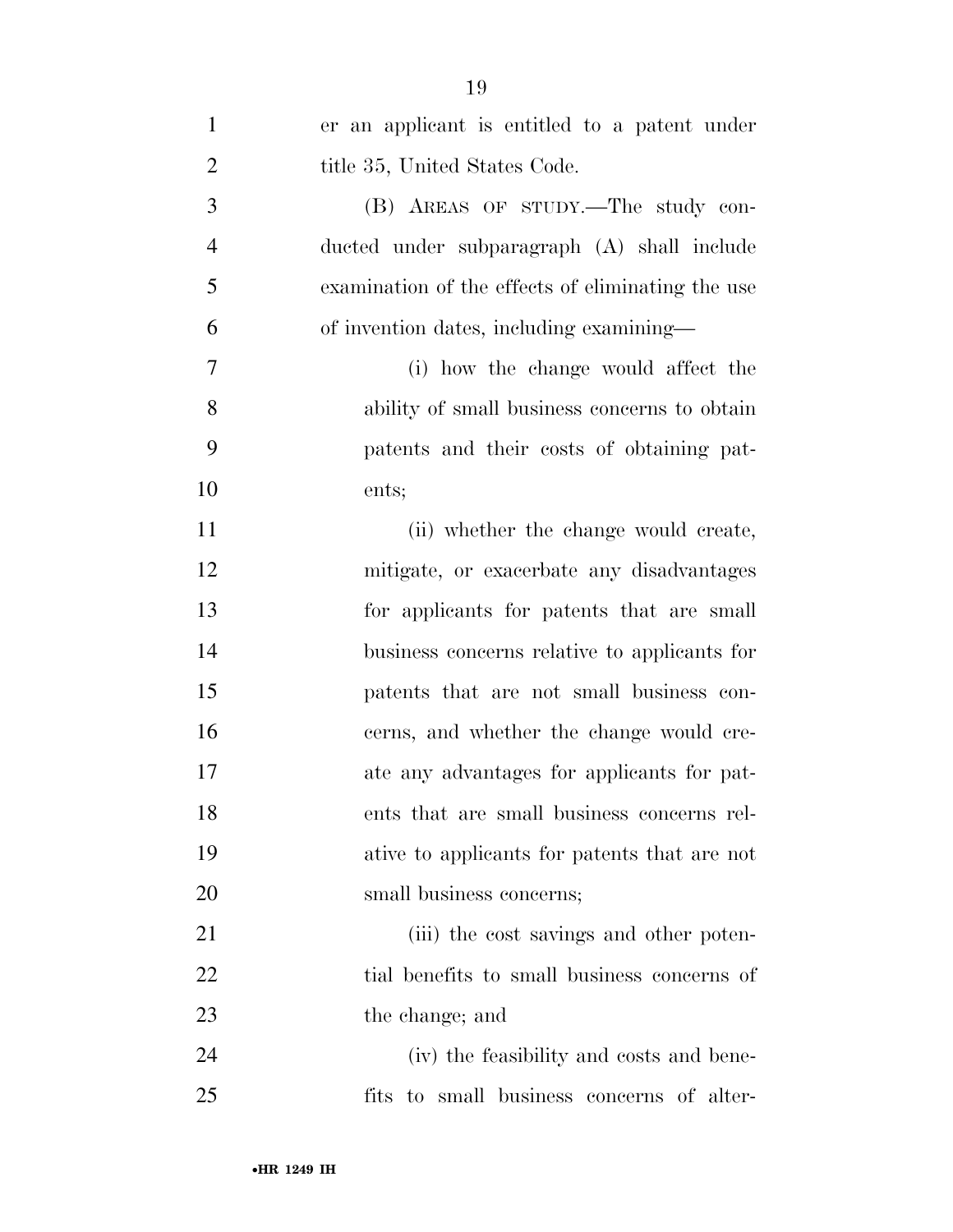| $\mathbf{1}$   | native means of determining whether an              |
|----------------|-----------------------------------------------------|
| 2              | applicant is entitled to a patent under title       |
| 3              | 35, United States Code.                             |
| $\overline{4}$ | (3) REPORT.—Not later than the date that is         |
| 5              | 1 year after the date of the enactment of this Act, |
| 6              | the Chief Counsel shall submit to the Committee on  |
| 7              | Small Business and Entrepreneurship and the Com-    |
| 8              | mittee on the Judiciary of the Senate and the Com-  |
| 9              | mittee on Small Business and the Committee on the   |
| 10             | Judiciary of the House of Representatives a report  |
| 11             | regarding the results of the study under paragraph  |

12  $(2)$ .

(m) REPORT ON PRIOR USER RIGHTS.—

 (1) IN GENERAL.—Not later than the end of the 4-month period beginning on the date of the en- actment of this Act, the Director shall report, to the Committee on the Judiciary of the Senate and the Committee on the Judiciary of the House of Rep- resentatives, the findings and recommendations of the Director on the operation of prior user rights in selected countries in the industrialized world. The report shall include the following:

 (A) A comparison between patent laws of the United States and the laws of other indus-trialized countries, including members of the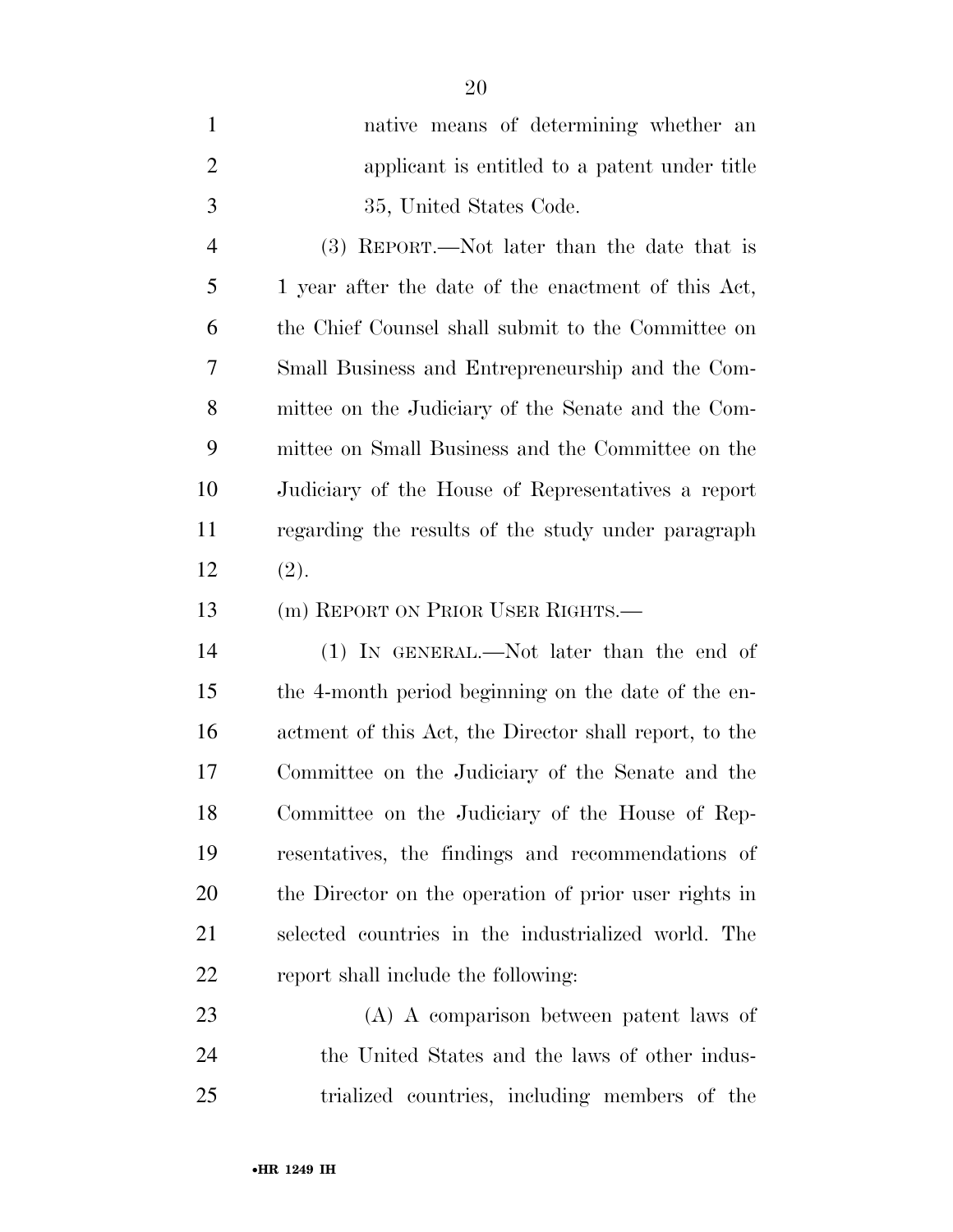| $\mathbf{1}$   | European Union and Japan, Canada, and Aus-           |
|----------------|------------------------------------------------------|
| $\overline{2}$ | tralia.                                              |
| $\mathfrak{Z}$ | (B) An analysis of the effect of prior user          |
| $\overline{4}$ | rights on innovation rates in the selected coun-     |
| 5              | tries.                                               |
| 6              | (C) An analysis of the correlation, if any,          |
| $\overline{7}$ | between prior user rights and start-up enter-        |
| 8              | prises and the ability to attract venture capital    |
| 9              | to start new companies.                              |
| 10             | (D) An analysis of the effect of prior user          |
| 11             | rights, if any, on small businesses, universities,   |
| 12             | and individual inventors.                            |
| 13             | (E) An analysis of legal and constitutional          |
| 14             | issues, if any, that arise from placing trade se-    |
| 15             | cret law in patent law.                              |
| 16             | (F) An analysis of whether the change to             |
| 17             | a first-to-file patent system creates a particular   |
| 18             | need for prior user rights.                          |
| 19             | (2) CONSULTATION WITH OTHER AGENCIES.-               |
| 20             | In preparing the report required under paragraph     |
| 21             | (1), the Director shall consult with the United      |
| 22             | States Trade Representative, the Secretary of State, |
| 23             | and the Attorney General.                            |
| 24             | (n) EFFECTIVE DATE.-                                 |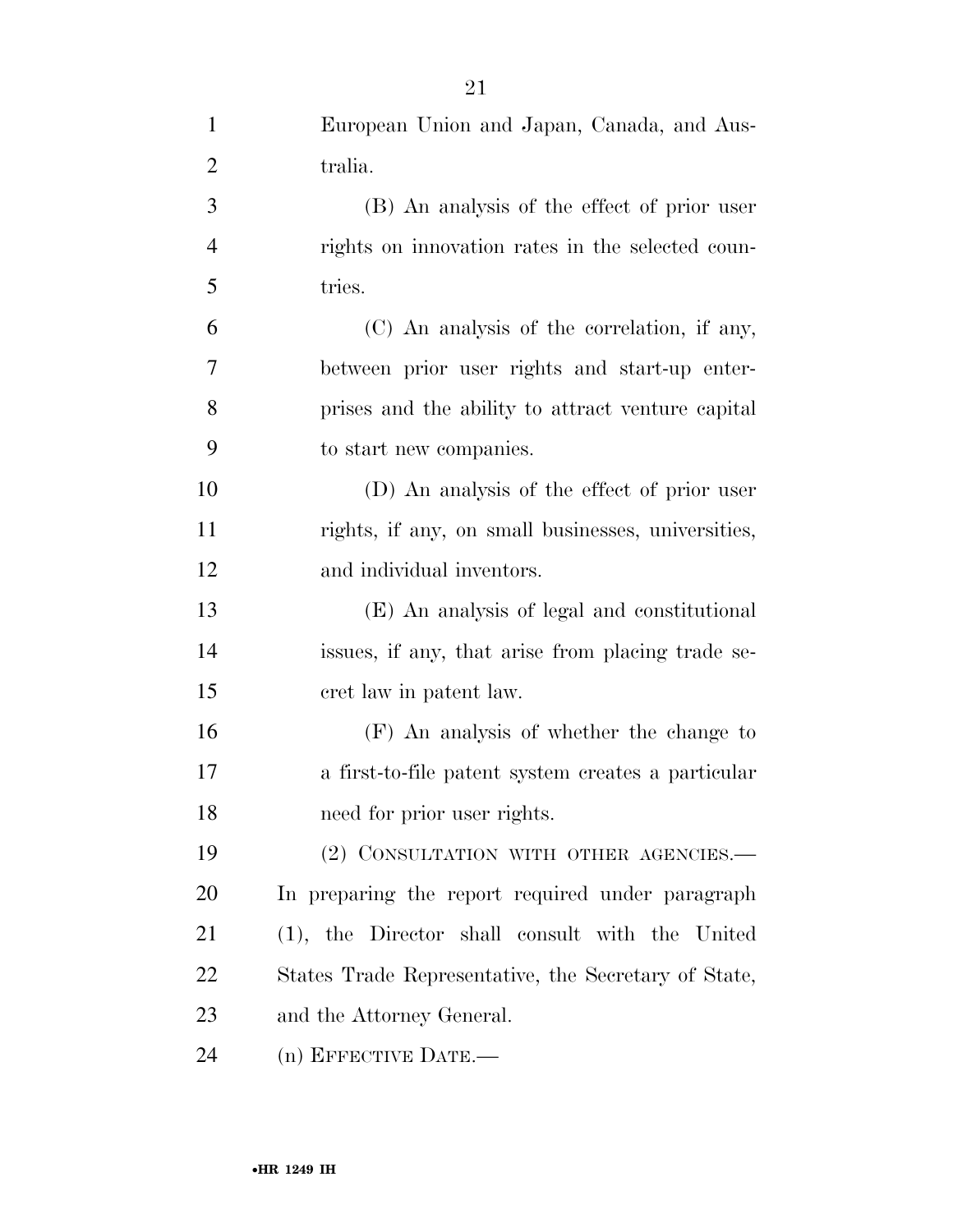| $\mathbf{1}$   | (1) IN GENERAL.—Except as otherwise pro-                  |
|----------------|-----------------------------------------------------------|
| $\overline{2}$ | vided in this section, the amendments made by this        |
| 3              | section shall take effect upon the expiration of the      |
| $\overline{4}$ | 18-month period beginning on the date of the enact-       |
| 5              | ment of this Act, and shall apply to any application      |
| 6              | for patent, and to any patent issuing thereon, that       |
| 7              | contains or contained at any time—                        |
| 8              | $(A)$ a claim to a claimed invention that has             |
| 9              | an effective filing date as defined in section            |
| 10             | $100(i)$ of title 35, United States Code, that is         |
| 11             | on or after the effective date described in this          |
| 12             | paragraph; or                                             |
| 13             | $(B)$ a specific reference under section 120,             |
| 14             | 121, or $365(c)$ of title 35, United States Code,         |
| 15             | to any patent or application that contains or             |
| 16             | contained at any time such a claim.                       |
| 17             | (2) INTERFERING PATENTS.—The provisions of                |
| 18             | sections $102(g)$ , $135$ , and $291$ of title 35, United |
| 19             | States Code, as in effect on the day before the date      |
| 20             | of the enactment of this Act, shall apply to each         |
| 21             | claim of an application for patent, and any patent        |
| 22             | issued thereon, for which the amendments made by          |
| 23             | this section also apply, if such application or patent    |
| 24             | contains or contained at any time—                        |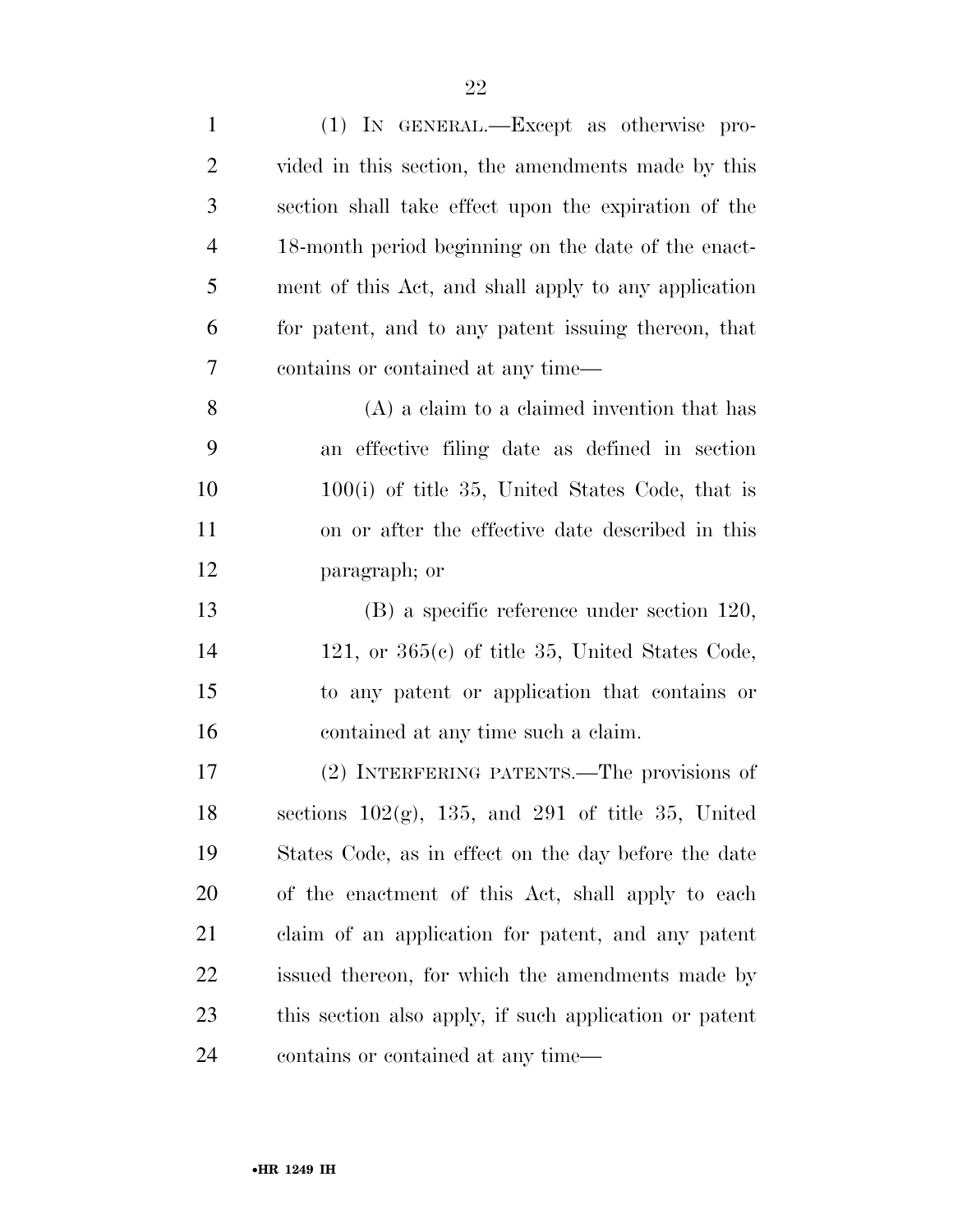| $\mathbf{1}$   | $(A)$ a claim to an invention having an ef-                 |
|----------------|-------------------------------------------------------------|
| $\mathbf{2}$   | fective filing date as defined in section $100(i)$ of       |
| 3              | title 35, United States Code, that occurs before            |
| $\overline{4}$ | the effective date set forth in paragraph (1) of            |
| 5              | this subsection; or                                         |
| 6              | (B) a specific reference under section 120,                 |
| 7              | 121, or $365(e)$ of title 35, United States Code,           |
| 8              | to any patent or application that contains or               |
| 9              | contained at any time such a claim.                         |
| 10             | SEC. 3. INVENTOR'S OATH OR DECLARATION.                     |
| 11             | (a) INVENTOR'S OATH OR DECLARATION.                         |
| 12             | (1) IN GENERAL.—Section 115 of title 35,                    |
| 13             | United States Code, is amended to read as follows:          |
| 14             | "§115. Inventor's oath or declaration                       |
| 15             | "(a) NAMING THE INVENTOR; INVENTOR'S OATH OR                |
| 16             | DECLARATION.—An application for patent that is filed        |
| 17             | under section $111(a)$ or commences the national stage      |
| 18             | under section 371 shall include, or be amended to include,  |
| 19             | the name of the inventor for any invention claimed in the   |
| 20             | application. Except as otherwise provided in this section,  |
| 21             | each individual who is the inventor or a joint inventor of  |
| 22             | a claimed invention in an application for patent shall exe- |
| 23             | cute an oath or declaration in connection with the applica- |
| 24             | tion.                                                       |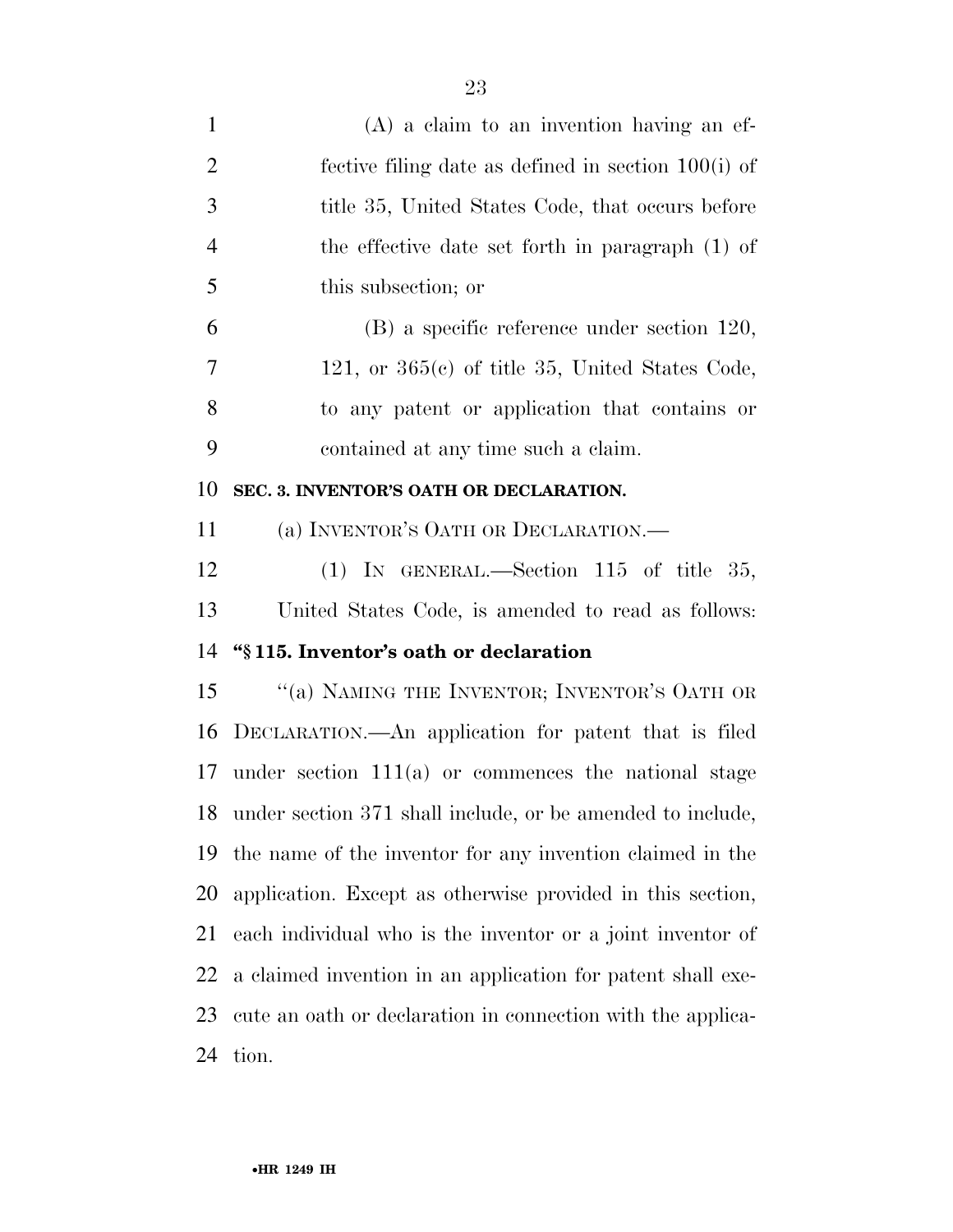''(b) REQUIRED STATEMENTS.—An oath or declara- tion under subsection (a) shall contain statements that— ''(1) the application was made or was author- ized to be made by the affiant or declarant; and ''(2) such individual believes himself or herself to be the original inventor or an original joint inven- tor of a claimed invention in the application. ''(c) ADDITIONAL REQUIREMENTS.—The Director may specify additional information relating to the inventor and the invention that is required to be included in an oath or declaration under subsection (a). 12 "(d) SUBSTITUTE STATEMENT.— 13 "(1) IN GENERAL.—In lieu of executing an oath or declaration under subsection (a), the applicant for patent may provide a substitute statement under the circumstances described in paragraph (2) and such additional circumstances that the Director may specify by regulation. 19 "(2) PERMITTED CIRCUMSTANCES.—A sub- stitute statement under paragraph (1) is permitted with respect to any individual who—  $\mathcal{L}(A)$  is unable to file the oath or declara- tion under subsection (a) because the indi- vidual—  $"(i)$  is deceased;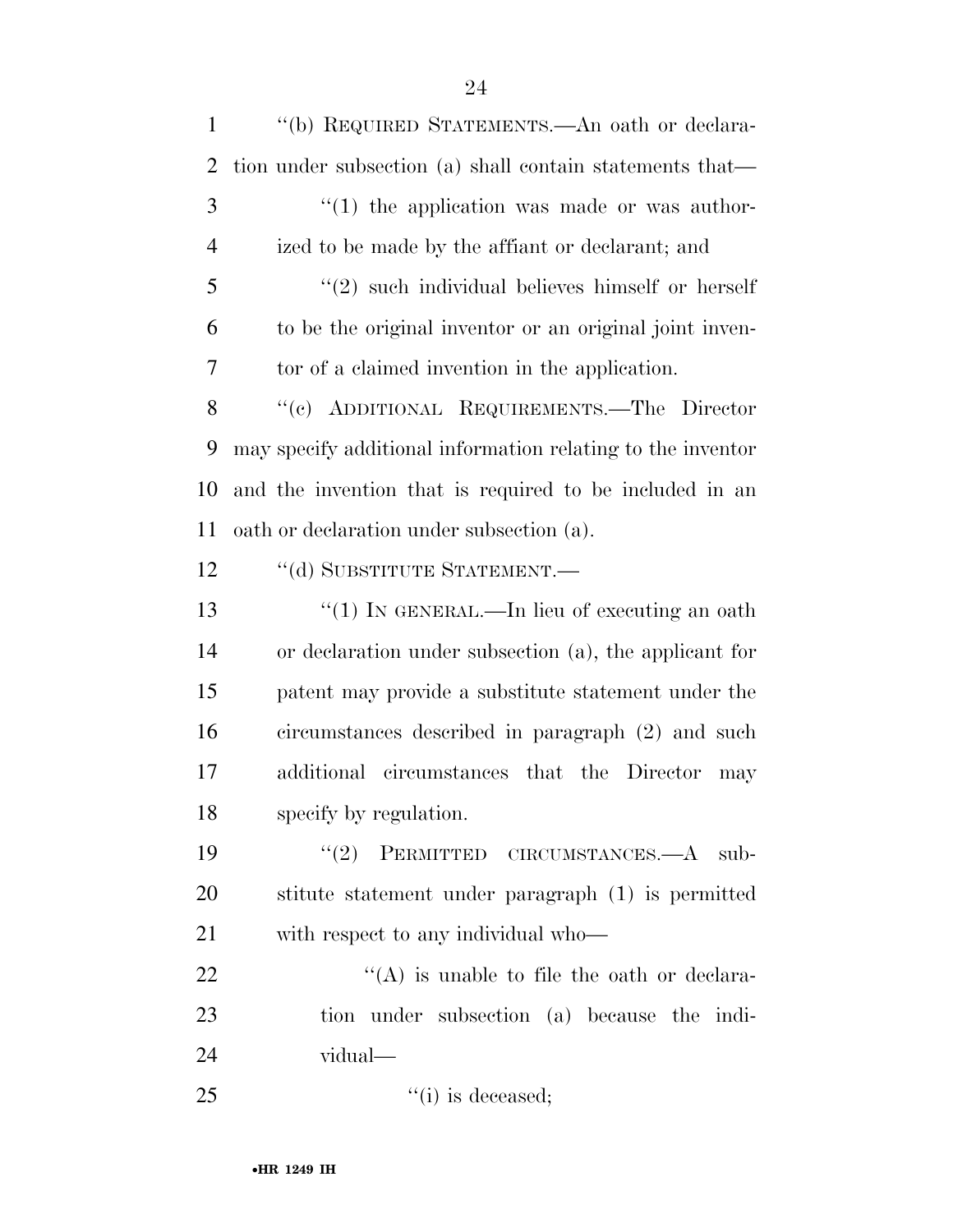| $\mathbf{1}$   | "(ii) is under legal incapacity; or                       |
|----------------|-----------------------------------------------------------|
| $\overline{2}$ | "(iii) cannot be found or reached after                   |
| 3              | diligent effort; or                                       |
| $\overline{4}$ | "(B) is under an obligation to assign the                 |
| 5              | invention but has refused to make the oath or             |
| 6              | declaration required under subsection (a).                |
| 7              | "(3) CONTENTS.—A substitute statement under               |
| 8              | this subsection shall—                                    |
| 9              | $\lq\lq$ identify the individual with respect to          |
| 10             | whom the statement applies;                               |
| 11             | $\lq\lq (B)$ set forth the circumstances rep-             |
| 12             | resenting the permitted basis for the filing of           |
| 13             | the substitute statement in lieu of the oath or           |
| 14             | declaration under subsection (a); and                     |
| 15             | "(C) contain any additional information,                  |
| 16             | including any showing, required by the Direc-             |
| 17             | tor.                                                      |
| 18             | "(e) MAKING REQUIRED STATEMENTS IN ASSIGN-                |
| 19             | MENT OF RECORD.—An individual who is under an obliga-     |
| 20             | tion of assignment of an application for patent may in-   |
| 21             | clude the required statements under subsections (b) and   |
| 22             | (c) in the assignment executed by the individual, in lieu |
| 23             | of filing such statements separately.                     |
| 24             | "(f) TIME FOR FILING.—A notice of allowance under         |
| 25             | section 151 may be provided to an applicant for patent    |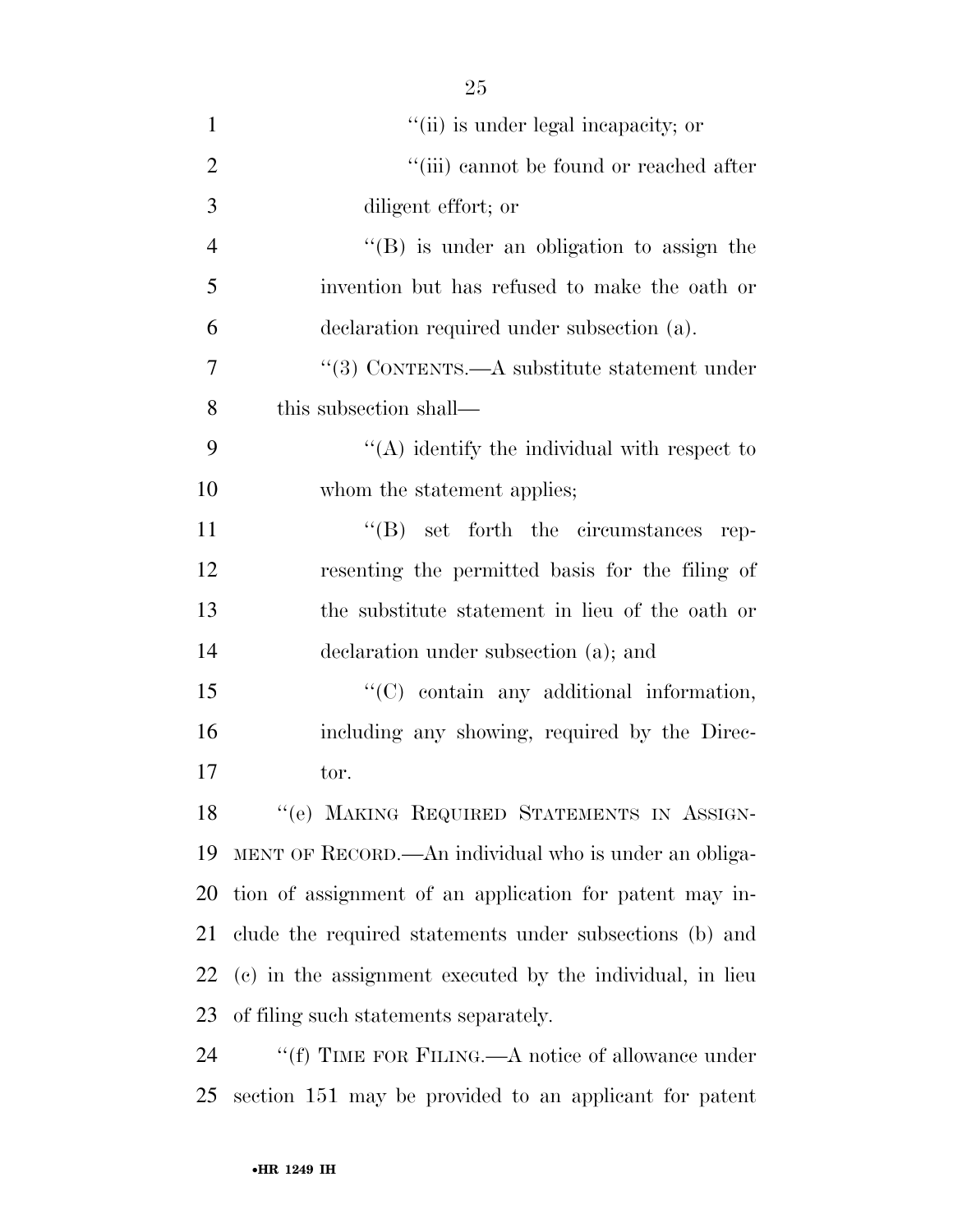only if the applicant for patent has filed each required oath or declaration under subsection (a) or has filed a sub- stitute statement under subsection (d) or recorded an as-signment meeting the requirements of subsection (e).

 ''(g) EARLIER-FILED APPLICATION CONTAINING RE-QUIRED STATEMENTS OR SUBSTITUTE STATEMENT.—

7 "(1) EXCEPTION.—The requirements under this section shall not apply to an individual with re- spect to an application for patent in which the indi- vidual is named as the inventor or a joint inventor and who claims the benefit under section 120, 121, or 365(c) of the filing of an earlier-filed application, if—

14 ''(A) an oath or declaration meeting the requirements of subsection (a) was executed by the individual and was filed in connection with 17 the earlier-filed application;

 ''(B) a substitute statement meeting the requirements of subsection (d) was filed in the earlier filed application with respect to the indi-vidual; or

22  $\cdot$  (C) an assignment meeting the require- ments of subsection (e) was executed with re-spect to the earlier-filed application by the indi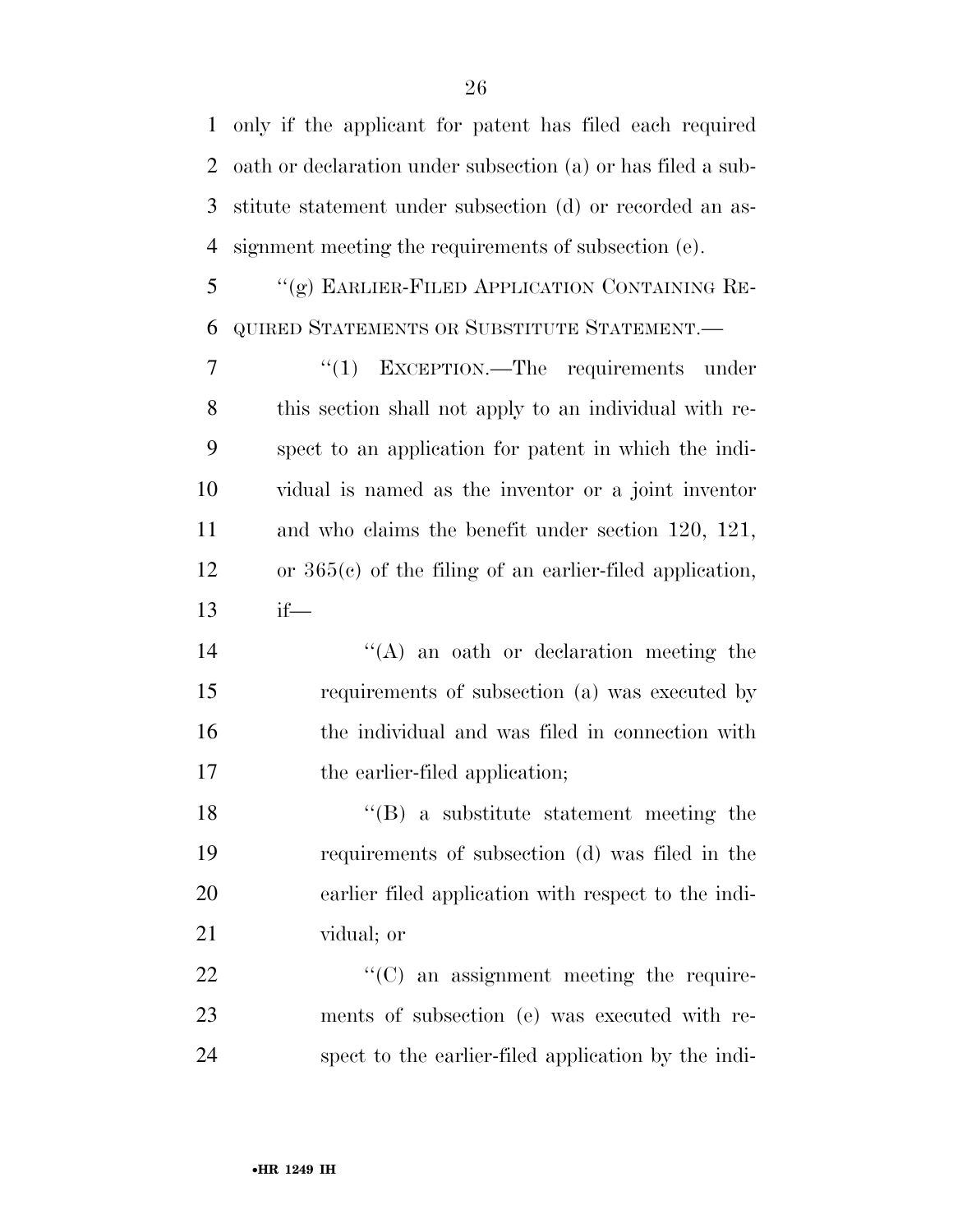vidual and was recorded in connection with the earlier-filed application.

3 "(2) COPIES OF OATHS, DECLARATIONS, STATE- MENTS, OR ASSIGNMENTS.—Notwithstanding para- graph (1), the Director may require that a copy of the executed oath or declaration, the substitute statement, or the assignment filed in the earlier-filed application be included in the later-filed application. ''(h) SUPPLEMENTAL AND CORRECTED STATE-MENTS; FILING ADDITIONAL STATEMENTS.—

 $\frac{1}{1}$  TN GENERAL.—Any person making a state- ment required under this section may withdraw, re- place, or otherwise correct the statement at any time. If a change is made in the naming of the in- ventor requiring the filing of 1 or more additional statements under this section, the Director shall es- tablish regulations under which such additional statements may be filed.

19 "(2) SUPPLEMENTAL STATEMENTS NOT RE- QUIRED.—If an individual has executed an oath or declaration meeting the requirements of subsection (a) or an assignment meeting the requirements of subsection (e) with respect to an application for pat- ent, the Director may not thereafter require that in-dividual to make any additional oath, declaration, or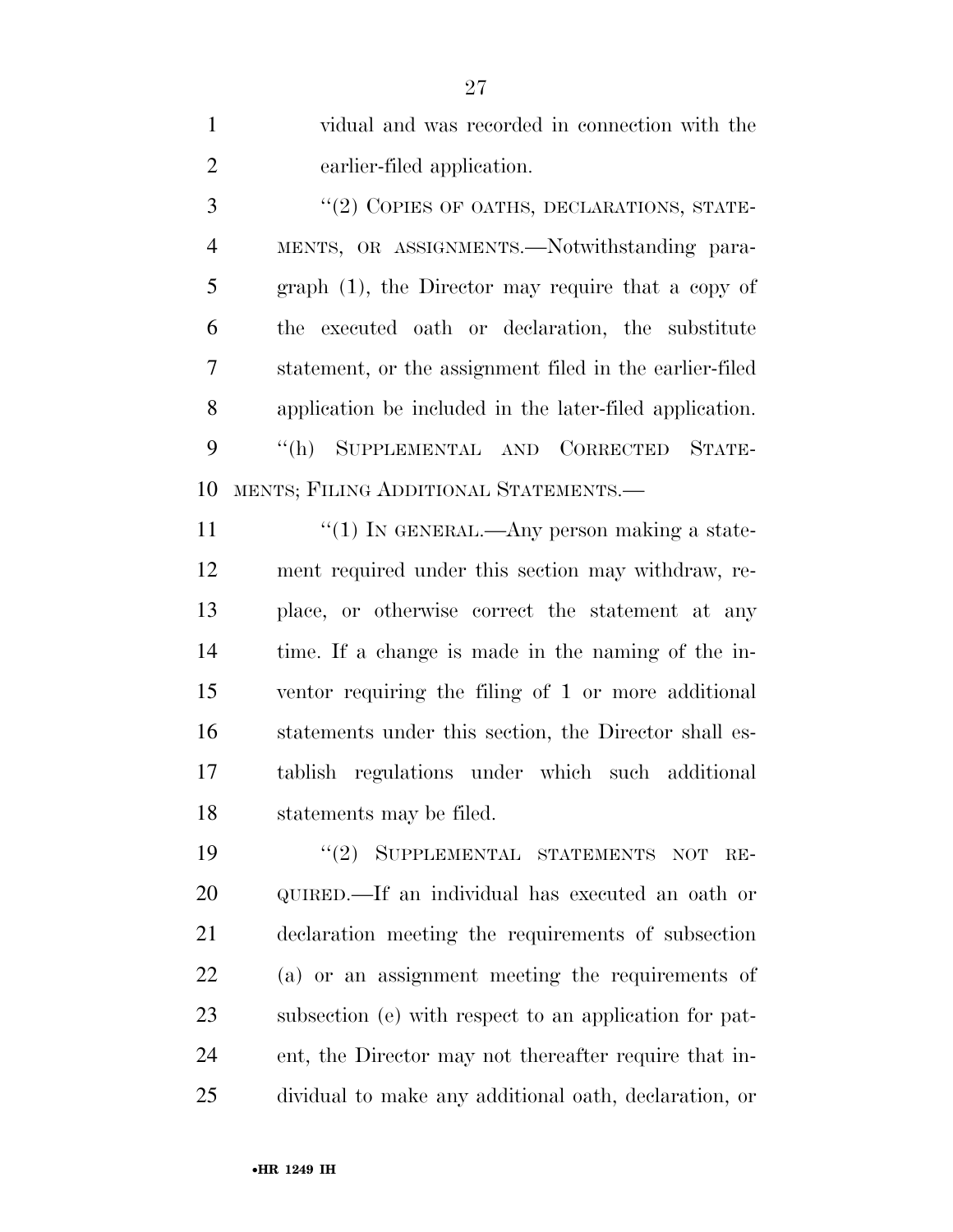other statement equivalent to those required by this section in connection with the application for patent or any patent issuing thereon.

4 "(3) SAVINGS CLAUSE.—A patent shall not be invalid or unenforceable based upon the failure to comply with a requirement under this section if the failure is remedied as provided under paragraph (1). 8 "(i) ACKNOWLEDGMENT OF PENALTIES.—Any dec- laration or statement filed pursuant to this section shall contain an acknowledgment that any willful false state- ment made in such declaration or statement is punishable under section 1001 of title 18 by fine or imprisonment of not more than 5 years, or both.''.

 (2) RELATIONSHIP TO DIVISIONAL APPLICA- TIONS.—Section 121 of title 35, United States Code, is amended by striking ''If a divisional application'' and all that follows through ''inventor.''.

 (3) REQUIREMENTS FOR NONPROVISIONAL AP- PLICATIONS.—Section 111(a) of title 35, United States Code, is amended—

21 (A) in paragraph  $(2)(C)$ , by striking "by 22 the applicant" and inserting "or declaration";

 (B) in the heading for paragraph (3), by inserting ''OR DECLARATION'' after ''AND OATH''; and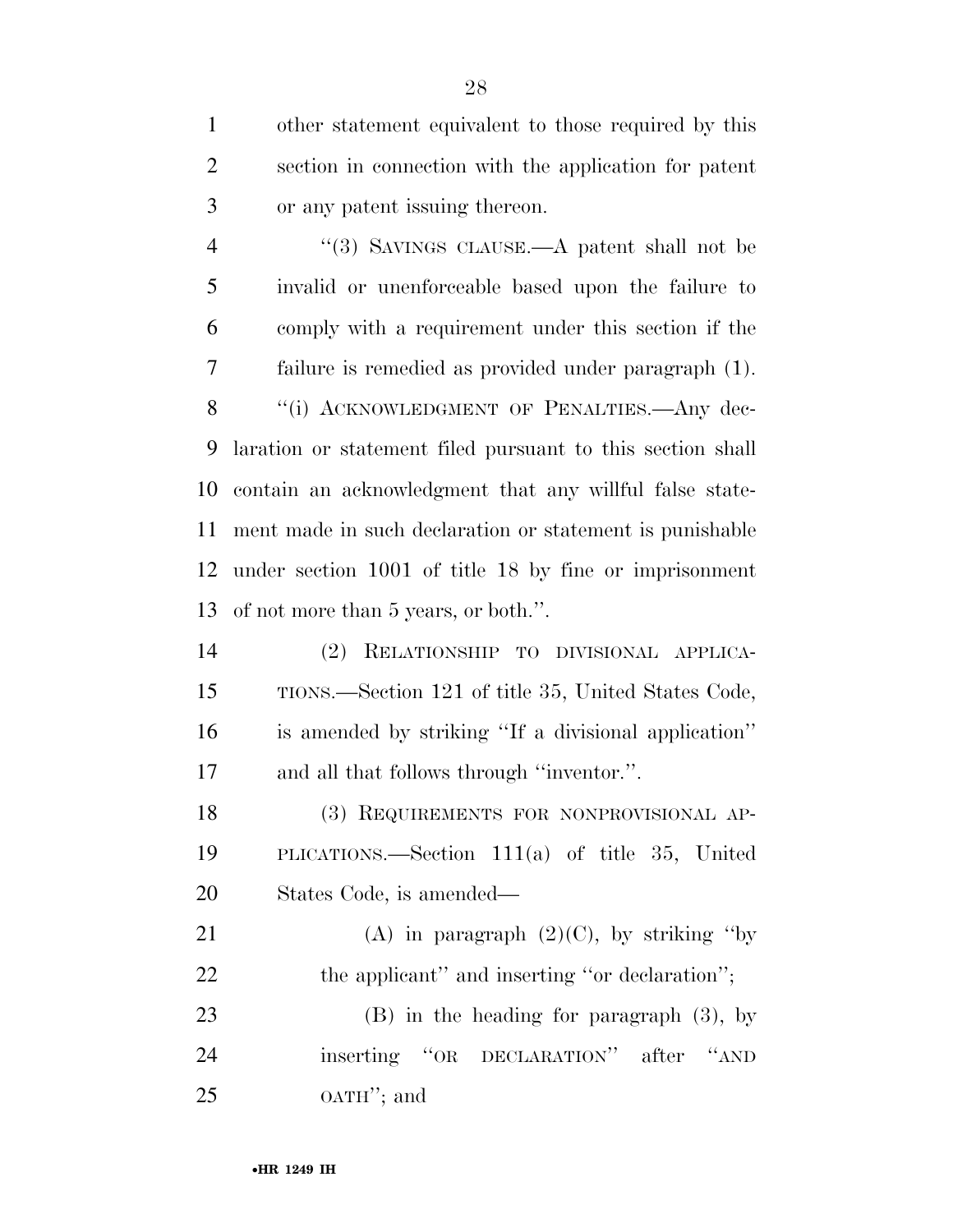(C) by inserting ''or declaration'' after 2 "and oath" each place it appears. (4) CONFORMING AMENDMENT.—The item re- lating to section 115 in the table of sections for chapter 11 of title 35, United States Code, is amended to read as follows: ''115. Inventor's oath or declaration.''. (b) FILING BY OTHER THAN INVENTOR.— (1) IN GENERAL.—Section 118 of title 35,

United States Code, is amended to read as follows:

### **''§ 118. Filing by other than inventor**

 ''A person to whom the inventor has assigned or is under an obligation to assign the invention may make an application for patent. A person who otherwise shows suf- ficient proprietary interest in the matter may make an ap- plication for patent on behalf of and as agent for the in- ventor on proof of the pertinent facts and a showing that such action is appropriate to preserve the rights of the parties. If the Director grants a patent on an application filed under this section by a person other than the inven- tor, the patent shall be granted to the real party in inter- est and upon such notice to the inventor as the Director considers to be sufficient.''.

•**HR 1249 IH** (2) CONFORMING AMENDMENT.—Section 251 of title 35, United States Code, is amended in the third undesignated paragraph by inserting ''or the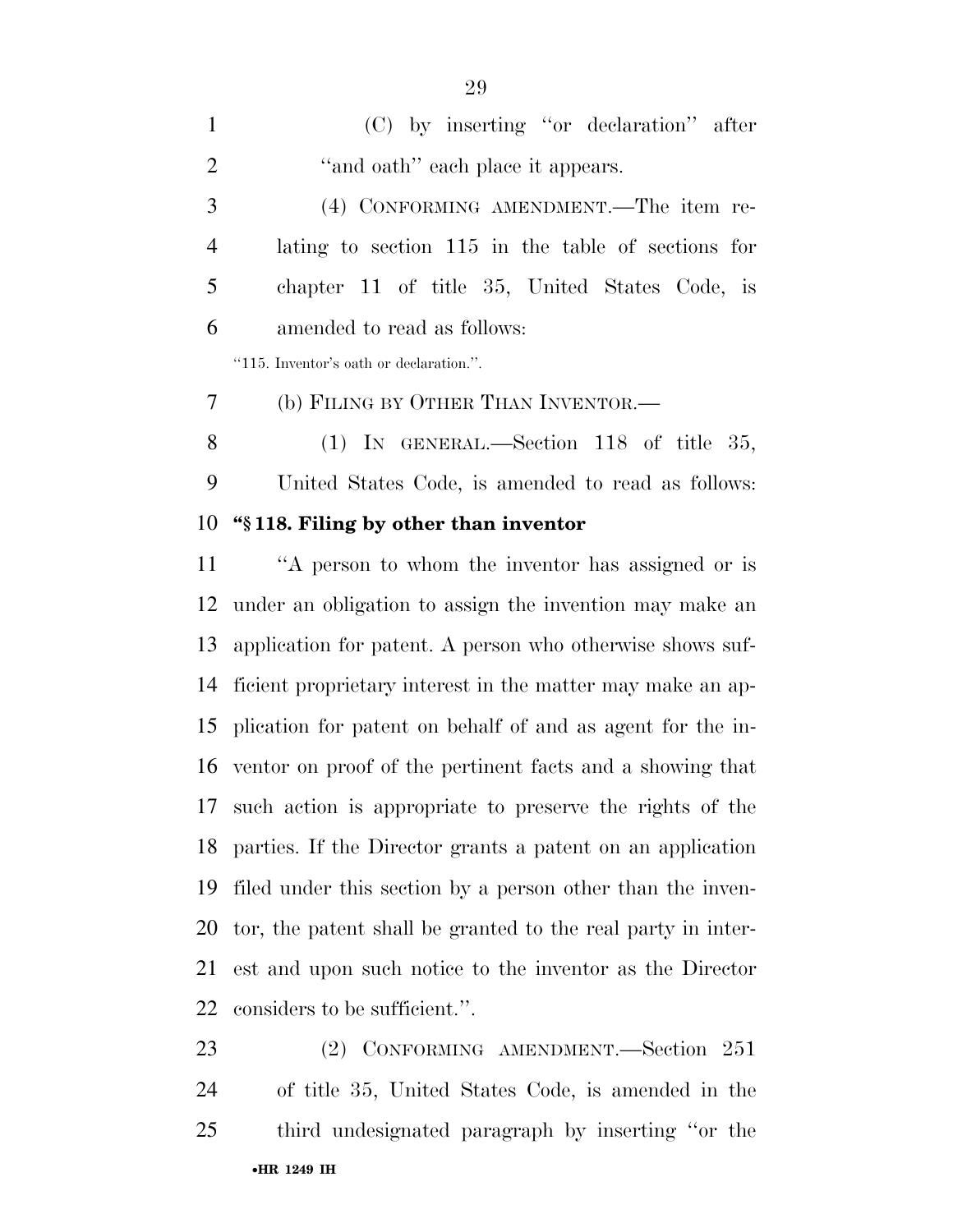| $\mathbf{1}$   | application for the original patent was filed by the  |
|----------------|-------------------------------------------------------|
| $\overline{2}$ | assignee of the entire interest" after "claims of the |
| 3              | original patent".                                     |
| $\overline{4}$ | (c) SPECIFICATION.—Section 112 of title 35, United    |
| 5              | States Code, is amended—                              |
| 6              | $(1)$ in the first undesignated paragraph—            |
| 7              | $(A)$ by striking "The specification" and in-         |
| 8              | serting $"$ (a) In GENERAL.—The specification";       |
| 9              | and                                                   |
| 10             | (B) by striking "of carrying out his inven-           |
| 11             | tion" and inserting "or joint inventor of car-        |
| 12             | rying out the invention";                             |
| 13             | $(2)$ in the second undesignated paragraph—           |
| 14             | $(A)$ by striking "The specification" and in-         |
| 15             | serting "(b) CONCLUSION.—The specification";          |
| 16             | and                                                   |
| 17             | (B) by striking "applicant regards as his             |
| 18             | invention" and inserting "inventor or a joint in-     |
| 19             | ventor regards as the invention";                     |
| 20             | (3) in the third undesignated paragraph, by           |
| 21             | striking "A claim" and inserting "(c) FORM.—A         |
| 22             | $claim''$ ;                                           |
| 23             | (4) in the fourth undesignated paragraph, by          |
| 24             | striking "Subject to the following paragraph," and    |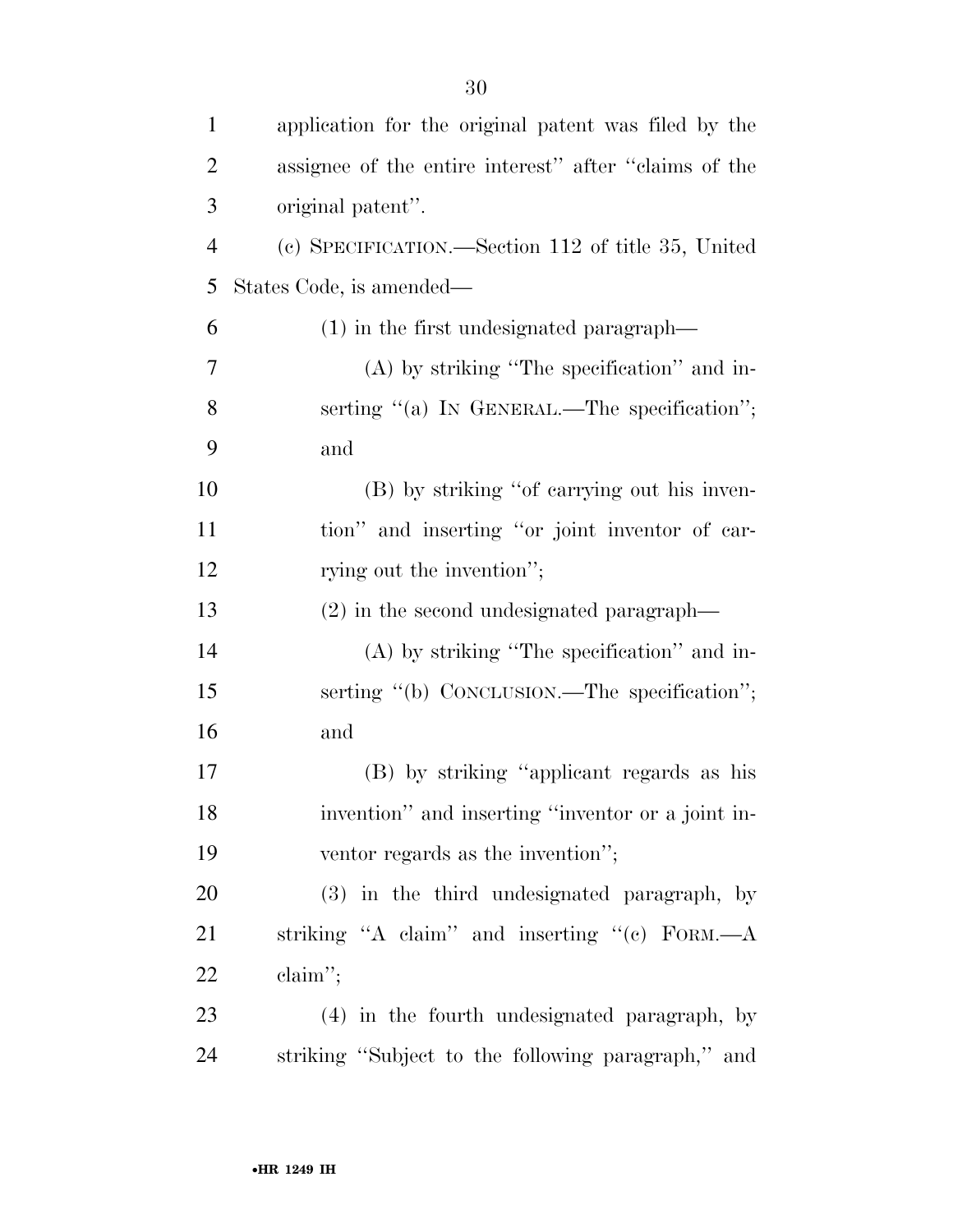| $\mathbf{1}$   | inserting "(d) REFERENCE IN<br>DEPENDENT                     |
|----------------|--------------------------------------------------------------|
| $\overline{2}$ | FORMS.—Subject to subsection $(e)$ ,";                       |
| 3              | (5) in the fifth undesignated paragraph, by                  |
| $\overline{4}$ | striking "A claim" and inserting "(e) REFERENCE              |
| 5              | IN MULTIPLE DEPENDENT FORM.—A claim"; and                    |
| 6              | $(6)$ in the last undesignated paragraph, by                 |
| 7              | striking "An element" and inserting "(f) ELEMENT             |
| 8              | IN CLAIM FOR A COMBINATION.—An element".                     |
| 9              | (d) CONFORMING AMENDMENTS.-                                  |
| 10             | $(1)$ Sections $111(b)(1)(A)$ is amended by strik-           |
| 11             | ing "the first paragraph of section 112 of this title"       |
| 12             | and inserting "section $112(a)$ ".                           |
| 13             | $(2)$ Section 111(b)(2) is amended by striking               |
| 14             | "the second through fifth paragraphs of section              |
| 15             | 112," and inserting "subsections (b) through (e) of          |
| 16             | section $112$ ,".                                            |
| 17             | (e) EFFECTIVE DATE.—The amendments made by                   |
|                | 18 this section shall take effect upon the expiration of the |
|                | 19 1-year period beginning on the date of the enactment of   |
|                | 20 this Act and shall apply to any patent application that   |
| 21             | is filed on or after that effective date.                    |
| 22             | SEC. 4. DEFENSE TO INFRINGEMENT BASED ON EARLIER             |
| 23             | <b>INVENTOR.</b>                                             |
| 24             | Section 273 of title 35, United States Code, is              |
| 25             | amended as follows:                                          |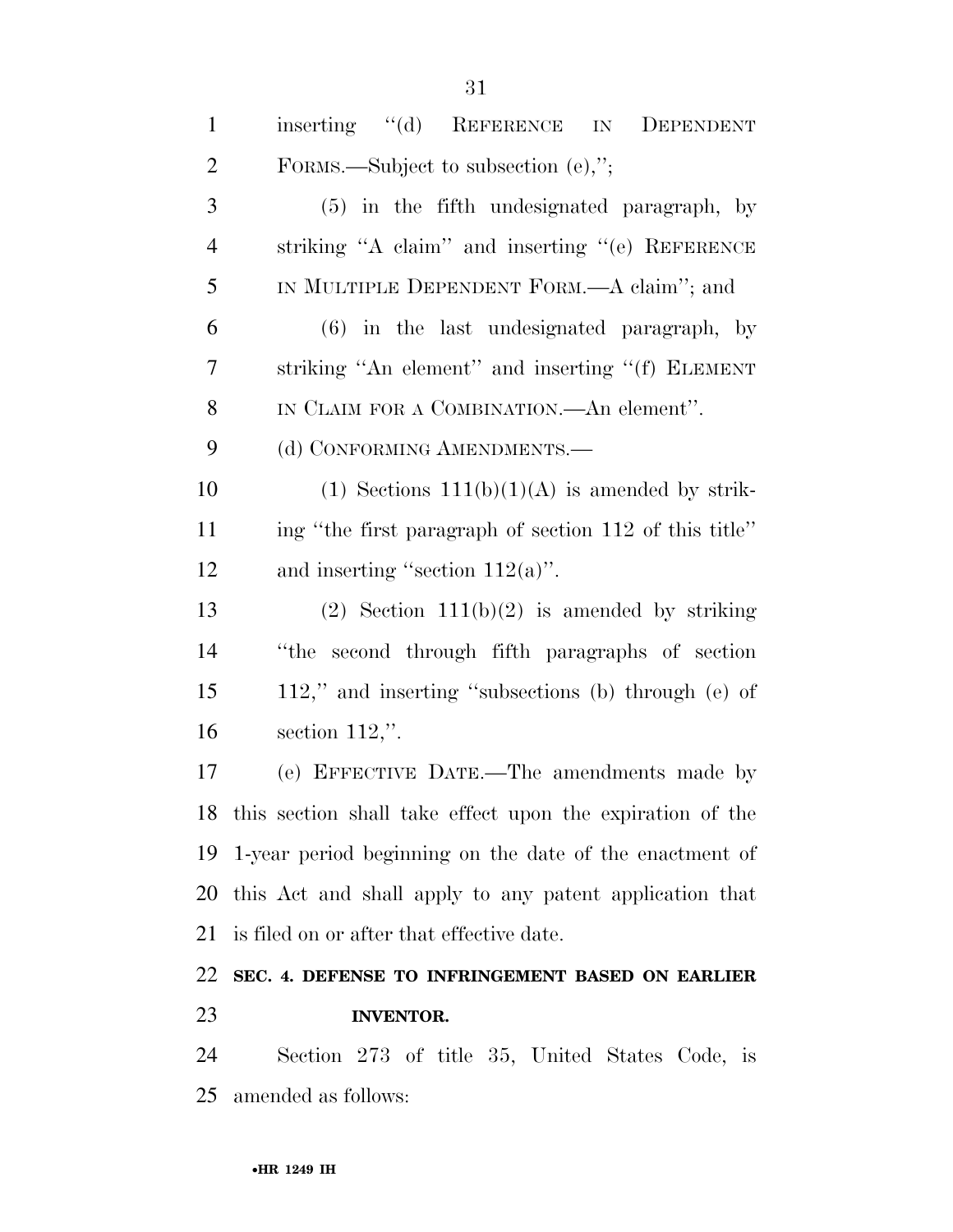| $\mathbf{1}$   | $(1)$ Subsection $(a)$ is amended—                |
|----------------|---------------------------------------------------|
| $\overline{2}$ | $(A)$ in paragraph $(1)$ , by striking "use of    |
| 3              | a method in" and inserting "use of the subject    |
| $\overline{4}$ | matter of a patent in or outside";                |
| 5              | $(B)$ by striking paragraph $(3)$ ; and           |
| 6              | (C) by redesignating paragraph (4) as             |
| 7              | paragraph (3).                                    |
| 8              | $(2)$ Subsection (b) is amended—                  |
| 9              | $(A)$ in paragraph $(1)$ , by striking "for a     |
| 10             | method";                                          |
| 11             | $(B)$ in paragraph $(2)$ , by striking "pat-      |
| 12             | ented method" and inserting "patented proc-       |
|                |                                                   |
| 13             | $\mathrm{ess}"$                                   |
| 14             | $(C)$ in paragraph $(3)$ —                        |
| 15             | (i) by striking subparagraph $(A)$ ;              |
| 16             | (ii) by redesignating subparagraphs               |
| 17             | $(B)$ and $(C)$ as subparagraph $(A)$ and $(C)$ , |
| 18             | respectively; and                                 |
| 19             | (iii) by adding at the end the fol-               |
| 20             | lowing:                                           |
| 21             | "(D) FUNDING.—                                    |
| 22             | ``(i)<br>DEFENSE NOT AVAILABLE<br>IN              |
| 23             | CERTAIN CASES.—A person may not assert            |
| 24             | the defense under this section if the sub-        |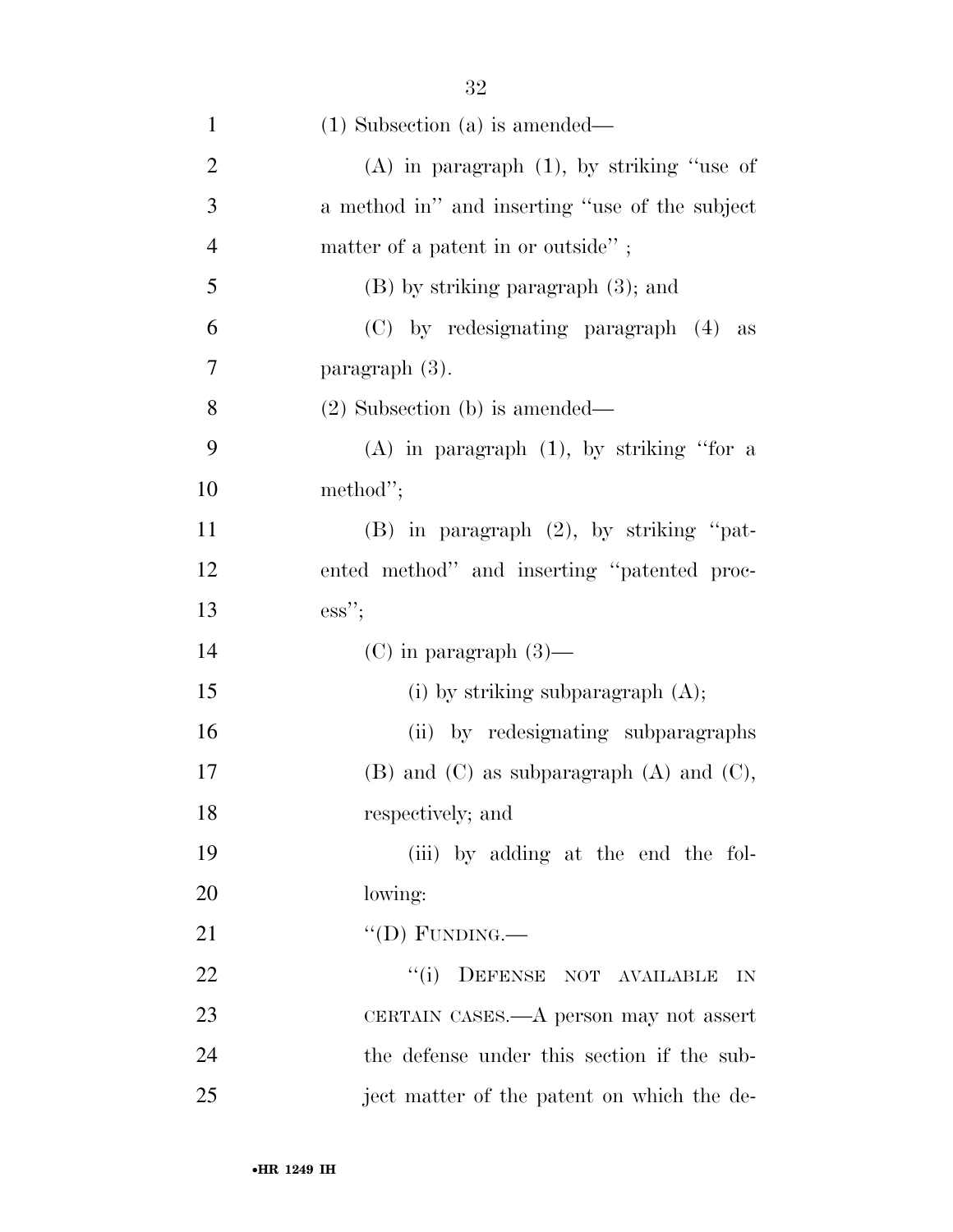| $\mathbf{1}$   | fense is based was developed pursuant to a    |
|----------------|-----------------------------------------------|
| $\overline{2}$ | funding agreement under chapter 18 of         |
| 3              | this title or by a nonprofit institution of   |
| $\overline{4}$ | higher education, or a technology transfer    |
| 5              | organization affiliated with such an institu- |
| 6              | tion, that did not receive funding from a     |
| 7              | private business enterprise in support of     |
| 8              | that development.                             |
| 9              | "(ii) DEFINITIONS.—In this subpara-           |
| 10             | graph                                         |
| 11             | $\lq\lq$ (I) the term 'institution of high-   |
| 12             | er education' has the meaning given           |
| 13             | that term in section $101(a)$ of the          |
| 14             | Higher Education Act of 1965 (20              |
| 15             | U.S.C. $1001(a)$ ; and                        |
| 16             | $\lq\lq$ (II) the term 'technology trans-     |
| 17             | fer organization' means an organiza-          |
| 18             | tion the primary purpose of which is          |
| 19             | to facilitate the commercialization of        |
| 20             | technologies developed by one or more         |
| 21             | institutions of higher education."; and       |
| 22             | (D) by amending paragraph $(6)$ to read as    |
| 23             | follows:                                      |
| 24             | $``(6)$ PERSONAL DEFENSE.—                    |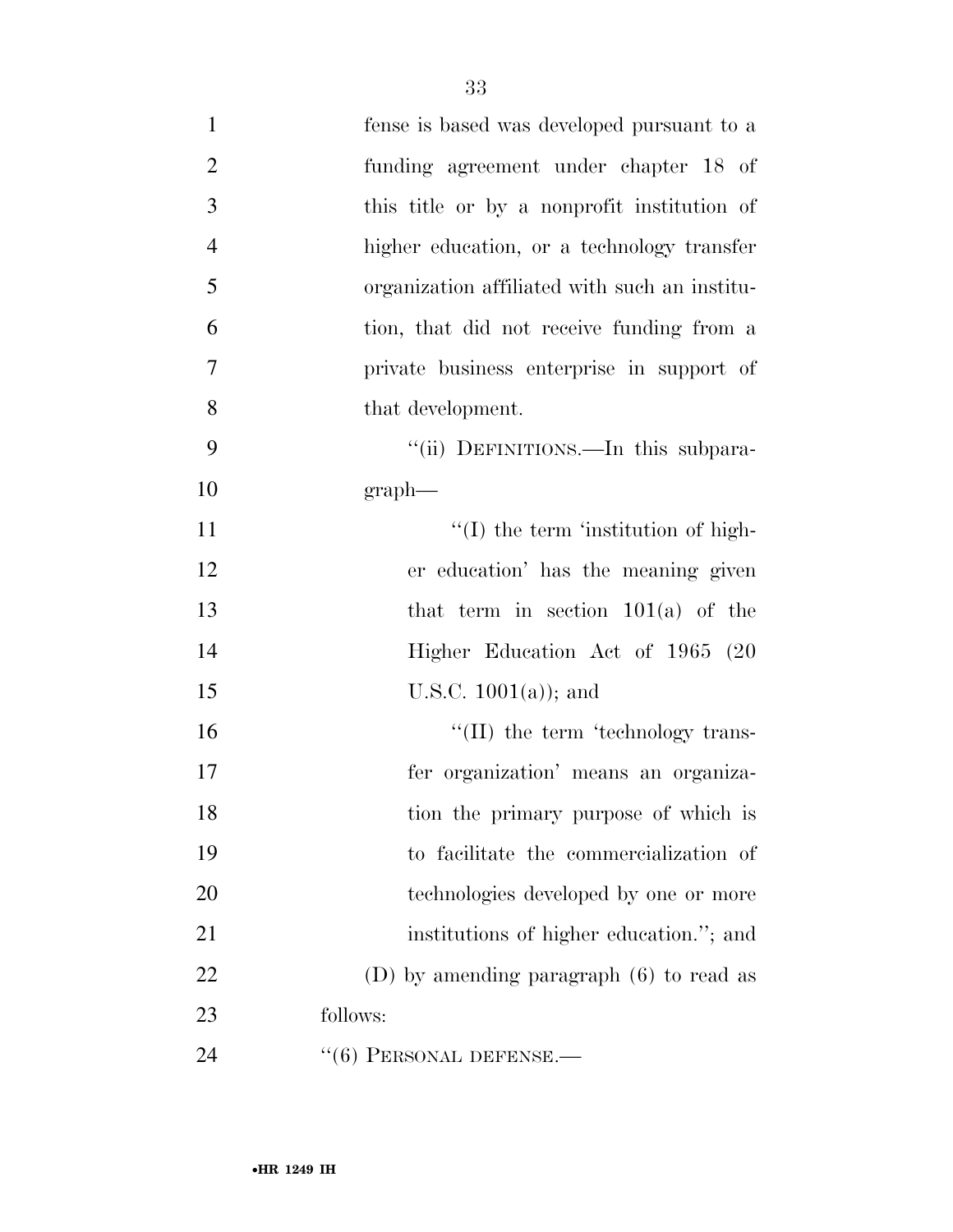1 ''(A) IN GENERAL.—The defense under this section may be asserted only by the person who performed or caused the performance of the acts necessary to establish the defense, as well as any other entity that controls, is con- trolled by, or is under common control with such person, and, except for any transfer to the patent owner, the right to assert the defense shall not be licensed or assigned or transferred to another person except as an ancillary and subordinate part of a good faith assignment or transfer for other reasons of the entire enter- prise or line of business to which the defense relates.

15 "(B) EXCEPTION.—Notwithstanding sub- paragraph (A), any person may, on the person's own behalf, assert a defense based on the ex- haustion of rights provided under paragraph (2), including any necessary elements thereof.''.

#### **SEC. 5. POST-GRANT REVIEW PROCEEDINGS.**

(a) INTER PARTES REVIEW.—Chapter 31 of title 35,

United States Code, is amended to read as follows:

## **''CHAPTER 31—INTER PARTES REVIEW**

''Sec.

''311. Inter partes review.

''312. Petitions.

''313. Preliminary response to petition.

''314. Institution of inter partes review.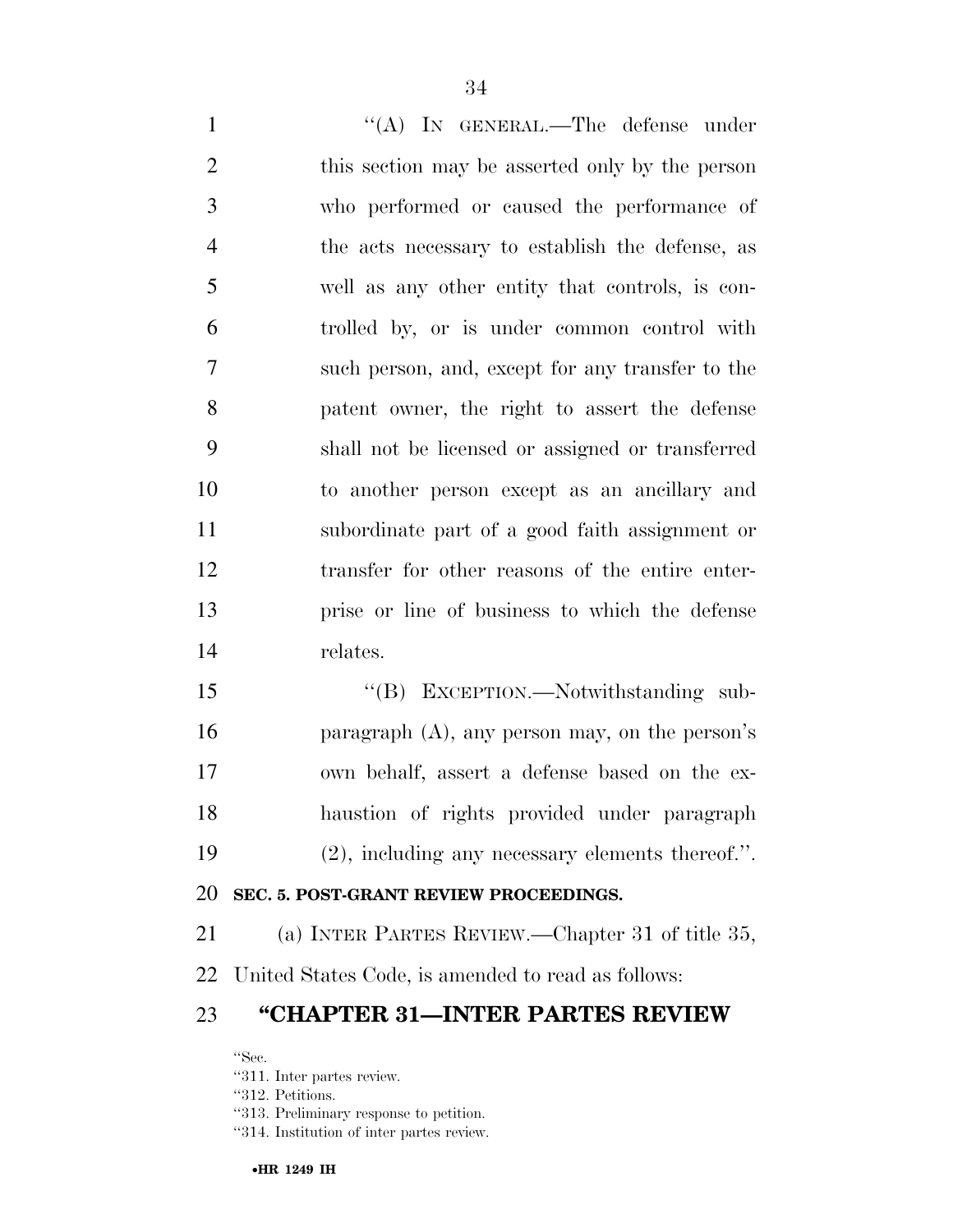''315. Relation to other proceedings or actions. ''316. Conduct of inter partes review. ''317. Settlement. ''318. Decision of the Board. ''319. Appeal. ''320. Request for stay of certain proceedings.

#### **''§ 311. Inter partes review**

 ''(a) IN GENERAL.—Subject to the provisions of this chapter, a person who is not the owner of a patent may file with the Office a petition to institute an inter partes review of the patent. The Director shall establish, by regu- lation, fees to be paid by the person requesting the review, in such amounts as the Director determines to be reason-able, considering the aggregate costs of the review.

 ''(b) SCOPE.—A petitioner in an inter partes review may request to cancel as unpatentable 1 or more claims of a patent only on a ground that could be raised under section 102 or 103 and only on the basis of prior art con-sisting of patents or printed publications.

 ''(c) FILING DEADLINE.—A petition for inter partes review shall be filed after the later of either—

 ''(1) the date that is 12 months after the grant of a patent or issuance of a reissue of a patent; or  $\langle \cdot (2)$  if a post-grant review is instituted under chapter 32, the date of the termination of such post-grant review.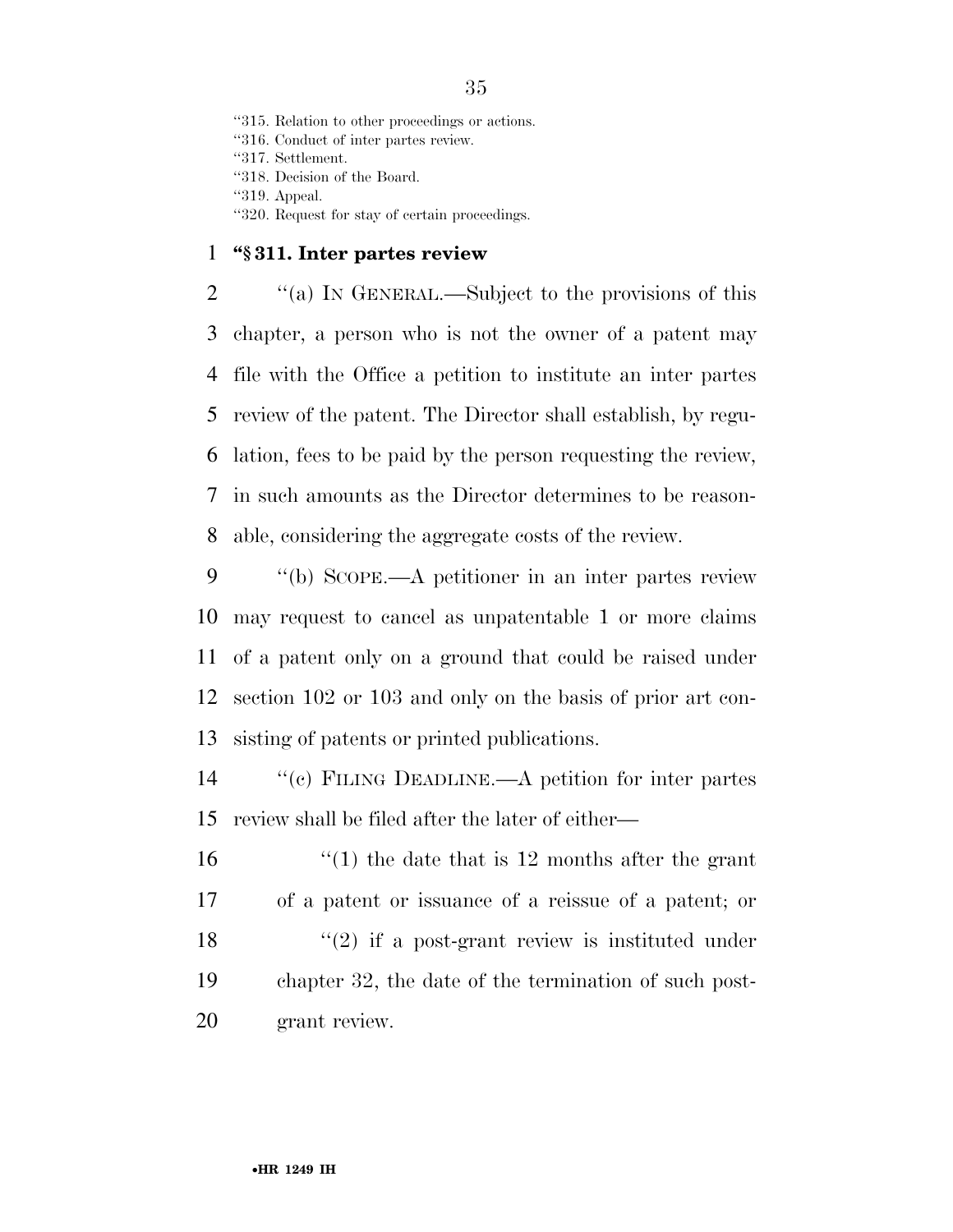# **''§ 312. Petitions**

| 2  | "(a) REQUIREMENTS OF PETITION.—A petition filed          |
|----|----------------------------------------------------------|
| 3  | under section 311 may be considered only if—             |
| 4  | $\lq(1)$ the petition is accompanied by payment of       |
| 5  | the fee established by the Director under section        |
| 6  | 311;                                                     |
| 7  | $\lq(2)$ the petition identifies all real parties in in- |
| 8  | terest;                                                  |
| 9  | $"$ (3) the petition identifies, in writing and with     |
| 10 | particularity, each claim challenged, the grounds on     |
| 11 | which the challenge to each claim is based, and the      |
| 12 | evidence that supports the grounds for the challenge     |
| 13 | to each claim, including—                                |
| 14 | "(A) copies of patents and printed publica-              |
| 15 | tions that the petitioner relies upon in support         |
| 16 | of the petition; and                                     |
| 17 | "(B) affidavits or declarations of sup-                  |
| 18 | porting evidence and opinions, if the petitioner         |
| 19 | relies on expert opinions;                               |
| 20 | $\lq(4)$ the petition provides such other informa-       |
| 21 | tion as the Director may require by regulation; and      |
| 22 | $\cdot$ (5) the petitioner provides copies of any of the |
| 23 | documents required under paragraphs $(2)$ , $(3)$ , and  |
| 24 | $(4)$ to the patent owner or, if applicable, the des-    |
| 25 | ignated representative of the patent owner.              |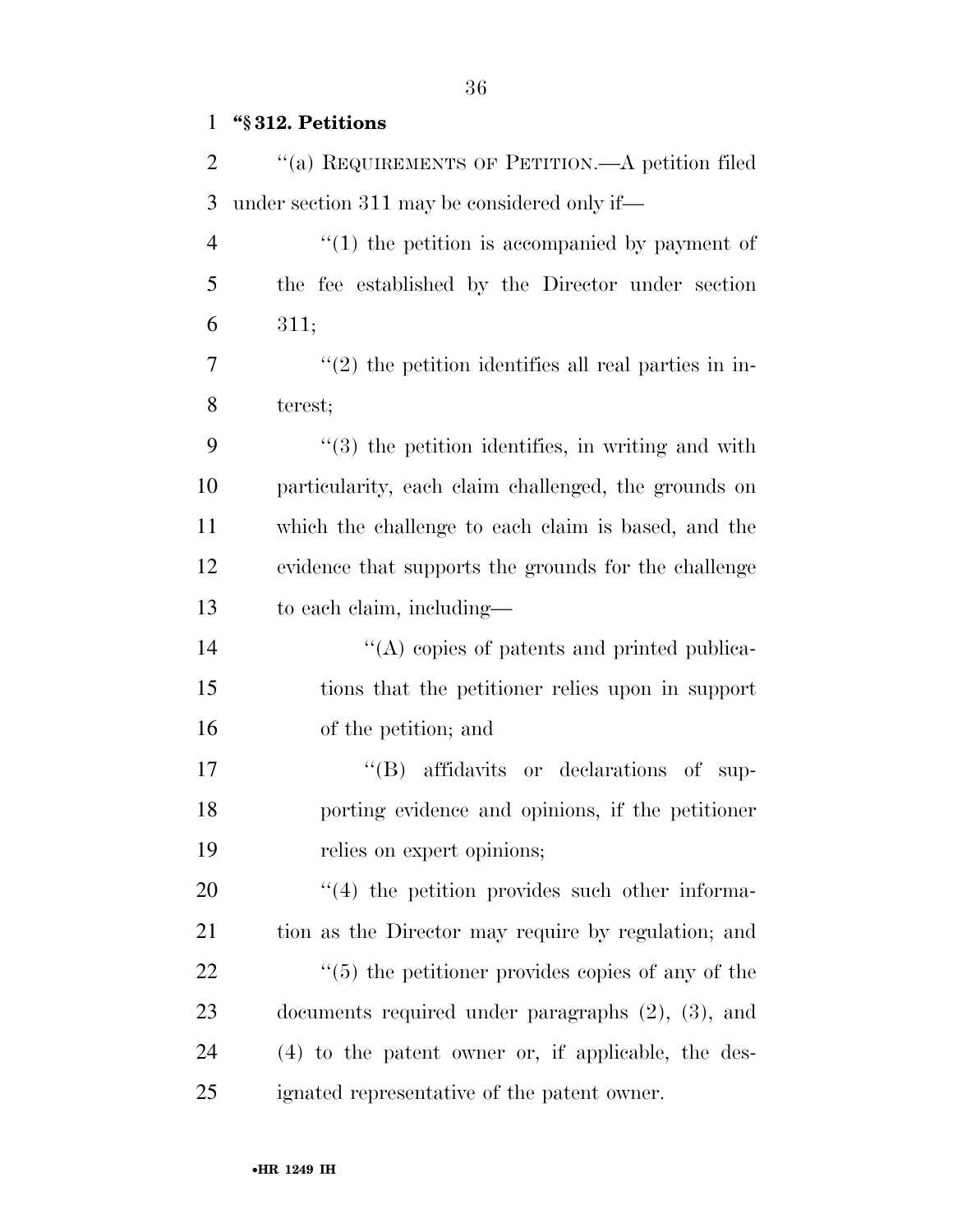''(b) PUBLIC AVAILABILITY.—As soon as practicable after the receipt of a petition under section 311, the Direc-tor shall make the petition available to the public.

#### **''§ 313. Preliminary response to petition**

 ''(a) PRELIMINARY RESPONSE.—If an inter partes review petition is filed under section 311, the patent owner shall have the right to file a preliminary response within a time period set by the Director.

 ''(b) CONTENT OF RESPONSE.—A preliminary re- sponse to a petition for inter partes review shall set forth reasons why no inter partes review should be instituted based upon the failure of the petition to meet any require-ment of this chapter.

# **''§ 314. Institution of inter partes review**

 ''(a) THRESHOLD.—The Director may not authorize an inter partes review to commence unless the Director determines that the information presented in the petition filed under section 311 and any response filed under sec- tion 313 shows that a substantial new question of patent-ability exists.

 ''(b) TIMING.—The Director shall determine whether to institute an inter partes review under this chapter pur- suant to a petition filed under section 311 within 3 months after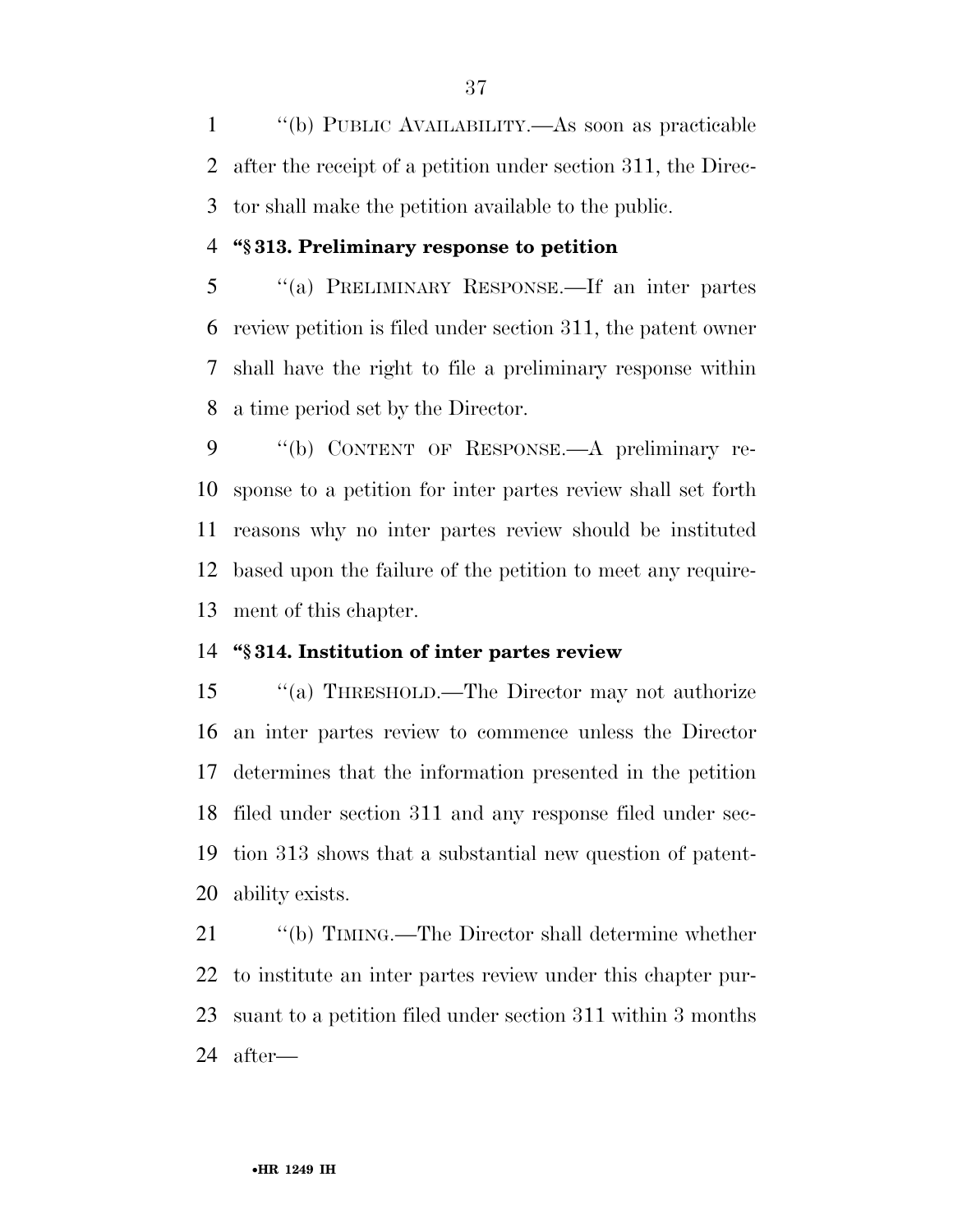1  $\frac{1}{1}$   $\frac{1}{2}$  receiving a preliminary response to the pe-2 tition under section 313; or

 ''(2) if no such preliminary response is filed, the last date on which such response may be filed. ''(c) NOTICE.—The Director shall notify the peti- tioner and patent owner, in writing, of the Director's de- termination under subsection (a), and shall make such no- tice available to the public as soon as is practicable. Such notice shall include the date on which the review shall commence.

11 "(d) No APPEAL.—The determination by the Direc- tor whether to institute an inter partes review under this section shall be final and nonappealable.

#### **''§ 315. Relation to other proceedings or actions**

15 "(a) INFRINGER'S CIVIL ACTION.—

16 "(1) INTER PARTES REVIEW BARRED BY CIVIL ACTION.—An inter partes review may not be insti- tuted if, before the date on which the petition for such a review is filed, the petitioner, real party in interest, or privy of the petitioner filed a civil action challenging the validity of a claim of the patent.

 $\frac{1}{2}$   $\frac{1}{2}$  STAY OF CIVIL ACTION. If the petitioner, real party in interest, or privy of the petitioner files a civil action challenging the validity of a claim of the patent on or after the date on which the peti-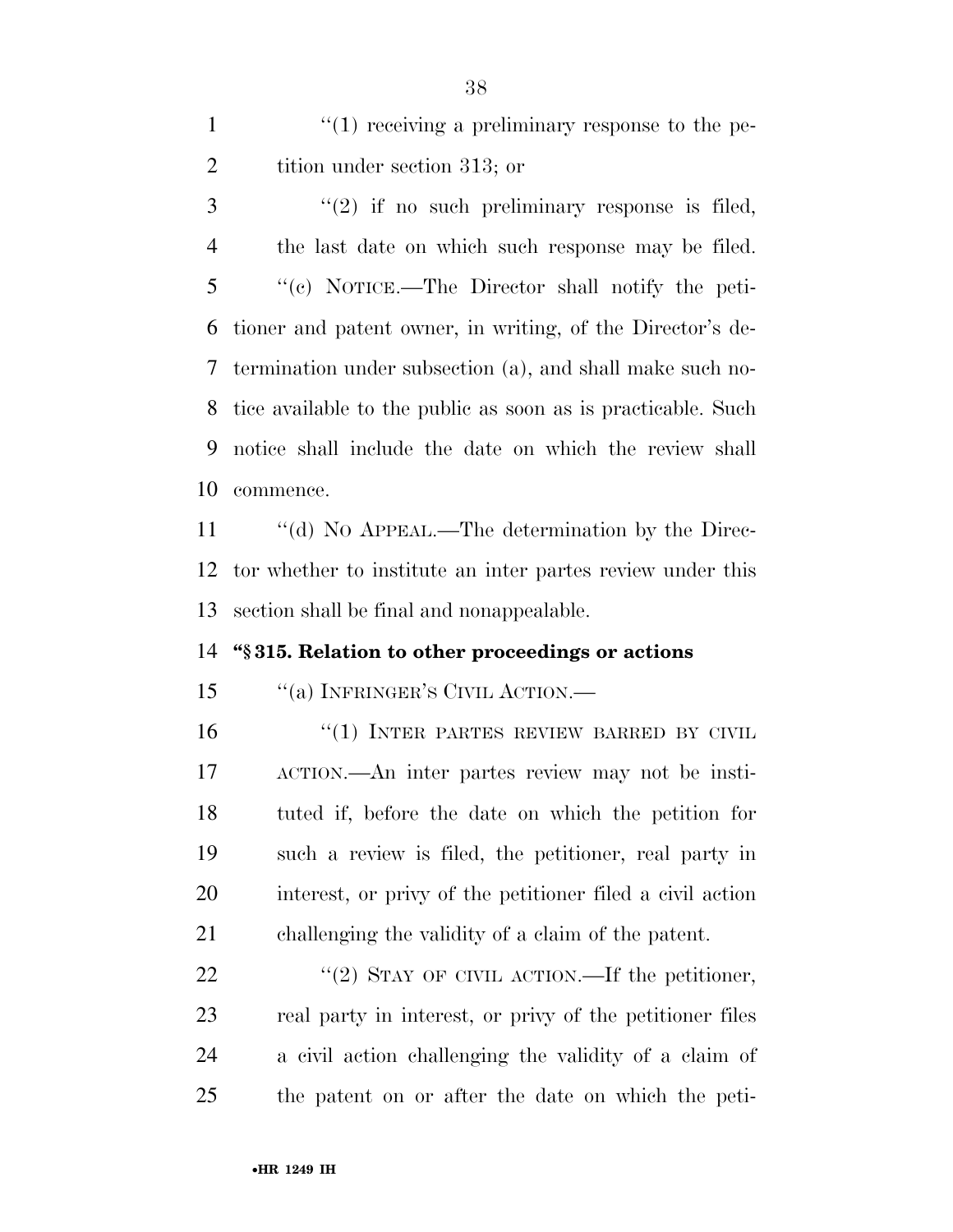| $\mathbf{1}$   | tioner files a petition for inter partes review of the        |
|----------------|---------------------------------------------------------------|
| $\overline{2}$ | patent, that civil action shall be automatically stayed       |
| 3              | until either—                                                 |
| $\overline{4}$ | "(A) the patent owner requests to lift the                    |
| 5              | stay;                                                         |
| 6              | $\lq\lq$ the patent owner files a civil action or             |
| 7              | counterclaim alleging that the petitioner, real               |
| 8              | party in interest, or privy of the petitioner has             |
| 9              | infringed the patent; or                                      |
| 10             | $\lq\lq$ (C) the petitioner, real party in interest,          |
| 11             | or privy of the petitioner requests to dismiss the            |
| 12             | civil action.                                                 |
| 13             | "(3) TREATMENT OF COUNTERCLAIM.—A coun-                       |
| 14             | terclaim challenging the validity of a claim of a pat-        |
| 15             | ent does not constitute a civil action challenging the        |
| 16             | validity of a claim of a patent for purposes of this          |
| 17             | subsection.                                                   |
|                | 18 "(b) PATENT OWNER'S ACTION.—An inter partes re-            |
|                | 19 view may not be instituted if the petition requesting the  |
| 20             | proceeding is filed more than 9 months after the date on      |
| 21             | which the petitioner, real party in interest, or privy of the |
| 22             | petitioner is served with a complaint alleging infringement   |
| 23             | of the patent. The time limitation set forth in the pre-      |
| 24             | eeding sentence shall not apply to a request for joinder      |
| 25             | under subsection $(e)$ .                                      |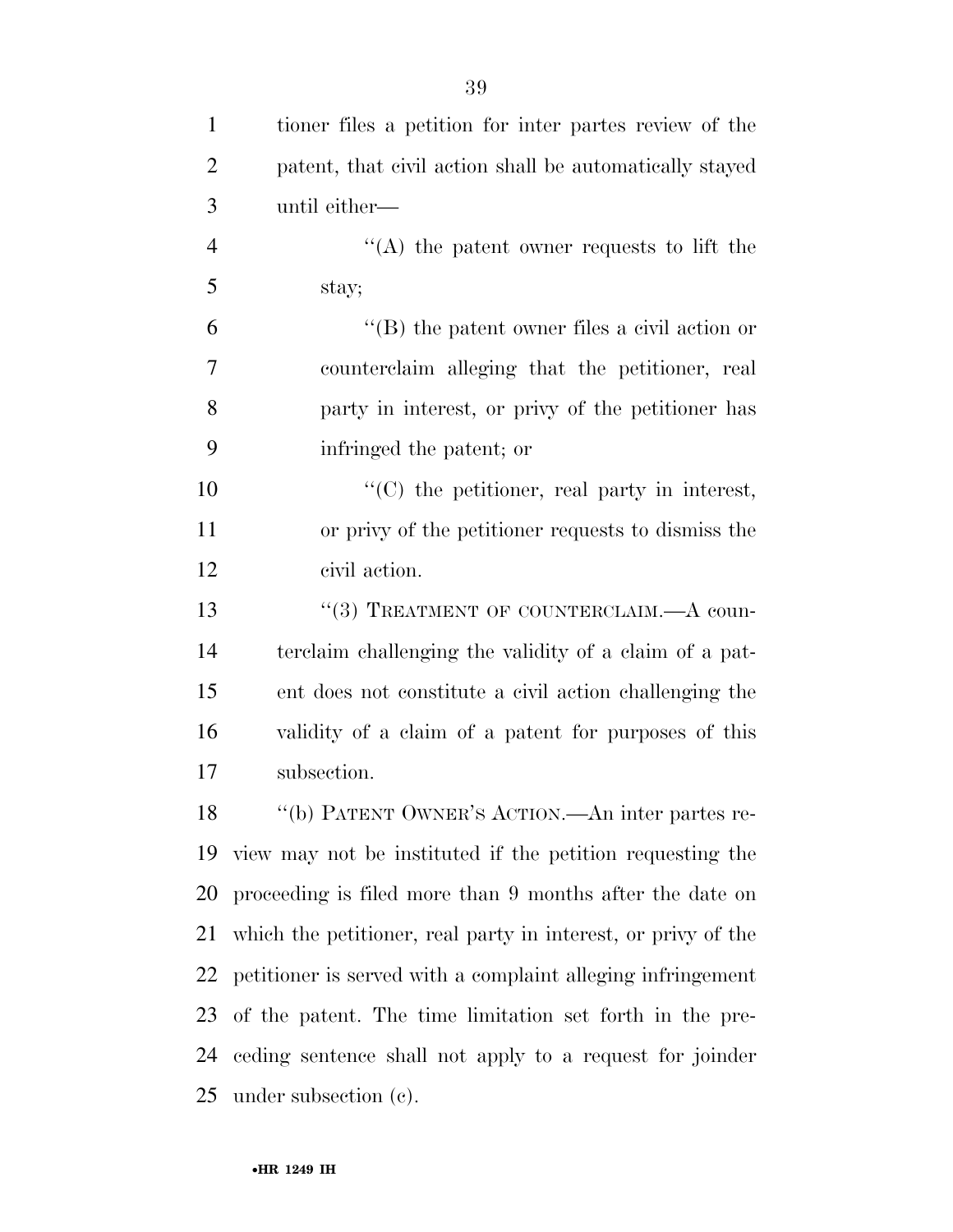''(c) JOINDER.—If the Director institutes an inter partes review, the Director, in his or her discretion, may join as a party to that inter partes review any person who properly files a petition under section 311 that the Direc- tor, after receiving a preliminary response under section 313 or the expiration of the time for filing such a re- sponse, determines warrants the institution of an inter partes review under section 314.

 ''(d) MULTIPLE PROCEEDINGS.—Notwithstanding sections 135(a), 251, and 252, and chapter 30, during the pendency of an inter partes review, if another proceeding or matter involving the patent is before the Office, the Director may determine the manner in which the inter partes review or other proceeding or matter may proceed, including providing for stay, transfer, consolidation, or termination of any such matter or proceeding.

17 "(e) ESTOPPEL.—

18 "(1) PROCEEDINGS BEFORE THE OFFICE.—The petitioner in an inter partes review under this chap- ter, or the real party in interest or privy of the peti- tioner, may not request or maintain a proceeding be- fore the Office with respect to a claim on any ground that the petitioner raised or reasonably could have raised during an inter partes review of the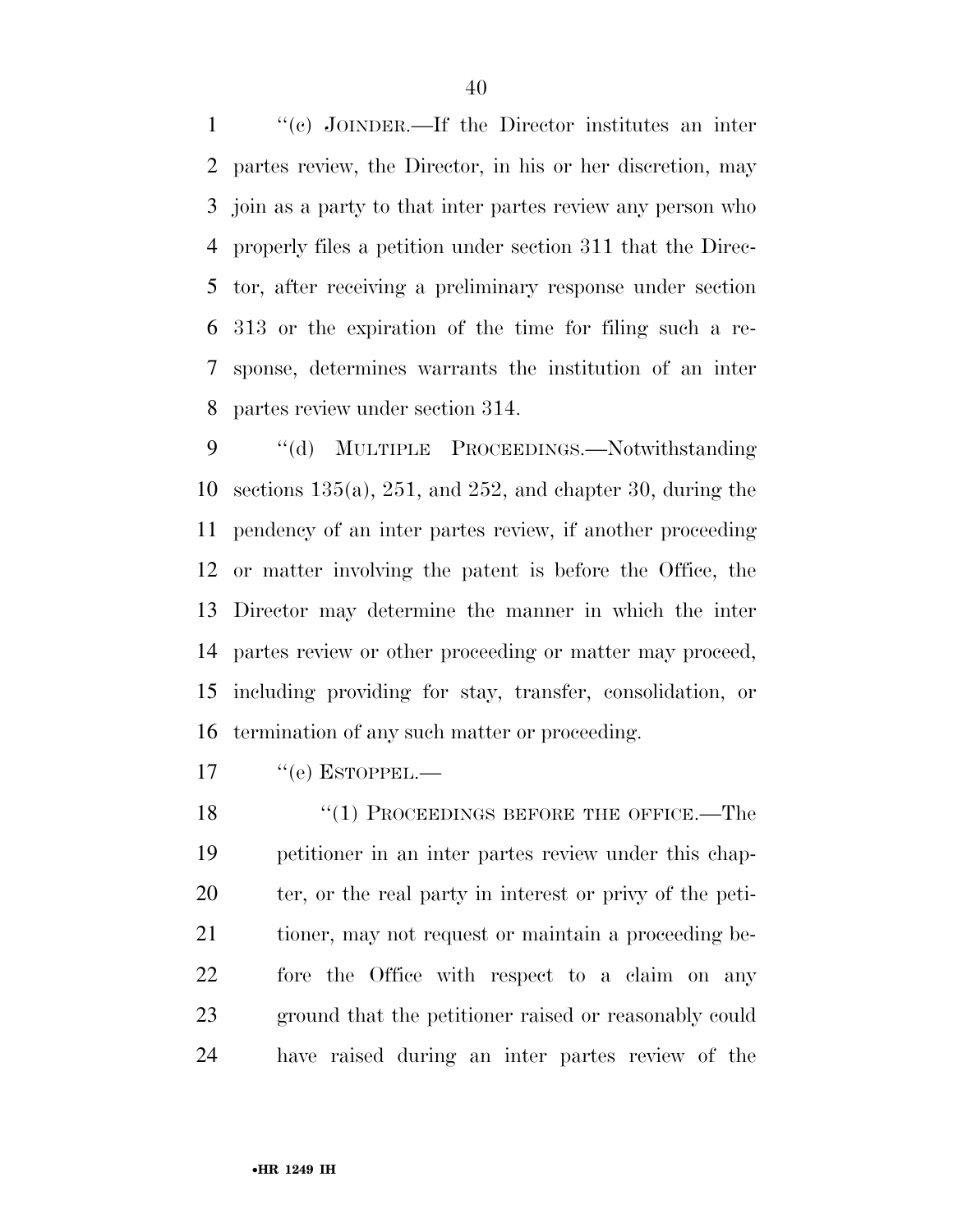claim that resulted in a final written decision under section 318(a).

3 "(2) CIVIL ACTIONS AND OTHER PRO- CEEDINGS.—The petitioner in an inter partes review under this chapter, or the real party in interest or privy of the petitioner, may not assert either in a civil action arising in whole or in part under section 1338 of title 28 or in a proceeding before the Inter- national Trade Commission under section 337 of the Tariff Act of 1930 that a claim in a patent is invalid on any ground that the petitioner raised or reason- ably could have raised during an inter partes review of the claim that resulted in a final written decision under section 318(a).

# **''§ 316. Conduct of inter partes review**

 ''(a) REGULATIONS.—The Director shall prescribe regulations—

18 ''(1) providing that the file of any proceeding under this chapter shall be made available to the public, except that any petition or document filed with the intent that it be sealed shall, if accom- panied by a motion to seal, be treated as sealed pending the outcome of the ruling on the motion;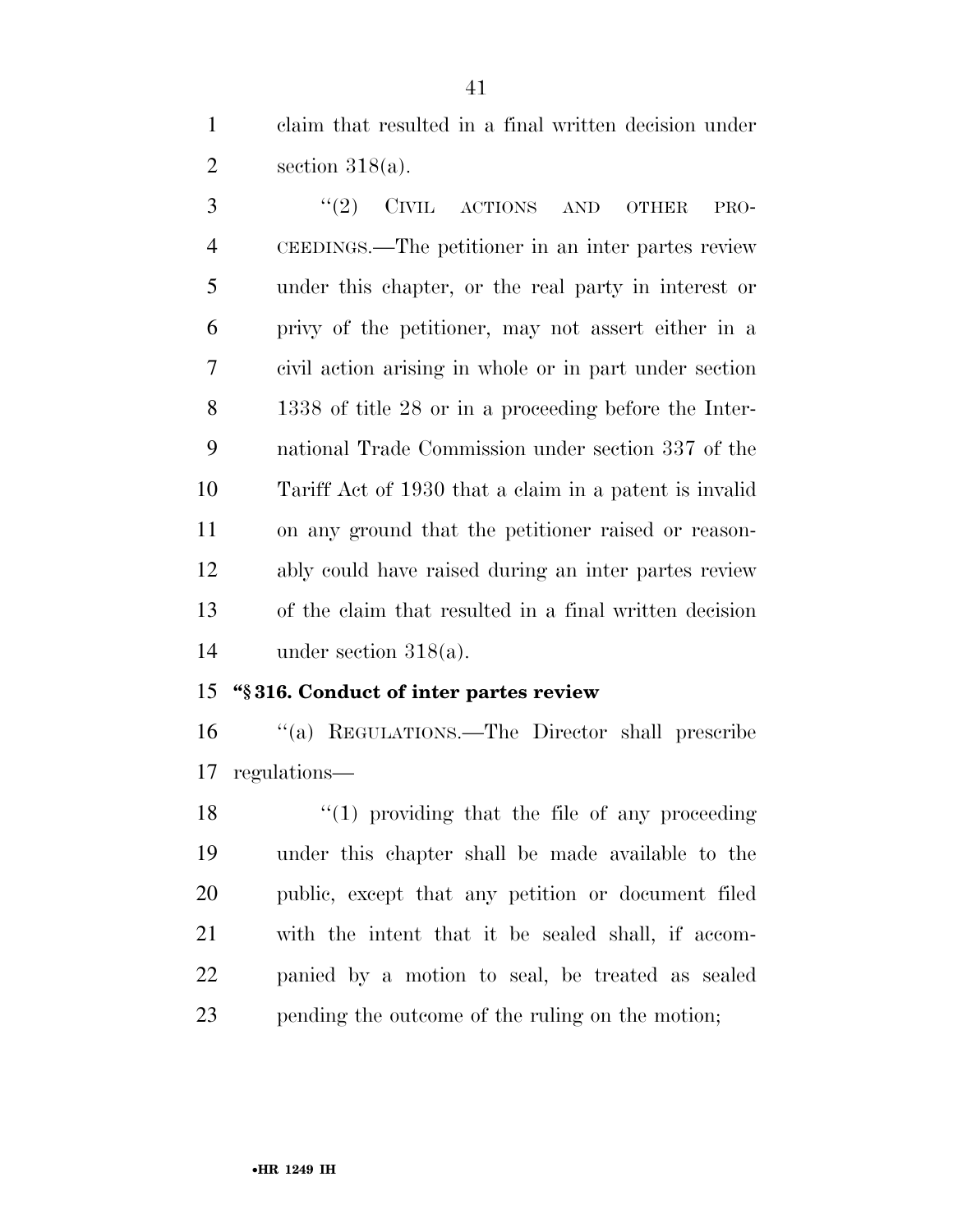| $\mathbf{1}$   | $\lq(2)$ setting forth the standards for the showing            |
|----------------|-----------------------------------------------------------------|
| $\overline{2}$ | of sufficient grounds to institute a review under sec-          |
| 3              | tion $314(a)$ ;                                                 |
| $\overline{4}$ | $\cdot\cdot\cdot(3)$ establishing procedures for the submission |
| 5              | of supplemental information after the petition is               |
| 6              | filed;                                                          |
| 7              | "(4) in accordance with section $2(b)(2)$ , estab-              |
| 8              | lishing and governing inter partes review under this            |
| 9              | chapter and the relationship of such review to other            |
| 10             | proceedings under this title;                                   |
| 11             | $\cdot$ (5) setting a time period for requesting joinder        |
| 12             | under section $315(e)$ ;                                        |
| 13             | $\lq\lq (6)$ setting forth standards and procedures for         |
| 14             | discovery of relevant evidence, including that such             |
| 15             | discovery shall be limited to-                                  |
| 16             | $\cdot$ (A) the deposition of witnesses submitting              |
| 17             | affidavits or declarations; and                                 |
| 18             | $\lq\lq (B)$ what is otherwise necessary in the in-             |
| 19             | terest of justice;                                              |
| 20             | $\lq(7)$ prescribing sanctions for abuse of dis-                |
| 21             | covery, abuse of process, or any other improper use             |
| 22             | of the proceeding, such as to harass or to cause un-            |
| 23             | necessary delay or an unnecessary increase in the               |
| 24             | cost of the proceeding;                                         |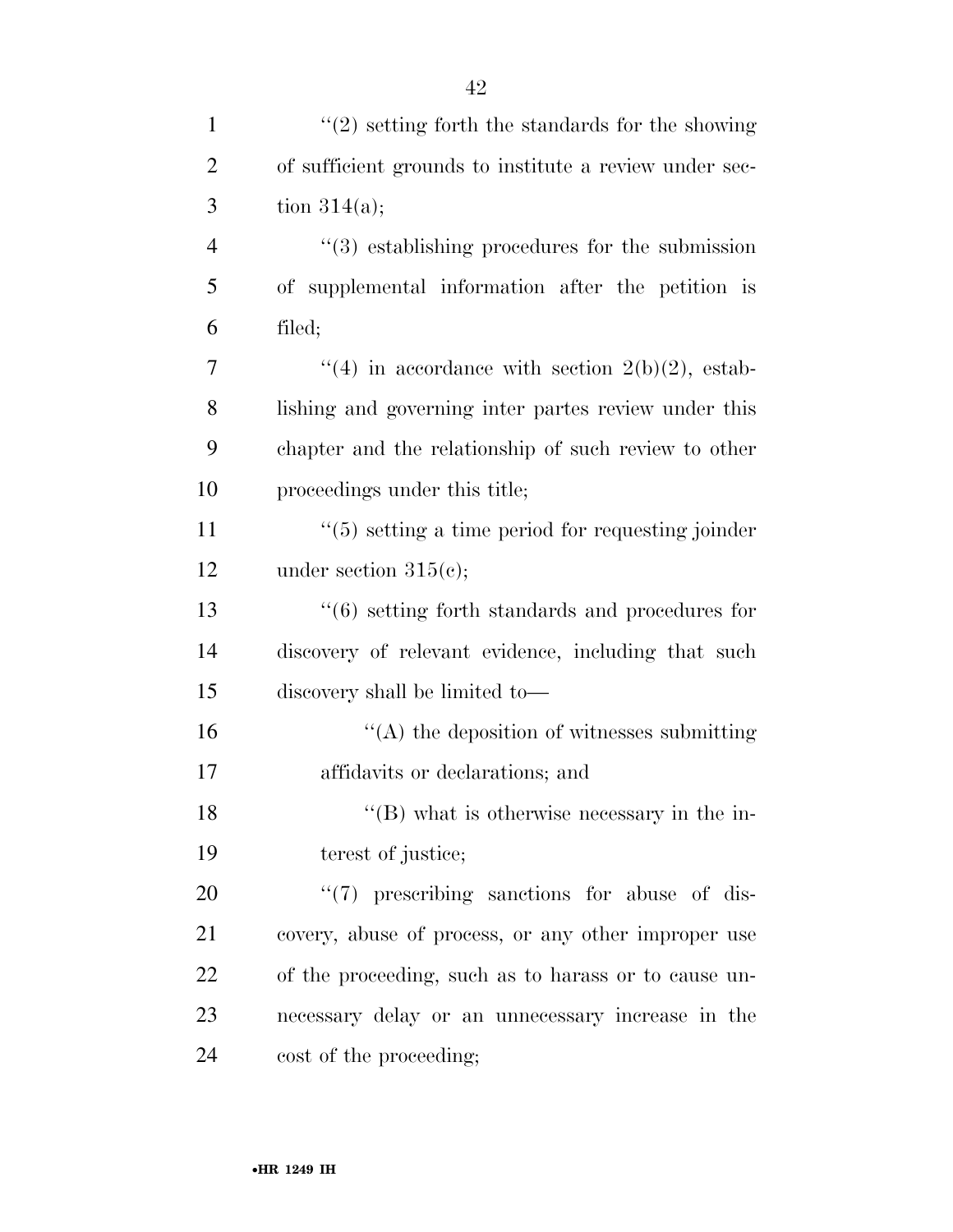1 ''(8) providing for protective orders governing the exchange and submission of confidential infor-mation;

 ''(9) providing for the filing by the patent owner of a response to the petition under section 313 after an inter partes review has been instituted, and requiring that the patent owner file with such response, through affidavits or declarations, any ad- ditional factual evidence and expert opinions on which the patent owner relies in support of the re-sponse;

12 ''(10) setting forth standards and procedures for allowing the patent owner to move to amend the patent under subsection (d) to cancel a challenged claim or propose a reasonable number of substitute claims, and ensuring that any information submitted by the patent owner in support of any amendment entered under subsection (d) is made available to the public as part of the prosecution history of the pat-ent;

21 ''(11) providing either party with the right to an oral hearing as part of the proceeding; and

 $\frac{123}{12}$  requiring that the final determination in an inter partes review be issued not later than 1 year after the date on which the Director notices the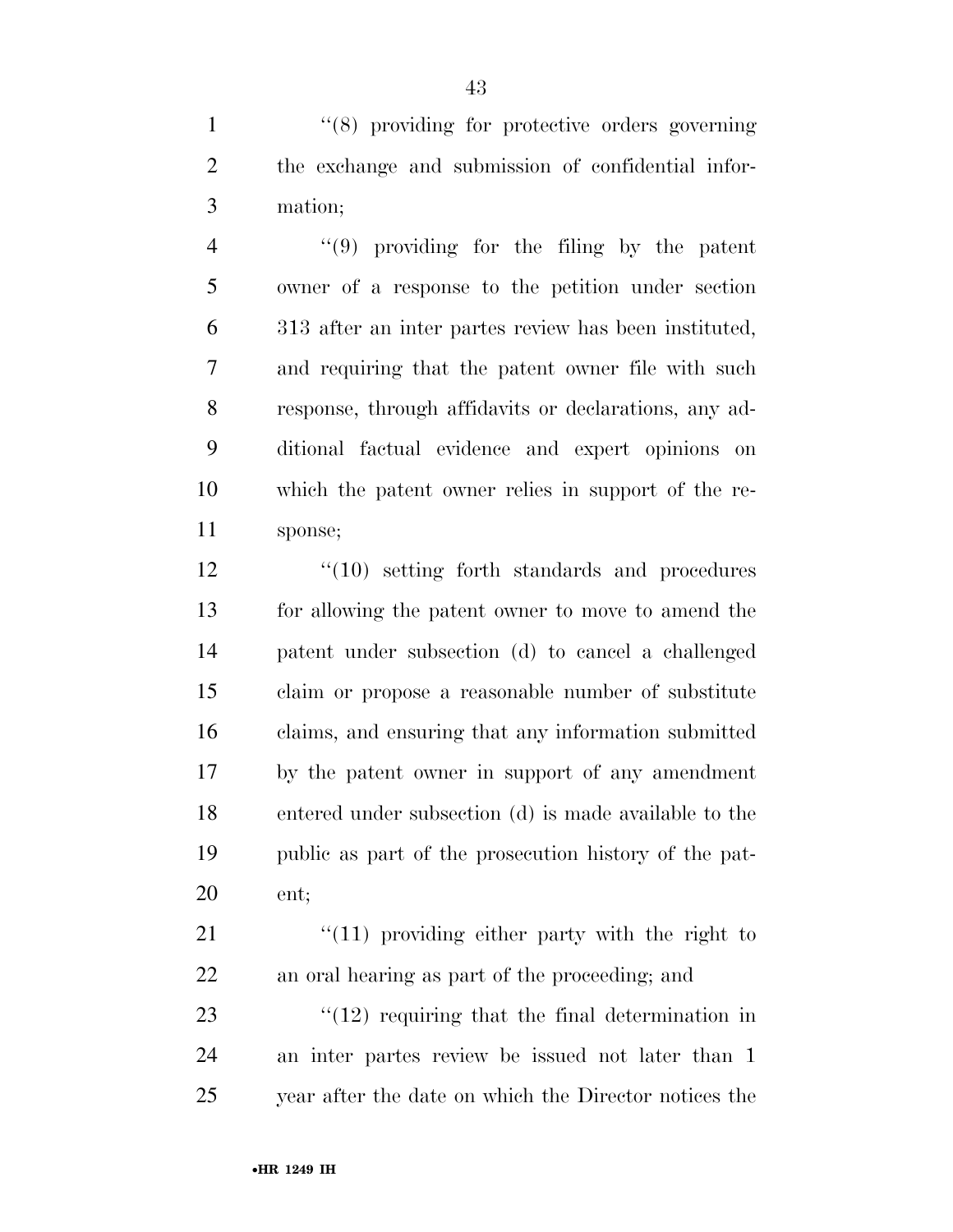institution of a review under this chapter, except 2 that the Director may, for good cause shown, extend the 1-year period by not more than 6 months, and may adjust the time periods in this paragraph in the 5 case of joinder under section  $315(c)$ .

 ''(b) CONSIDERATIONS.—In prescribing regulations under this section, the Director shall consider the effect of any such regulation on the economy, the integrity of the patent system, the efficient administration of the Of- fice, and the ability of the Office to timely complete pro-ceedings instituted under this chapter.

12 ''(c) PATENT TRIAL AND APPEAL BOARD.—The Pat- ent Trial and Appeal Board shall, in accordance with sec- tion 6, conduct each proceeding authorized by the Direc-tor.

16 "(d) AMENDMENT OF THE PATENT.—

17 <sup>"</sup>(1) IN GENERAL.—During an inter partes re- view instituted under this chapter, the patent owner may file 1 motion to amend the patent in 1 or more of the following ways:

21 ''(A) Cancel any challenged patent claim. 22 "'(B) For each challenged claim, propose a reasonable number of substitute claims.

24 "(2) ADDITIONAL MOTIONS.—Additional mo-tions to amend may be permitted upon the joint re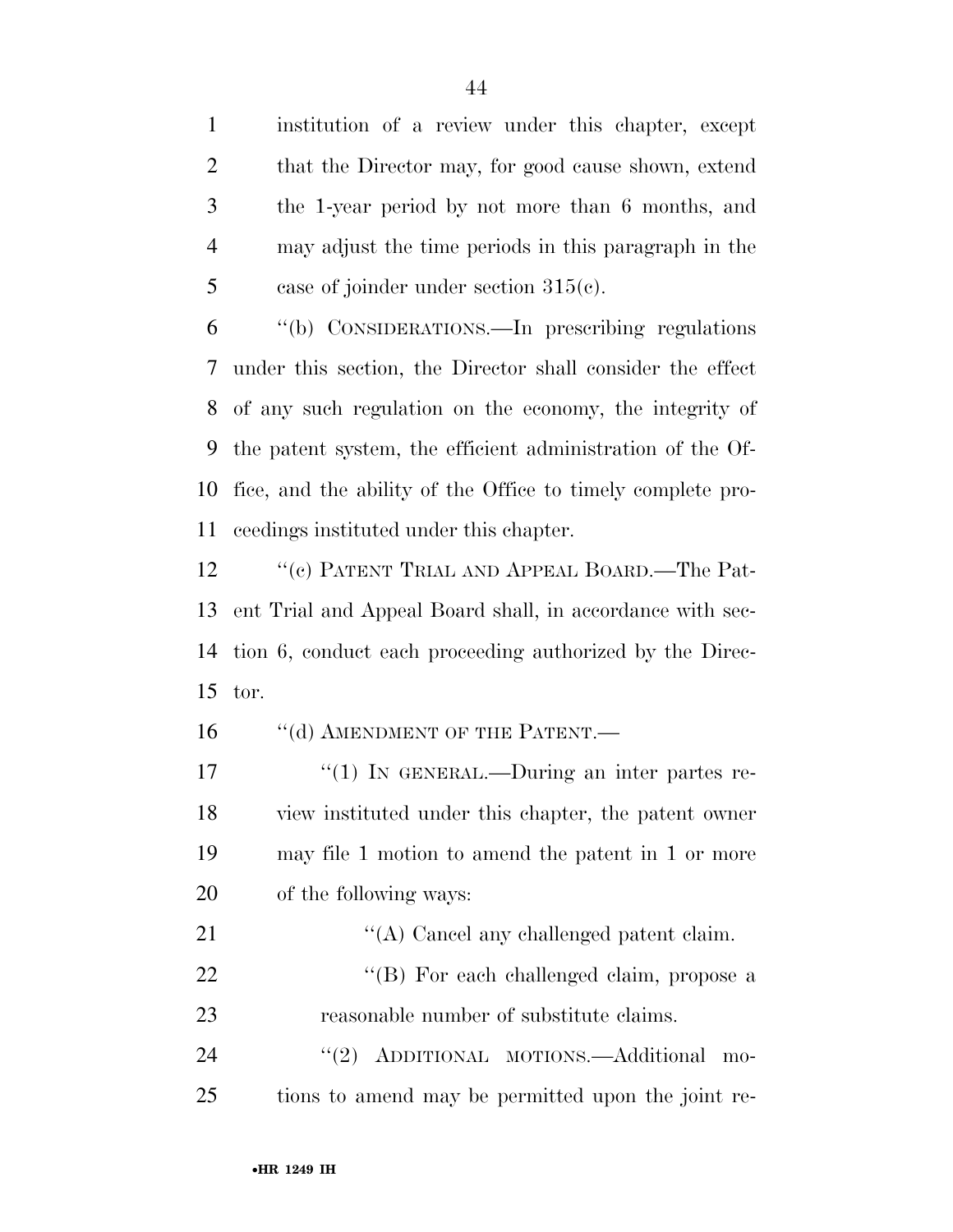quest of the petitioner and the patent owner to ma- terially advance the settlement of a proceeding under section 317, or as permitted by regulations pre-scribed by the Director.

5 "(3) SCOPE OF CLAIMS.—An amendment under this subsection may not enlarge the scope of the claims of the patent or introduce new matter.

 ''(e) EVIDENTIARY STANDARDS.—In an inter partes review instituted under this chapter, the petitioner shall have the burden of proving a proposition of unpatentability by a preponderance of the evidence.

#### **''§ 317. Settlement**

 ''(a) IN GENERAL.—An inter partes review instituted under this chapter shall be terminated with respect to any petitioner upon the joint request of the petitioner and the patent owner, unless the Office has decided the merits of the proceeding before the request for termination is filed. If the inter partes review is terminated with respect to a petitioner under this section, no estoppel under section 315(e) shall apply to that petitioner. If no petitioner re- mains in the inter partes review, the Office may terminate the review or proceed to a final written decision under sec-tion 318(a).

 ''(b) AGREEMENTS IN WRITING.—Any agreement or understanding between the patent owner and a petitioner,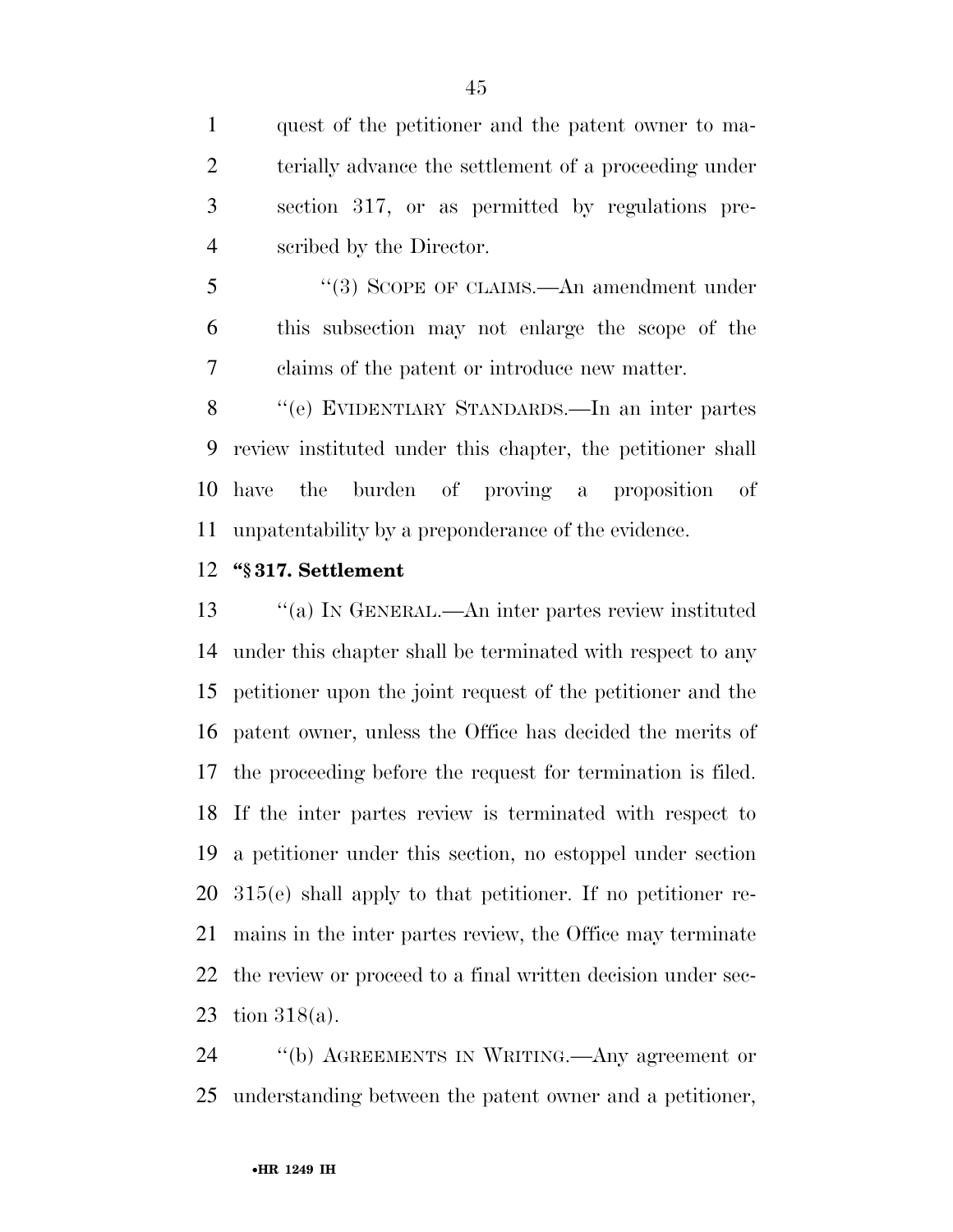including any collateral agreements referred to in such agreement or understanding, made in connection with, or in contemplation of, the termination of an inter partes re- view under this section shall be in writing and a true copy of such agreement or understanding shall be filed in the Office before the termination of the inter partes review as between the parties. If any party filing such agreement or understanding so requests, the copy shall be kept sepa- rate from the file of the inter partes review, and shall be made available only to Federal Government agencies upon written request, or to any other person on a showing of good cause.

# **''§ 318. Decision of the Board**

 ''(a) FINAL WRITTEN DECISION.—If an inter partes review is instituted and not dismissed under this chapter, the Patent Trial and Appeal Board shall issue a final writ- ten decision with respect to the patentability of any patent claim challenged by the petitioner and any new claim added under section 316(d).

 ''(b) CERTIFICATE.—If the Patent Trial and Appeal Board issues a final written decision under subsection (a) and the time for appeal has expired or any appeal has terminated, the Director shall issue and publish a certifi- cate canceling any claim of the patent finally determined to be unpatentable, confirming any claim of the patent de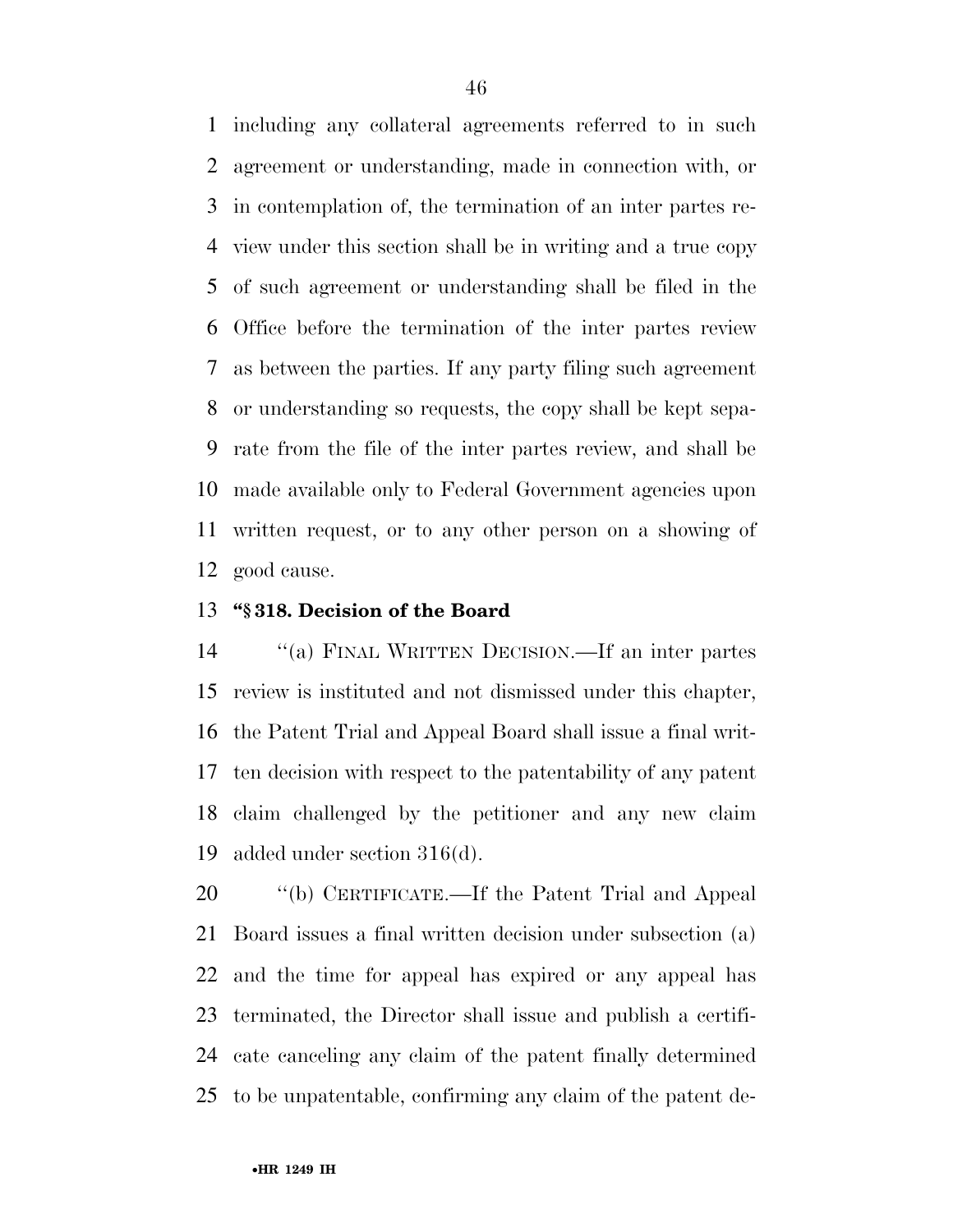termined to be patentable, and incorporating in the patent by operation of the certificate any new or amended claim determined to be patentable.

 ''(c) DATA ON LENGTH OF REVIEW.—The Office shall make available to the public data describing the length of time between the institution of, and the issuance of a final written decision under subsection (a) for, each inter partes review.

#### **''§ 319. Appeal**

 ''A party dissatisfied with the final written decision of the Patent Trial and Appeal Board under section 318(a) may appeal the decision pursuant to sections 141 through 144. Any party to the inter partes review shall have the right to be a party to the appeal.

# **''§ 320. Request for stay of certain proceedings**

 ''If a party seeks a stay of a civil action alleging in- fringement of a patent under section 281, or a proceeding before the International Trade Commission under section 337 of the Tariff Act of 1930, relating to an inter partes review under this chapter, the court shall decide whether to enter a stay based on—

  $\qquad$   $\qquad$   $\qquad$   $\qquad$   $\qquad$   $\qquad$   $\qquad$   $\qquad$   $\qquad$   $\qquad$   $\qquad$   $\qquad$   $\qquad$   $\qquad$   $\qquad$   $\qquad$   $\qquad$   $\qquad$   $\qquad$   $\qquad$   $\qquad$   $\qquad$   $\qquad$   $\qquad$   $\qquad$   $\qquad$   $\qquad$   $\qquad$   $\qquad$   $\qquad$   $\qquad$   $\qquad$   $\qquad$   $\qquad$   $\qquad$   $\qquad$  simplify the issues in question and streamline the 24 trial;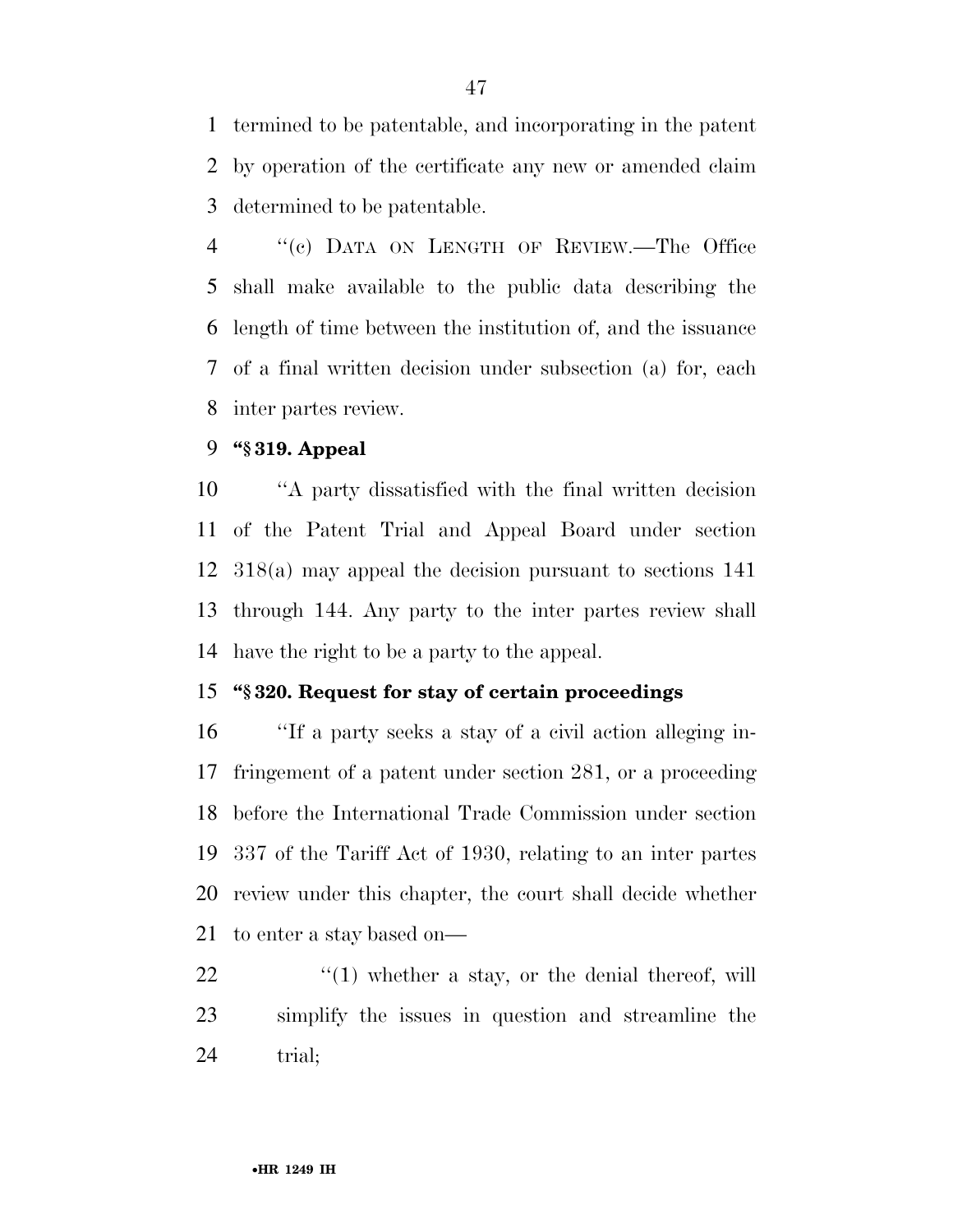| $\mathbf{1}$   | $\lq(2)$ whether discovery is complete and whether           |
|----------------|--------------------------------------------------------------|
| $\overline{2}$ | a trial date has been set;                                   |
| 3              | $\lq(3)$ whether a stay, or the denial thereof,              |
| $\overline{4}$ | would unduly prejudice the nonmoving party or                |
| 5              | present a clear tactical advantage for the moving            |
| 6              | party; and                                                   |
| 7              | $\lq(4)$ whether a stay, or the denial thereof, will         |
| 8              | reduce the burden of litigation on the parties and on        |
| 9              | the court.".                                                 |
| 10             | (b) CONFORMING AMENDMENT.—The table of chap-                 |
| 11             | ters for part III of title 35, United States Code, is amend- |
| 12             | ed by striking the item relating to chapter 31 and insert-   |
| 13             | ing the following:                                           |
|                |                                                              |
|                | 311."                                                        |
| 14             | (c) REGULATIONS AND EFFECTIVE DATE.—                         |
| 15             | (1) REGULATIONS.—The Director shall, not                     |
| 16             | later than the date that is 1 year after the date of         |
| 17             | the enactment of this Act, issue regulations to carry        |
| 18             | out chapter 31 of title 35, United States Code, as           |
| 19             | amended by subsection (a) of this section.                   |
| 20             | $(2)$ APPLICABILITY.—                                        |
| 21             | (A) IN GENERAL.—The amendments made                          |
| <u>22</u>      | by subsection (a) shall take effect upon the ex-             |
| 23             | piration of the 1-year period beginning on the               |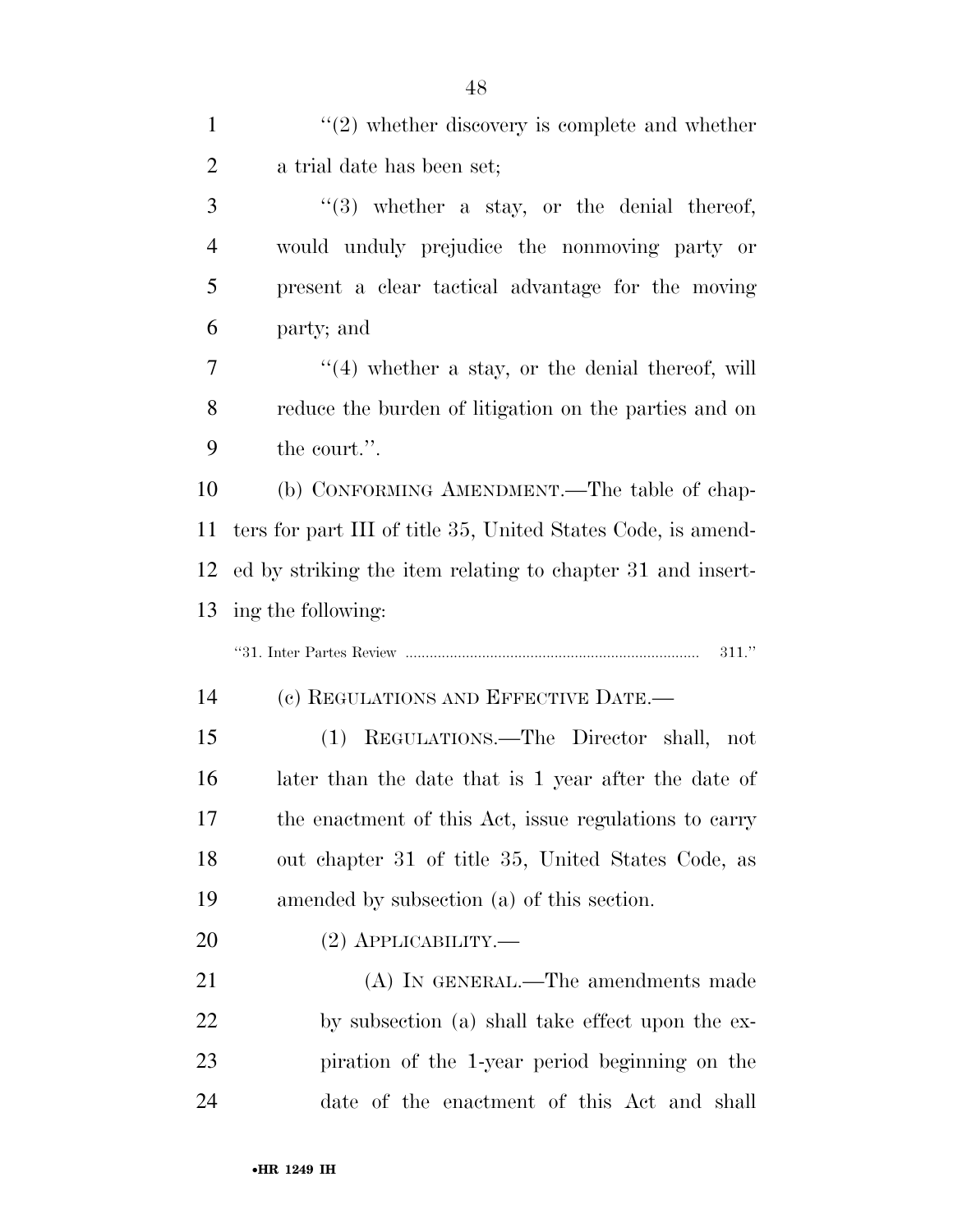apply to any patent issued before, on, or after 2 that effective date.

 (B) GRADUATED IMPLEMENTATION.—The Director may impose a limit on the number of inter partes reviews that may be instituted under chapter 31 of title 35, United States Code, during each of the first 4 1-year periods in which the amendments made by subsection (a) are in effect, if such number in each year equals or exceeds the number of such inter partes reexaminations that are ordered in the last fiscal year ending before the effective date of the amendments made by subsection (a).

 (d) POST-GRANT REVIEW.—Part III of title 35, United States Code, is amended by adding at the end the following:

# **''CHAPTER 32—POST-GRANT REVIEW**

''Sec.

- ''321. Post-grant review.
- ''322. Petitions.
- ''323. Preliminary response to petition.
- ''324. Institution of post-grant review.
- ''325. Relation to other proceedings or actions.
- ''326. Conduct of post-grant review.
- ''327. Settlement.
- ''328. Decision of the Board.
- ''329. Appeal.
- ''330. Request for stay of certain proceedings.

#### **''§ 321. Post-grant review**

''(a) IN GENERAL.—Subject to the provisions of this

chapter, a person who is not the patent owner may file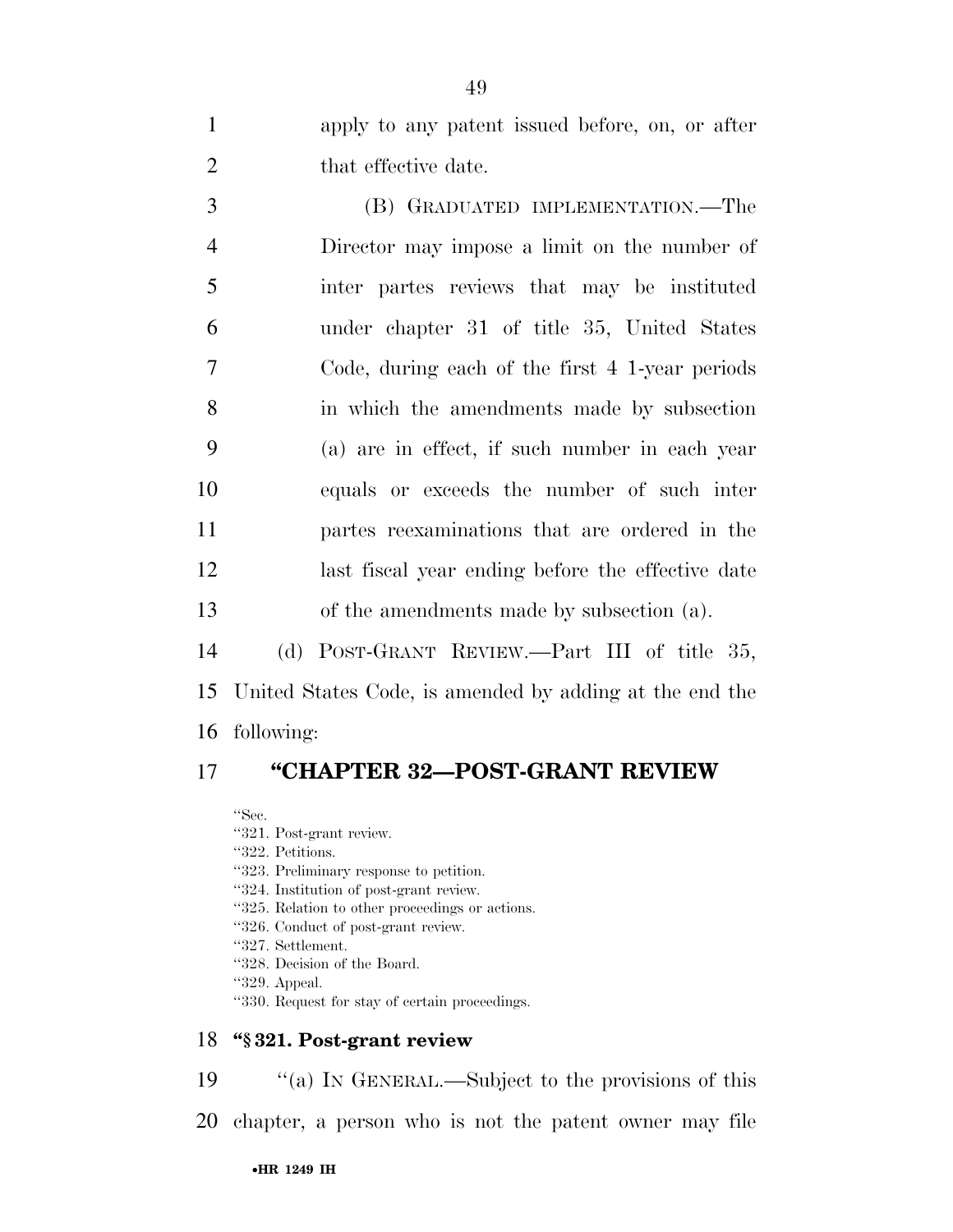with the Office a petition to institute a post-grant review of a patent. The Director shall establish, by regulation, fees to be paid by the person requesting the review, in such amounts as the Director determines to be reasonable, considering the aggregate costs of the post-grant review.

 ''(b) SCOPE.—A petitioner in a post-grant review may request to cancel as unpatentable 1 or more claims of a patent on any ground that could be raised under para- graph (2) or (3) of section 282(b) (relating to invalidity of the patent or any claim).

11 "(c) FILING DEADLINE.—A petition for a post-grant review may only be filed not later than the date that is 12 months after the date of the grant of the patent or of the issuance of a reissue patent (as the case may be).

# **''§ 322. Petitions**

16 "(a) REQUIREMENTS OF PETITION.—A petition filed under section 321 may be considered only if—

18 ''(1) the petition is accompanied by payment of the fee established by the Director under section 321;

 ''(2) the petition identifies all real parties in in-terest;

23  $\frac{1}{2}$  (3) the petition identifies, in writing and with particularity, each claim challenged, the grounds on which the challenge to each claim is based, and the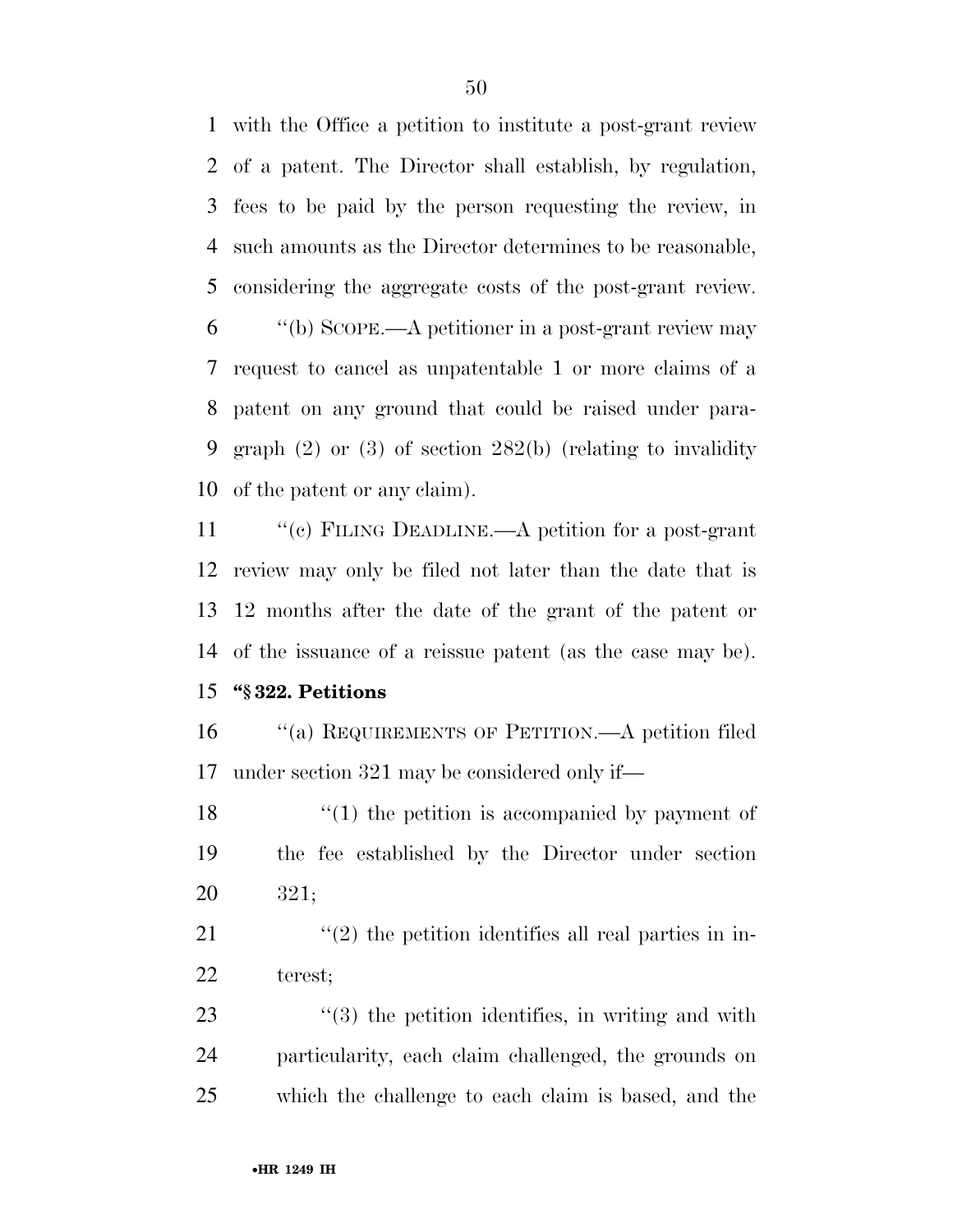| $\mathbf{1}$   | evidence that supports the grounds for the challenge          |
|----------------|---------------------------------------------------------------|
| $\overline{2}$ | to each claim, including—                                     |
| 3              | $\lq\lq$ copies of patents and printed publica-               |
| $\overline{4}$ | tions that the petitioner relies upon in support              |
| 5              | of the petition; and                                          |
| 6              | "(B) affidavits or declarations of sup-                       |
| 7              | porting evidence and opinions, if the petitioner              |
| 8              | relies on other factual evidence or on expert                 |
| 9              | opinions;                                                     |
| 10             | $\lq(4)$ the petition provides such other informa-            |
| 11             | tion as the Director may require by regulation; and           |
| 12             | $\cdot\cdot$ (5) the petitioner provides copies of any of the |
| 13             | documents required under paragraphs $(2)$ , $(3)$ , and       |
| 14             | $(4)$ to the patent owner or, if applicable, the des-         |
| 15             | ignated representative of the patent owner.                   |
| 16             | "(b) PUBLIC AVAILABILITY.—As soon as practicable              |
| 17             | after the receipt of a petition under section 321, the Direc- |
|                | 18 tor shall make the petition available to the public.       |
| 19             | "§323. Preliminary response to petition                       |
| 20             | "(a) PRELIMINARY RESPONSE.—If a post-grant re-                |
| 21             | view petition is filed under section 321, the patent owner    |
| 22             | shall have the right to file a preliminary response to the    |
| 23             | petition within 2 months after the date on which the peti-    |
| 24             | tion is filed.                                                |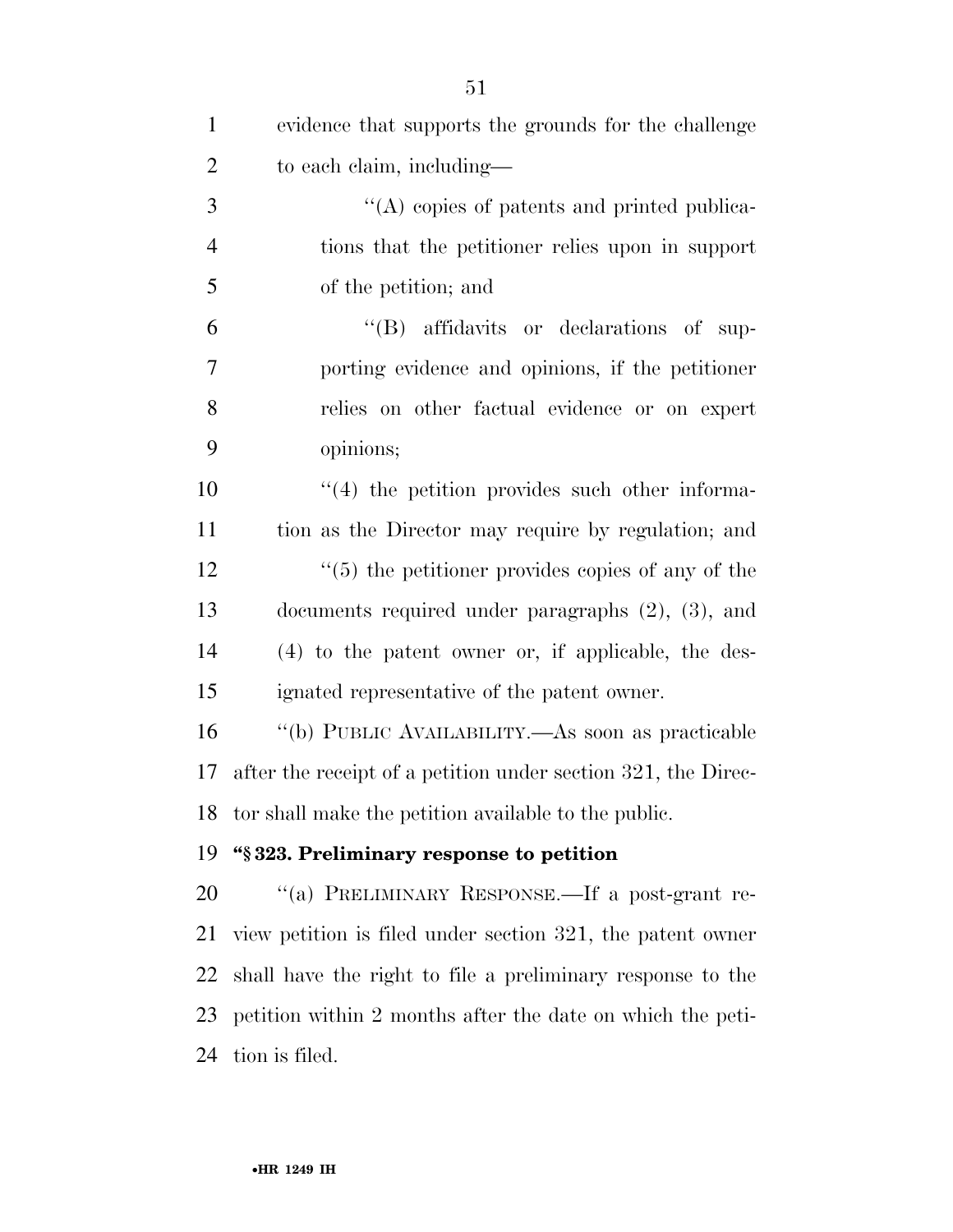''(b) CONTENT OF RESPONSE.—A preliminary re- sponse to a petition for post-grant review shall set forth reasons why no post-grant review should be instituted based upon the failure of the petition to meet any require-ment of this chapter.

## **''§ 324. Institution of post-grant review**

 ''(a) THRESHOLD.—The Director may not authorize a post-grant review to commence unless the Director de- termines that the information presented in the petition filed under section 321, if such information is not rebut- ted, would demonstrate that it is more likely than not that at least 1 of the claims challenged in the petition is unpatentable.

 ''(b) ADDITIONAL GROUNDS.—The determination re- quired under subsection (a) may also be satisfied by a showing that the petition raises a novel or unsettled legal question that is important to other patents or patent ap-plications.

 ''(c) TIMING.—The Director shall determine whether to institute a post-grant review under this chapter pursu- ant to a petition filed under section 321 within 3 months after—

23  $\frac{1}{2}$  (1) receiving a preliminary response to the pe-tition under section 323; or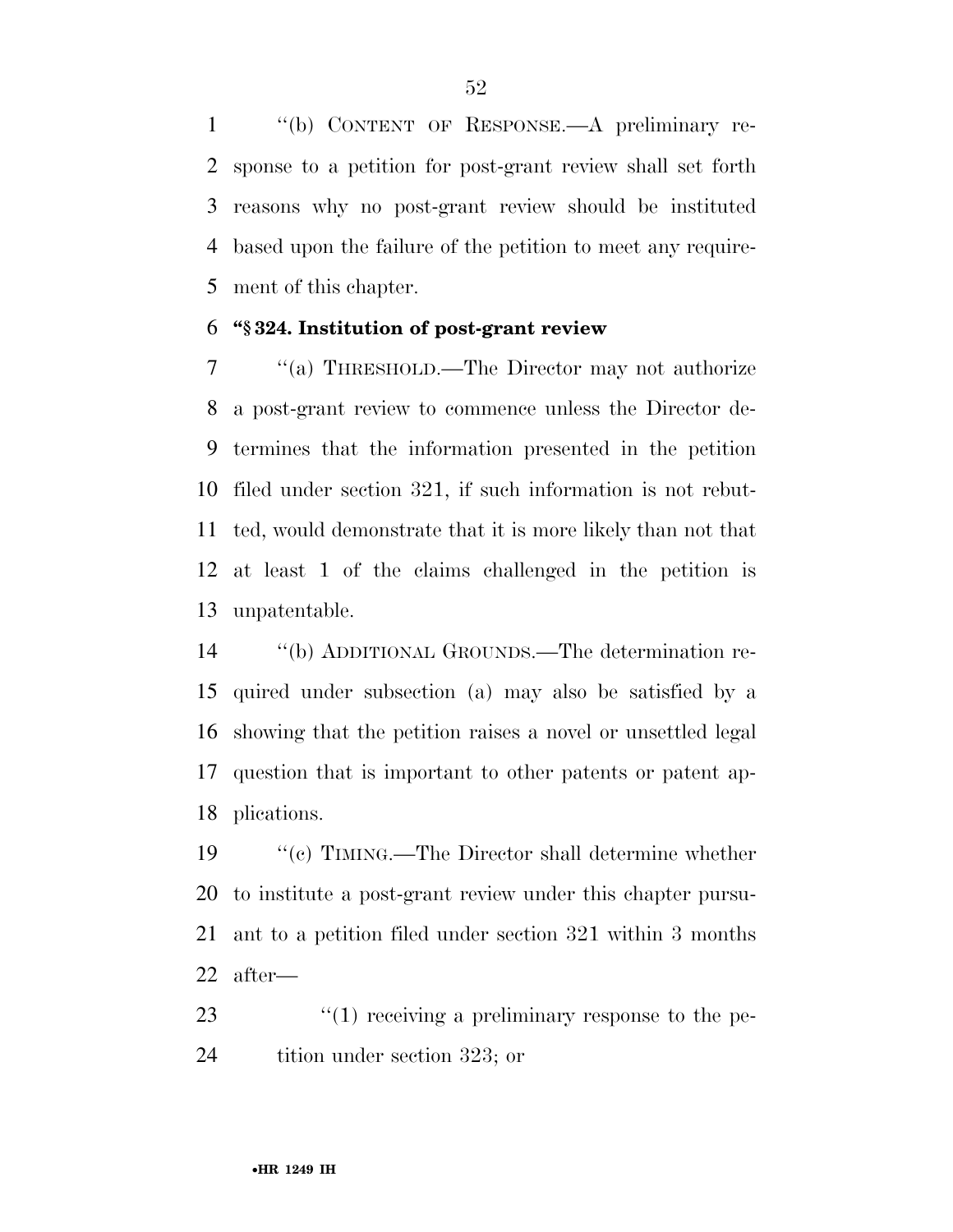$\frac{1}{2}$  if no such preliminary response is filed, the last date on which such response may be filed. ''(d) NOTICE.—The Director shall notify the peti- tioner and patent owner, in writing, of the Director's de- termination under subsection (a) or (b), and shall make such notice available to the public as soon as is prac- ticable. The Director shall make each notice of the institu- tion of a post-grant review available to the public. Such notice shall include the date on which the review shall commence. 11 "(e) No APPEAL.—The determination by the Direc-tor whether to institute a post-grant review under this sec-

tion shall be final and nonappealable.

# **''§ 325. Relation to other proceedings or actions**

# 15 "(a) INFRINGER'S CIVIL ACTION.—

16 "(1) POST-GRANT REVIEW BARRED BY CIVIL ACTION.—A post-grant review may not be instituted under this chapter if, before the date on which the petition for such a review is filed, the petitioner, real party in interest, or privy of the petitioner filed a civil action challenging the validity of a claim of the patent.

23 "(2) STAY OF CIVIL ACTION.—If the petitioner, real party in interest, or privy of the petitioner files a civil action challenging the validity of a claim of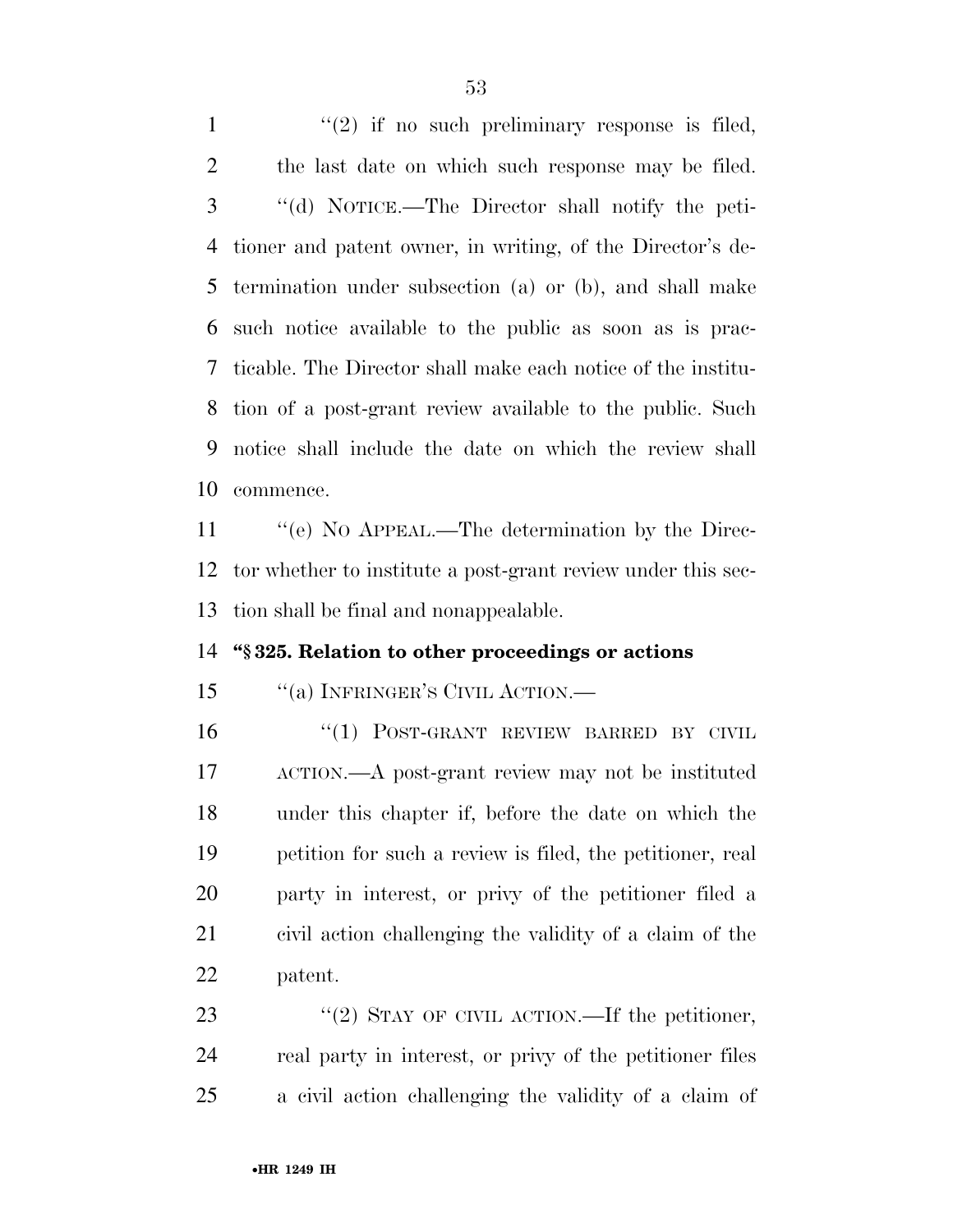| $\mathbf{1}$   | the patent on or after the date on which the peti-         |
|----------------|------------------------------------------------------------|
| $\overline{2}$ | tioner files a petition for post-grant review of the       |
| 3              | patent, that civil action shall be automatically stayed    |
| $\overline{4}$ | until either—                                              |
| 5              | $\lq\lq$ the patent owner requests to lift the             |
| 6              | stay;                                                      |
| 7              | $\lq\lq$ the patent owner files a civil action or          |
| 8              | counterclaim alleging that the petitioner, real            |
| 9              | party in interest, or privy of the petitioner has          |
| 10             | infringed the patent; or                                   |
| 11             | "(C) the petitioner, real party in interest,               |
| 12             | or privy of the petitioner requests to dismiss his         |
| 13             | civil action.                                              |
| 14             | "(3) TREATMENT OF COUNTERCLAIM.—A coun-                    |
| 15             | terclaim challenging the validity of a claim of a pat-     |
| 16             | ent does not constitute a civil action challenging the     |
| 17             | validity of a claim of a patent for purposes of this       |
| 18             | subsection.                                                |
| 19             | "(b) PRELIMINARY INJUNCTIONS.—If a civil action            |
| 20             | alleging infringement of a patent is filed within 3 months |
| 21             | after the date on which the patent is granted, the court   |
| 22             | may not stay its consideration of the patent owner's mo-   |
| 23             | tion for a preliminary injunction against infringement of  |
| 24             | the patent on the basis that a petition for post-grant re- |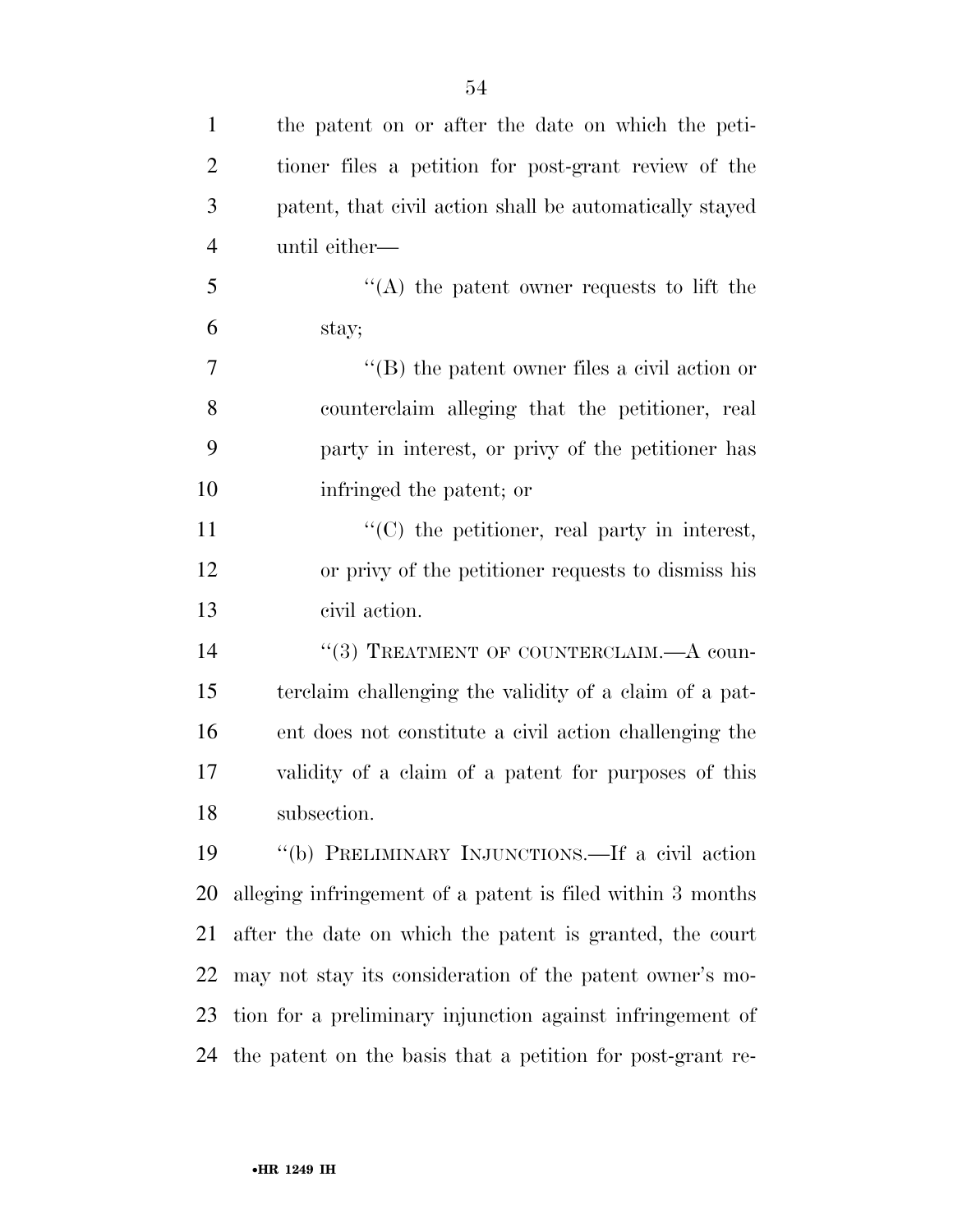view has been filed under this chapter or that such a post-grant review has been instituted under this chapter.

 ''(c) JOINDER.—If more than 1 petition for a post- grant review under this chapter is properly filed against the same patent and the Director determines that more than 1 of these petitions warrants the institution of a post- grant review under section 324, the Director may consoli-date such reviews into a single post-grant review.

 ''(d) MULTIPLE PROCEEDINGS.—Notwithstanding sections 135(a), 251, and 252, and chapter 30, during the pendency of any post-grant review under this chapter, if another proceeding or matter involving the patent is be- fore the Office, the Director may determine the manner in which the post-grant review or other proceeding or mat- ter may proceed, including providing for the stay, transfer, consolidation, or termination of any such matter or pro- ceeding. In determining whether to institute or order a proceeding under this chapter, chapter 30, or chapter 31, the Director may take into account whether, and reject the petition or request because, the same or substantially the same prior art or arguments previously were presented to the Office.

23  $"$ (e) ESTOPPEL.—

24 "(1) PROCEEDINGS BEFORE THE OFFICE.—The petitioner in a post-grant review under this chapter,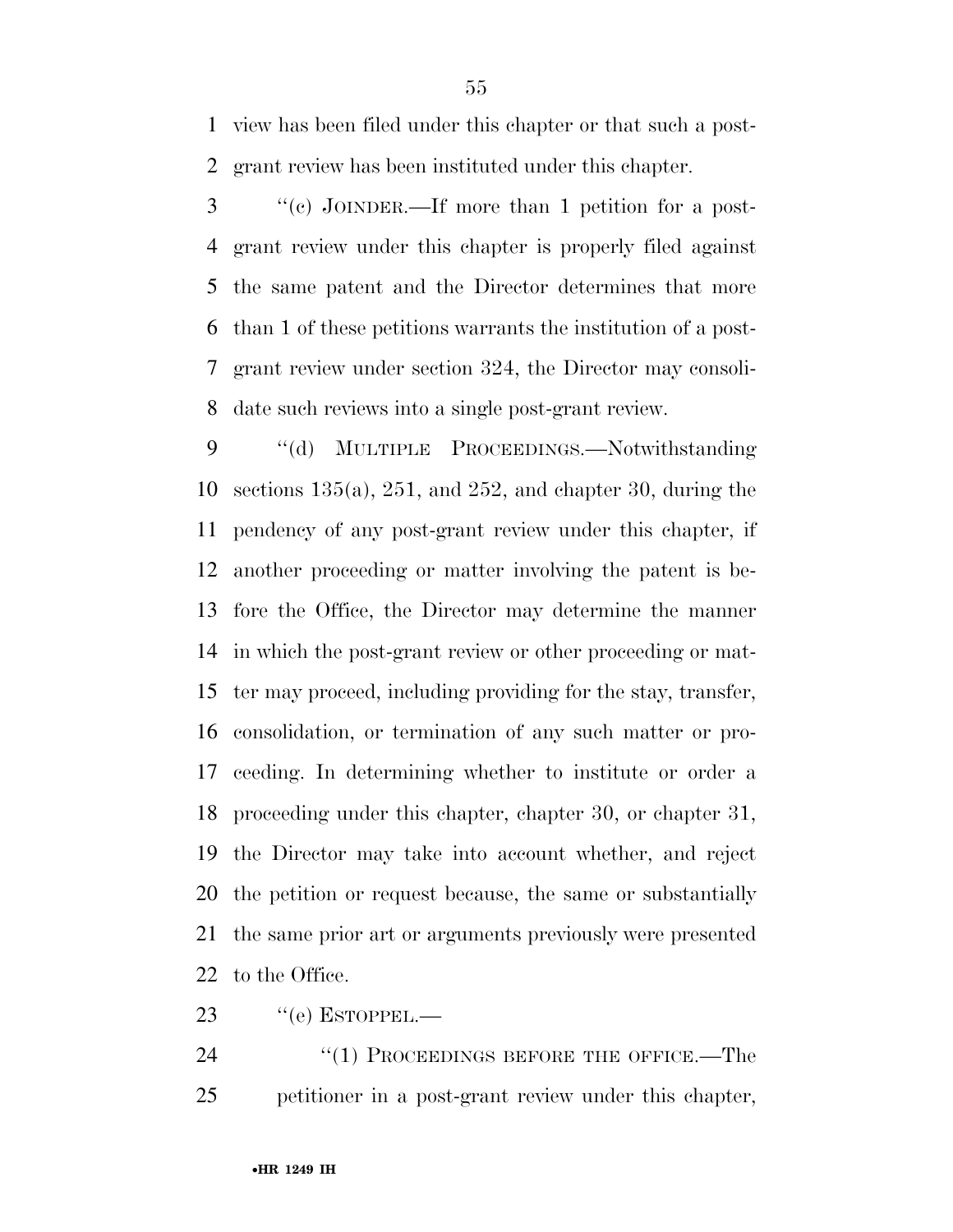or the real party in interest or privy of the peti- tioner, may not request or maintain a proceeding be- fore the Office with respect to a claim on any ground that the petitioner raised or reasonably could have raised during a post-grant review of the claim that resulted in a final written decision under sec-tion 328(a).

8 "(2) CIVIL ACTIONS AND OTHER PRO- CEEDINGS.—The petitioner in a post-grant review under this chapter, or the real party in interest or privy of the petitioner, may not assert either in a civil action arising in whole or in part under section 1338 of title 28 or in a proceeding before the Inter- national Trade Commission under section 337 of the Tariff Act of 1930 that a claim in a patent is invalid on any ground that the petitioner raised during a post-grant review of the claim that resulted in a final written decision under section 328(a).

19 "(f) REISSUE PATENTS.—A post-grant review may not be instituted under this chapter if the petition requests cancellation of a claim in a reissue patent that is identical to or narrower than a claim in the original patent from which the reissue patent was issued, and the time limita- tions in section 321(c) would bar filing a petition for a post-grant review for such original patent.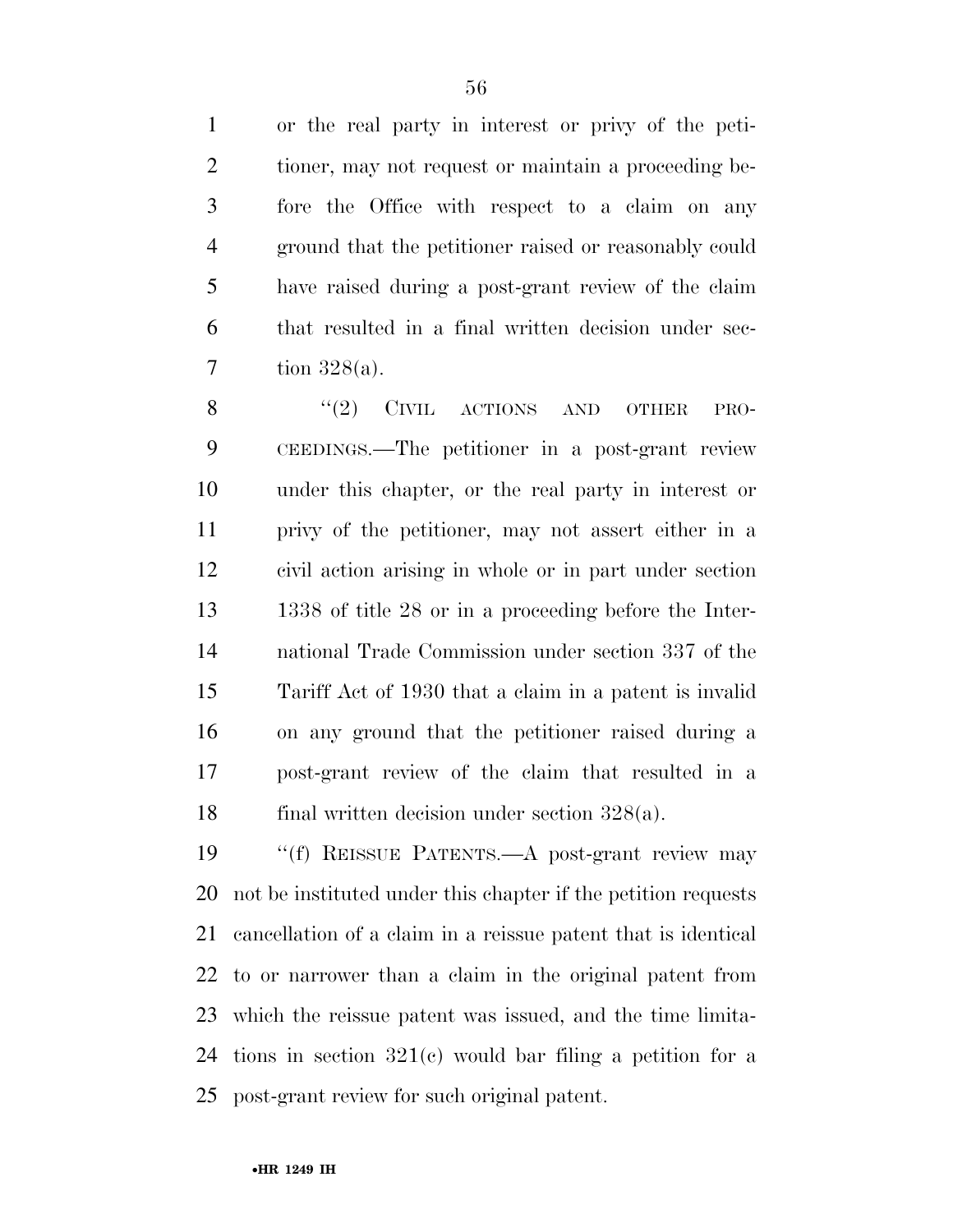### **''§ 326. Conduct of post-grant review**

 ''(a) REGULATIONS.—The Director shall prescribe regulations—

4 "(1) providing that the file of any proceeding under this chapter shall be made available to the public, except that any petition or document filed with the intent that it be sealed shall, if accom- panied by a motion to seal, be treated as sealed pending the outcome of the ruling on the motion;

 ''(2) setting forth the standards for the showing of sufficient grounds to institute a review under sub-sections (a) and (b) of section 324;

13 ''(3) establishing procedures for the submission of supplemental information after the petition is filed;

 $\frac{4}{10}$  in accordance with section 2(b)(2), estab- lishing and governing a post-grant review under this chapter and the relationship of such review to other proceedings under this title;

 $\frac{1}{20}$   $\frac{1}{5}$  setting forth standards and procedures for discovery of relevant evidence, including that such discovery shall be limited to evidence directly related to factual assertions advanced by either party in the proceeding;

•**HR 1249 IH** 25 "(6) prescribing sanctions for abuse of dis-covery, abuse of process, or any other improper use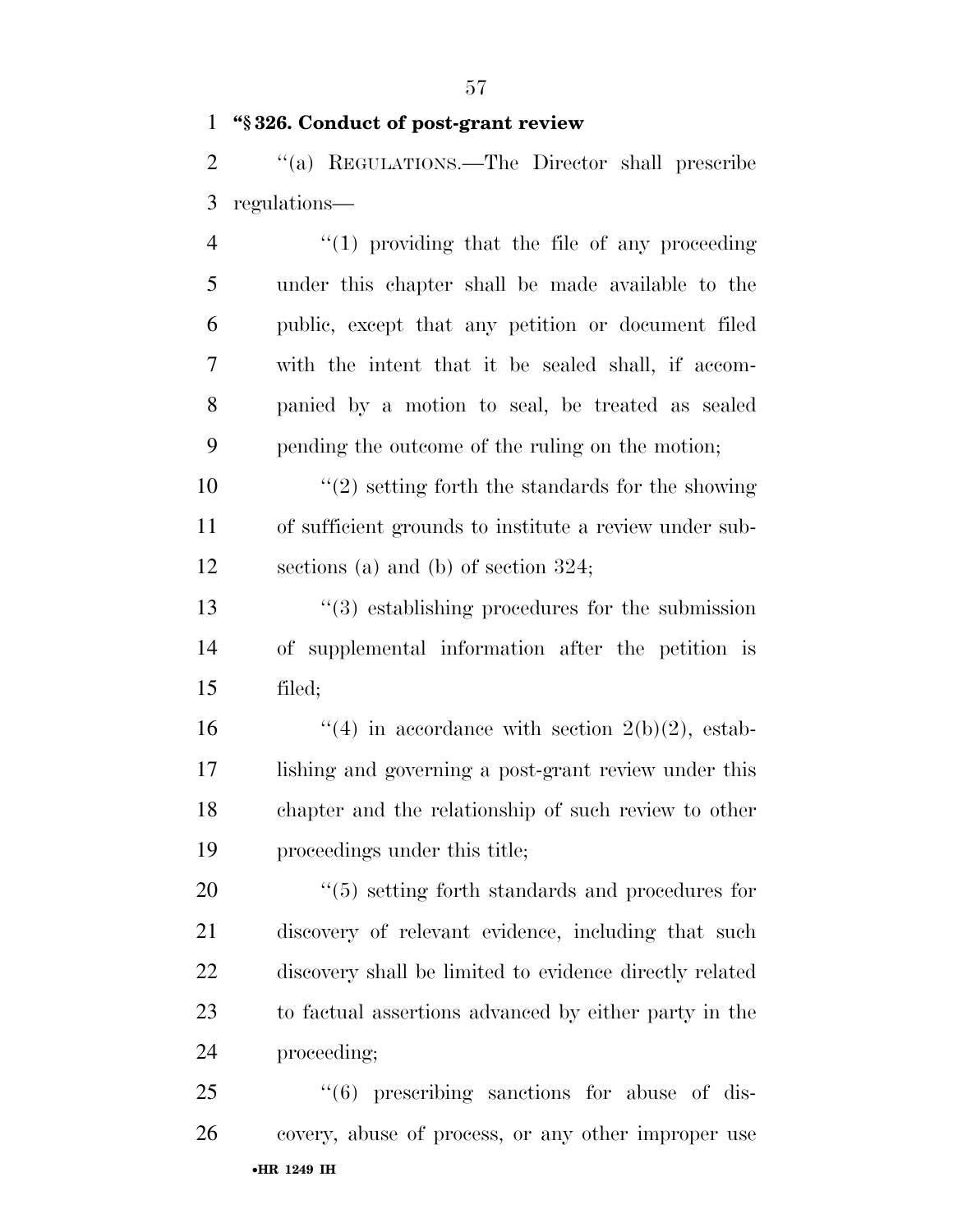of the proceeding, such as to harass or to cause un- necessary delay or an unnecessary increase in the cost of the proceeding;

4  $\frac{4}{7}$  providing for protective orders governing the exchange and submission of confidential infor-mation;

 ''(8) allowing the patent owner to file a re- sponse to the petition after a post-grant review has been instituted, and requiring that the patent owner file with such response, through affidavits or dec- larations, any additional factual evidence and expert opinions on which the patent owner relies in support of the response;

 ''(9) setting forth standards and procedures for allowing the patent owner to move to amend the pat- ent under subsection (d) to cancel a challenged claim or propose a reasonable number of substitute claims, and ensuring that any information submitted by the patent owner in support of any amendment entered under subsection (d) is made available to the public as part of the prosecution history of the patent;

22 "(10) providing either party with the right to an oral hearing as part of the proceeding; and

24  $\frac{1}{11}$  requiring that the final determination in any post-grant review be issued not later than 1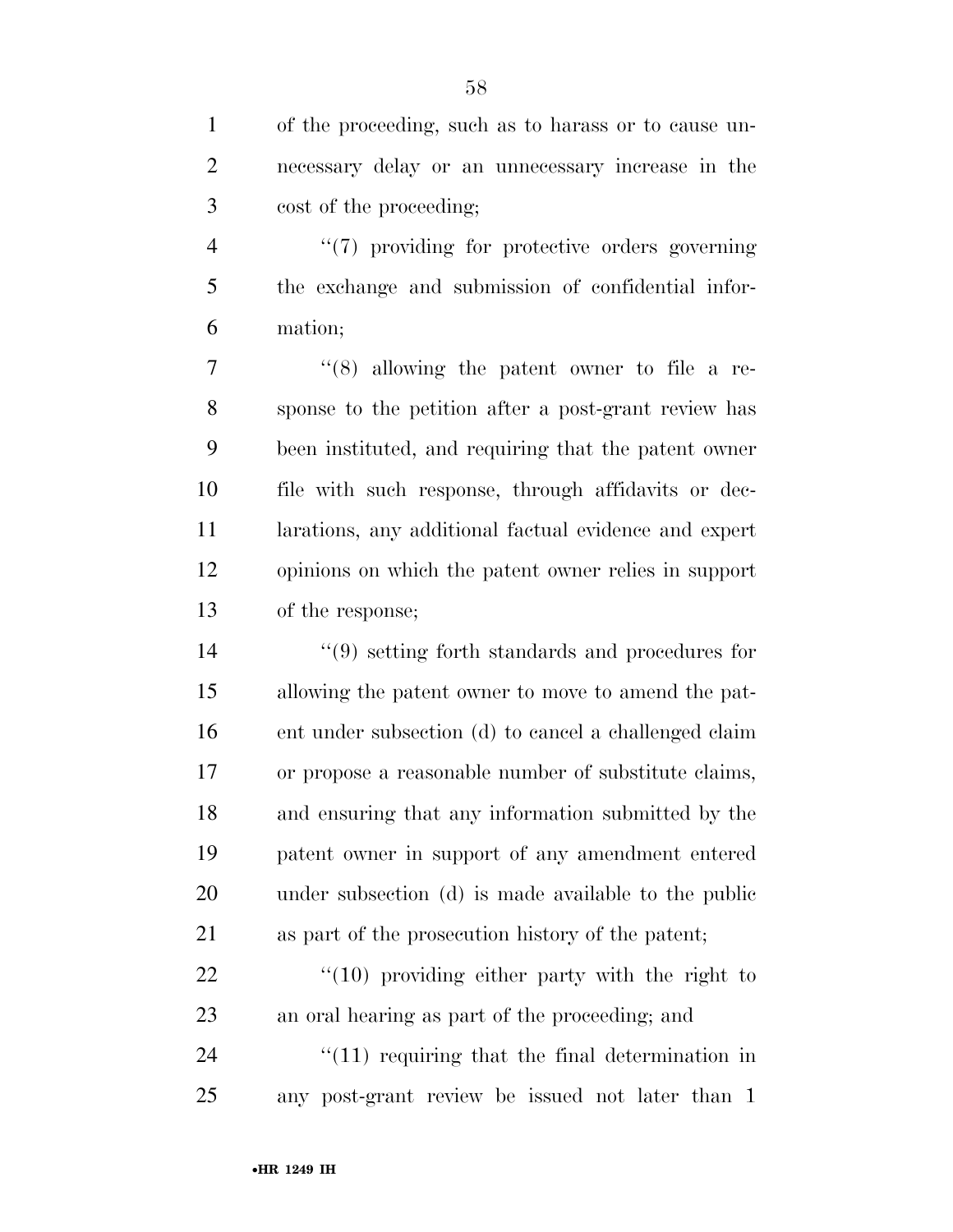year after the date on which the Director notices the institution of a proceeding under this chapter, except that the Director may, for good cause shown, extend the 1-year period by not more than 6 months, and may adjust the time periods in this paragraph in the 6 case of joinder under section  $325(c)$ .

 ''(b) CONSIDERATIONS.—In prescribing regulations under this section, the Director shall consider the effect of any such regulation on the economy, the integrity of the patent system, the efficient administration of the Of- fice, and the ability of the Office to timely complete pro-ceedings instituted under this chapter.

13 "(c) PATENT TRIAL AND APPEAL BOARD.—The Pat- ent Trial and Appeal Board shall, in accordance with sec- tion 6, conduct each proceeding authorized by the Direc-tor.

17 "(d) AMENDMENT OF THE PATENT.—

18 "(1) IN GENERAL.—During a post-grant review instituted under this chapter, the patent owner may file 1 motion to amend the patent in 1 or more of 21 the following ways:

22  $\langle (A) \rangle$  Cancel any challenged patent claim. 23 ''(B) For each challenged claim, propose a reasonable number of substitute claims.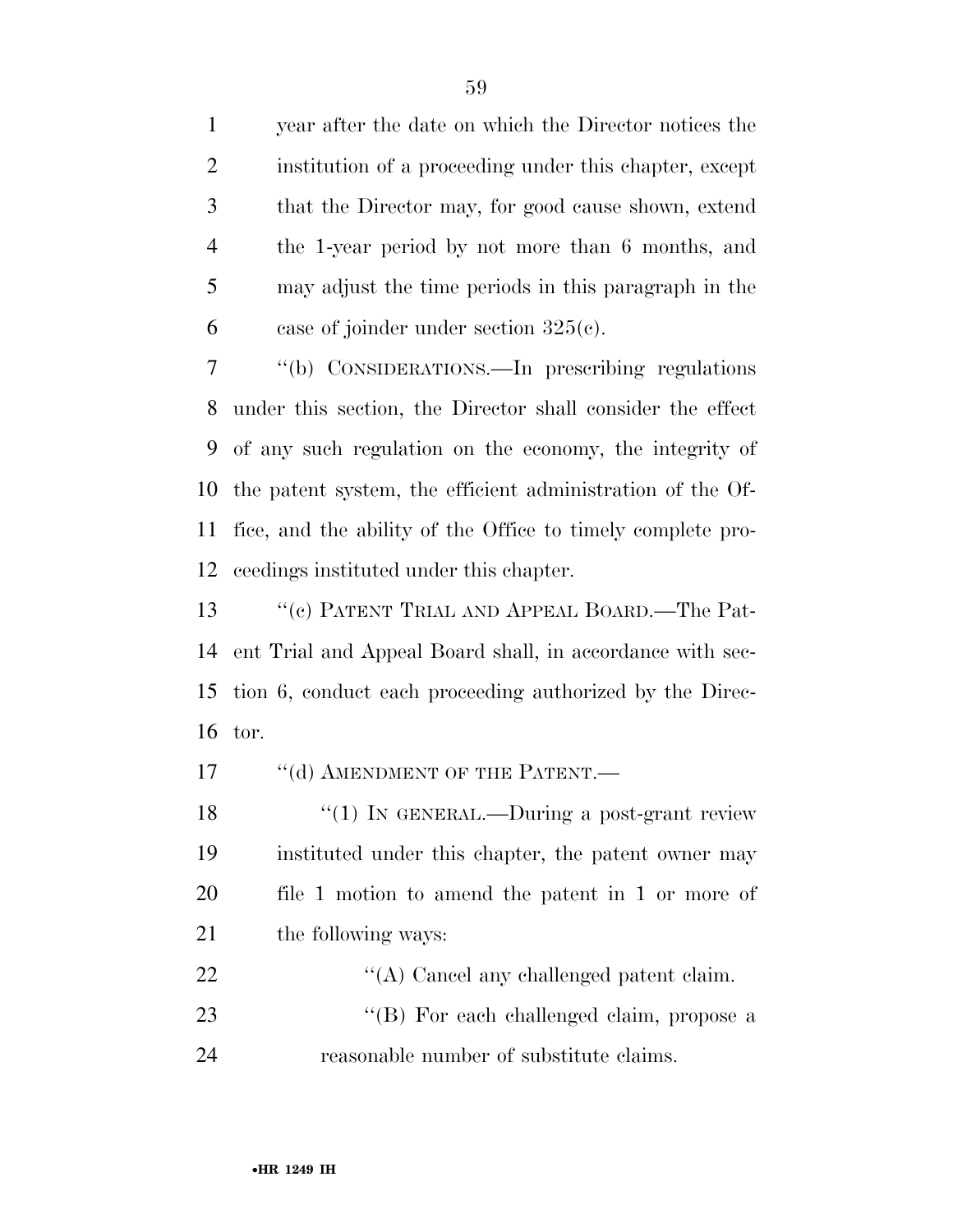1 "(2) ADDITIONAL MOTIONS.—Additional mo- tions to amend may be permitted upon the joint re- quest of the petitioner and the patent owner to ma- terially advance the settlement of a proceeding under section 327, or upon the request of the patent owner for good cause shown.

7 "(3) SCOPE OF CLAIMS.—An amendment under this subsection may not enlarge the scope of the claims of the patent or introduce new matter.

 ''(e) EVIDENTIARY STANDARDS.—In a post-grant re- view instituted under this chapter, the petitioner shall have the burden of proving a proposition of unpatentability by a preponderance of the evidence.

#### **''§ 327. Settlement**

 ''(a) IN GENERAL.—A post-grant review instituted under this chapter shall be terminated with respect to any petitioner upon the joint request of the petitioner and the patent owner, unless the Office has decided the merits of the proceeding before the request for termination is filed. If the post-grant review is terminated with respect to a petitioner under this section, no estoppel under section 325(e) shall apply to that petitioner. If no petitioner re- mains in the post-grant review, the Office may terminate the post-grant review or proceed to a final written decision under section 328(a).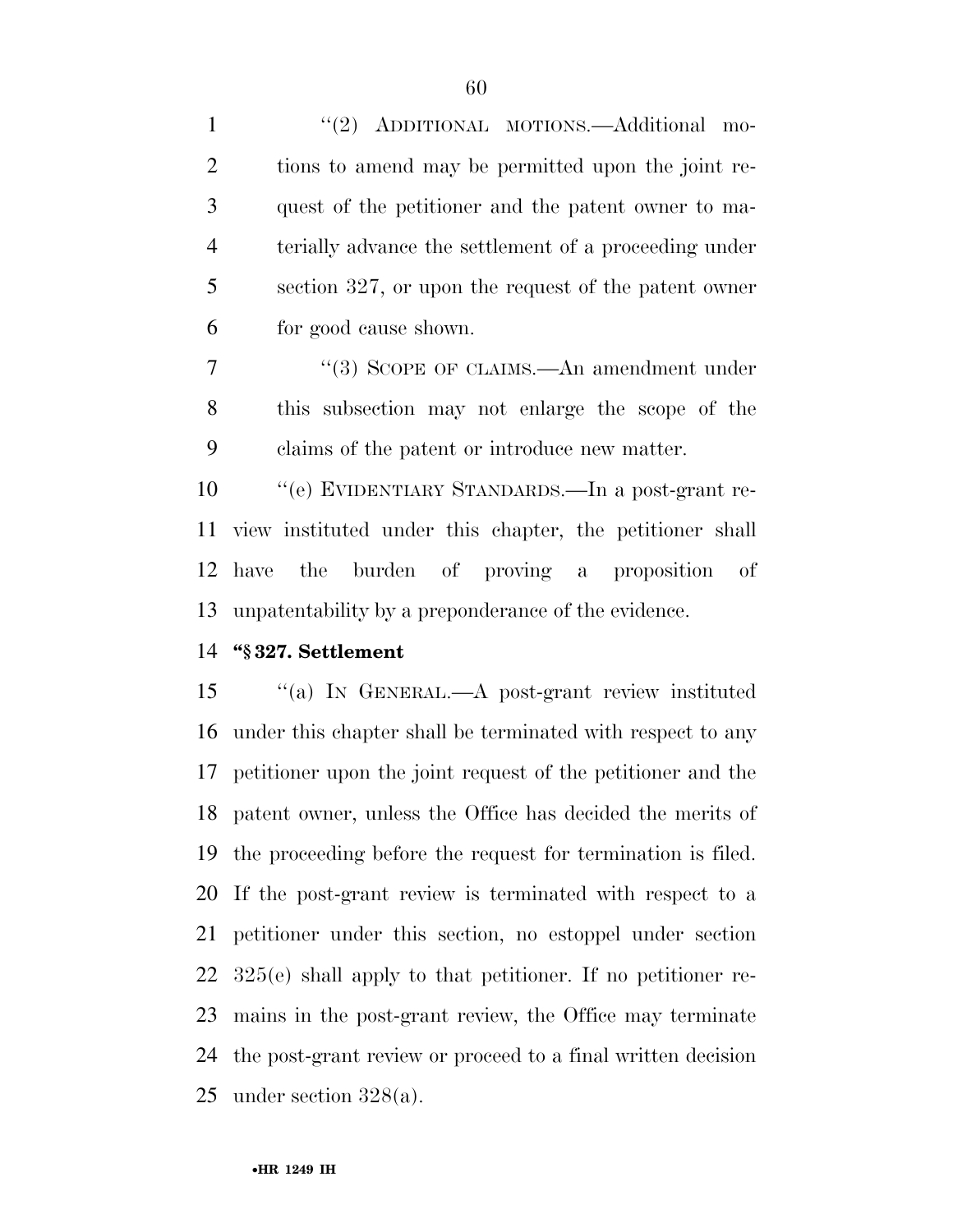''(b) AGREEMENTS IN WRITING.—Any agreement or understanding between the patent owner and a petitioner, including any collateral agreements referred to in such agreement or understanding, made in connection with, or in contemplation of, the termination of a post-grant review under this section shall be in writing, and a true copy of such agreement or understanding shall be filed in the Of- fice before the termination of the post-grant review as be- tween the parties. If any party filing such agreement or understanding so requests, the copy shall be kept separate from the file of the post-grant review, and shall be made available only to Federal Government agencies upon writ- ten request, or to any other person on a showing of good cause.

# **''§ 328. Decision of the Board**

 ''(a) FINAL WRITTEN DECISION.—If a post-grant re- view is instituted and not dismissed under this chapter, the Patent Trial and Appeal Board shall issue a final writ- ten decision with respect to the patentability of any patent claim challenged by the petitioner and any new claim added under section 326(d).

 ''(b) CERTIFICATE.—If the Patent Trial and Appeal Board issues a final written decision under subsection (a) and the time for appeal has expired or any appeal has terminated, the Director shall issue and publish a certifi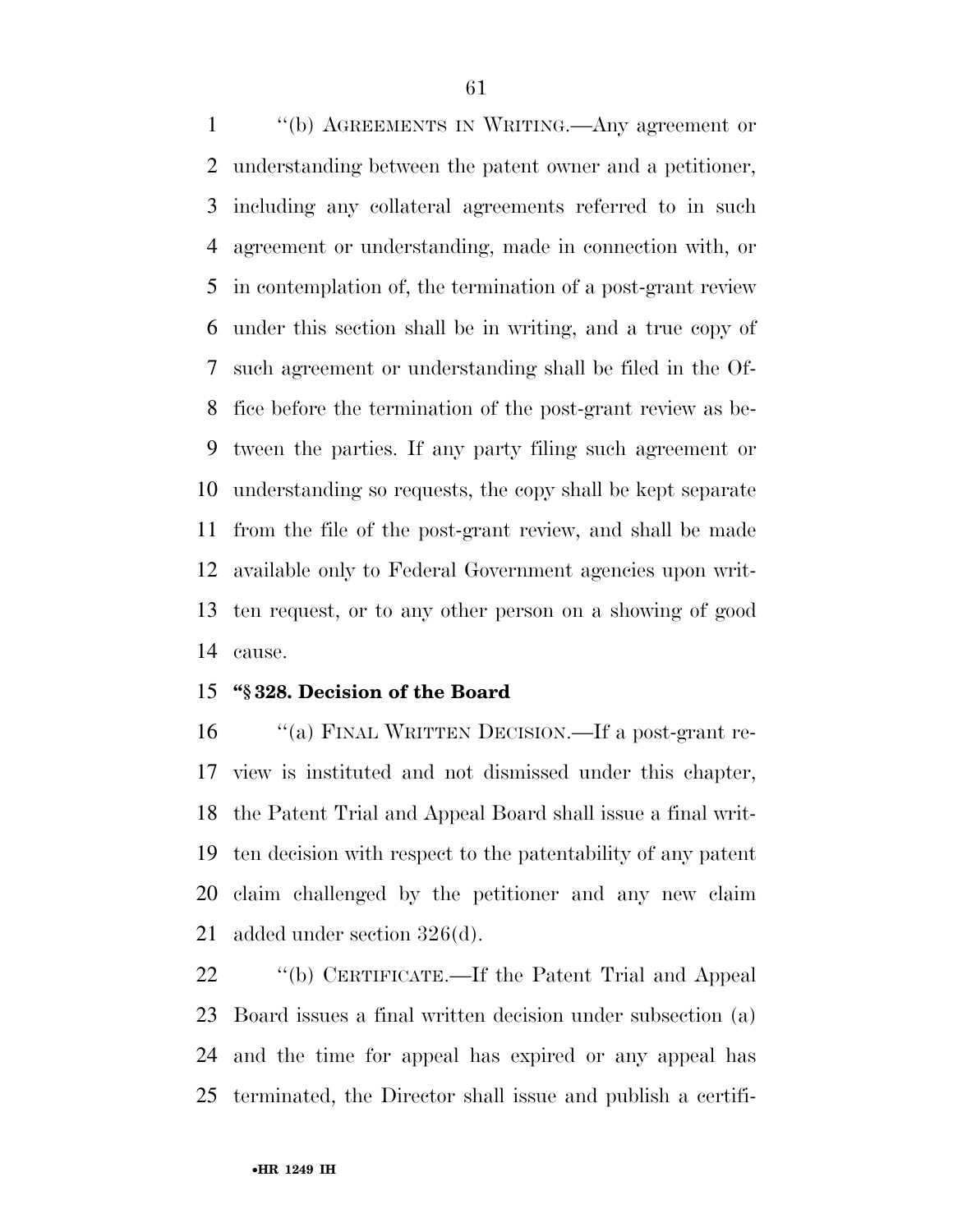cate canceling any claim of the patent finally determined to be unpatentable, confirming any claim of the patent de- termined to be patentable, and incorporating in the patent by operation of the certificate any new or amended claim determined to be patentable.

 ''(c) DATA ON LENGTH OF REVIEW.—The Office shall make available to the public data describing the length of time between the institution of, and the issuance of a final written decision under subsection (a) for, each post-grant review.

### **''§ 329. Appeal**

 ''A party dissatisfied with the final written decision of the Patent Trial and Appeal Board under section 328(a) may appeal the decision pursuant to sections 141 through 144. Any party to the post-grant review shall have the right to be a party to the appeal.

# **''§ 330. Request for stay of certain proceedings**

 ''If a party seeks a stay of a civil action alleging in- fringement of a patent under section 281, or a proceeding before the International Trade Commission under section 337 of the Tariff Act of 1930, relating to a post-grant review under this chapter, the court shall decide whether to enter a stay based on—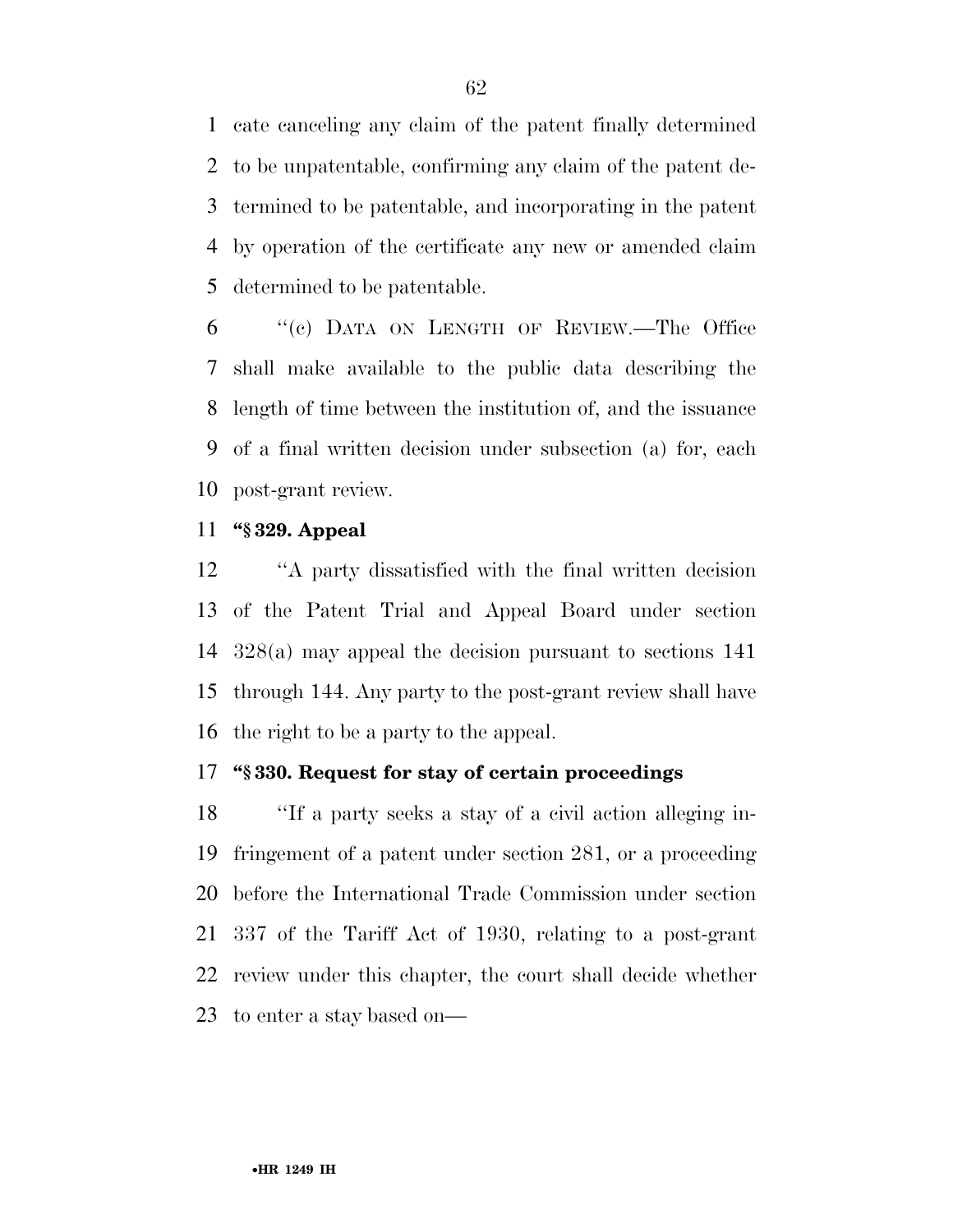| $\mathbf{1}$   | $f''(1)$ whether a stay, or the denial thereof, will         |
|----------------|--------------------------------------------------------------|
| $\overline{2}$ | simplify the issues in question and streamline the           |
| 3              | trial;                                                       |
| $\overline{4}$ | $\lq(2)$ whether discovery is complete and whether           |
| 5              | a trial date has been set;                                   |
| 6              | $\lq(3)$ whether a stay, or the denial thereof,              |
| $\overline{7}$ | would unduly prejudice the nonmoving party or                |
| 8              | present a clear tactical advantage for the moving            |
| 9              | party; and                                                   |
| 10             | $\lq(4)$ whether a stay, or the denial thereof, will         |
| 11             | reduce the burden of litigation on the parties and on        |
| 12             | the court.".                                                 |
| 13             | (e) CONFORMING AMENDMENT.—The table of chap-                 |
| 14             | ters for part III of title 35, United States Code, is amend- |
| 15             | ed by adding at the end the following:                       |
|                | 321."                                                        |
| 16             | (f) REGULATIONS AND EFFECTIVE DATE.-                         |
| 17             | (1) REGULATIONS.—The Director shall, not                     |
| 18             | later than the date that is 1 year after the date of         |
| 19             | the enactment of this Act, issue regulations to carry        |
| 20             | out chapter 32 of title 35, United States Code, as           |
| 21             | added by subsection (d) of this section.                     |
| 22             | $(2)$ APPLICABILITY.—                                        |
| 23             | (A) IN GENERAL.—The amendments made                          |
| 24             | by subsection (d) shall take effect upon the ex-             |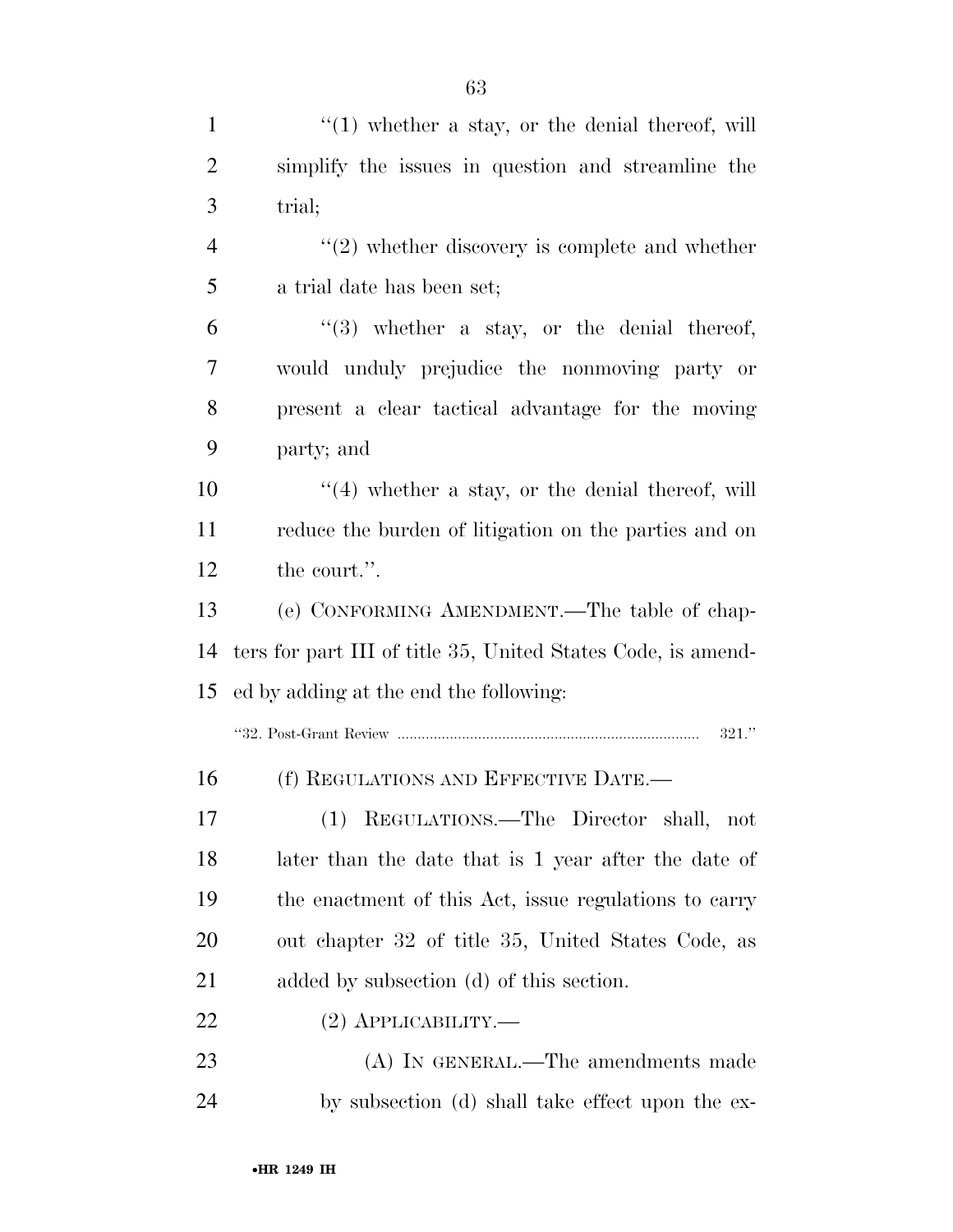| $\mathbf{1}$   | piration of the 1-year period beginning on the       |
|----------------|------------------------------------------------------|
| $\overline{2}$ | date of the enactment of this Act and, except        |
| 3              | as provided in section $18$ and in paragraph $(3)$ , |
| $\overline{4}$ | shall apply to any patent that is described in       |
| 5              | section $2(n)(1)$ .                                  |
| 6              | (B) LIMITATION.—The Director may im-                 |
| $\overline{7}$ | pose a limit on the number of post-grant re-         |
| 8              | views that may be instituted under chapter 32        |
| 9              | of title 35, United States Code, during each of      |
| 10             | the 4 years following the effective date set forth   |
| 11             | in subparagraph $(A)$ .                              |
| 12             | (3) PENDING INTERFERENCES.—                          |
| 13             | (A) PROCEDURES IN GENERAL.-The Di-                   |
| 14             | rector shall determine, and include in the regu-     |
| 15             | lations issued under paragraph (1), the proce-       |
| 16             | dures under which an interference commenced          |
| 17             | before the effective date set forth in paragraph     |
| 18             | $(2)$ is to proceed, including whether such inter-   |
| 19             | ference—                                             |
| 20             | (i) is to be dismissed without preju-                |
| 21             | dice to the filing of a petition for a post-         |
| 22             | grant review under chapter 32 of title 35,           |
| 23             | United States Code; or                               |
| 24             | (ii) is to proceed as if this Act had not            |
| 25             | been enacted.                                        |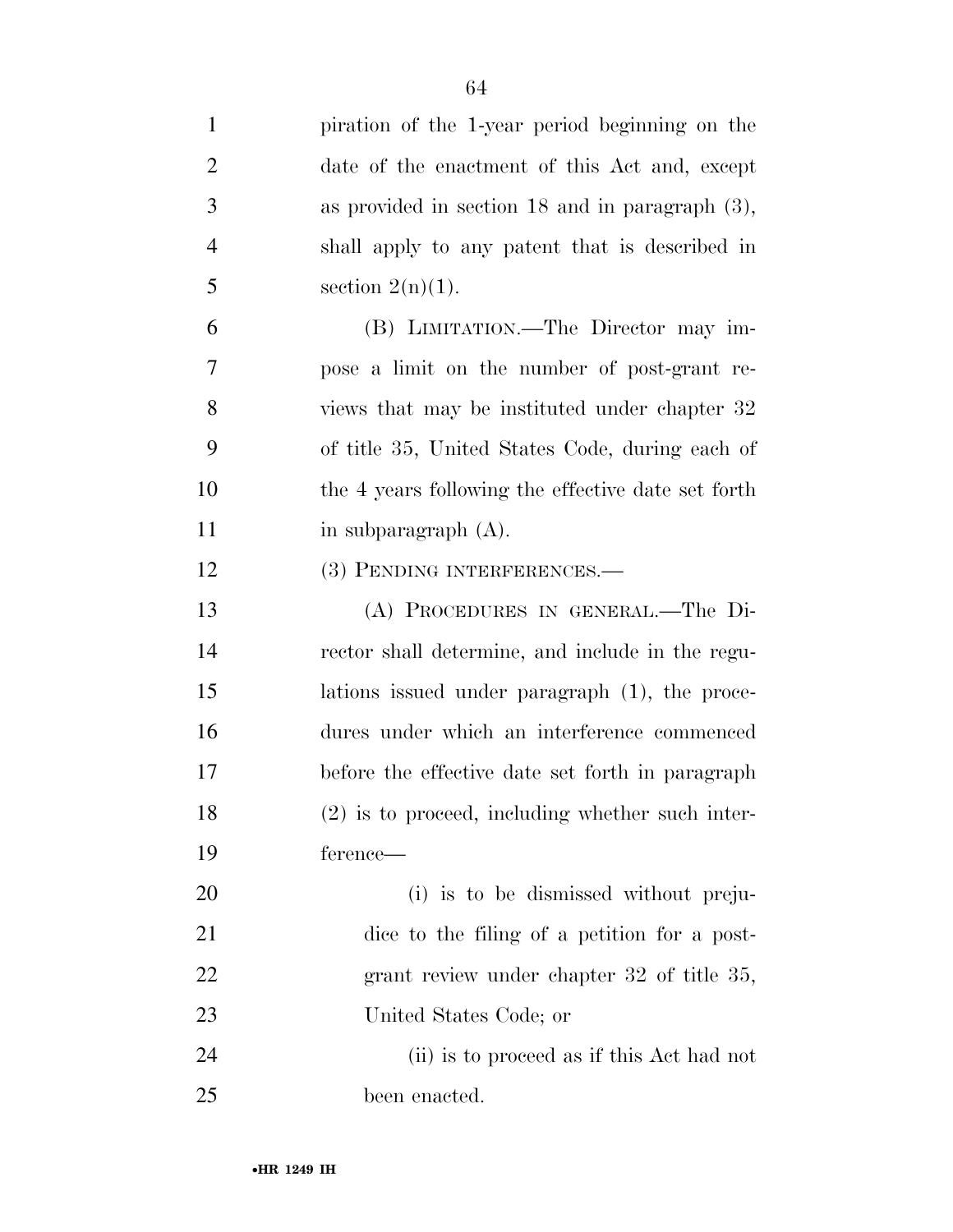| $\mathbf{1}$   | (B) PROCEEDINGS BY PATENT TRIAL AND                  |
|----------------|------------------------------------------------------|
| $\overline{2}$ | APPEAL BOARD.—For purposes of an inter-              |
| 3              | ference that is commenced before the effective       |
| $\overline{4}$ | date set forth in paragraph $(2)$ , the Director     |
| 5              | may deem the Patent Trial and Appeal Board           |
| 6              | to be the Board of Patent Appeals and Inter-         |
| 7              | ferences, and may allow the Patent Trial and         |
| 8              | Appeal Board to conduct any further pro-             |
| 9              | ceedings in that interference.                       |
| 10             | (C) APPEALS.—The authorization to ap-                |
| 11             | peal or have remedy from derivation pro-             |
| 12             | ceedings in sections $141(d)$ and $146$ of title 35, |
| 13             | United States Code, and the jurisdiction to en-      |
| 14             | tertain appeals from derivation proceedings in       |
| 15             | section $1295(a)(4)(A)$ of title 28, United States   |
| 16             | Code, shall be deemed to extend to any final de-     |
| 17             | cision in an interference that is commenced be-      |
| 18             | fore the effective date set forth in paragraph       |
| 19             | $(2)$ of this subsection and that is not dismissed   |
| 20             | pursuant to this paragraph.                          |
| 21             | (g) CITATION OF PRIOR ART AND WRITTEN STATE-         |
| 22             | MENTS.-                                              |
| 23             | (1) IN GENERAL.—Section $301$ of title $35$ ,        |
|                |                                                      |

United States Code, is amended to read as follows: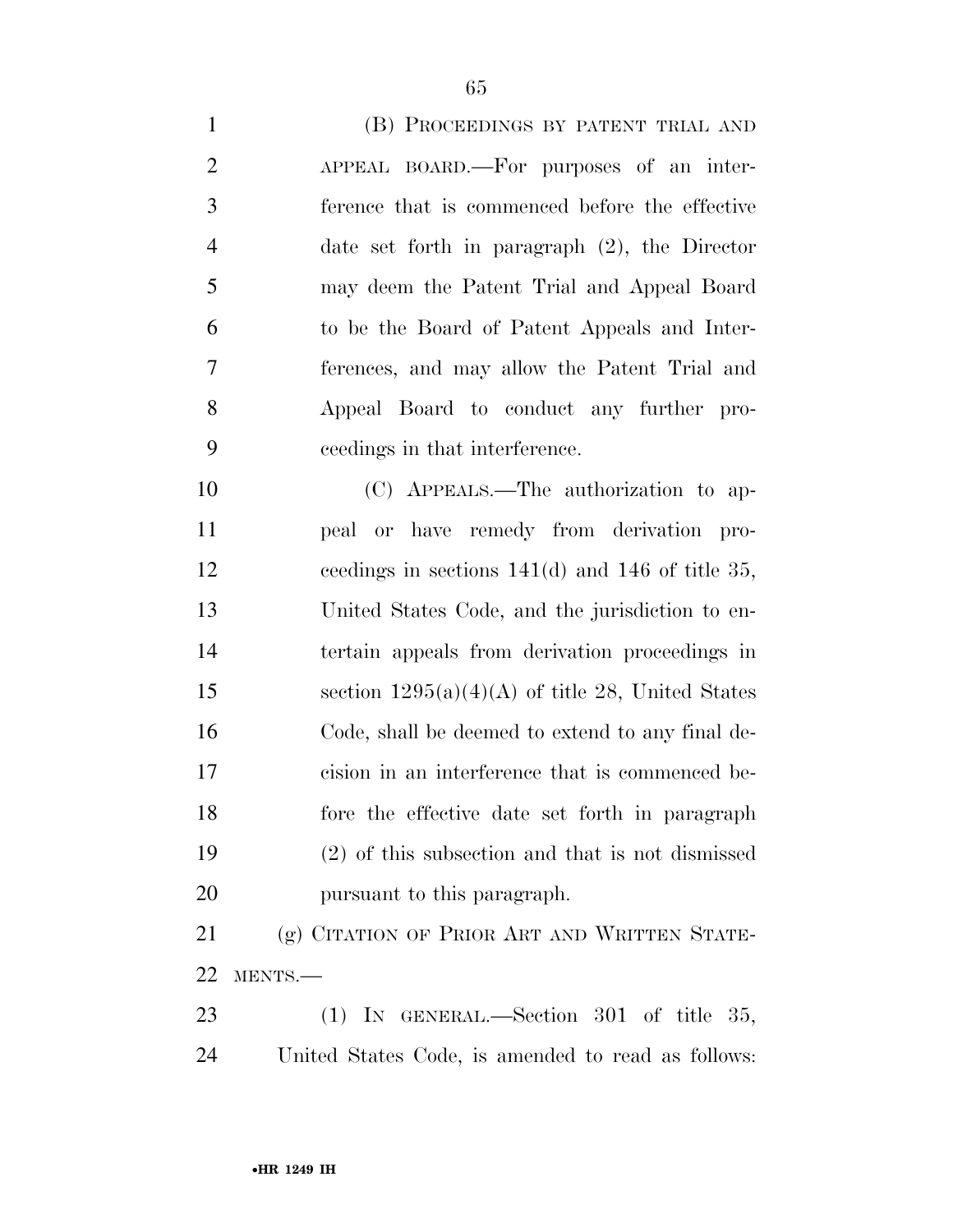**''§ 301. Citation of prior art and written statements** 

2  $\gamma$  (a) In GENERAL.—Any person at any time may cite to the Office in writing—

 $\frac{4}{1}$  prior art consisting of patents or printed publications which that person believes to have a bearing on the patentability of any claim of a par-ticular patent; or

 ''(2) statements of the patent owner filed in a proceeding before a Federal court or the Office in which the patent owner took a position on the scope of any claim of a particular patent.

 ''(b) OFFICIAL FILE.—If the person citing prior art or written statements pursuant to subsection (a) explains in writing the pertinence and manner of applying the prior art or written statements to at least 1 claim of the patent, the citation of the prior art or written statements and the explanation thereof shall become a part of the official file of the patent.

19 "(c) ADDITIONAL INFORMATION.—A party that sub- mits a written statement pursuant to subsection (a)(2) shall include any other documents, pleadings, or evidence from the proceeding in which the statement was filed that addresses the written statement.

•**HR 1249 IH** ''(d) LIMITATIONS.—A written statement submitted pursuant to subsection (a)(2), and additional information submitted pursuant to subsection (c), shall not be consid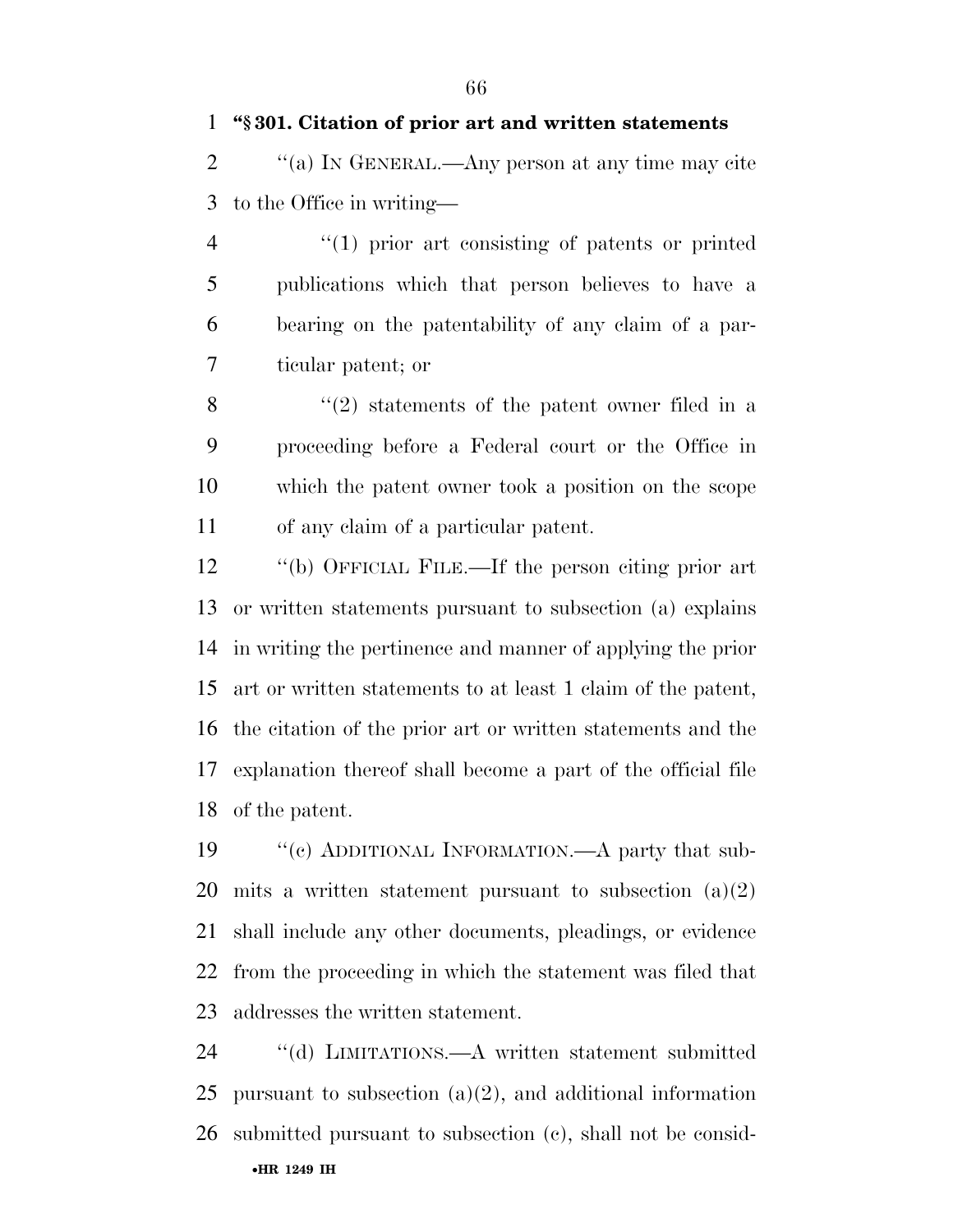ered by the Office for any purpose other than to determine the proper meaning of a patent claim in a proceeding that is ordered or instituted pursuant to section 304, 314, or 324. If any such written statement or additional informa- tion is subject to an applicable protective order, it shall be redacted to exclude information that is subject to that order.

 ''(e) CONFIDENTIALITY.—Upon the written request of the person citing prior art or written statements pursu- ant to subsection (a), that person's identity shall be ex-cluded from the patent file and kept confidential.''.

 (2) CONFORMING AMENDMENT.—The item re- lating to section 301 in the table of sections for chapter 30 of title 35, United States Code, is amended to read as follows:

''301. Citation of prior art and written statements.''.

 (3) EFFECTIVE DATE.—The amendments made by this subsection shall take effect upon the expira- tion of the 1-year period beginning on the date of the enactment of this Act and shall apply to any patent issued before, on, or after that effective date. 21 (h) REEXAMINATION.— 22 (1) DETERMINATION BY DIRECTOR.—

23 (A) IN GENERAL.—Section  $303(a)$  of title 35, United States Code, is amended by striking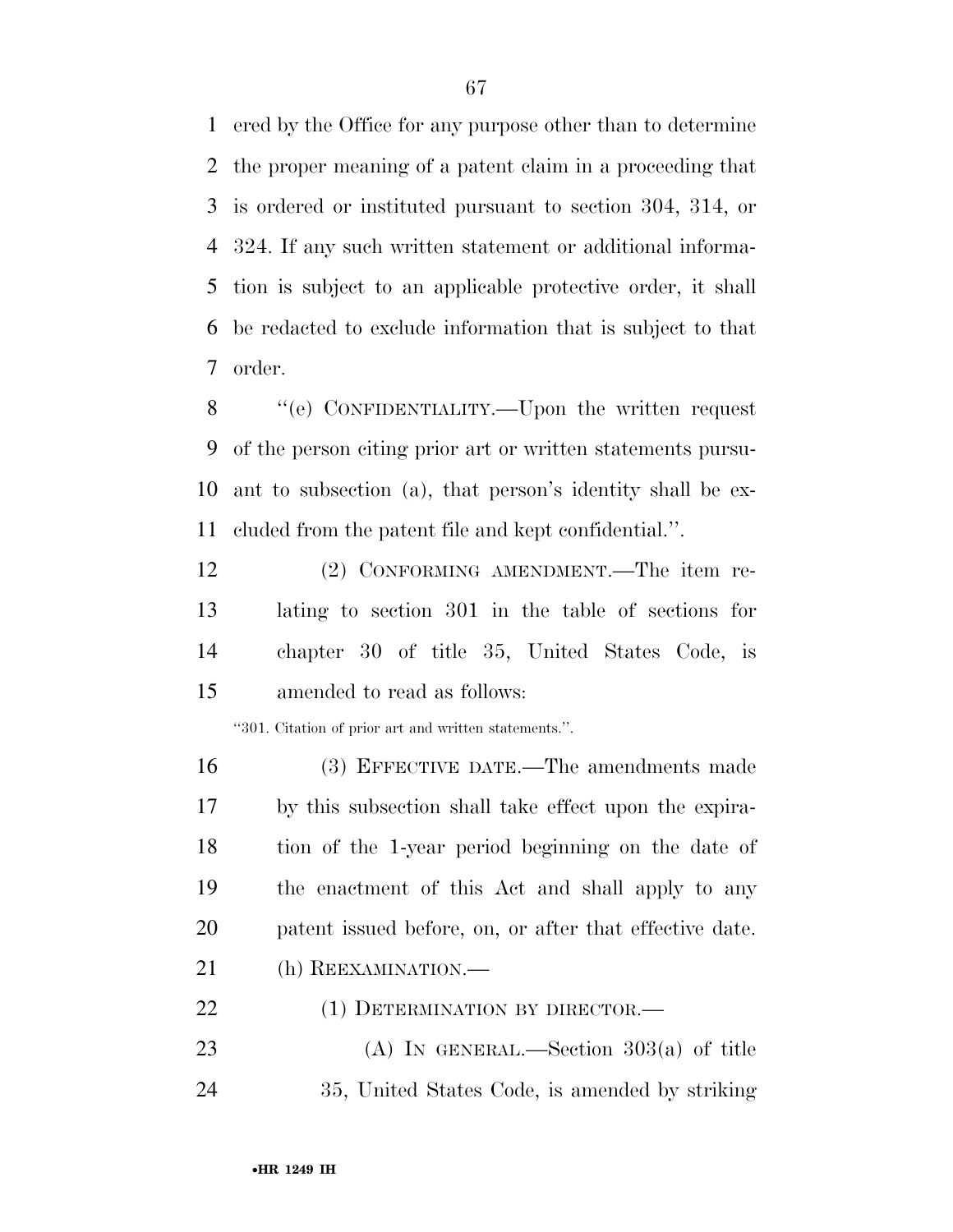| $\mathbf{1}$   | "section 301 of this title" and inserting "sec-  |
|----------------|--------------------------------------------------|
| $\overline{2}$ | tion 301 or $302$ ".                             |
| 3              | (B) EFFECTIVE DATE.—The amendment                |
| $\overline{4}$ | made by this paragraph shall take effect upon    |
| 5              | the expiration of the 1-year period beginning on |
| 6              | the date of the enactment of this Act and shall  |
| $\overline{7}$ | apply to any patent issued before, on, or after  |
| 8              | that effective date.                             |
| 9              | $(2)$ APPEAL.—                                   |
| 10             | $(A)$ IN GENERAL.—Section 306 of title 35,       |
| 11             | United States Code, is amended by striking       |
| 12             | " $145$ " and inserting " $144$ ".               |
| 13             | (B) EFFECTIVE DATE.—The amendment                |
| 14             | made by this paragraph shall take effect on the  |
| 15             | date of the enactment of this Act and shall      |
| 16             | apply to any appeal of a reexamination that is   |
| 17             | pending before the Board of Patent Appeals       |
| 18             | and Interferences or the Patent Trial and Ap-    |
| 19             | peal Board on or after the date of the enact-    |
| 20             | ment of this Act.                                |
| 21             | SEC. 6. PATENT TRIAL AND APPEAL BOARD.           |
| 22             | (a) COMPOSITION AND DUTIES.—                     |
| 23             | $(1)$ In GENERAL.—Section 6 of title 35, United  |
| 24             | States Code, is amended to read as follows:      |
|                |                                                  |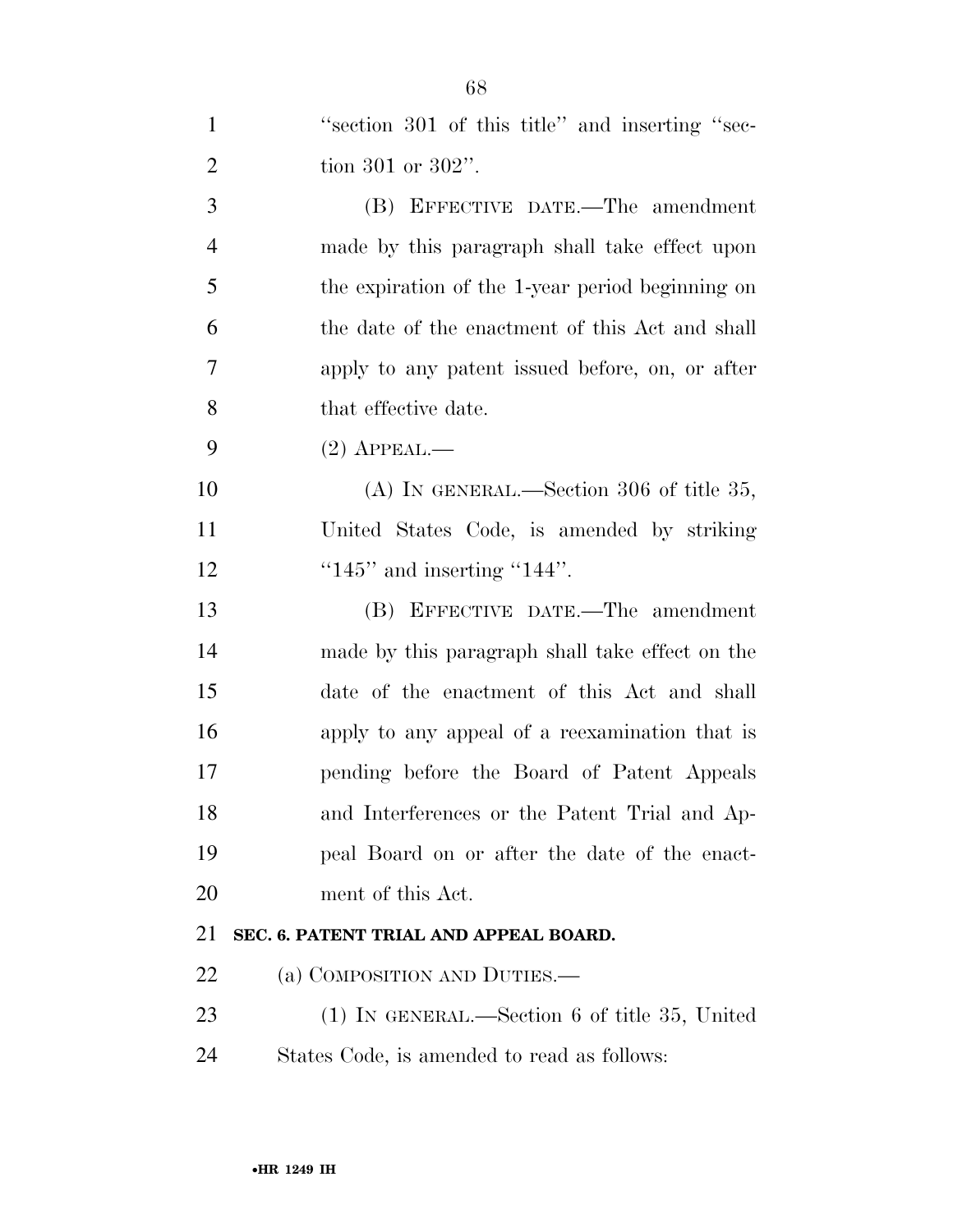# **''§ 6. Patent Trial and Appeal Board**

2 "(a) In GENERAL.—There shall be in the Office a Patent Trial and Appeal Board. The Director, the Deputy Director, the Commissioner for Patents, the Commissioner for Trademarks, and the administrative patent judges shall constitute the Patent Trial and Appeal Board. The administrative patent judges shall be persons of competent legal knowledge and scientific ability who are appointed by the Secretary, in consultation with the Director. Any reference in any Federal law, Executive order, rule, regu- lation, or delegation of authority, or any document of or pertaining to the Board of Patent Appeals and Inter- ferences is deemed to refer to the Patent Trial and Appeal Board.

 ''(b) DUTIES.—The Patent Trial and Appeal Board shall—

 ''(1) on written appeal of an applicant, review adverse decisions of examiners upon applications for patents pursuant to section 134(a);

20  $\frac{1}{2}$  (2) review appeals of reexaminations pursuant 21 to section  $134(b)$ ;

22 ''(3) conduct derivation proceedings pursuant to section 135; and

24  $\frac{1}{4}$  conduct inter partes reviews and post-grant reviews pursuant to chapters 31 and 32.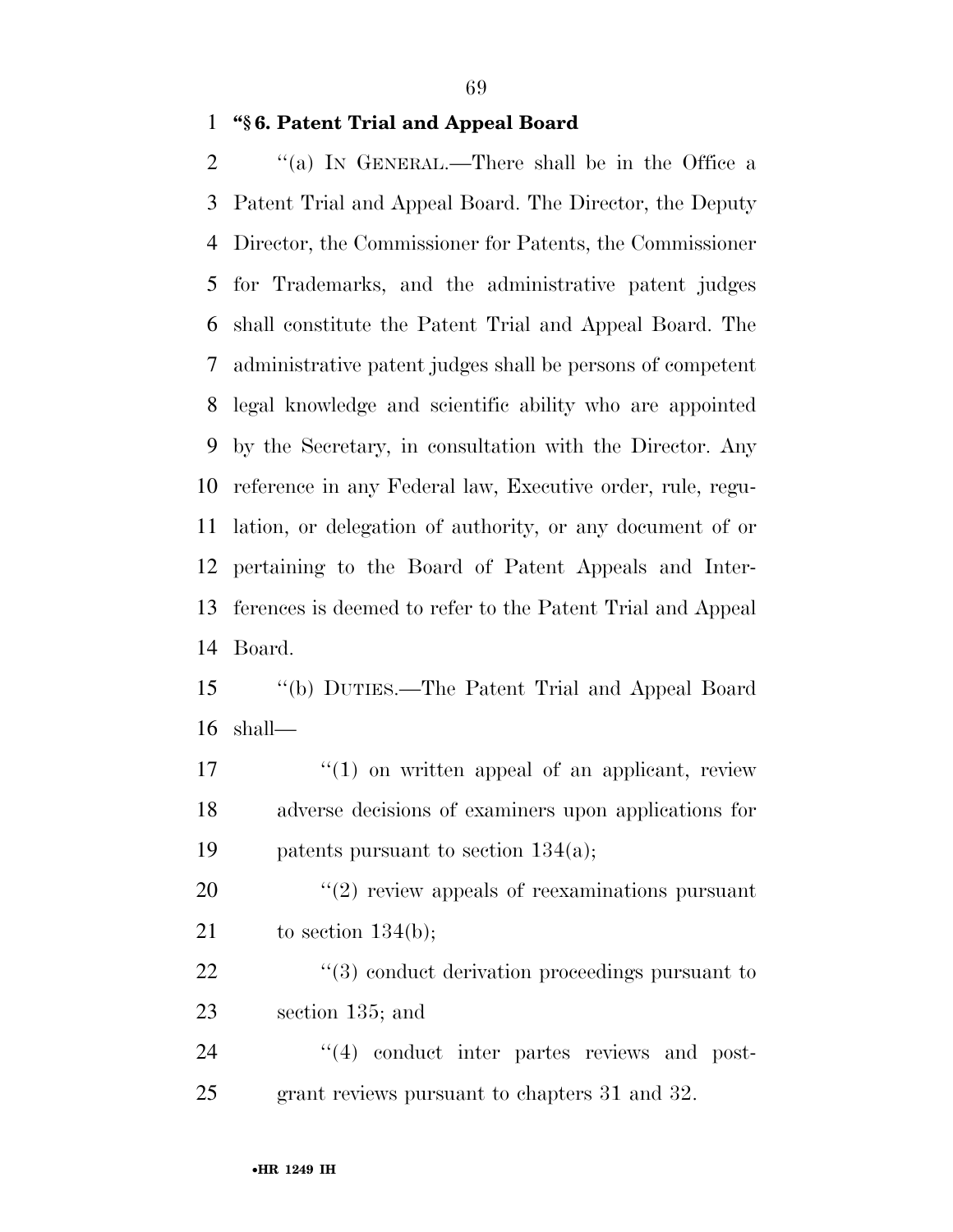''(c) 3-MEMBER PANELS.—Each appeal, derivation proceeding, post-grant review, and inter partes review shall be heard by at least 3 members of the Patent Trial and Appeal Board, who shall be designated by the Direc- tor. Only the Patent Trial and Appeal Board may grant rehearings.

7 "(d) TREATMENT OF PRIOR APPOINTMENTS.—The Secretary of Commerce may, in the Secretary's discretion, deem the appointment of an administrative patent judge who, before the date of the enactment of this subsection, held office pursuant to an appointment by the Director to take effect on the date on which the Director initially appointed the administrative patent judge. It shall be a defense to a challenge to the appointment of an adminis- trative patent judge on the basis of the judge's having been originally appointed by the Director that the admin- istrative patent judge so appointed was acting as a de facto officer.''.

 (2) CONFORMING AMENDMENT.—The item re- lating to section 6 in the table of sections for chap-21 ter 1 of title 35, United States Code, is amended to read as follows:

''6. Patent Trial and Appeal Board.''.

 (b) ADMINISTRATIVE APPEALS.—Section 134 of title 35, United States Code, is amended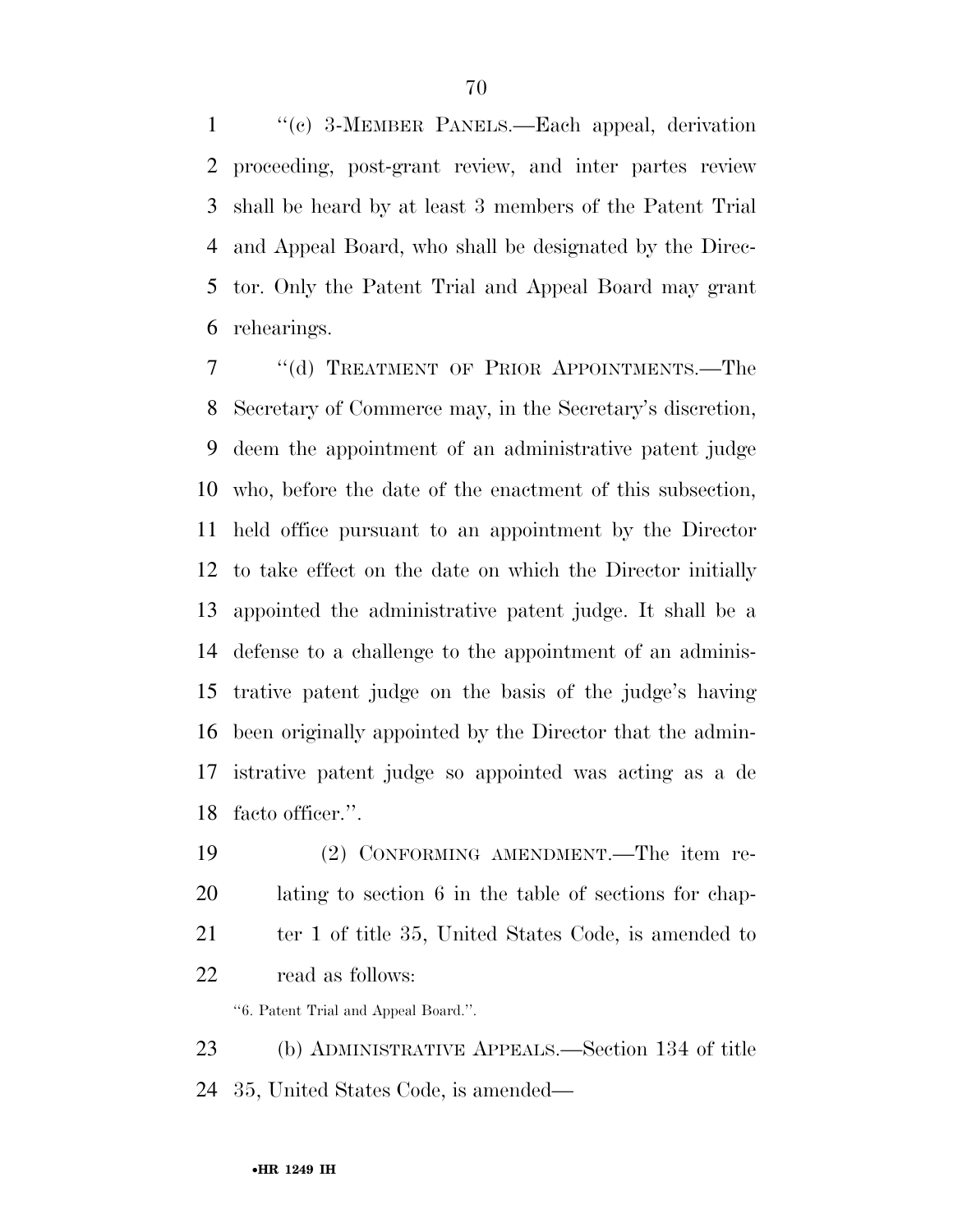(1) in subsection (b), by striking ''any reexam- ination proceeding'' and inserting ''a reexamina-tion''; and

(2) by striking subsection (c).

(c) CIRCUIT APPEALS.—

 (1) IN GENERAL.—Section 141 of title 35, United States Code, is amended to read as follows: **''§ 141. Appeal to the Court of Appeals for the Federal Circuit** 

 $\cdot$  "(a) EXAMINATIONS.—An applicant who is dissatis- fied with the final decision in an appeal to the Patent Trial and Appeal Board under section 134(a) may appeal the Board's decision to the United States Court of Appeals for the Federal Circuit. By filing such an appeal, the ap- plicant waives his or her right to proceed under section 145.

17 "(b) REEXAMINATIONS.—A patent owner who is dis- satisfied with the final decision in an appeal of a reexam- ination to the Patent Trial and Appeal Board under sec- tion 134(b) may appeal the Board's decision only to the United States Court of Appeals for the Federal Circuit. 22 "(c) POST-GRANT AND INTER PARTES REVIEWS.— A party to a post-grant or inter partes review who is dis- satisfied with the final written decision of the Patent Trial and Appeal Board under section 318(a) or 328(a) may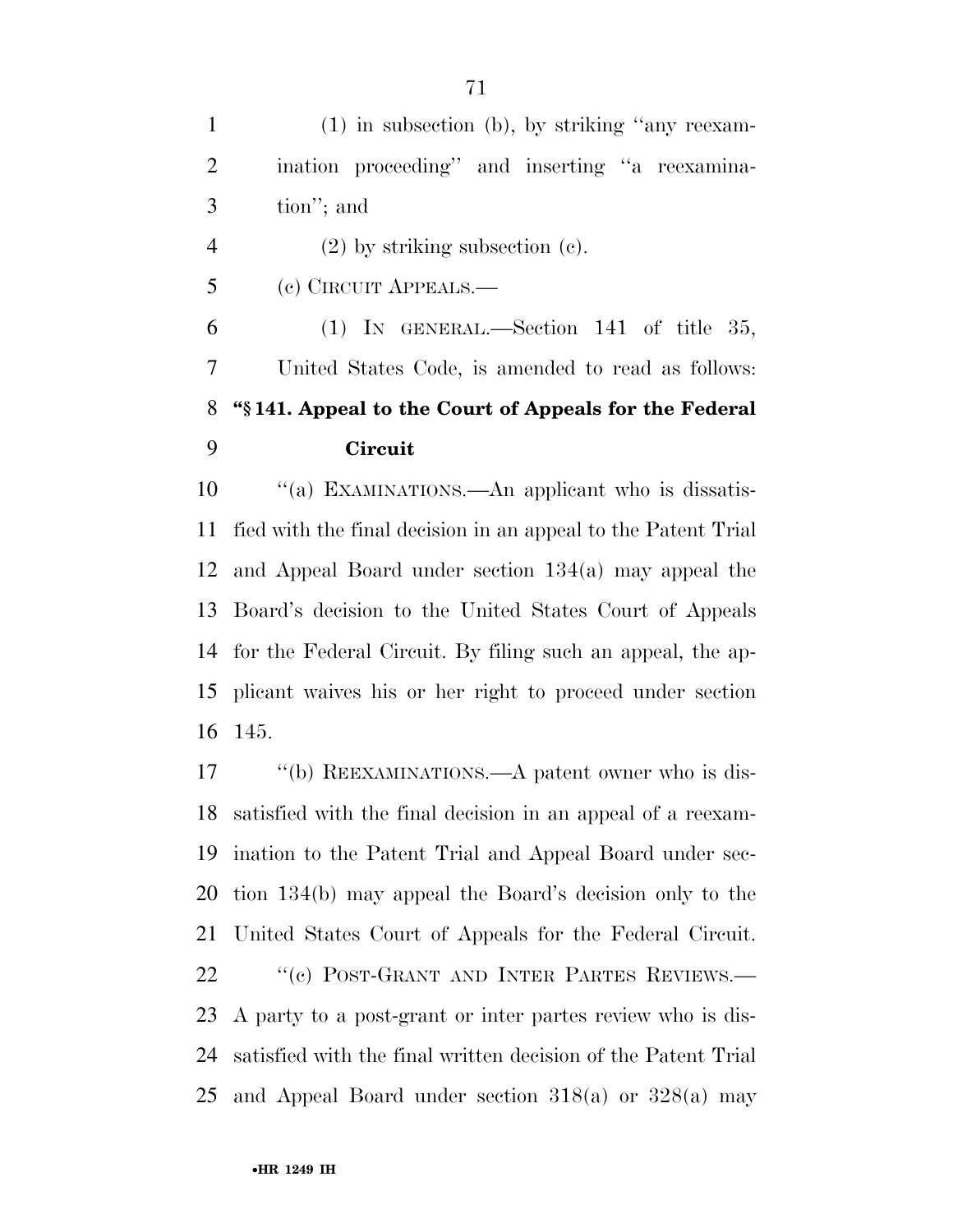appeal the Board's decision only to the United States Court of Appeals for the Federal Circuit.

 ''(d) DERIVATION PROCEEDINGS.—A party to a deri- vation proceeding who is dissatisfied with the final deci- sion of the Patent Trial and Appeal Board in the pro- ceeding may appeal the decision to the United States Court of Appeals for the Federal Circuit, but such appeal shall be dismissed if any adverse party to such derivation proceeding, within 20 days after the appellant has filed notice of appeal in accordance with section 142, files no- tice with the Director that the party elects to have all fur- ther proceedings conducted as provided in section 146. If the appellant does not, within 30 days after the filing of such notice by the adverse party, file a civil action under section 146, the Board's decision shall govern the further proceedings in the case.''.

17 (2) JURISDICTION.—Section  $1295(a)(4)(A)$  of 18 title 28, United States Code, is amended to read as follows:

20 "(A) the Patent Trial and Appeal Board of 21 the United States Patent and Trademark Office with respect to a patent application, derivation proceeding, reexamination, post-grant review, or inter partes review at the instance of a party who exercised that party's right to participate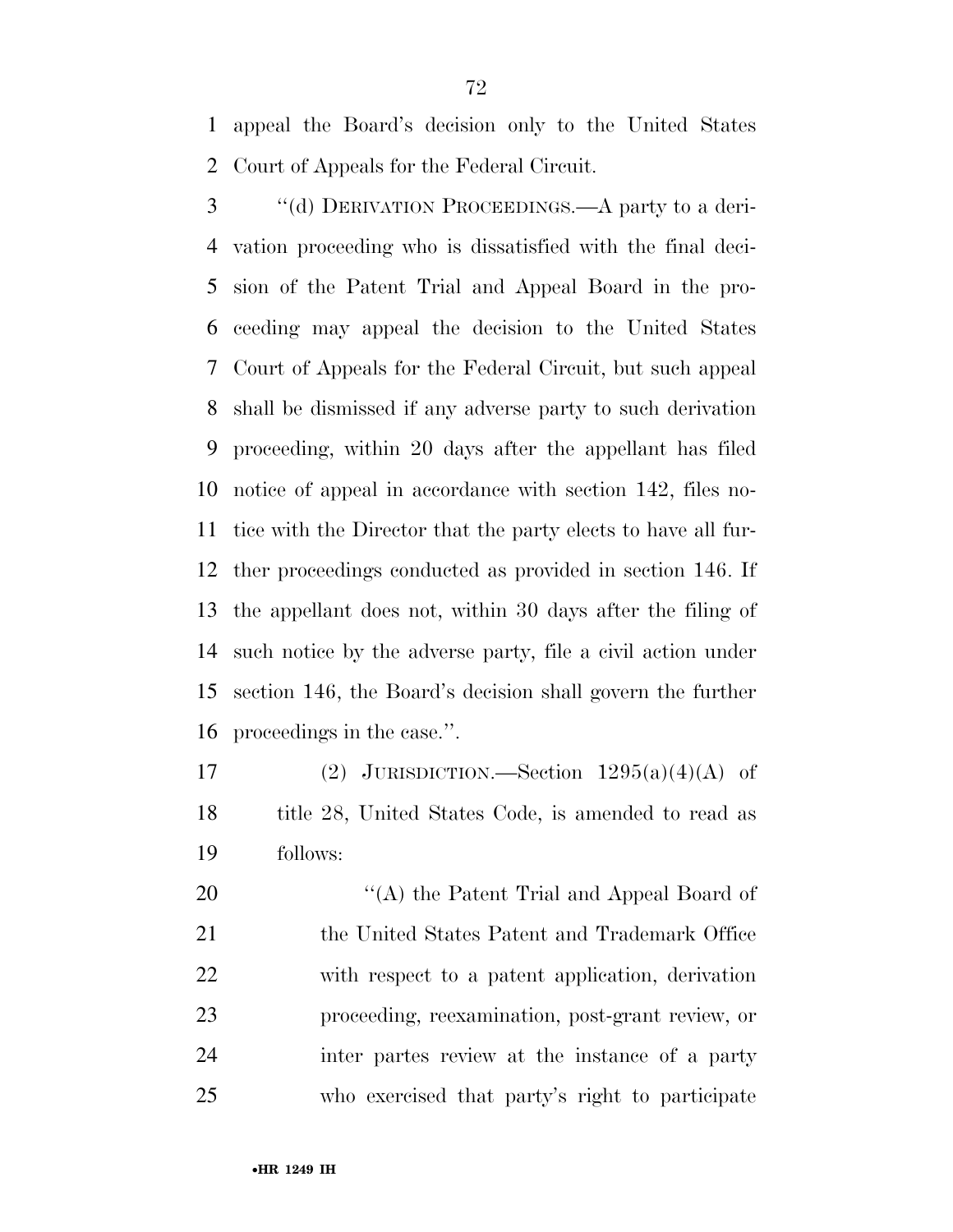| $\mathbf{1}$   | in the applicable proceeding before or appeal to          |
|----------------|-----------------------------------------------------------|
| $\overline{2}$ | the Board, except that an applicant or a party            |
| $\mathfrak{Z}$ | to a derivation proceeding may also have rem-             |
| $\overline{4}$ | edy by civil action pursuant to section 145 or            |
| 5              | 146 of title 35; an appeal under this subpara-            |
| 6              | graph of a decision of the Board with respect             |
| $\tau$         | to an application or derivation proceeding shall          |
| 8              | waive the right of such applicant or party to             |
| 9              | proceed under section $145$ or $146$ of title $35$ ;".    |
| 10             | (3) PROCEEDINGS ON APPEAL.—Section 143 of                 |
| 11             | title 35, United States Code, is amended—                 |
| 12             | $(A)$ by striking the third sentence and in-              |
| 13             | serting the following: "In an ex parte case, the          |
| 14             | Director shall submit to the court in writing the         |
| 15             | grounds for the decision of the Patent and                |
| 16             | Trademark Office, addressing all of the issues            |
| $17\,$         | raised in the appeal. The Director shall have             |
| 18             | the right to intervene in an appeal from a deci-          |
| 19             | sion entered by the Patent Trial and Appeal               |
| 20             | Board in a derivation proceeding under section            |
| 21             | 135 or in an inter partes or post-grant review            |
| 22             | under chapter 31 or $32$ ."; and                          |
| 23             | (B) by striking the last sentence.                        |
| 24             | (d) EFFECTIVE DATE.—The amendments made by                |
| 25             | this section shall take effect upon the expiration of the |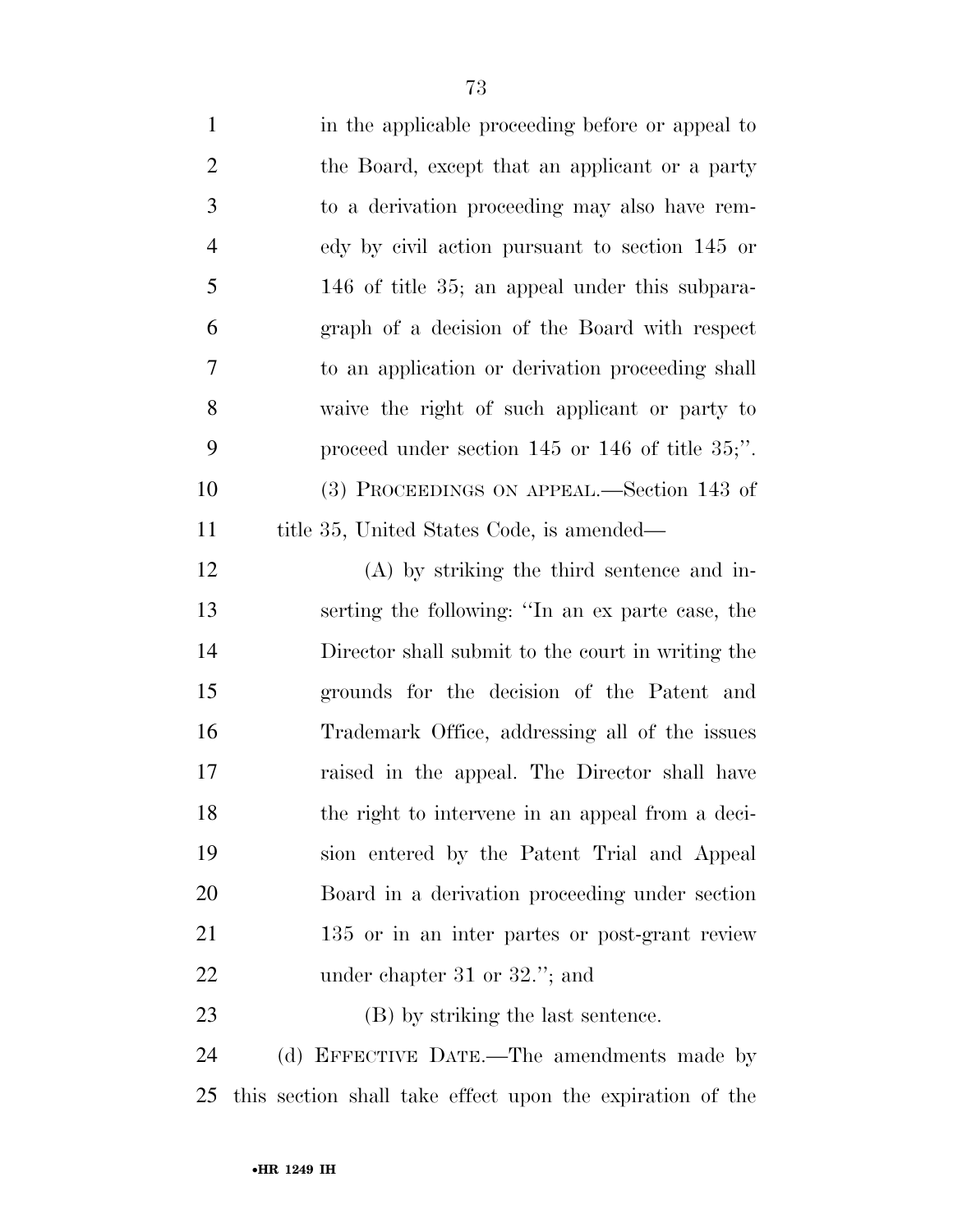1-year period beginning on the date of the enactment of this Act and shall apply to proceedings commenced on or after that effective date, except that—

 (1) the extension of jurisdiction to the United States Court of Appeals for the Federal Circuit to entertain appeals of decisions of the Patent Trial and Appeal Board in reexaminations under the amendment made by subsection (c)(2) shall be deemed to take effect on the date of enactment of this Act and shall extend to any decision of the Board of Patent Appeals and Interferences with re- spect to a reexamination that is entered before, on, or after the date of the enactment of this Act;

 (2) the provisions of sections 6, 134, and 141 of title 35, United States Code, as in effect on the day before the date of the enactment of this Act shall continue to apply to inter partes reexamina-18 tions that are requested under section 311 of such title before the effective date of the amendments made by this section;

 (3) the Patent Trial and Appeal Board may be deemed to be the Board of Patent Appeals and Interferences for purposes of appeals of inter partes reexaminations that are requested under section 311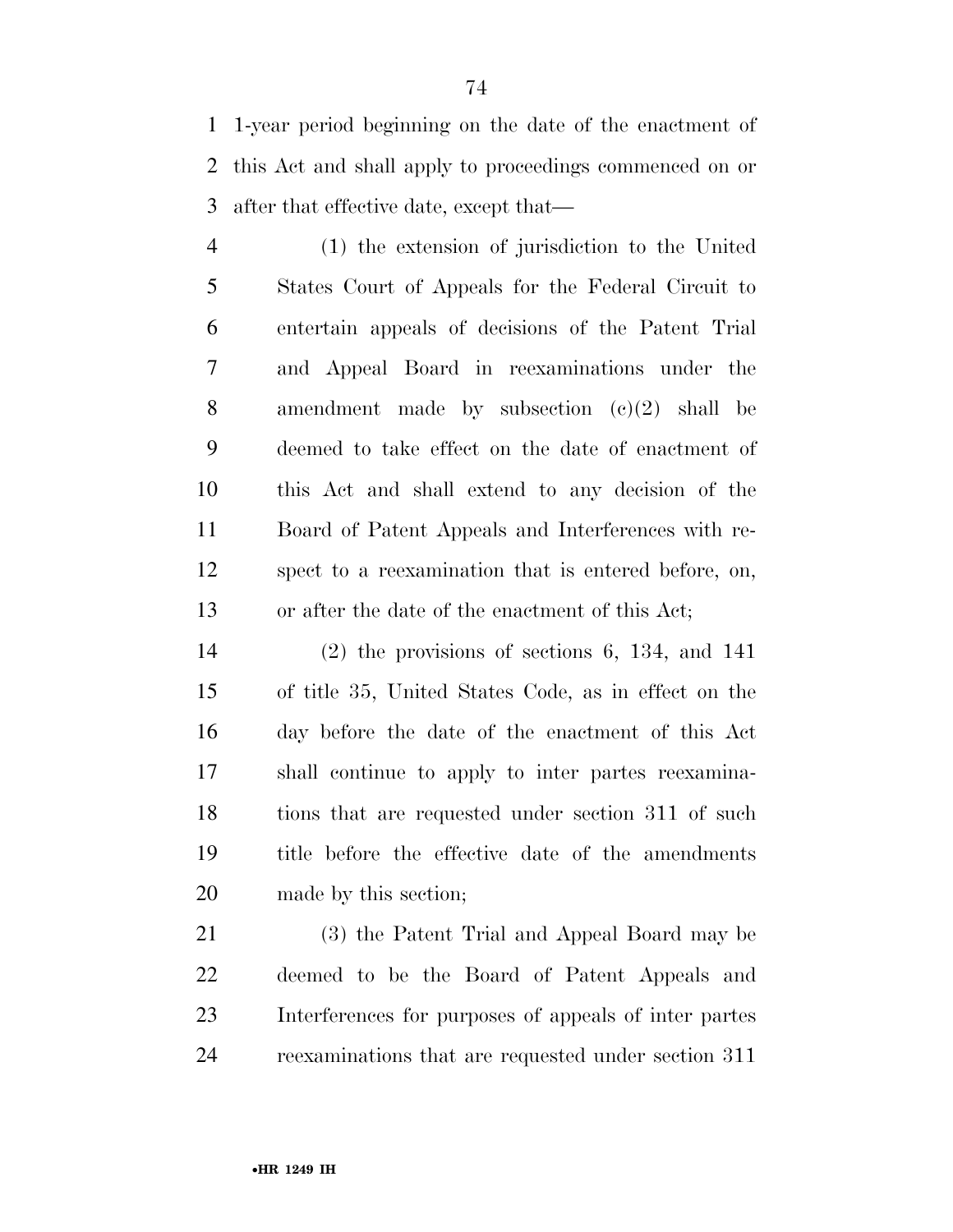| $\mathbf{1}$   | of title 35, United States Code, before the effective  |
|----------------|--------------------------------------------------------|
| $\overline{2}$ | date of the amendments made by this section; and       |
| 3              | (4) the Director's right under the fourth sen-         |
| $\overline{4}$ | tence of section 143 of title 35, United States Code,  |
| 5              | as amended by subsection $(c)(3)$ of this section, to  |
| 6              | intervene in an appeal from a decision entered by      |
| $\overline{7}$ | the Patent Trial and Appeal Board shall be deemed      |
| 8              | to extend to inter partes reexaminations that are re-  |
| 9              | quested under section 311 of such title before the ef- |
| 10             | fective date of the amendments made by this section.   |
| 11             | SEC. 7. PREISSUANCE SUBMISSIONS BY THIRD PARTIES.      |
| 12             | (a) IN GENERAL.—Section 122 of title 35, United        |
| 13             | States Code, is amended by adding at the end the fol-  |
| 14             | lowing:                                                |
| 15             | ``(e)<br>PREISSUANCE SUBMISSIONS BY THIRD PAR-         |
| 16             | TIES.-                                                 |
| 17             | "(1) IN GENERAL.—Any third party may sub-              |
| 18             | mit for consideration and inclusion in the record of   |
| 19             | a patent application, any patent, published patent     |
|                |                                                        |

application, or other printed publication of potential

relevance to the examination of the application, if

such submission is made in writing before the earlier

of—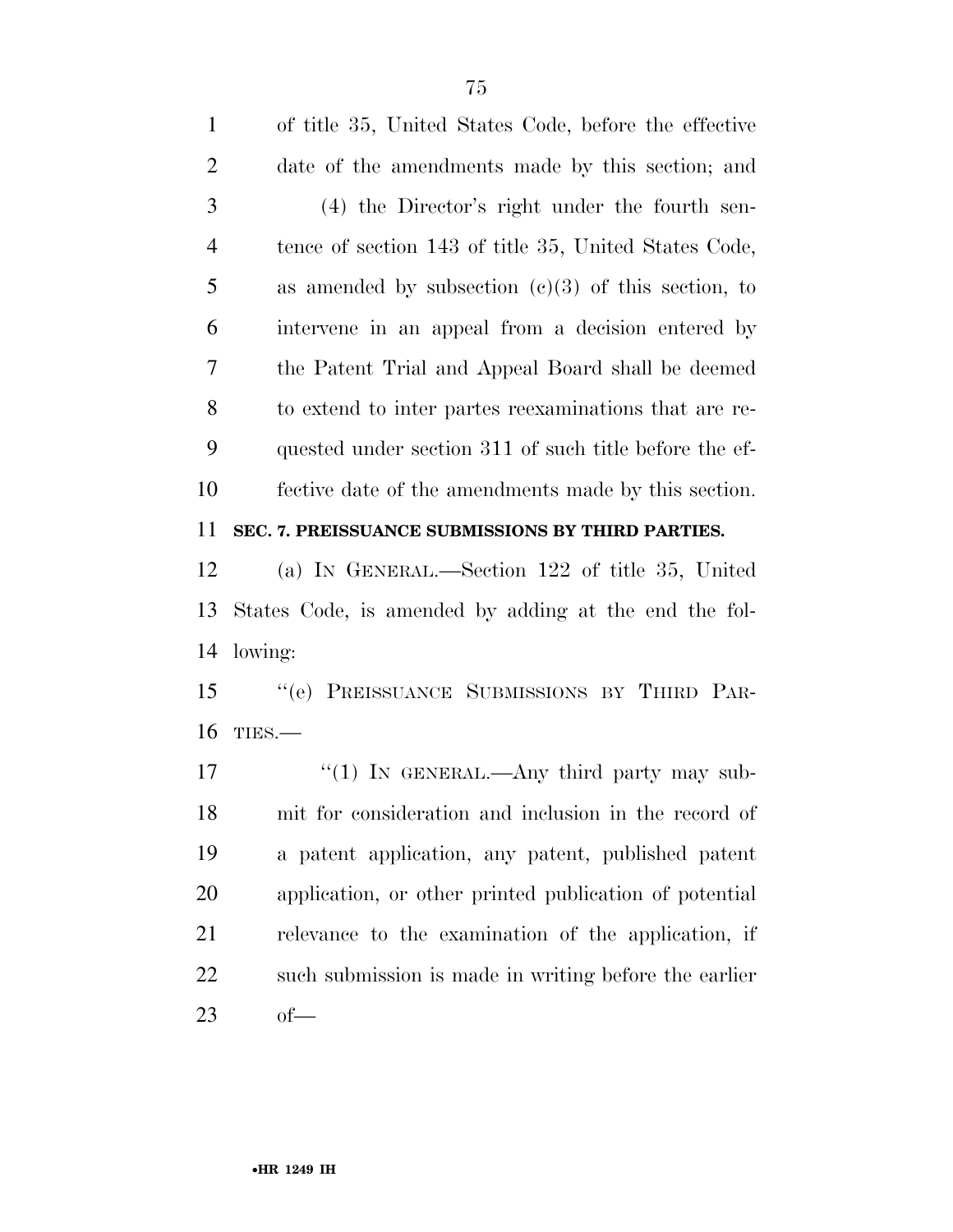| 1              | $\lq\lq$ the date a notice of allowance under             |
|----------------|-----------------------------------------------------------|
| $\overline{2}$ | section 151 is given or mailed in the application         |
| 3              | for patent; or                                            |
| $\overline{4}$ | $\lq\lq$ (B) the later of —                               |
| 5              | $\lq\lq$ (i) 6 months after the date on which             |
| 6              | the application for patent is first published             |
| 7              | under section 122 by the Office, or                       |
| 8              | "(ii) the date of the first rejection                     |
| 9              | under section 132 of any claim by the ex-                 |
| 10             | aminer during the examination of the ap-                  |
| 11             | plication for patent.                                     |
| 12             | $``(2)$ OTHER REQUIREMENTS.—Any submission                |
| 13             | under paragraph $(1)$ shall—                              |
| 14             | "(A) set forth a concise description of the               |
| 15             | asserted relevance of each submitted document;            |
| 16             | $\lq\lq$ be accompanied by such fee as the                |
| 17             | Director may prescribe; and                               |
| 18             | $\lq\lq$ include a statement by the person                |
| 19             | making such submission affirming that the sub-            |
| 20             | mission was made in compliance with this sec-             |
| 21             | tion.".                                                   |
| 22             | (b) EFFECTIVE DATE.—The amendments made by                |
| 23             | this section shall take effect upon the expiration of the |
| 24             | 1-year period beginning on the date of the enactment of   |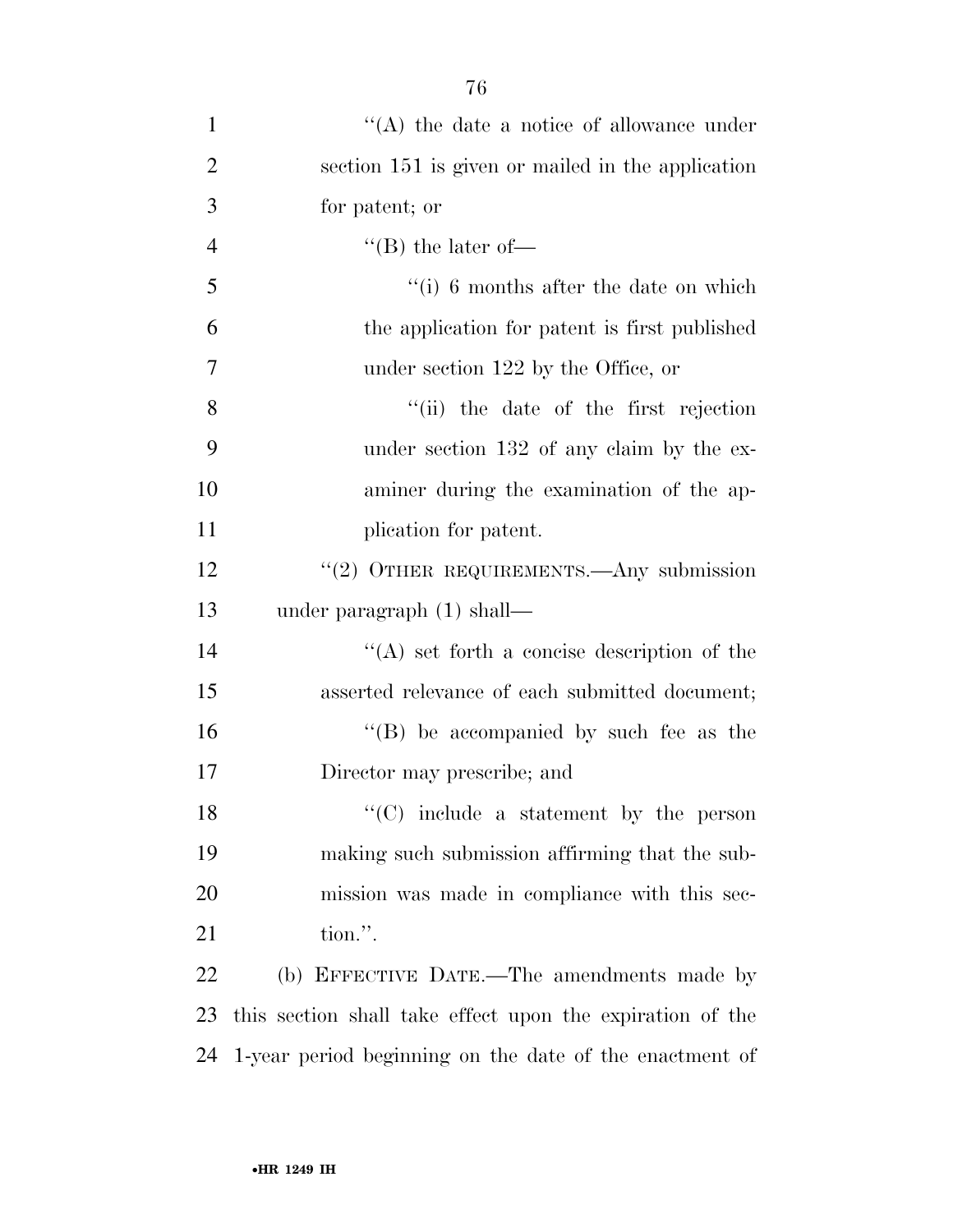this Act and shall apply to any patent application filed before, on, or after that effective date.

**SEC. 8. VENUE.** 

 (a) TECHNICAL AMENDMENTS RELATING TO VENUE.—Sections 32, 145, 146, 154(b)(4)(A), and 293 of title 35, United States Code, and section 21(b)(4) of the Trademark Act of 1946 (15 U.S.C. 1071(b)(4)), are each amended by striking ''United States District Court for the District of Columbia'' each place that term appears and inserting ''United States District Court for the East-ern District of Virginia''.

 (b) EFFECTIVE DATE.—The amendments made by this section shall take effect on the date of the enactment of this Act and shall apply to any civil action commenced on or after that date.

### **SEC. 9. FEE SETTING AUTHORITY.**

(a) FEE SETTING.—

 (1) IN GENERAL.—The Director may set or ad- just by rule any fee established, authorized, or charged under title 35, United States Code, or the Trademark Act of 1946 (15 U.S.C. 1051 et seq.), for any services performed by or materials furnished by, the Office, subject to paragraph (2).

 (2) FEES TO RECOVER COSTS.—Fees may be set or adjusted under paragraph (1) only to recover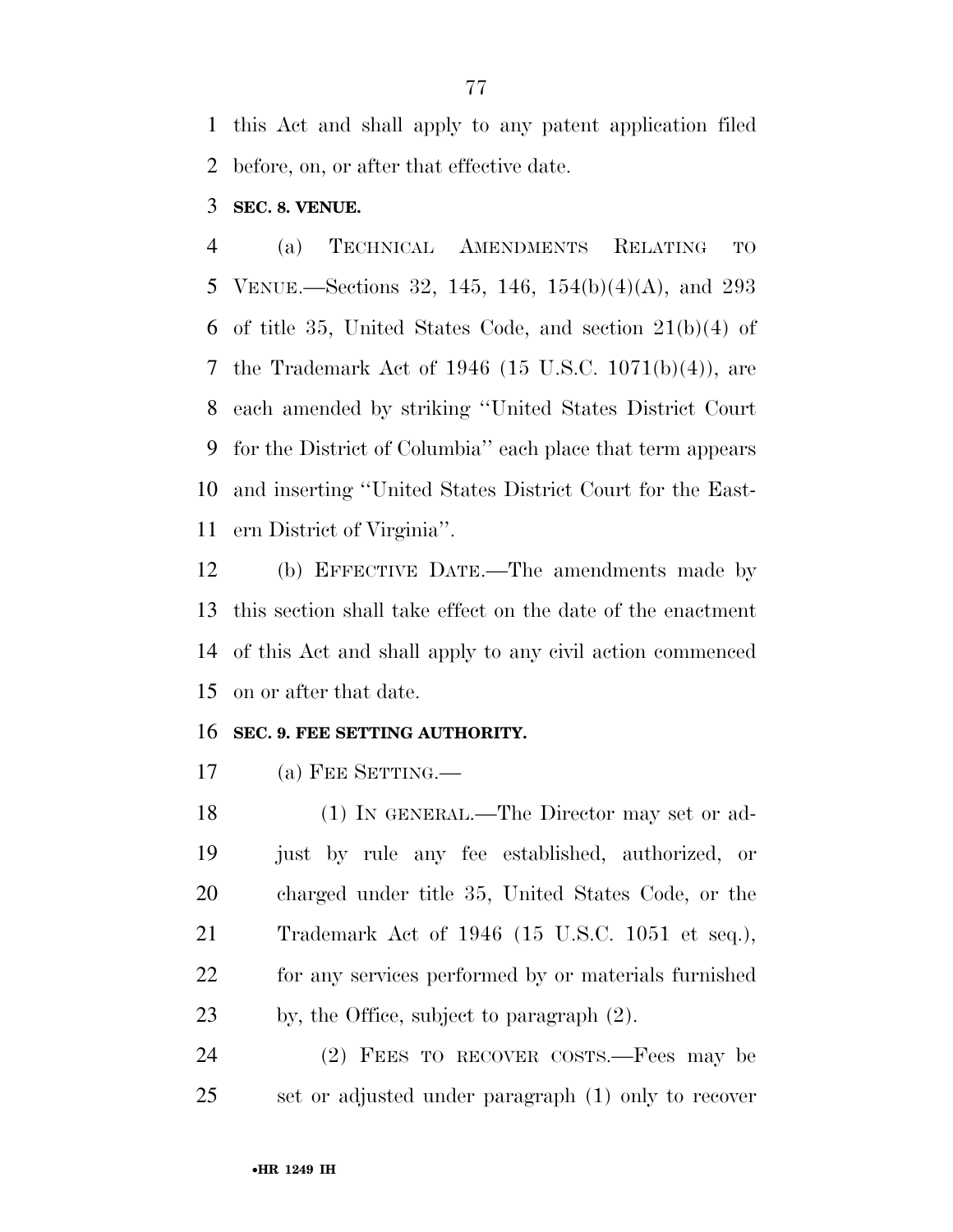the aggregate estimated costs to the Office for proc- essing, activities, services, and materials relating to patents (in the case of patent fees) and trademarks (in the case of trademark fees), including adminis- trative costs of the Office with respect to such pat-ent or trademark fees (as the case may be).

 (b) SMALL AND MICRO ENTITIES.—The fees set or adjusted under subsection (a) for filing, searching, exam- ining, issuing, appealing, and maintaining patent applica- tions and patents shall be reduced by 50 percent with re- spect to the application of such fees to any small entity 12 that qualifies for reduced fees under section  $41(h)(1)$  of title 35, United States Code, and shall be reduced by 75 percent with respect to the application of such fees to any micro entity as defined in section 123 of that title (as added by subsection (f) of this section).

 (c) REDUCTION OF FEES IN CERTAIN FISCAL YEARS.—In each fiscal year, the Director—

 (1) shall consult with the Patent Public Advi- sory Committee and the Trademark Public Advisory Committee on the advisability of reducing any fees described in subsection (a); and

 (2) after the consultation required under para-graph (1), may reduce such fees.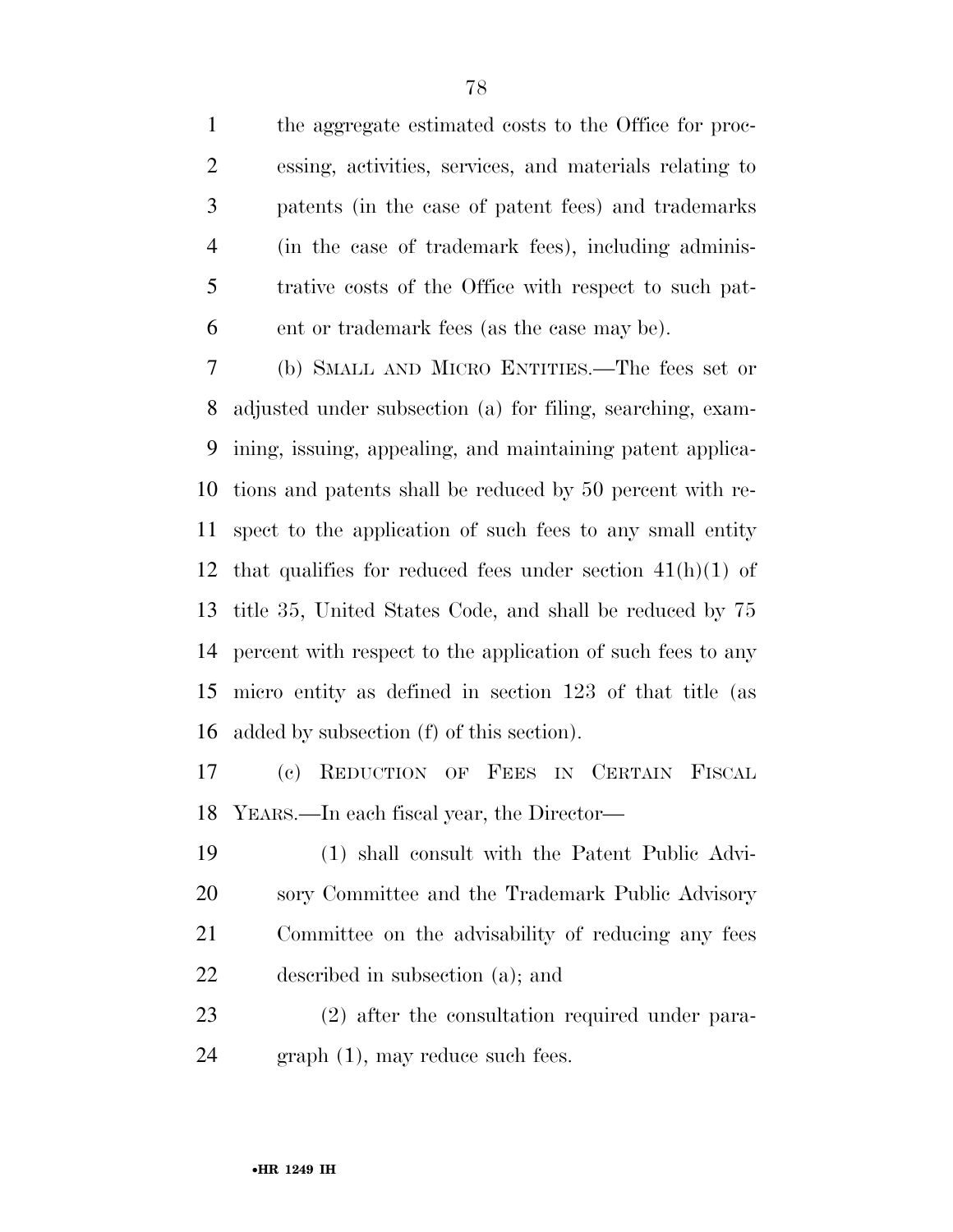(d) ROLE OF THE PUBLIC ADVISORY COMMITTEE.— The Director shall—

 (1) not less than 45 days before publishing any proposed fee under subsection (a) in the Federal Register, submit the proposed fee to the Patent Pub- lic Advisory Committee or the Trademark Public Advisory Committee, or both, as appropriate;

 (2)(A) provide the relevant advisory committee described in paragraph (1) a 30-day period following the submission of any proposed fee, in which to de-11 liberate, consider, and comment on such proposal;

 (B) require that, during that 30-day period, the relevant advisory committee hold a public hearing relating to such proposal; and

 (C) assist the relevant advisory committee in carrying out that public hearing, including by offer- ing the use of the resources of the Office to notify and promote the hearing to the public and interested stakeholders;

 (3) require the relevant advisory committee to make available to the public a written report setting forth in detail the comments, advice, and rec- ommendations of the committee regarding the pro-posed fee; and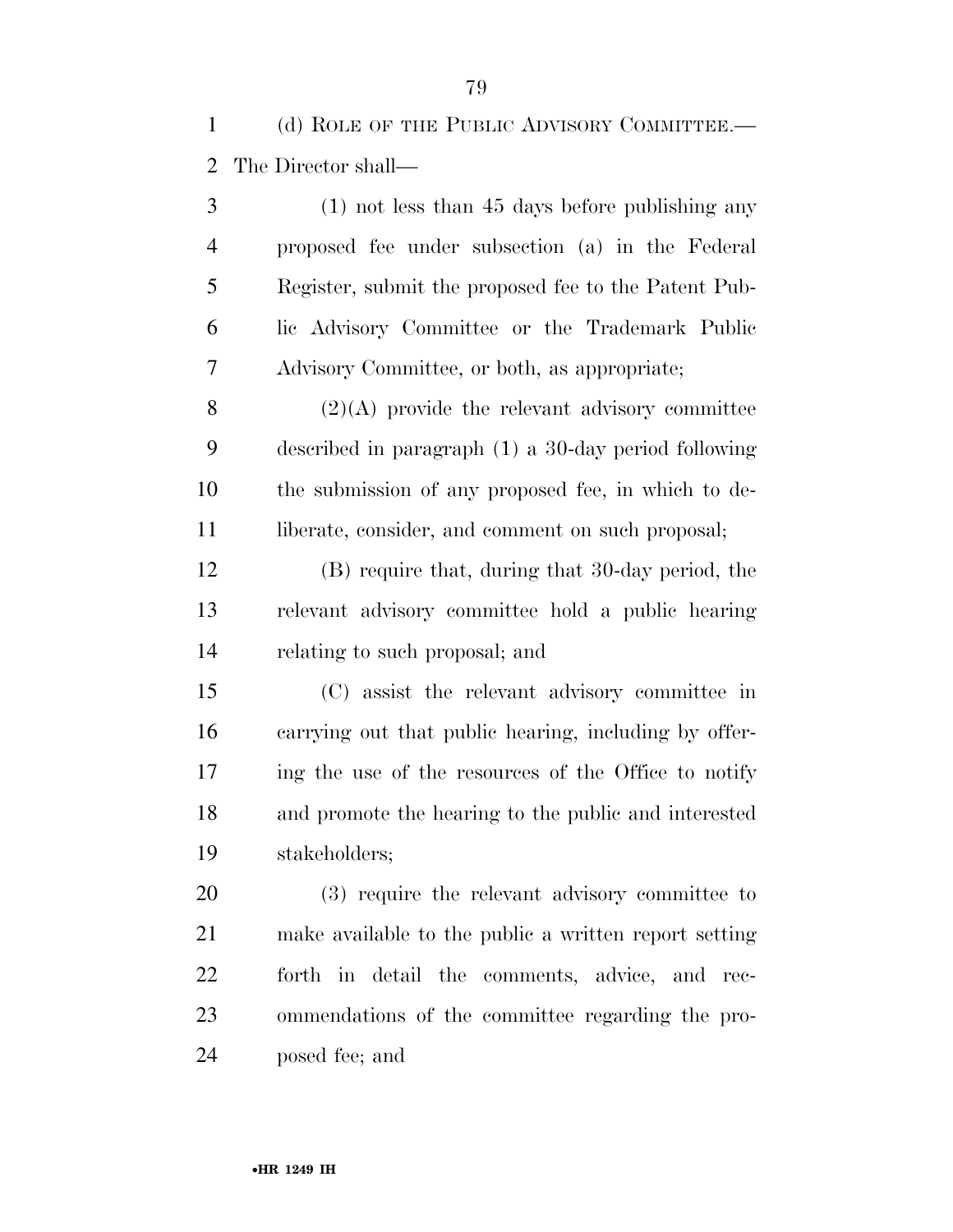| $\mathbf{1}$   | (4) consider and analyze any comments, advice,       |
|----------------|------------------------------------------------------|
| $\overline{2}$ | or recommendations received from the relevant advi-  |
| 3              | sory committee before setting or adjusting (as the   |
| $\overline{4}$ | case may be) the fee.                                |
| 5              | (e) PUBLICATION IN THE FEDERAL REGISTER.             |
| 6              | (1) PUBLICATION AND RATIONALE.—The Di-               |
| 7              | rector shall—                                        |
| 8              | (A) publish any proposed fee change under            |
| 9              | this section in the Federal Register;                |
| 10             | (B) include, in such publication, the spe-           |
| 11             | cific rationale and purpose for the proposal, in-    |
| 12             | cluding the possible expectations or benefits re-    |
| 13             | sulting from the proposed change; and                |
| 14             | (C) notify, through the Chair and Ranking            |
| 15             | Member of the Committees on the Judiciary of         |
| 16             | the Senate and the House of Representatives,         |
| 17             | the Congress of the proposed change not later        |
| 18             | than the date on which the proposed change is        |
| 19             | published under subparagraph (A).                    |
| 20             | (2) PUBLIC COMMENT PERIOD.—The Director              |
| 21             | shall, in the publication under paragraph (1), pro-  |
| 22             | vide the public a period of not less than 45 days in |
| 23             | which to submit comments on the proposed change      |
| 24             | in fees.                                             |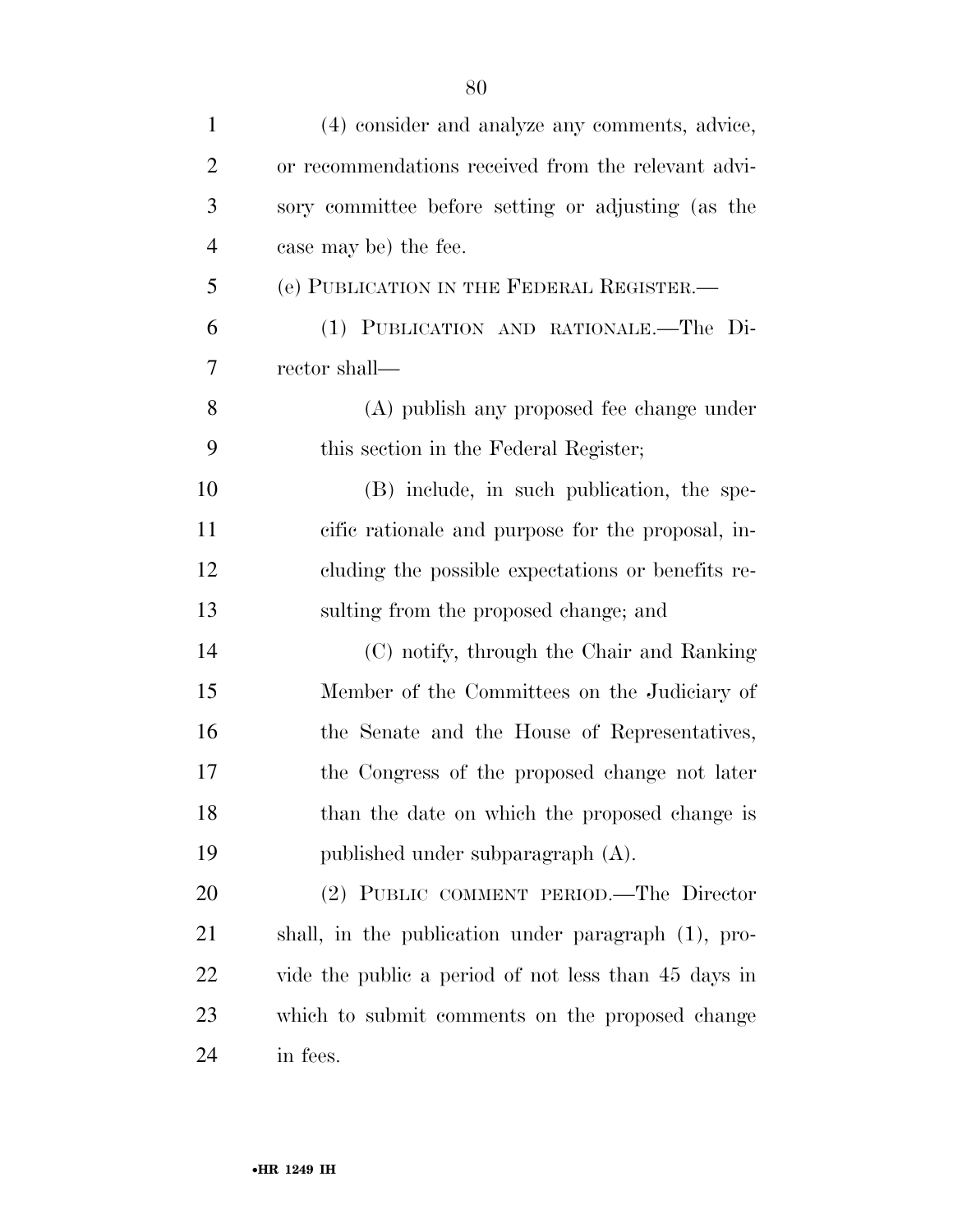| $\mathbf{1}$   | (3) PUBLICATION OF FINAL RULE.—The final                  |
|----------------|-----------------------------------------------------------|
| $\overline{2}$ | rule setting or adjusting a fee under this section        |
| 3              | shall be published in the Federal Register and in the     |
| $\overline{4}$ | Official Gazette of the Patent and Trademark Of-          |
| 5              | fice.                                                     |
| 6              | (4) CONGRESSIONAL COMMENT PERIOD.—A fee                   |
| 7              | set or adjusted under subsection (a) may not become       |
| 8              | effective—                                                |
| 9              | $(A)$ before the end of the 45-day period be-             |
| 10             | ginning on the day after the date on which the            |
| 11             | Director publishes the final rule adjusting or            |
| 12             | setting the fee under paragraph $(3)$ ; or                |
| 13             | (B) if a law is enacted disapproving such                 |
| 14             | fee.                                                      |
| 15             | (5)<br><b>RULE</b><br>OF CONSTRUCTION.—Rules<br>pre-      |
| 16             | scribed under this section shall not diminish—            |
| 17             | $(A)$ the rights of an applicant for a patent             |
| 18             | under title 35, United States Code, or for a              |
| 19             | trademark under the Trademark Act of 1946;                |
| 20             | <b>or</b>                                                 |
| 21             | (B) any rights under a ratified treaty.                   |
| 22             | (f) RETENTION OF AUTHORITY.—The Director re-              |
| 23             | tains the authority under subsection (a) to set or adjust |
| 24             | fees only during such period as the Patent and Trademark  |
|                |                                                           |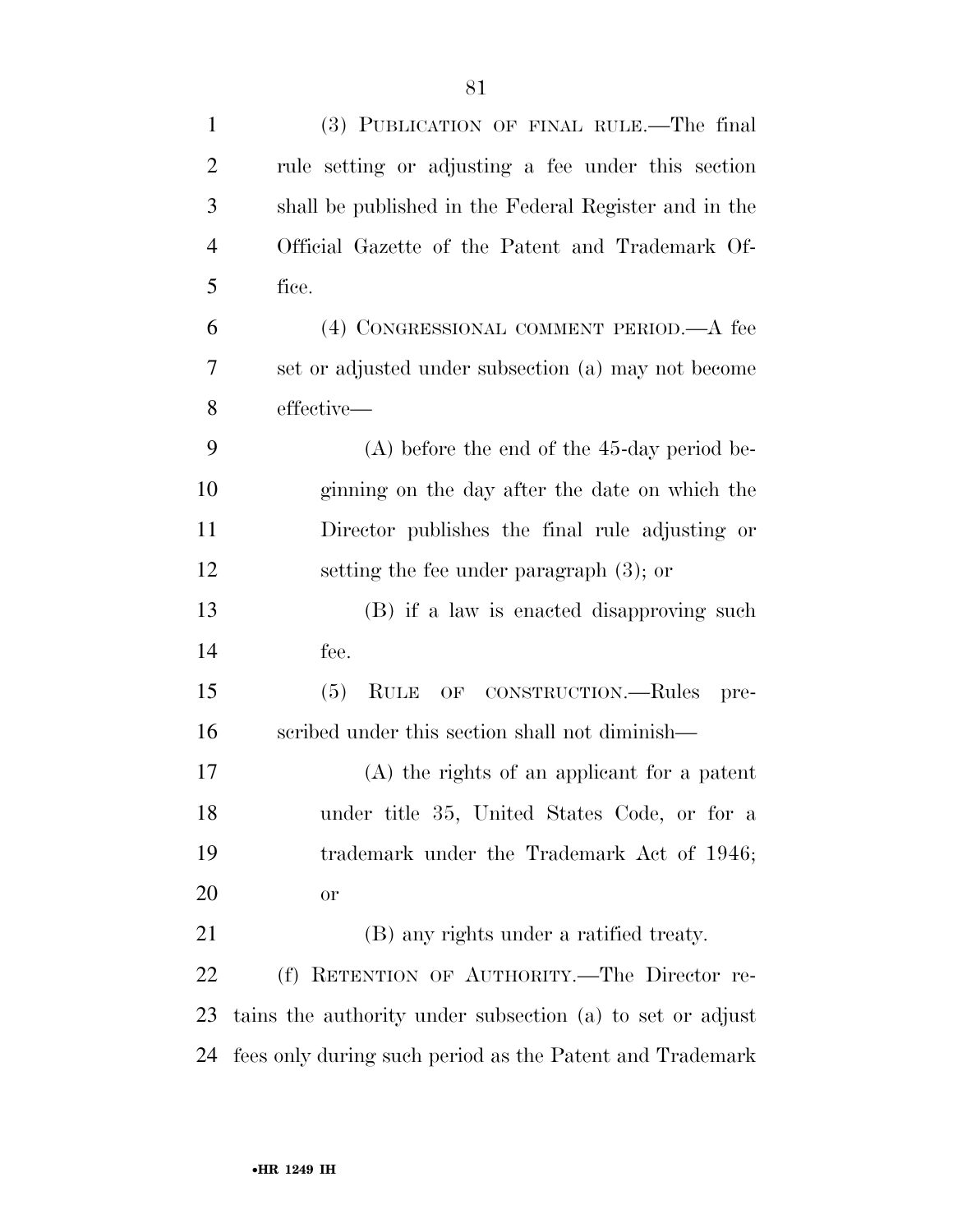Office remains an agency within the Department of Com-merce.

(g) MICRO ENTITY DEFINED.—

 (1) IN GENERAL.—Chapter 11 of title 35, United States Code, is amended by adding at the end the following new section:

### **''§ 123. Micro entity defined.**

8 "(a) IN GENERAL.—For purposes of this title, the term 'micro entity' means an applicant who makes a cer-tification that the applicant—

11 ''(1) qualifies as a small entity, as defined in regulations issued by the Director;

 $(2)$  has not been named as an inventor on more than 4 previously filed patent applications, other than applications filed in another country, pro- visional applications under section 111(b), or inter- national applications filed under the treaty defined in section  $351(a)$  for which the basic national fee under section 41(a) was not paid;

 $\frac{1}{20}$  (3) did not, in the calendar year preceding the calendar year in which the examination fee for the application is being paid, have a gross income, as de- fined in section 61(a) of the Internal Revenue Code of 1986, exceeding 3 times the median household in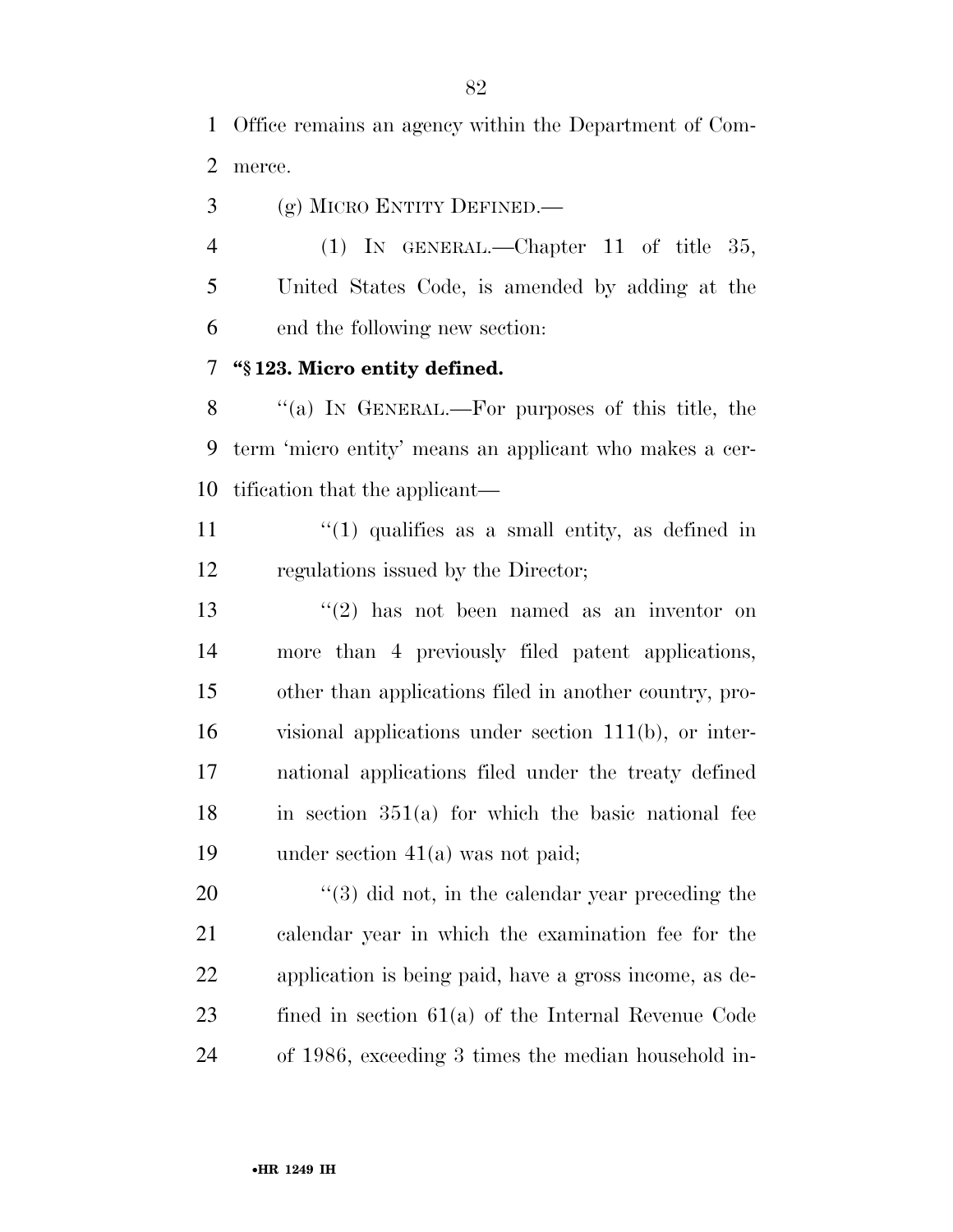come for that preceding calendar year, as reported by the Bureau of the Census; and

 ''(4) has not assigned, granted, or conveyed, and is not under an obligation by contract or law to assign, grant, or convey, a license or other ownership interest in the application concerned to an entity that, in the calendar year preceding the calendar year in which the examination fee for the application is being paid, had a gross income, as defined in sec- tion 61(a) of the Internal Revenue Code of 1986, ex- ceeding 3 times the median household income for that preceding calendar year, as most recently re-ported by the Bureau of the Census.

 ''(b) APPLICATIONS RESULTING FROM PRIOR EM- PLOYMENT.—An applicant is not considered to be named on a previously filed application for purposes of subsection (a)(2) if the applicant has assigned, or is under an obliga- tion by contract or law to assign, all ownership rights in the application as the result of the applicant's previous employment.

21 "(c) FOREIGN CURRENCY EXCHANGE RATE.—If an applicant's or entity's gross income in the preceding year is not in United States dollars, the average currency ex- change rate, as reported by the Internal Revenue Service, during the preceding year shall be used to determine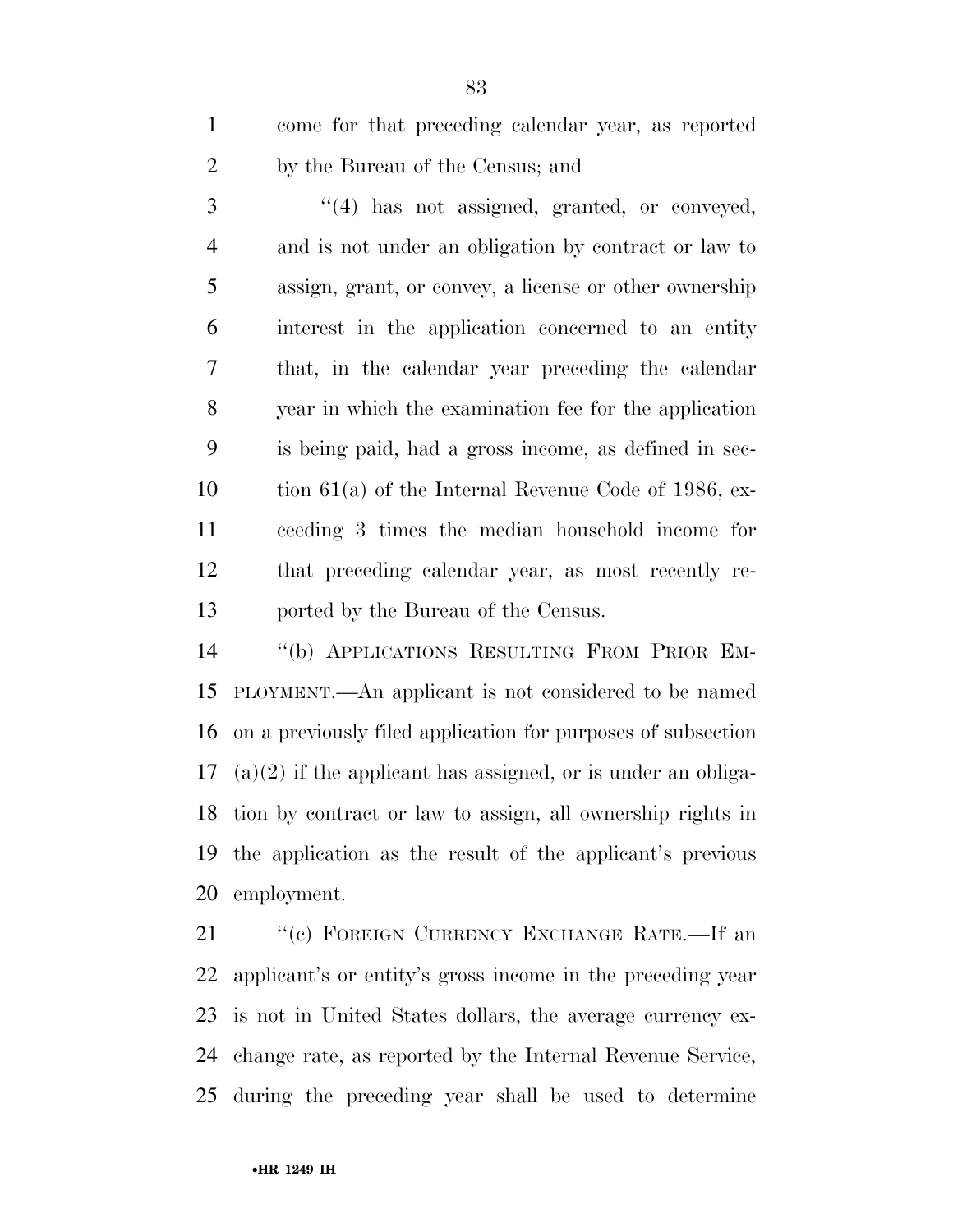| 5  | CATION.-                                               |
|----|--------------------------------------------------------|
| 6  | " $(1)$ IN GENERAL.—For purposes of this sec-          |
| 7  | tion, a micro entity shall include an applicant who    |
| 8  | certifies that—                                        |
| 9  | "(A) the applicant's employer, from which              |
| 10 | the applicant obtains the majority of the appli-       |
| 11 | cant's income, is an institution of higher edu-        |
| 12 | cation, as defined in section 101 of the Higher        |
| 13 | Education Act of 1965 (20 U.S.C. 1001), that           |
| 14 | is a public institution; or                            |
| 15 | "(B) the applicant has assigned, granted,              |
| 16 | conveyed, or is under an obligation by contract        |
| 17 | or law to assign, grant, or convey, a license or       |
| 18 | other ownership interest in the particular appli-      |
| 19 | cation to such State public institution.               |
| 20 | "(2) DIRECTOR'S AUTHORITY.—The Director                |
| 21 | may, in the Director's discretion, impose income lim-  |
| 22 | its, annual filing limits, or other limits on who may  |
| 23 | qualify as a micro entity pursuant to this subsection  |
| 24 | if the Director determines that such additional limits |
| 25 | are reasonably necessary to avoid an undue impact      |
|    | •HR 1249 IH                                            |

 whether the applicant's or entity's gross income exceeds the threshold specified in paragraphs (3) or (4) of sub-section (a).

''(d) PUBLIC INSTITUTIONS OF HIGHER EDU-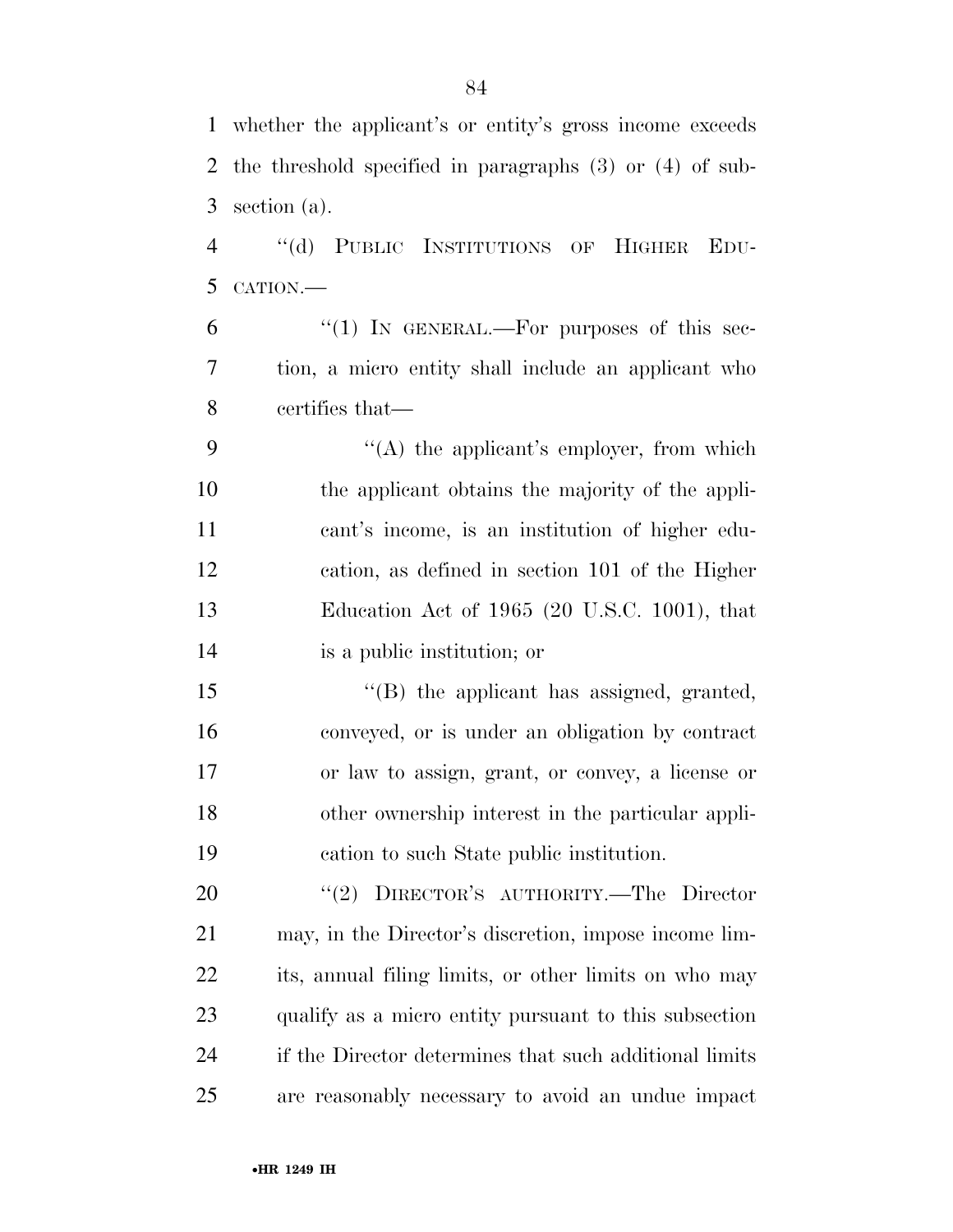| $\mathbf{1}$   | on other patent applicants or owners or are other-       |
|----------------|----------------------------------------------------------|
| $\overline{2}$ | wise reasonably necessary and appropriate. At least      |
| 3              | 3 months before any limits proposed to be imposed        |
| $\overline{4}$ | pursuant to this paragraph shall take effect, the Di-    |
| 5              | rector shall inform the Committee on the Judiciary       |
| 6              | of the House of Representatives and the Committee        |
| 7              | on the Judiciary of the Senate of any such proposed      |
| 8              | limits.".                                                |
| 9              | (2) CONFORMING AMENDMENT.—Chapter 11 of                  |
| 10             | title 35, United States Code, is amended by adding       |
| 11             | at the end the following new item:                       |
|                | "123. Micro entity defined.".                            |
| 12             | (h) ELECTRONIC FILING INCENTIVE.—                        |
| 13             | (1) IN GENERAL.—Notwithstanding any other                |
| 14             | provision of this section, a fee of \$400 shall be es-   |
| 15             | tablished for each application for an original patent,   |
| 16             | except for a design, plant, or provisional application,  |
| 17             | that is not filed by electronic means as prescribed by   |
| 18             | the Director. The fee established by this subsection     |
| 19             | shall be reduced by 50 percent for small entities that   |
| 20             | qualify for reduced fees under section $41(h)(1)$ of     |
| 21             | title 35, United States Code. All fees paid under this   |
| 22             | subsection shall be deposited in the Treasury as an      |
| 23             | offsetting receipt that shall not be available for obli- |
| 24             | gation or expenditure.                                   |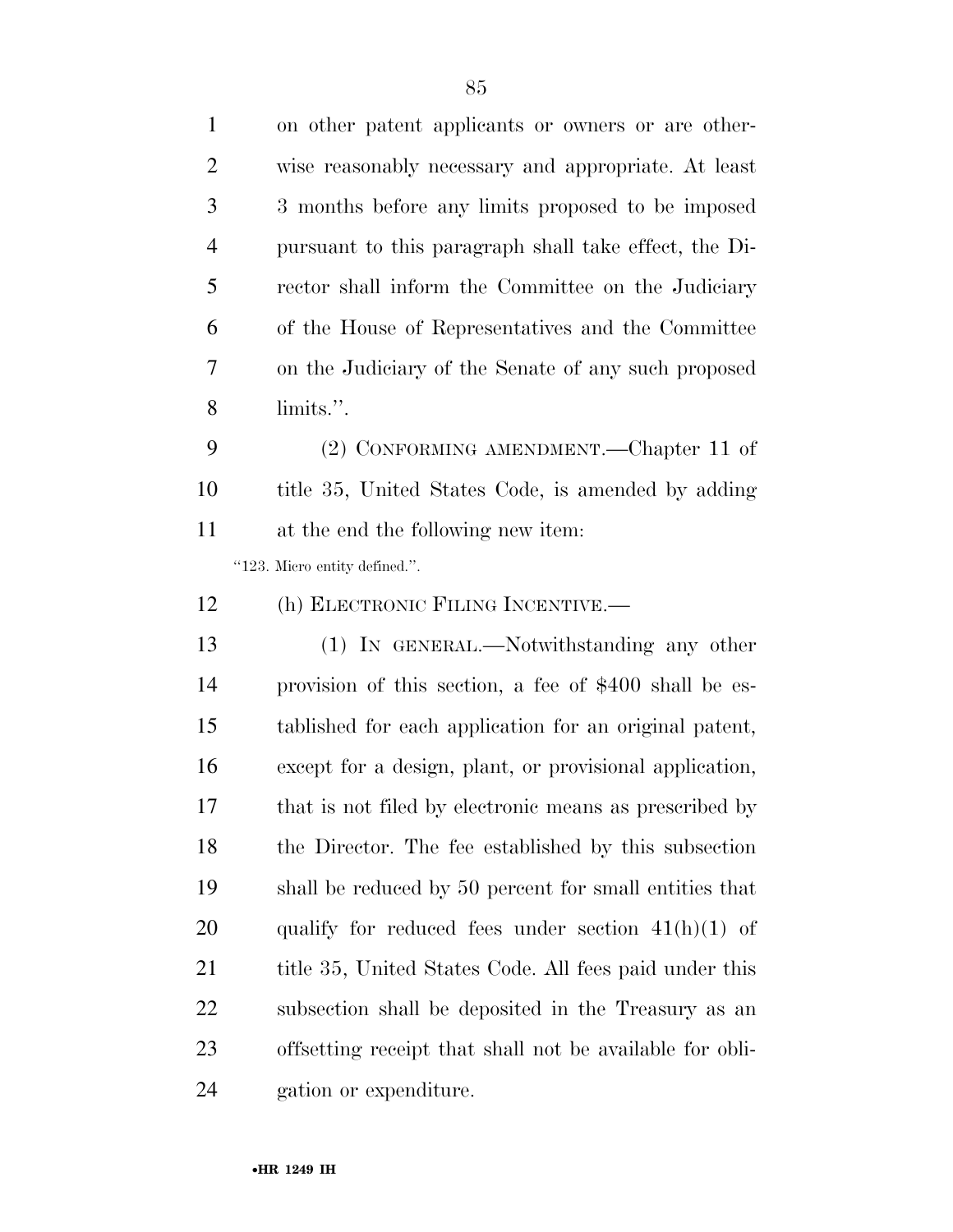(2) EFFECTIVE DATE.—This subsection shall take effect upon the expiration of the 60-day period beginning on the date of the enactment of this Act. (i) EFFECTIVE DATE.—This section and the amend- ments made by this section shall take effect on the date of the enactment of this Act.

## **SEC. 10. FEES FOR PATENT SERVICES.**

 (a) GENERAL PATENT SERVICES.—Subsections (a) and (b) of section 41 of title 35, United States Code, are amended to read as follows:

 ''(a) GENERAL FEES.—The Director shall charge the following fees:

| 13 | $``(1)$ FILING AND BASIC NATIONAL FEES.—           |
|----|----------------------------------------------------|
| 14 | "(A) On filing each application for an             |
| 15 | original patent, except for design, plant, or pro- |
| 16 | visional applications, \$330.                      |
| 17 | $\lq\lq$ (B) On filing each application for an     |
| 18 | original design patent, \$220.                     |
| 19 | "(C) On filing each application for an             |
| 20 | original plant patent, \$220.                      |
| 21 | "(D) On filing each provisional application        |
| 22 | for an original patent, \$220.                     |
| 23 | " $(E)$ On filing each application for the re-     |
| 24 | issue of a patent, \$330.                          |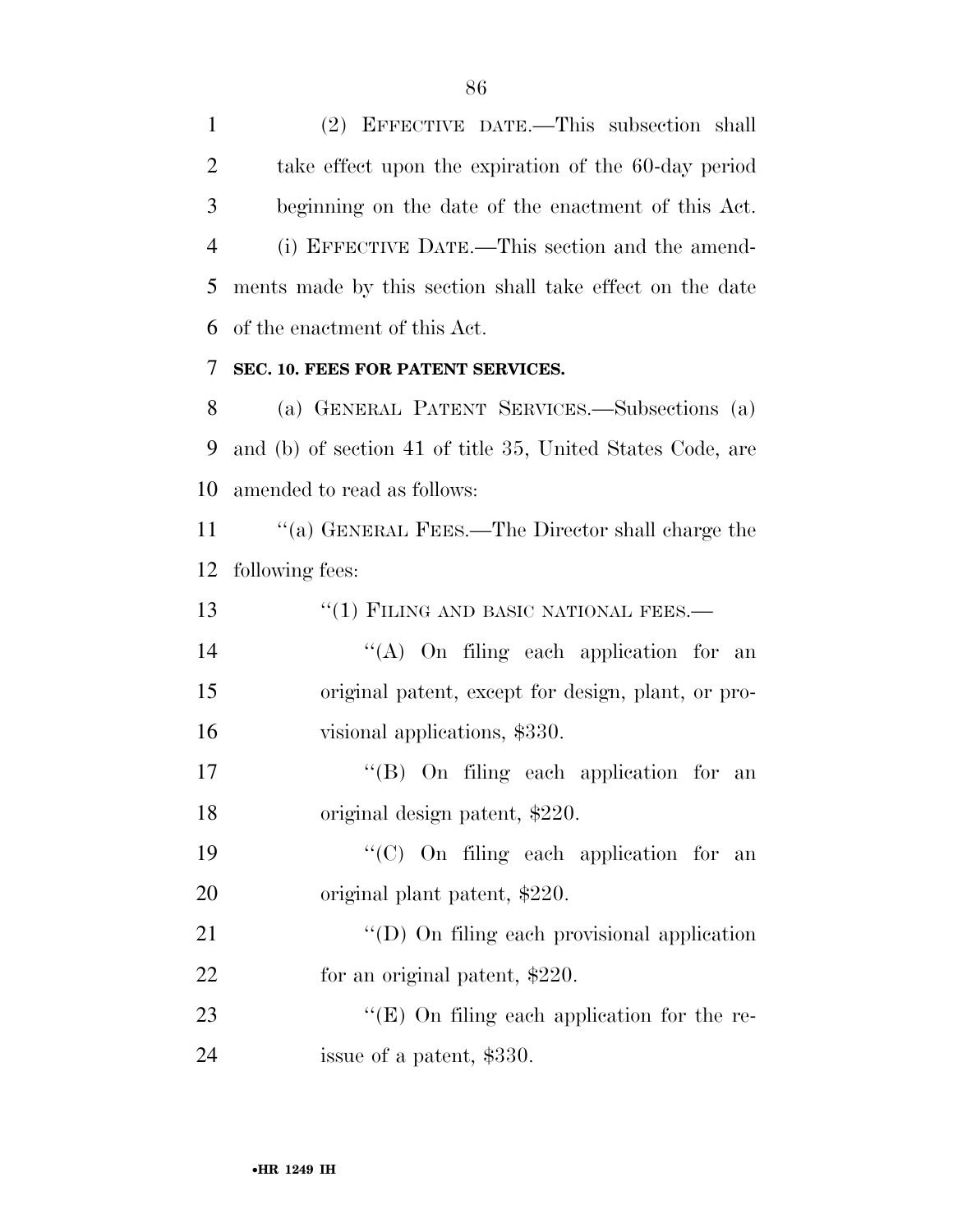| $\mathbf{1}$   | $\lq\lq(F)$ The basic national fee for each inter- |
|----------------|----------------------------------------------------|
| $\overline{2}$ | national application filed under the treaty de-    |
| 3              | fined in section $351(a)$ entering the national    |
| $\overline{4}$ | stage under section 371, \$330.                    |
| 5              | $\lq\lq(G)$ In addition, excluding any sequence    |
| 6              | listing or computer program listing filed in an    |
| 7              | electronic medium as prescribed by the Direc-      |
| 8              | tor, for any application the specification and     |
| 9              | drawings of which exceed 100 sheets of paper       |
| 10             | (or equivalent as prescribed by the Director if    |
| 11             | filed in an electronic medium), \$270 for each     |
| 12             | additional 50 sheets of paper (or equivalent as    |
| 13             | prescribed by the Director if filed in an elec-    |
| 14             | tronic medium) or fraction thereof.                |
| 15             | $"(2)$ EXCESS CLAIMS FEES.—                        |
| 16             | "(A) IN GENERAL.—In addition to the fee            |
| 17             | specified in paragraph $(1)$ —                     |
| 18             | "(i) on filing or on presentation at               |
| 19             | any other time, \$220 for each claim in            |
| 20             | independent form in excess of 3;                   |
| 21             | "(ii) on filing or on presentation at              |
| 22             | any other time, \$52 for each claim (wheth-        |
| 23             | er dependent or independent) in excess of          |
| 24             | $20;$ and                                          |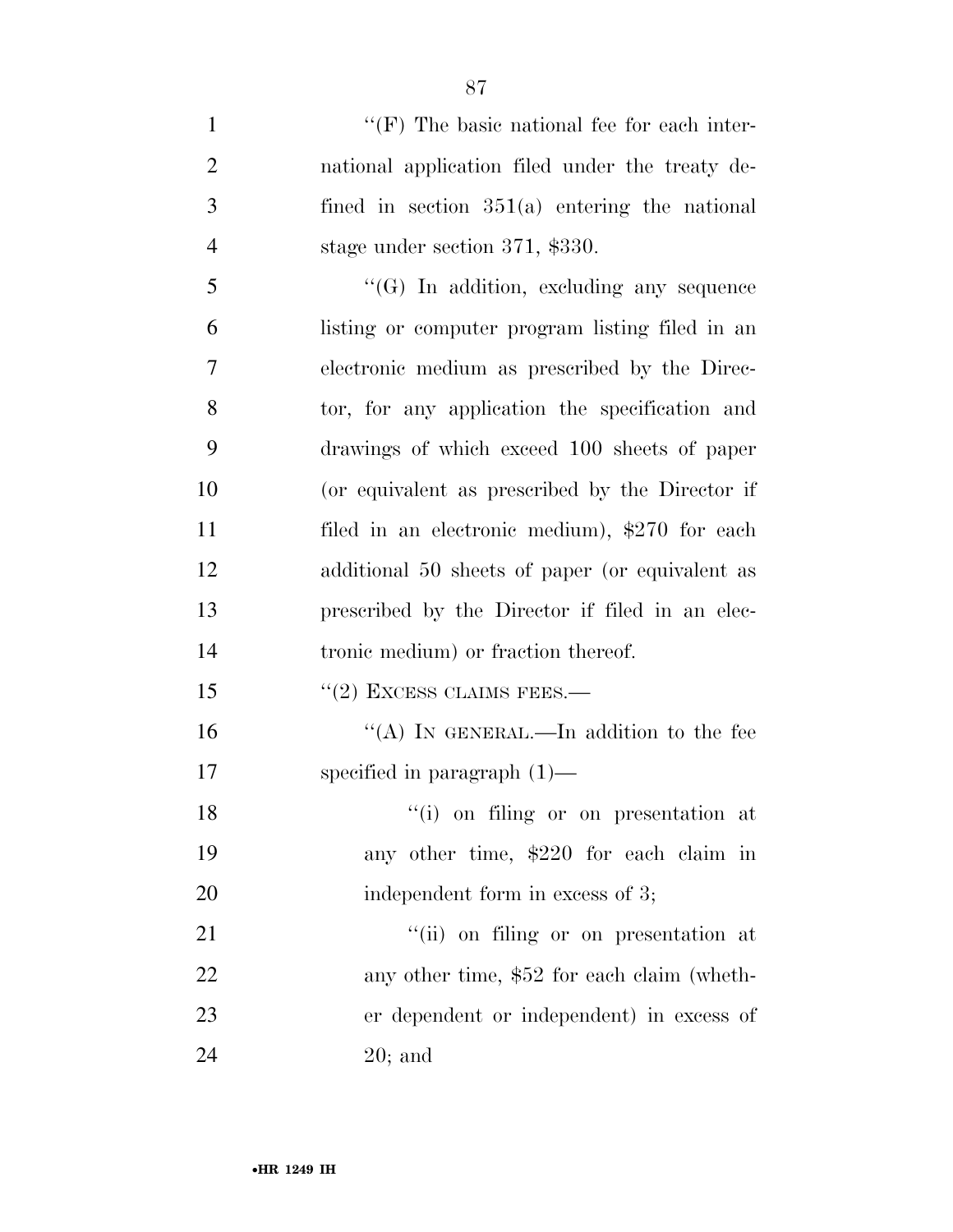| $\mathbf{1}$   | "(iii) for each application containing a        |
|----------------|-------------------------------------------------|
| $\overline{2}$ | multiple dependent claim, \$390.                |
| 3              | "(B) MULTIPLE DEPENDENT CLAIMS.-                |
| 4              | For the purpose of computing fees under sub-    |
| 5              | paragraph (A), a multiple dependent claim re-   |
| 6              | ferred to in section 112 or any claim depending |
| $\overline{7}$ | therefrom shall be considered as separate de-   |
| 8              | pendent claims in accordance with the number    |
| 9              | of claims to which reference is made.           |
| 10             | "(C) REFUNDS; ERRORS IN PAYMENT.-               |
| 11             | The Director may by regulation provide for a    |
| 12             | refund of any part of the fee specified in sub- |
| 13             | paragraph (A) for any claim that is canceled    |
| 14             | before an examination on the merits, as pre-    |
| 15             | scribed by the Director, has been made of the   |
| 16             | application under section 131. Errors in pay-   |
| 17             | ment of the additional fees under this para-    |
| 18             | graph may be rectified in accordance with regu- |
| 19             | lations prescribed by the Director.             |
| <b>20</b>      | $``(3)$ EXAMINATION FEES.—                      |
| 21             | $\lq\lq (A)$ In GENERAL.—                       |
| 22             | "(i) For examination of each applica-           |
| 23             | tion for an original patent, except for de-     |
|                |                                                 |

 sign, plant, provisional, or international applications, \$220.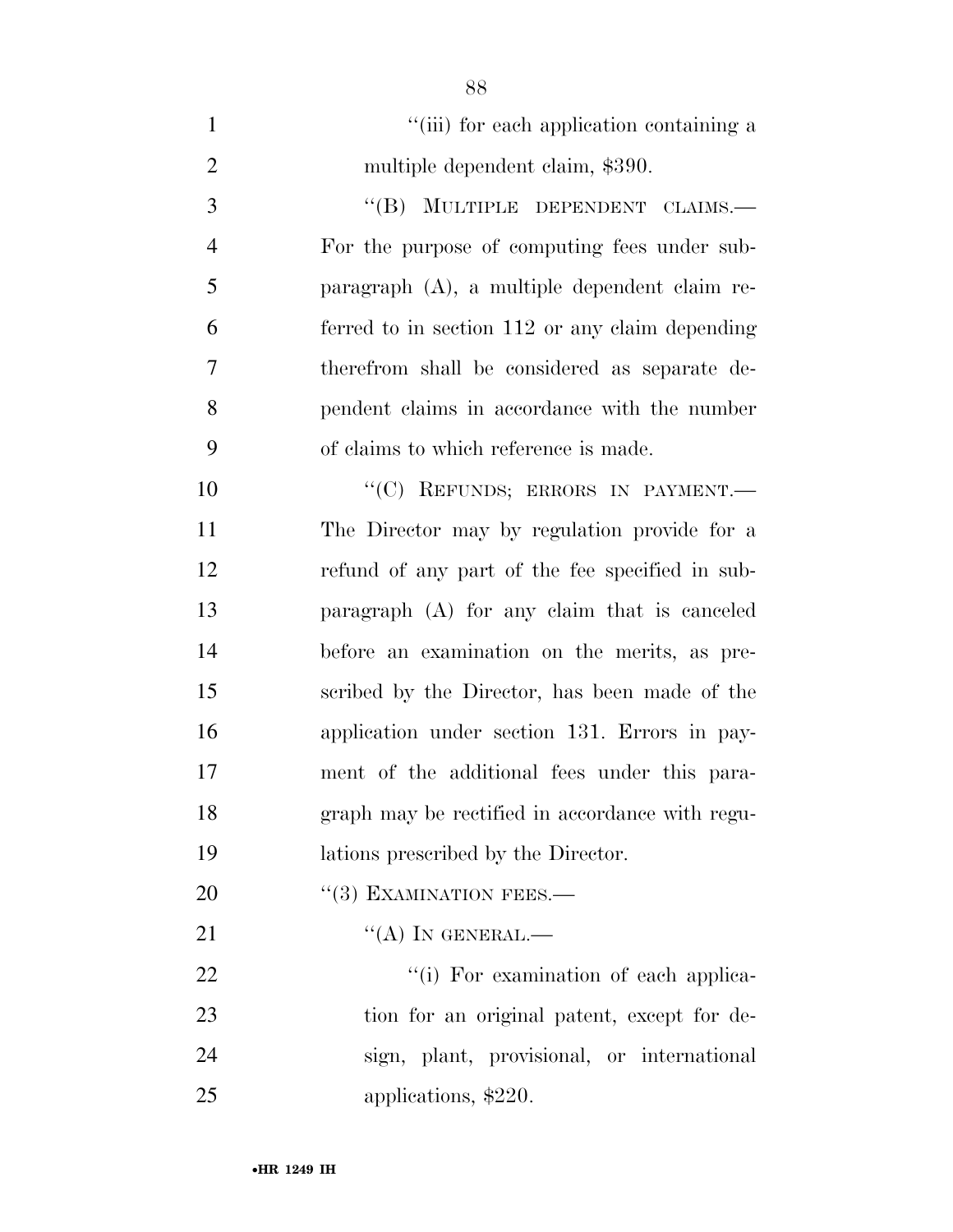| $\mathbf{1}$   | "(ii) For examination of each applica-             |
|----------------|----------------------------------------------------|
| $\overline{2}$ | tion for an original design patent, \$140.         |
| 3              | "(iii) For examination of each applica-            |
| $\overline{4}$ | tion for an original plant patent, \$170.          |
| 5              | "(iv) For examination of the national              |
| 6              | stage of each international application,           |
| $\tau$         | \$220.                                             |
| 8              | "(v) For examination of each applica-              |
| 9              | tion for the reissue of a patent, \$650.           |
| 10             | "(B) APPLICABILITY OF OTHER FEE PRO-               |
| 11             | VISIONS.—The provisions of paragraphs (3) and      |
| 12             | $(4)$ of section 111(a) relating to the payment of |
| 13             | the fee for filing the application shall apply to  |
| 14             | the payment of the fee specified in subpara-       |
| 15             | graph (A) with respect to an application filed     |
| 16             | under section $111(a)$ . The provisions of section |
| 17             | $371(d)$ relating to the payment of the national   |
| 18             | fee shall apply to the payment of the fee speci-   |
| 19             | fied in subparagraph (A) with respect to an        |
| 20             | international application.                         |
| 21             | $``(4)$ ISSUE FEES.—                               |
| 22             | $\lq\lq$ . For issuing each original patent, ex-   |
| 23             | cept for design or plant patents, \$1,510.         |
| 24             | "(B) For issuing each original design pat-         |
| 25             | ent, \$860.                                        |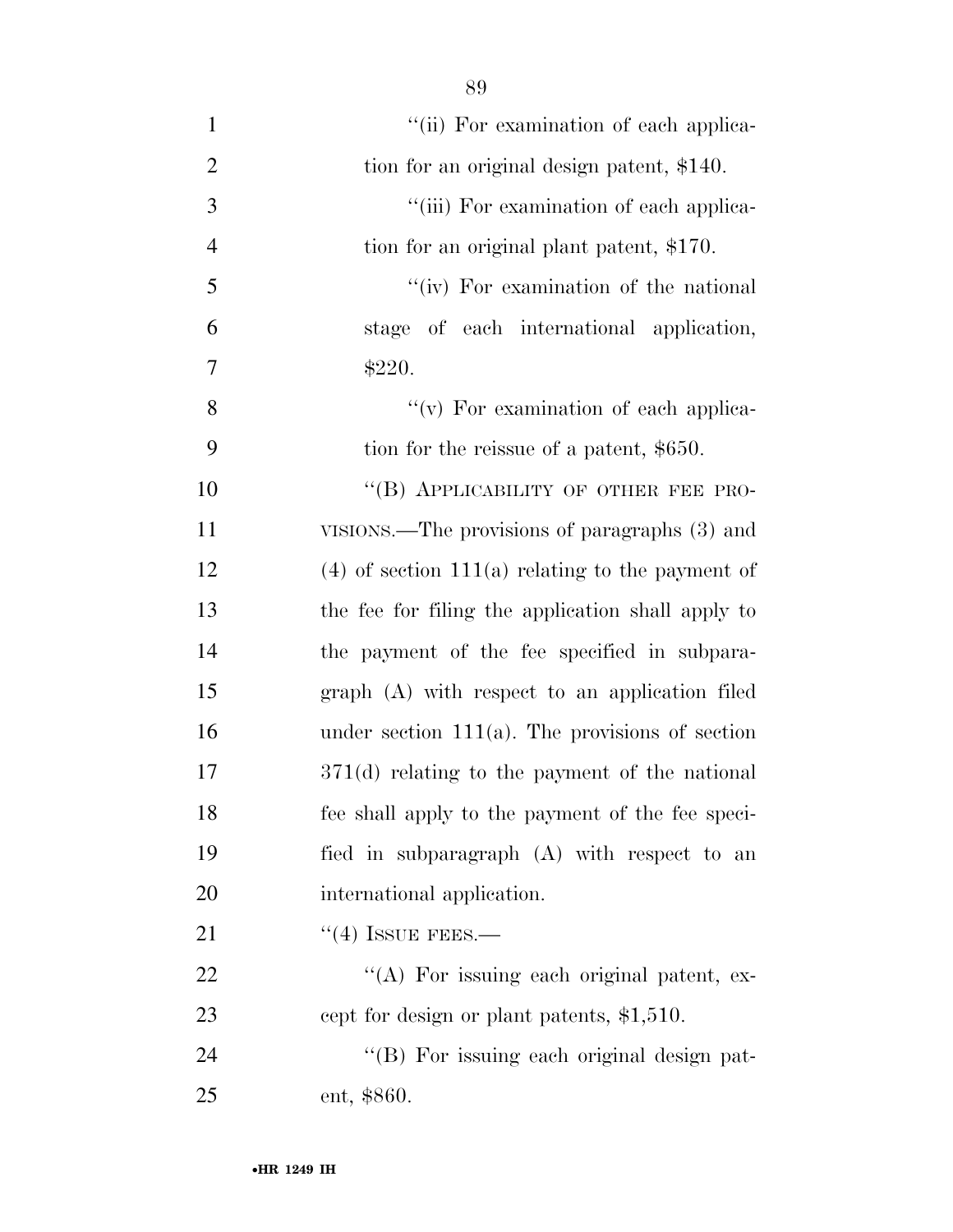| $\mathbf{1}$ | $\lq\lq$ (C) For issuing each original plant pat- |
|--------------|---------------------------------------------------|
| 2            | ent, $$1,190.$                                    |
| 3            | "(D) For issuing each reissue patent,             |
| 4            | \$1,510.                                          |
| 5            | "(5) DISCLAIMER FEE.—On filing each dis-          |

claimer, \$140.

 $\frac{7}{6}$   $\frac{1}{100}$  APPEAL FEES.

8 ''(A) On filing an appeal from the exam- iner to the Patent Trial and Appeal Board, \$540.

11 ''(B) In addition, on filing a brief in sup- port of the appeal, \$540, and on requesting an oral hearing in the appeal before the Patent Trial and Appeal Board, \$1,080.

15 "(7) REVIVAL FEES.—On filing each petition 16 for the revival of an unintentionally abandoned ap- plication for a patent, for the unintentionally delayed payment of the fee for issuing each patent, or for an unintentionally delayed response by the patent owner in any reexamination proceeding, \$1,620, unless the petition is filed under section 133 or 151, in which case the fee shall be \$540.

23 "(8) EXTENSION FEES.—For petitions for 1- month extensions of time to take actions required by the Director in an application—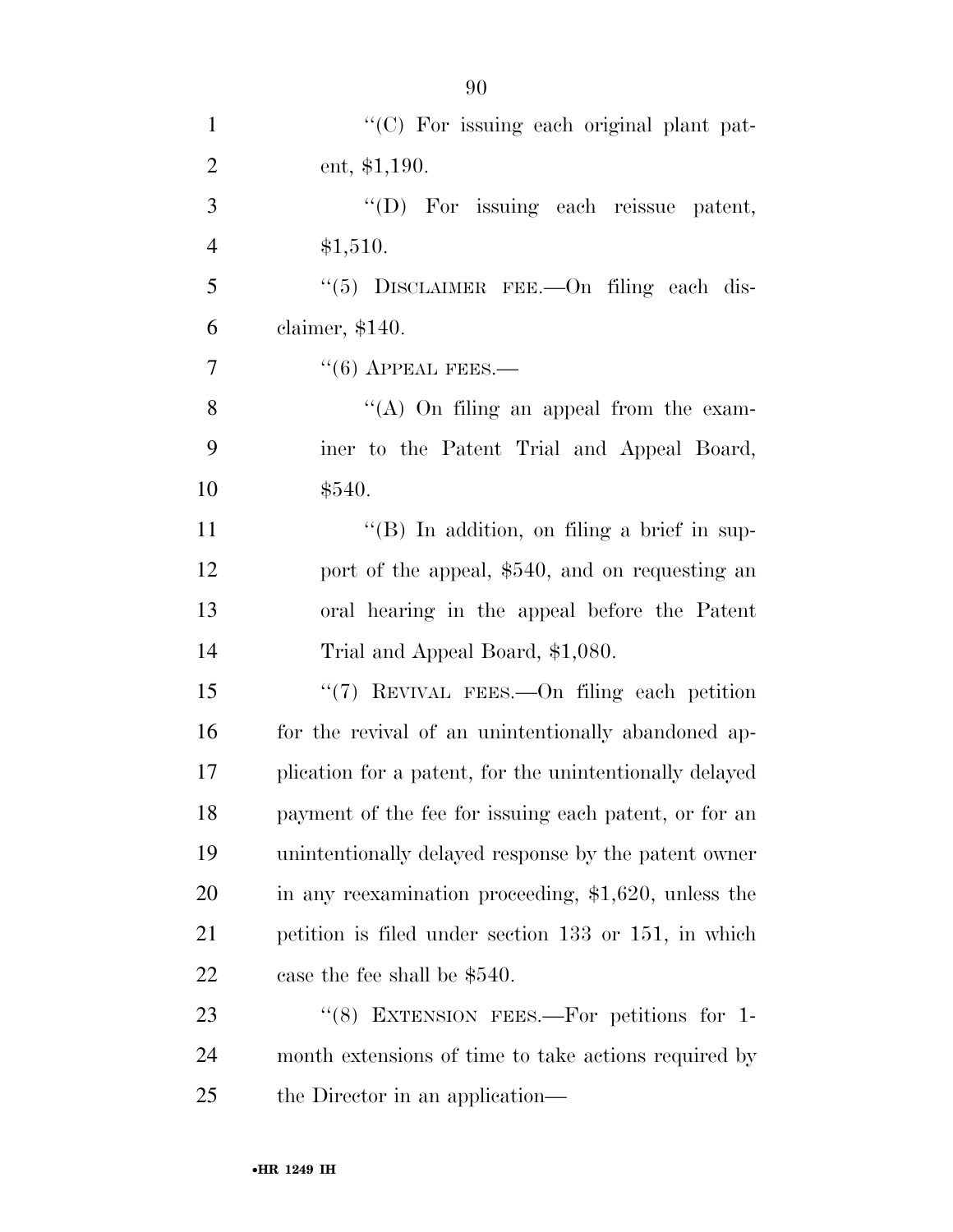| $\mathbf{1}$   | $\lq\lq$ on filing a first petition, \$130;          |
|----------------|------------------------------------------------------|
| $\overline{2}$ | "(B) on filing a second petition, $$360$ ; and       |
| 3              | "(C) on filing a third or subsequent peti-           |
| $\overline{4}$ | tion, \$620.                                         |
| 5              | "(b) MAINTENANCE FEES.-                              |
| 6              | "(1) IN GENERAL.—The Director shall charge           |
| $\tau$         | the following fees for maintaining in force all pat- |
| 8              | ents based on applications filed on or after Decem-  |
| 9              | ber 12, 1980:                                        |
| 10             | "(A) Three years and $6$ months after                |
| 11             | grant, \$980.                                        |
| 12             | $\lq\lq$ Seven years and 6 months after              |
| 13             | grant, $$2,480$ .                                    |
| 14             | $\lq\lq$ Eleven years and 6 months after             |
| 15             | grant, \$4,110.                                      |
| 16             | "(2) GRACE PERIOD; SURCHARGE.—Unless pay-            |
| 17             | ment of the applicable maintenance fee under para-   |
| 18             | graph (1) is received in the Office on or before the |
| 19             | date the fee is due or within a grace period of 6    |
| 20             | months thereafter, the patent shall expire as of the |
| 21             | end of such grace period. The Director may require   |
| 22             | the payment of a surcharge as a condition of accept- |
| 23             | ing within such 6-month grace period the payment     |
| 24             | of an applicable maintenance fee.                    |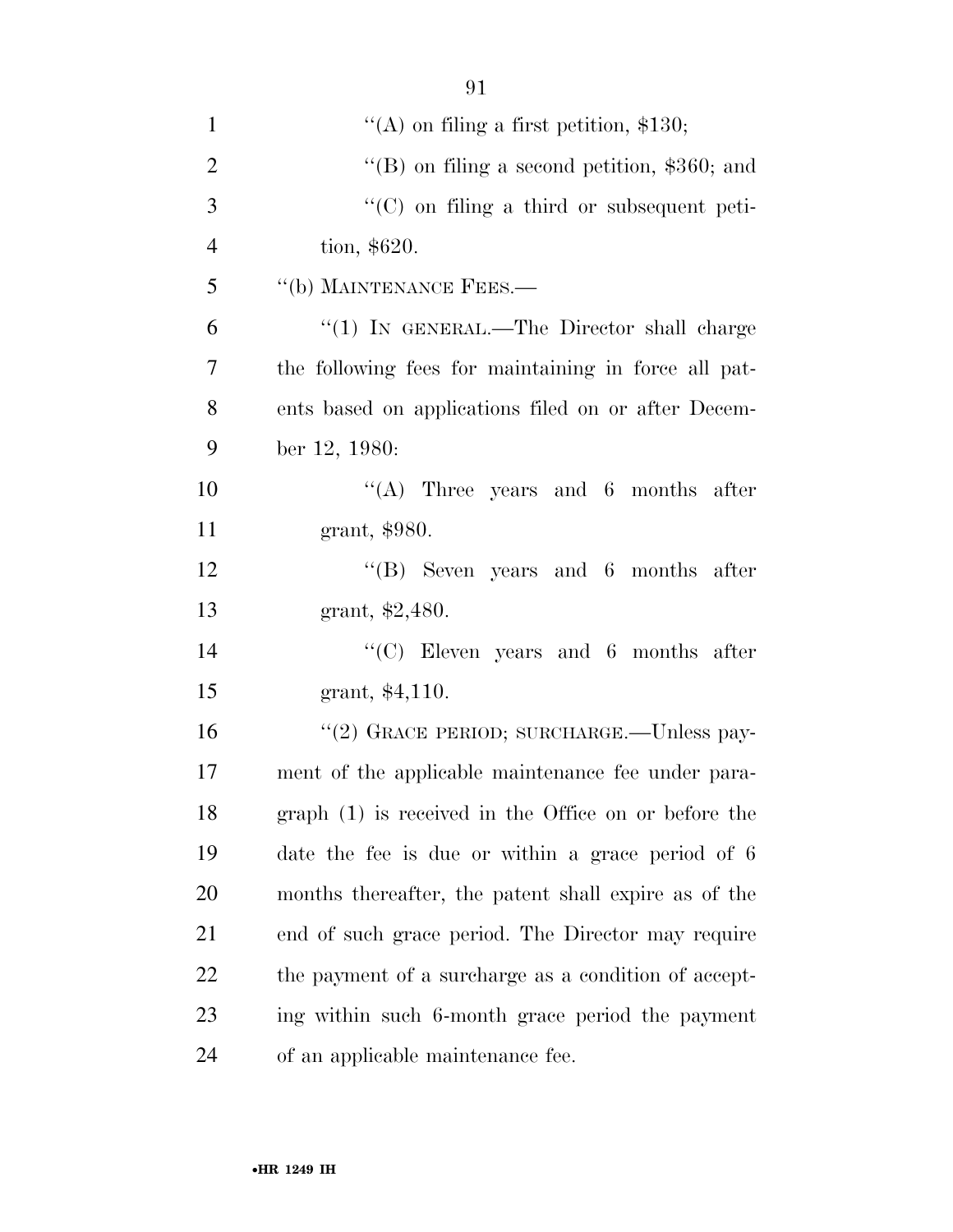| $\mathbf{1}$   | "(3) NO MAINTENANCE FEE FOR DESIGN OR                  |
|----------------|--------------------------------------------------------|
| $\overline{2}$ | PLANT PATENT.—No fee may be established for            |
| 3              | maintaining a design or plant patent in force.".       |
| $\overline{4}$ | (b) DELAYS IN PAYMENT.—Subsection (c) of section       |
| 5              | 41 of title 35, United States Code, is amended—        |
| 6              | (1) by striking " $(c)(1)$ The Director" and in-       |
| 7              | serting:                                               |
| 8              | ``(e)<br>DELAYS IN PAYMENT OF<br><b>MAINTENANCE</b>    |
| 9              | FEES.                                                  |
| 10             | "(1) $\text{ACCEPTANCE}$ . The Director"; and          |
| 11             | (2) by striking " $(2)$ A patent" and inserting        |
| 12             | "(2) EFFECT ON RIGHTS OF OTHERS.—A patent".            |
| 13             | (c) PATENT SEARCH FEES.—Subsection (d) of sec-         |
| 14             | tion 41 of title 35, United States Code, is amended to |
| 15             | read as follows:                                       |
| 16             | "(d) PATENT SEARCH AND OTHER FEES.-                    |
| 17             | $``(1)$ PATENT SEARCH FEES.—                           |
| 18             | "(A) IN GENERAL.—The Director shall                    |
| 19             | charge the fees specified under subparagraph           |
| <b>20</b>      | (B) for the search of each application for a pat-      |
| 21             | ent, except for provisional applications. The Di-      |
| 22             | rector shall adjust the fees charged under this        |
| 23             | paragraph to ensure that the fees recover an           |
| 24             | amount not to exceed the estimated average             |
| 25             | cost to the Office of searching applications for       |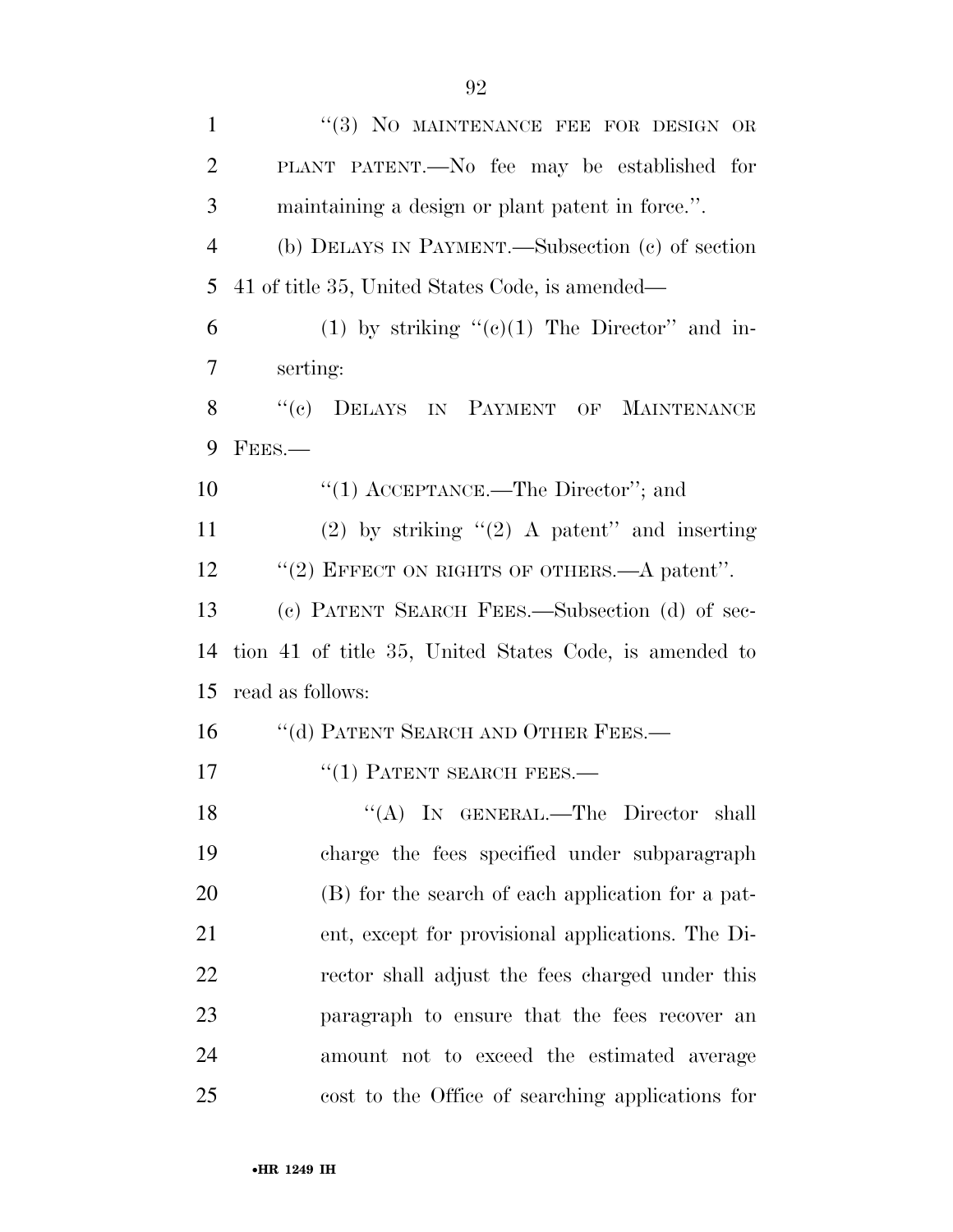| $\mathbf{1}$   | patent either by acquiring a search report from    |
|----------------|----------------------------------------------------|
| $\overline{2}$ | a qualified search authority, or by causing a      |
| 3              | search by Office personnel to be made, of each     |
| $\overline{4}$ | application for patent.                            |
| 5              | "(B) SPECIFIC FEES.—The fees referred              |
| 6              | to in subparagraph $(A)$ are —                     |
| 7              | "(i) \$540 for each application for an             |
| 8              | original patent, except for design, plant,         |
| 9              | provisional, or international applications;        |
| 10             | "(ii) \$100 for each application for an            |
| 11             | original design patent;                            |
| 12             | "(iii) \$330 for each application for an           |
| 13             | original plant patent;                             |
| 14             | "(iv) $$540$ for the national stage of             |
| 15             | each international application; and                |
| 16             | "(v) $$540$ for each application for the           |
| 17             | reissue of a patent.                               |
| 18             | "(C) APPLICABILITY OF OTHER PROVI-                 |
| 19             | sions.—The provisions of paragraphs (3) and        |
| 20             | $(4)$ of section 111(a) relating to the payment of |
| 21             | the fee for filing the application shall apply to  |
| 22             | the payment of the fee specified in this para-     |
| 23             | graph with respect to an application filed under   |
| 24             | section 111(a). The provisions of section $371(d)$ |
| 25             | relating to the payment of the national fee shall  |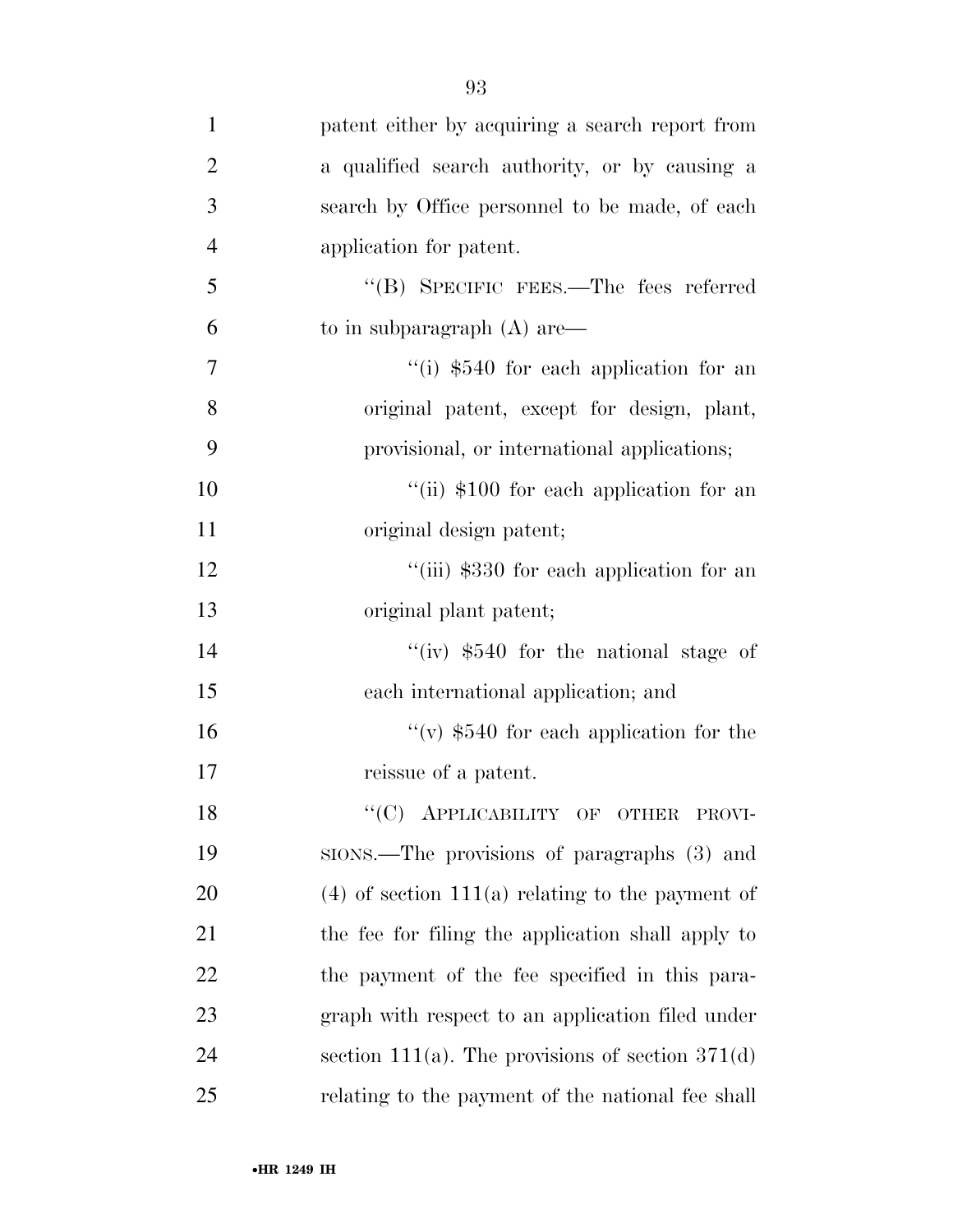| $\mathbf{1}$   | apply to the payment of the fee specified in this   |
|----------------|-----------------------------------------------------|
| $\overline{2}$ | paragraph with respect to an international ap-      |
| 3              | plication.                                          |
| $\overline{4}$ | "(D) REFUNDS.—The Director may by                   |
| 5              | regulation provide for a refund of any part of      |
| 6              | the fee specified in this paragraph for any ap-     |
| 7              | plicant who files a written declaration of ex-      |
| 8              | press abandonment as prescribed by the Direc-       |
| 9              | tor before an examination has been made of the      |
| 10             | application under section 131.                      |
| 11             | "(E) APPLICATIONS SUBJECT TO SECRECY                |
| 12             | ORDER.— $A$ search of an application that is the    |
| 13             | subject of a secrecy order under section 181 or     |
| 14             | otherwise involves classified information may be    |
| 15             | conducted only by Office personnel.                 |
| 16             | "(F) CONFLICTS OF INTEREST.—A quali-                |
| 17             | fied search authority that is a commercial enti-    |
| 18             | ty may not conduct a search of a patent appli-      |
| 19             | cation if the entity has any direct or indirect fi- |
| 20             | nancial interest in any patent or in any pending    |
| 21             | or imminent application for patent filed or to be   |
| 22             | filed in the Office.                                |
| 23             | $"(2)$ OTHER FEES.—                                 |
| 24             | "(A) IN GENERAL.—The Director shall es-             |
| 25             | tablish fees for all other processing, services, or |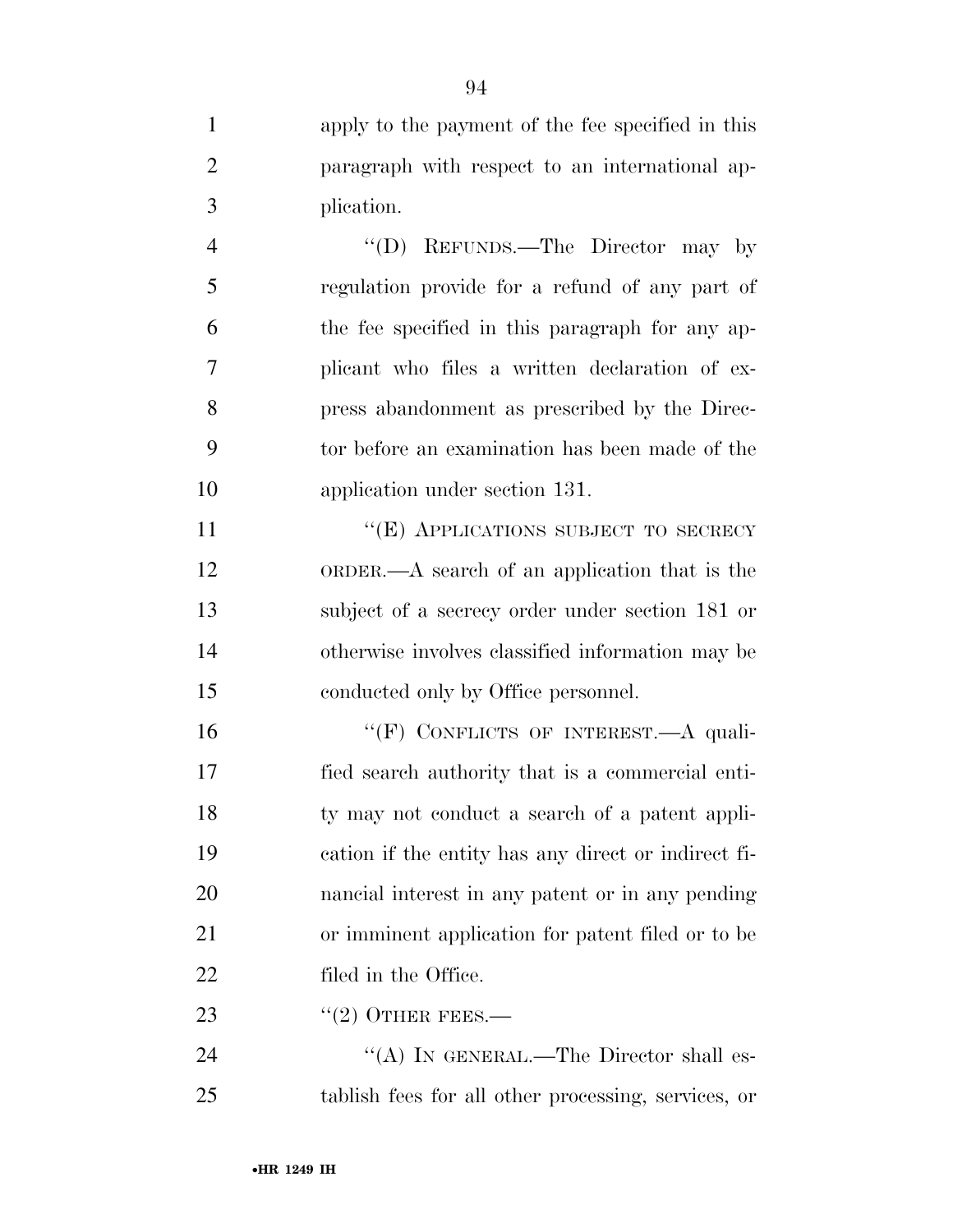| $\mathbf{1}$   | materials relating to patents not specified in               |
|----------------|--------------------------------------------------------------|
| $\overline{2}$ | this section to recover the estimated average                |
| 3              | cost to the Office of such processing, services,             |
| $\overline{4}$ | or materials, except that the Director shall                 |
| 5              | charge the following fees for the following serv-            |
| 6              | ices:                                                        |
| 7              | "(i) For recording a document affect-                        |
| 8              | ing title, \$40 per property.                                |
| 9              | "(ii) For each photocopy, $\$$ .25 per                       |
| 10             | page.                                                        |
| 11             | "(iii) For each black and white copy                         |
| 12             | of a patent, \$3.                                            |
| 13             | "(B) COPIES FOR LIBRARIES.—The yearly                        |
| 14             | fee for providing a library specified in section             |
| 15             | 12 with uncertified printed copies of the speci-             |
| 16             | fications and drawings for all patents in that               |
| 17             | year shall be $$50."$ .                                      |
| 18             | (d) FEES FOR SMALL ENTITIES.—Subsection (h) of               |
| 19             | section 41 of title 35, United States Code, is amended to    |
| 20             | read as follows:                                             |
| 21             | "(h) FEES FOR SMALL ENTITIES.-                               |
| <u>22</u>      | "(1) REDUCTIONS IN FEES.—Subject to para-                    |
| 23             | graph $(3)$ , fees charged under subsections $(a)$ , $(b)$ , |
| 24             | and $(d)(1)$ shall be reduced by 50 percent with re-         |
| 25             | spect to their application to any small business con-        |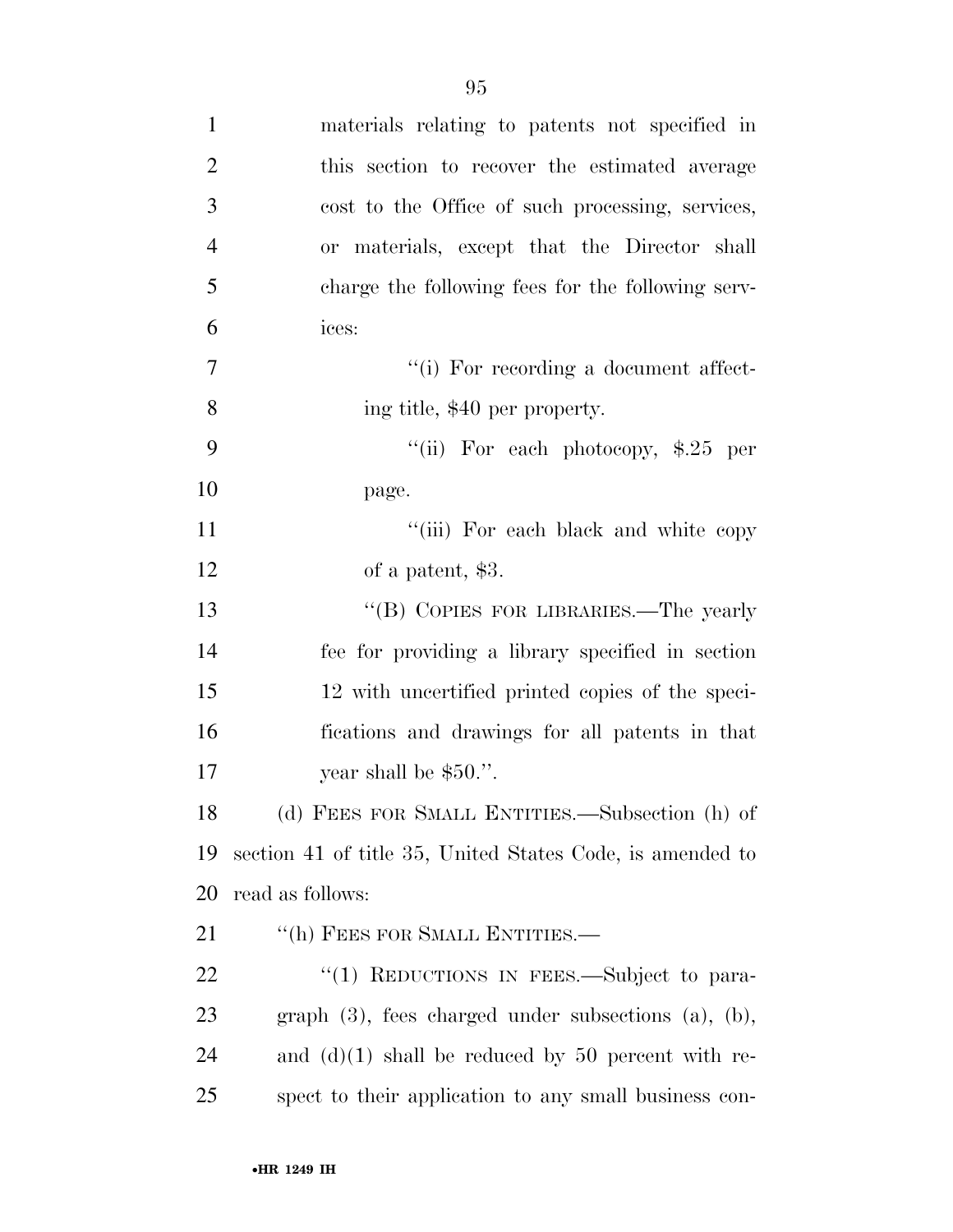cern as defined under section 3 of the Small Busi- ness Act, and to any independent inventor or non- profit organization as defined in regulations issued by the Director.

5 "(2) SURCHARGES AND OTHER FEES.—With re- spect to its application to any entity described in paragraph (1), any surcharge or fee charged under subsection (c) or (d) shall not be higher than the surcharge or fee required of any other entity under the same or substantially similar circumstances.

11 "(3) REDUCTION FOR ELECTRONIC FILING.— 12 The fee charged under subsection  $(a)(1)(A)$  shall be reduced by 75 percent with respect to its application to any entity to which paragraph (1) applies, if the application is filed by electronic means as prescribed by the Director.''.

 (e) TECHNICAL AMENDMENTS.—Section 41 of title 35, United States Code, is amended—

 (1) in subsection (e), in the first sentence, by striking ''The Director'' and inserting ''WAIVER OF FEES; COPIES REGARDING NOTICE.—The Direc-tor'';

 (2) in subsection (f), by striking ''The fees'' and inserting ''ADJUSTMENT OF FEES.—The fees''; 25 (3) by repealing subsection  $(g)$ ; and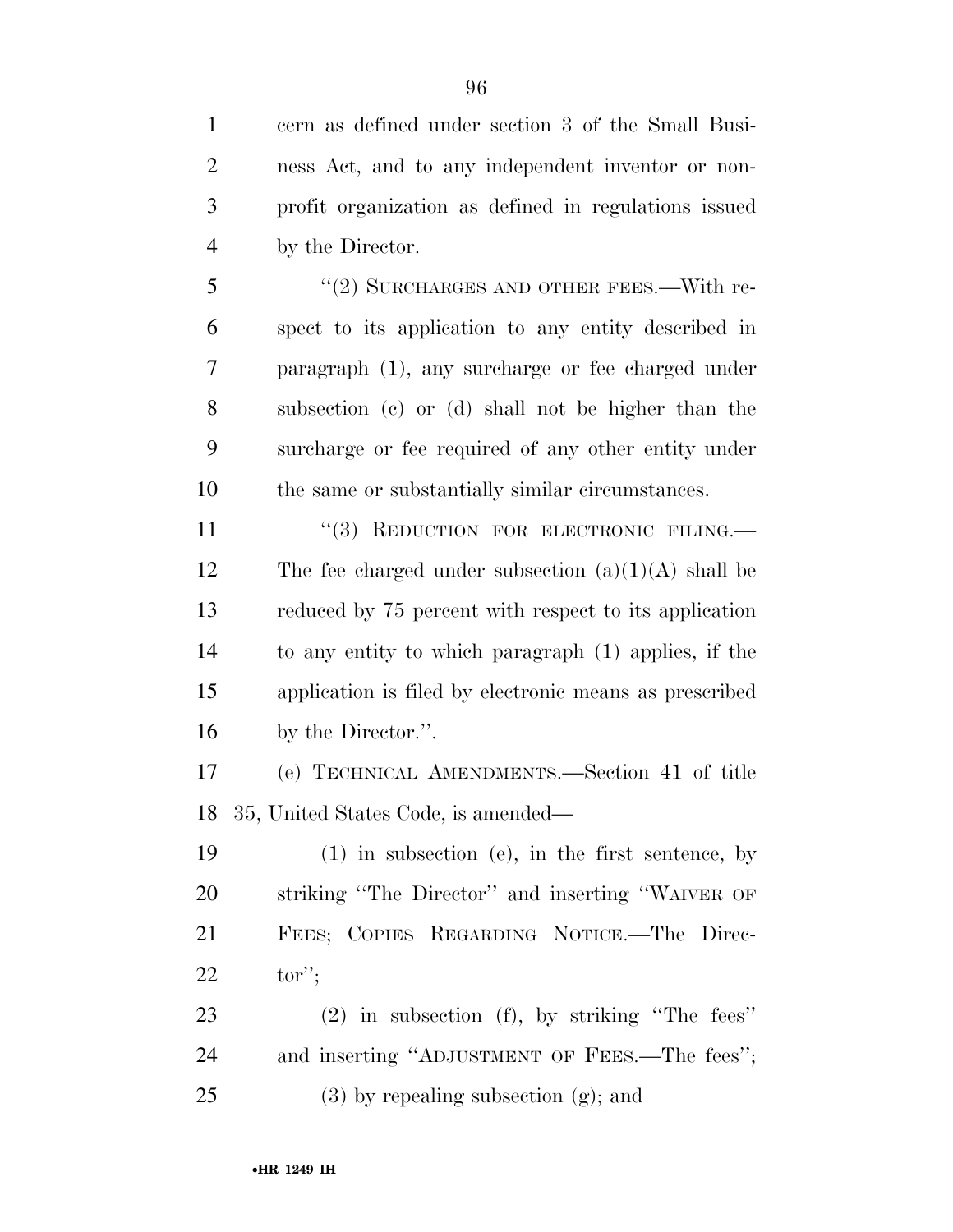| 1              | $(4)$ in subsection $(i)$ —                               |
|----------------|-----------------------------------------------------------|
| $\overline{2}$ | (A) by striking $"(i)(1)$ The Director" and               |
| 3              | inserting the following:                                  |
| $\overline{4}$ | ELECTRONIC PATENT AND TRADEMARK<br>``(i)                  |
| 5              | DATA.                                                     |
| 6              | "(1) MAINTENANCE OF COLLECTIONS.—The                      |
| 7              | Director";                                                |
| 8              | (B) by striking $"(2)$ The Director" and in-              |
| 9              | serting the following:                                    |
| 10             | "(2) AVAILABILITY OF AUTOMATED SEARCH                     |
| 11             | SYSTEMS.—The Director";                                   |
| 12             | $(C)$ by striking " $(3)$ The Director" and in-           |
| 13             | serting the following:                                    |
| 14             | "(3) ACCESS FEES.—The Director"; and                      |
| 15             | (D) by striking $(4)$ The Director" and in-               |
| 16             | serting the following:                                    |
| 17             | "(4) ANNUAL REPORT TO CONGRESS.—The Di-                   |
| 18             | rector".                                                  |
| 19             | (f) ADJUSTMENT OF TRADEMARK FEES.-Section                 |
| 20             | $802(a)$ of division B of the Consolidated Appropriations |
| 21             | Act, 2005 (Public Law $108-447$ ) is amended—             |
| 22             | $(1)$ in the first sentence, by striking "During"         |
| 23             | fiscal years $2005$ , $2006$ and $2007$ ,", and inserting |
| 24             | "Until such time as the Director sets or adjusts the      |
| 25             | fees otherwise,"; and                                     |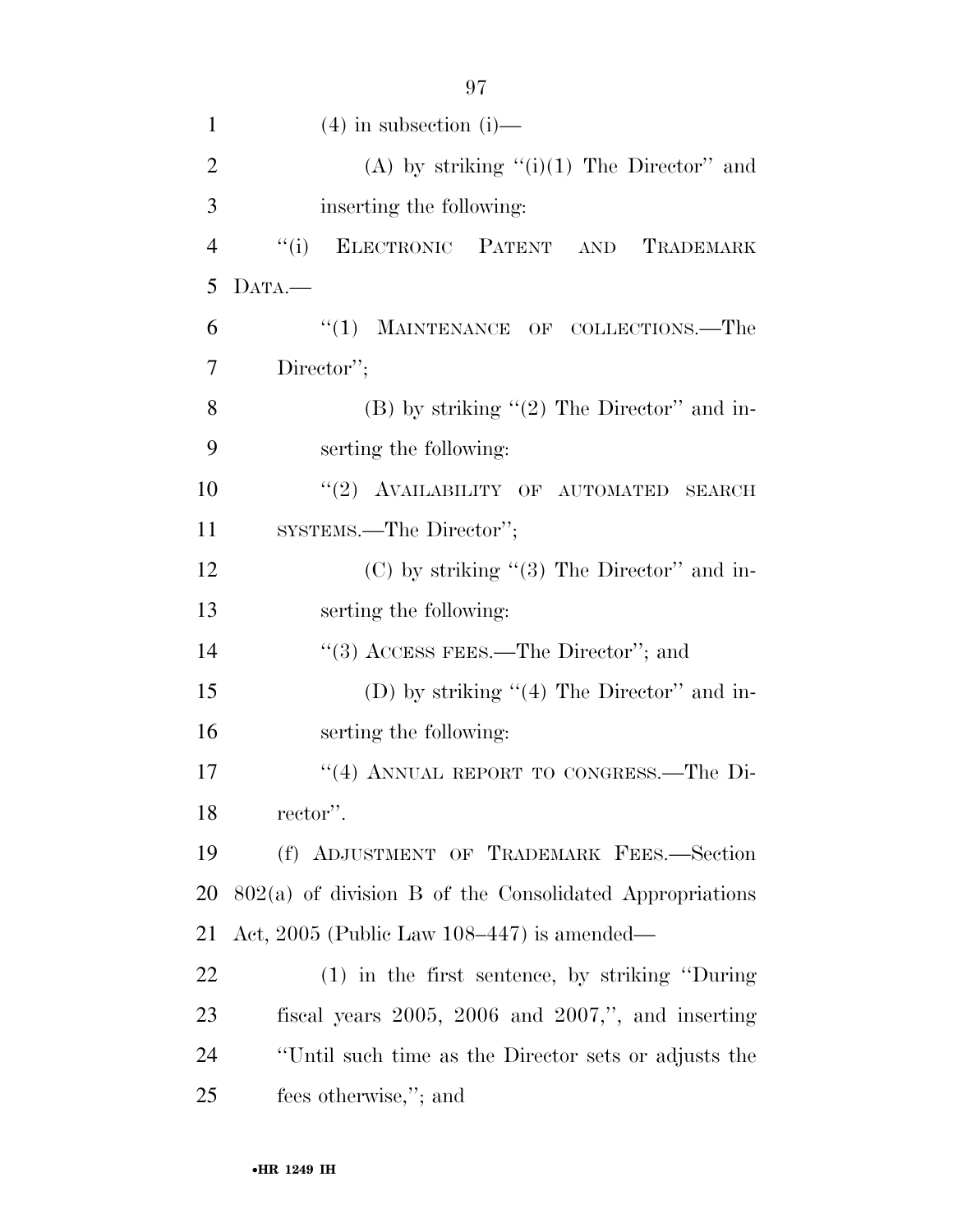(2) in the second sentence, by striking ''During fiscal years 2005, 2006, and 2007, the'' and insert- $3 \text{ ing "The".}$ 

 (g) EFFECTIVE DATE, APPLICABILITY, AND TRANSI- TION PROVISIONS.—Section 803(a) of division B of the Consolidated Appropriations Act, 2005 (Public Law 108– 447) Division B of Public Law 108–447 is amended by striking ''and shall apply only with respect to the remain-ing portion of fiscal year 2005 and fiscal year 2006''.

(h) ELECTRONIC FILING INCENTIVE.—

 (1) IN GENERAL.—Notwithstanding any other provision of this section, a fee of \$400 shall be es- tablished for each application for an original patent, except for a design, plant, or provisional application, that is not filed by electronic means as prescribed by the Director. The fee established by this subsection shall be reduced by 50 percent for small entities that 18 qualify for reduced fees under section  $41(h)(1)$  of title 35, United States Code. All fees paid under this subsection shall be deposited in the Treasury as an offsetting receipt that shall not be available for obli-gation or expenditure.

 (2) EFFECTIVE DATE.—This subsection shall take effect upon the expiration of the 60-day period beginning on the date of the enactment of this Act.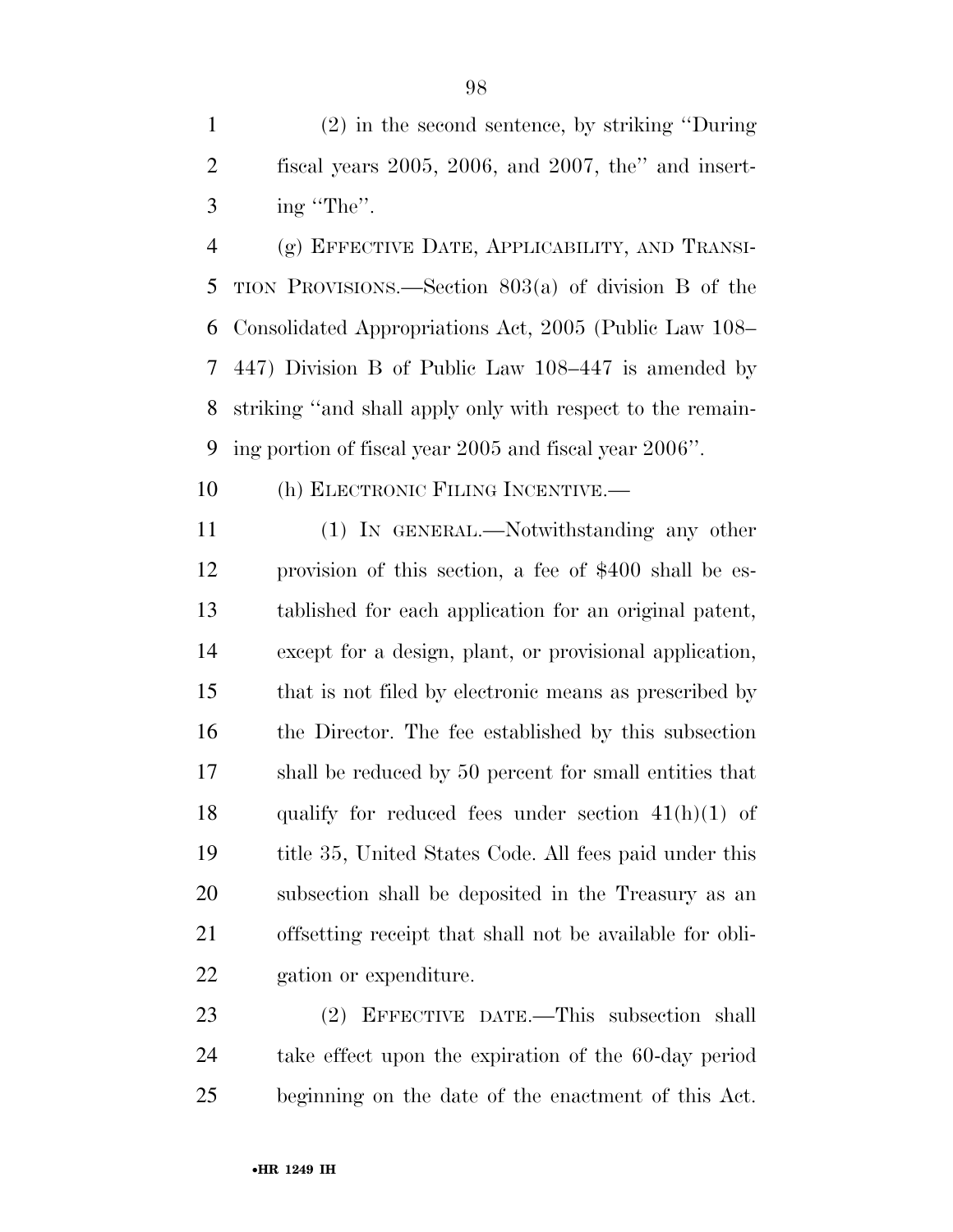(i) REDUCTION IN FEES FOR SMALL ENTITY PAT- ENTS.—The Director shall reduce fees for providing prioritized examination of utility and plant patent applica- tions by 50 percent for small entities that qualify for re- duced fees under section 41(h)(1) of title 35, United States Code, so long as the fees of the prioritized examina- tion program are set to recover the estimated cost of the program.

 (j) EFFECTIVE DATE.—Except as provided in sub- section (h), this section and the amendments made by this section shall take effect on the date of the enactment of this Act.

#### **SEC. 11. SUPPLEMENTAL EXAMINATION.**

 (a) IN GENERAL.—Chapter 25 of title 35, United States Code, is amended by adding at the end the fol-lowing:

# **''§ 257. Supplemental examinations to consider, re-consider, or correct information**

 ''(a) REQUEST FOR SUPPLEMENTAL EXAMINA- TION.—A patent owner may request supplemental exam- ination of a patent in the Office to consider, reconsider, or correct information believed to be relevant to the pat- ent, in accordance with such requirements as the Director may establish. Within 3 months after the date a request for supplemental examination meeting the requirements of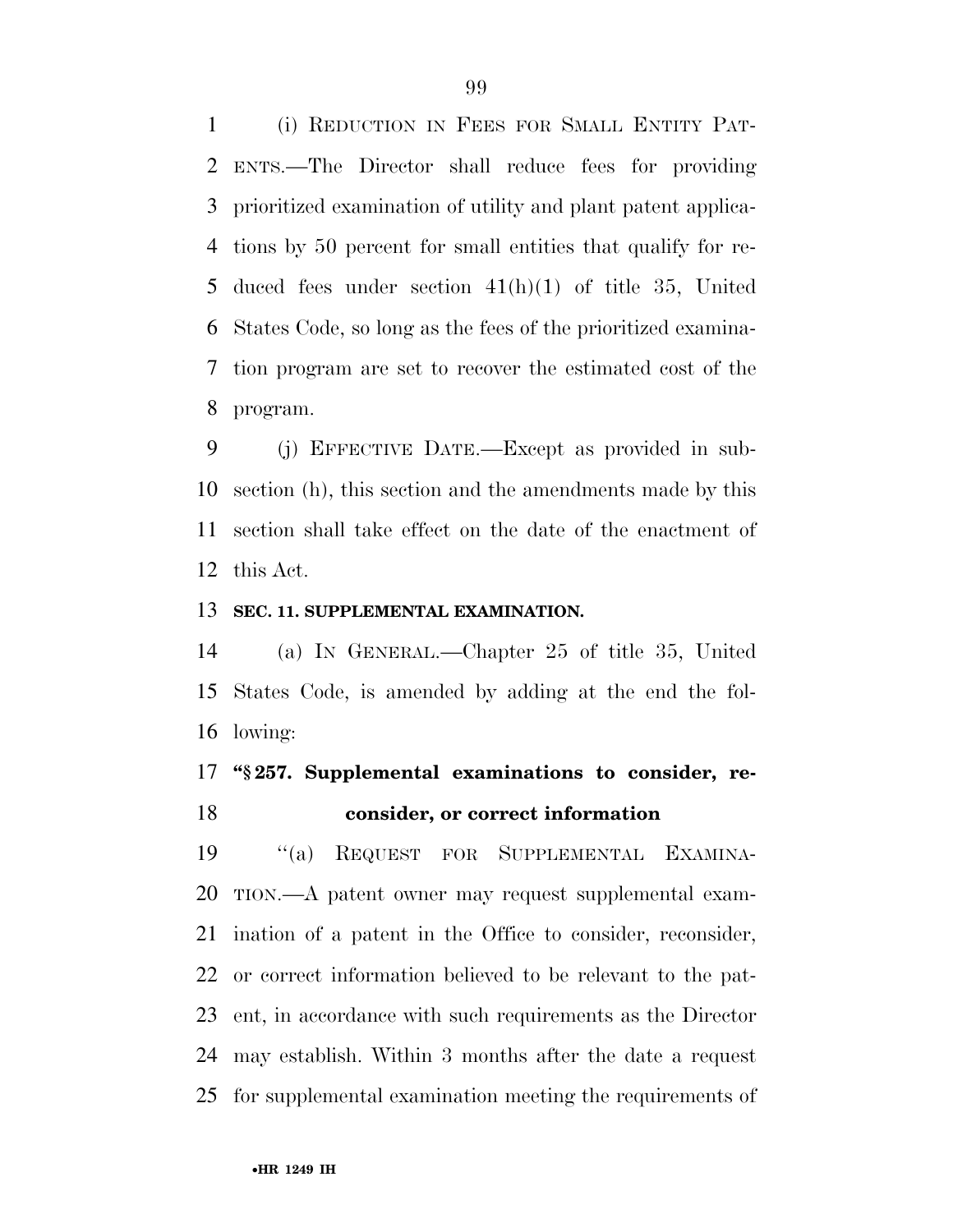this section is received, the Director shall conduct the sup- plemental examination and shall conclude such examina- tion by issuing a certificate indicating whether the infor- mation presented in the request raises a substantial new question of patentability.

 ''(b) REEXAMINATION ORDERED.—If the certificate issued under subsection (a) indicates that a substantial new question of patentability is raised by 1 or more items of information in the request, the Director shall order re- examination of the patent. The reexamination shall be conducted according to procedures established by chapter 30, except that the patent owner shall not have the right to file a statement pursuant to section 304. During the reexamination, the Director shall address each substantial new question of patentability identified during the supple- mental examination, notwithstanding the limitations in chapter 30 relating to patents and printed publication or any other provision of such chapter.

"(c) EFFECT.—

20 "(1) IN GENERAL.—A patent shall not be held unenforceable on the basis of conduct relating to in- formation that had not been considered, was inad- equately considered, or was incorrect in a prior ex- amination of the patent if the information was con-sidered, reconsidered, or corrected during a supple-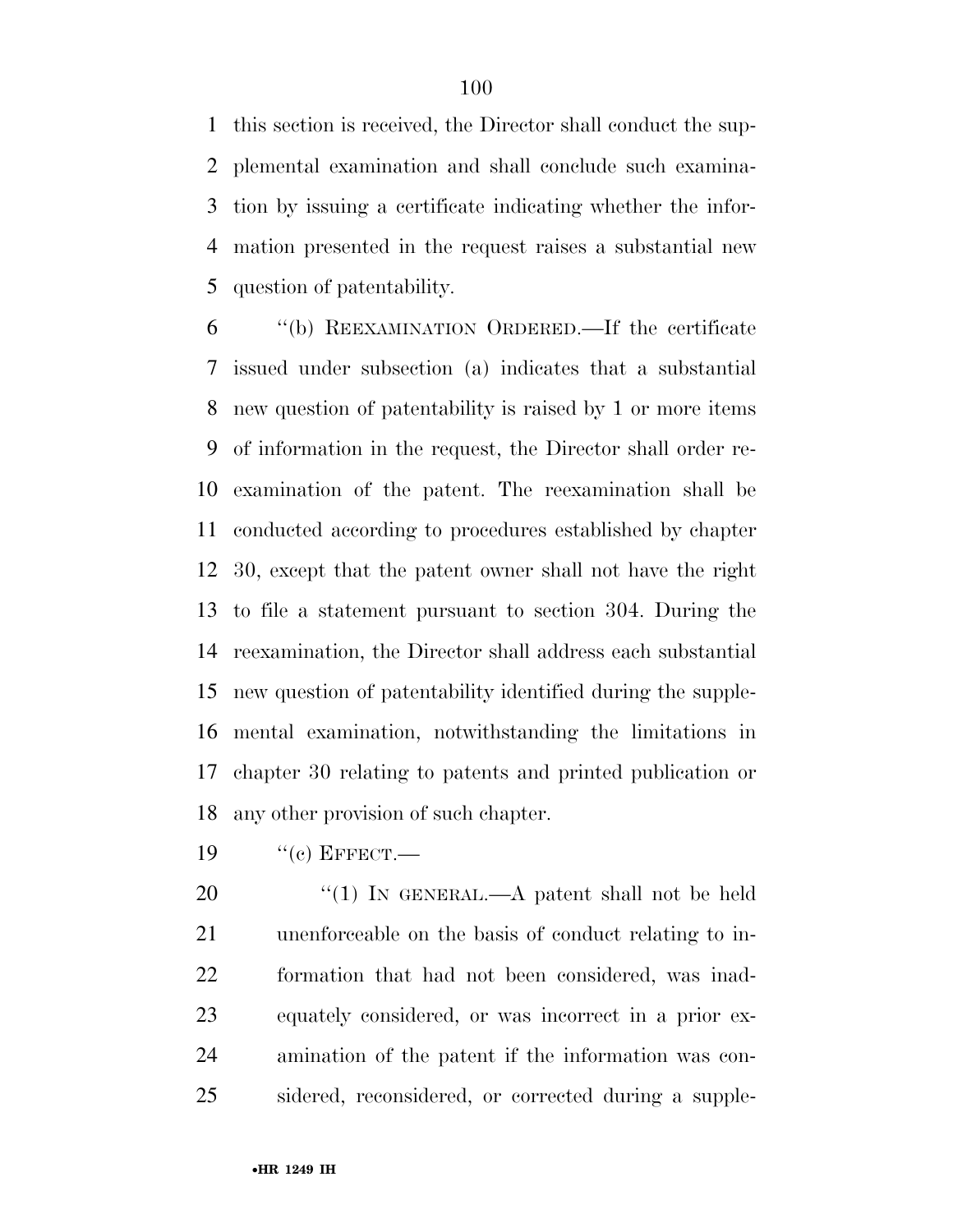| $\mathbf{1}$   | mental examination of the patent. The making of a     |
|----------------|-------------------------------------------------------|
| $\overline{2}$ | request under subsection (a), or the absence thereof, |
| 3              | shall not be relevant to enforceability of the patent |
| $\overline{4}$ | under section 282.                                    |
| 5              | $``(2)$ EXCEPTIONS.—                                  |
| 6              | "(A) PRIOR ALLEGATIONS.—Paragraph                     |
| 7              | (1) shall not apply to an allegation pled with        |
| 8              | particularity, or set forth with particularity in     |
| 9              | a notice received by the patent owner under sec-      |
| 10             | tion $505(j)(2)(B)(iv)(II)$ of the Federal Food,      |
| 11             | Drug, and Cosmetic Act (21 U.S.C.                     |
| 12             | $355(j)(2)(B)(iv)(II)$ , before the date of a sup-    |
| 13             | plemental examination request under subsection        |
| 14             | (a) to consider, reconsider, or correct informa-      |
| 15             | tion forming the basis for the allegation.            |
| 16             | "(B) PATENT ENFORCEMENT ACTIONS.-                     |
| 17             | In an action brought under section $337(a)$ of        |
| 18             | the Tariff Act of 1930 (19 U.S.C. 1337(a)), or        |
| 19             | section 281 of this title, paragraph (1) shall not    |
| 20             | apply to any defense raised in the action that        |
| 21             | is based upon information that was considered,        |
| 22             | reconsidered, or corrected pursuant to a supple-      |
| 23             | mental examination request under subsection           |
| 24             | (a), unless the supplemental examination, and         |
| 25             | any reexamination ordered pursuant to the re-         |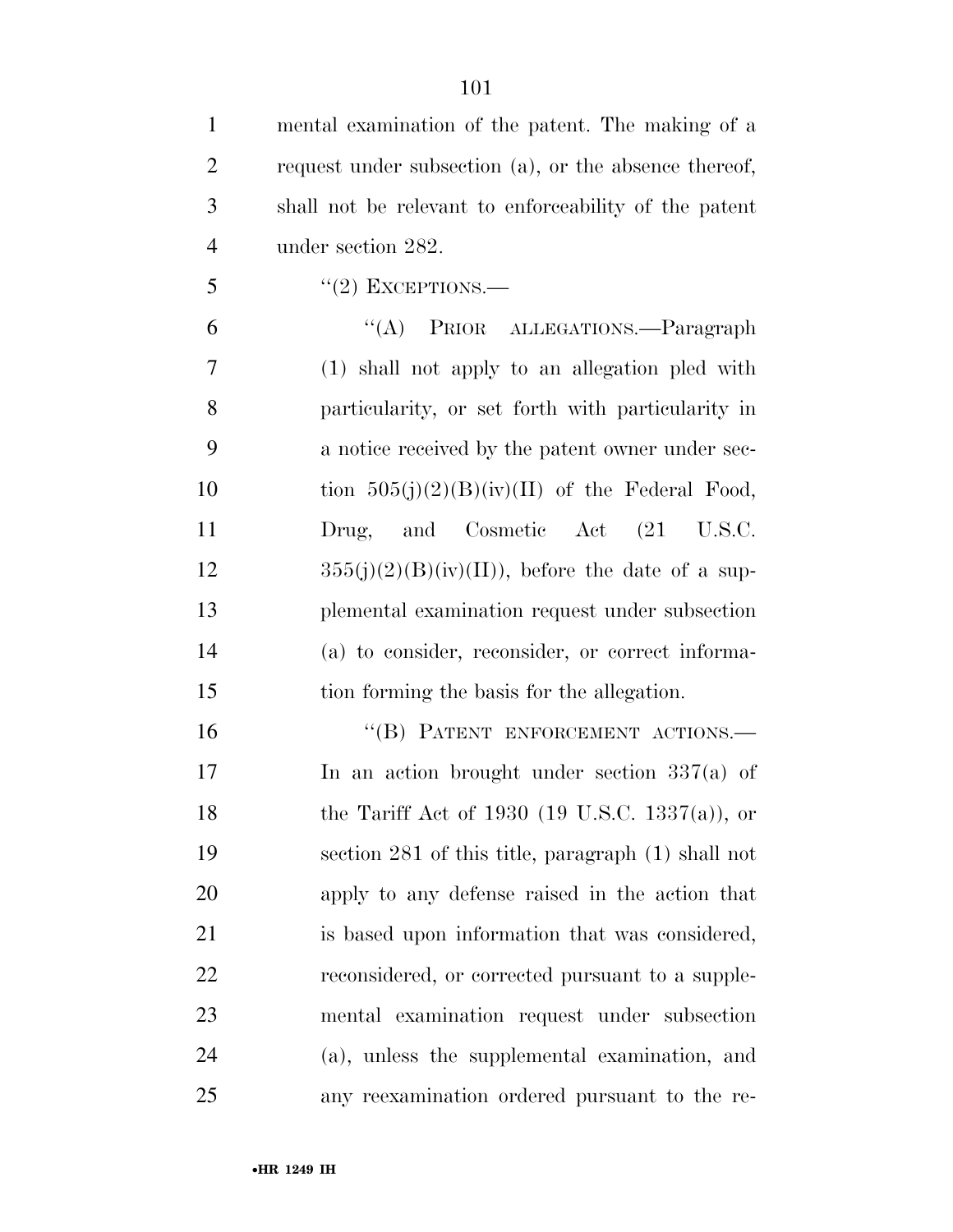| $\mathbf{1}$   | quest, are concluded before the date on which              |
|----------------|------------------------------------------------------------|
| $\overline{2}$ | the action is brought.                                     |
| 3              | "(d) FEES AND REGULATIONS.-                                |
| $\overline{4}$ | "(1) FEES.—The Director shall, by regulation,              |
| 5              | establish fees for the submission of a request for         |
| 6              | supplemental examination of a patent, and to con-          |
| 7              | sider each item of information submitted in the re-        |
| 8              | quest. If reexamination is ordered under subsection        |
| 9              | (b), fees established and applicable to ex parte reex-     |
| 10             | amination proceedings under chapter 30 shall be            |
| 11             | paid, in addition to fees applicable to supplemental       |
| 12             | examination.                                               |
| 13             | "(2) REGULATIONS.—The Director shall issue                 |
| 14             | regulations governing the form, content, and other         |
| 15             | requirements of requests for supplemental examina-         |
| 16             | tion, and establishing procedures for reviewing infor-     |
| 17             | mation submitted in such requests.                         |
| 18             | "(e) RULE OF CONSTRUCTION.—Nothing in this sec-            |
| 19             | tion shall be construed—                                   |
| 20             | $\lq(1)$ to preclude the imposition of sanctions           |
| 21             | based upon criminal or antitrust laws (including sec-      |
| 22             | tion $1001(a)$ of title 18, the first section of the Clay- |
| 23             | ton Act, and section 5 of the Federal Trade Com-           |
| 24             | mission Act to the extent that section relates to un-      |
| 25             | fair methods of competition);                              |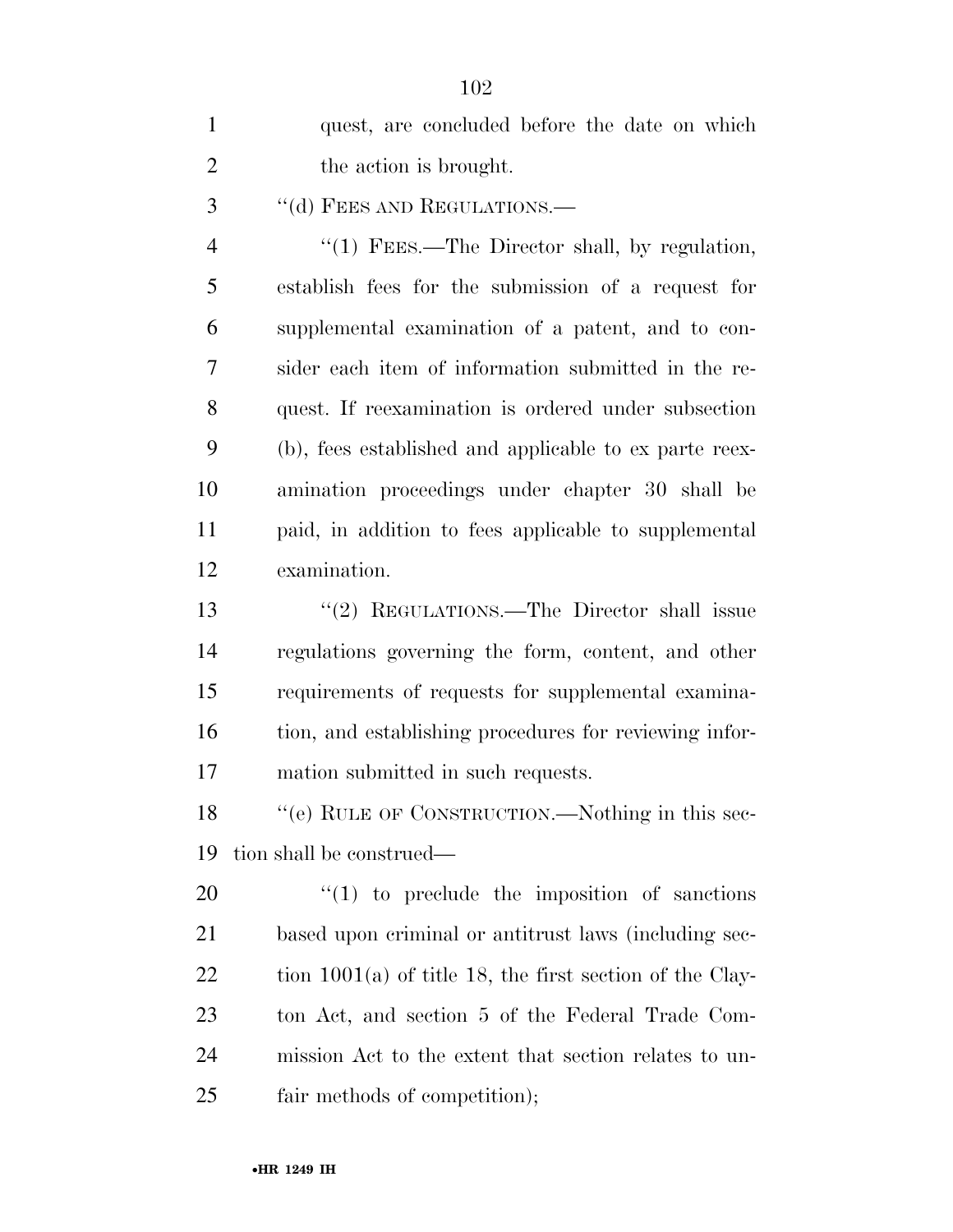$\langle (2) \rangle$  to limit the authority of the Director to in- vestigate issues of possible misconduct and impose sanctions for misconduct in connection with matters or proceedings before the Office; or ''(3) to limit the authority of the Director to issue regulations under chapter 3 relating to sanc- tions for misconduct by representatives practicing before the Office.''. (b) CONFORMING AMENDMENT.—The table of sec- tions for chapter 25 of title 35, United States Code, is amended by adding at the end the following new item: "257. Supplemental examinations to consider, reconsider, or correct information.''. (c) EFFECTIVE DATE.—The amendments made by this section shall take effect upon the expiration of the 1-year period beginning on the date of the enactment of this Act and shall apply to any patent issued before, on, or after that effective date. **SEC. 12. FUNDING AGREEMENTS.**  18 (a) IN GENERAL.—Section  $202(c)(7)(E)(i)$  of title 35, United States Code, is amended— 20 (1) by striking "75 percent" and inserting "15

percent''; and

 (2) by striking ''25 percent'' and inserting ''85 percent''.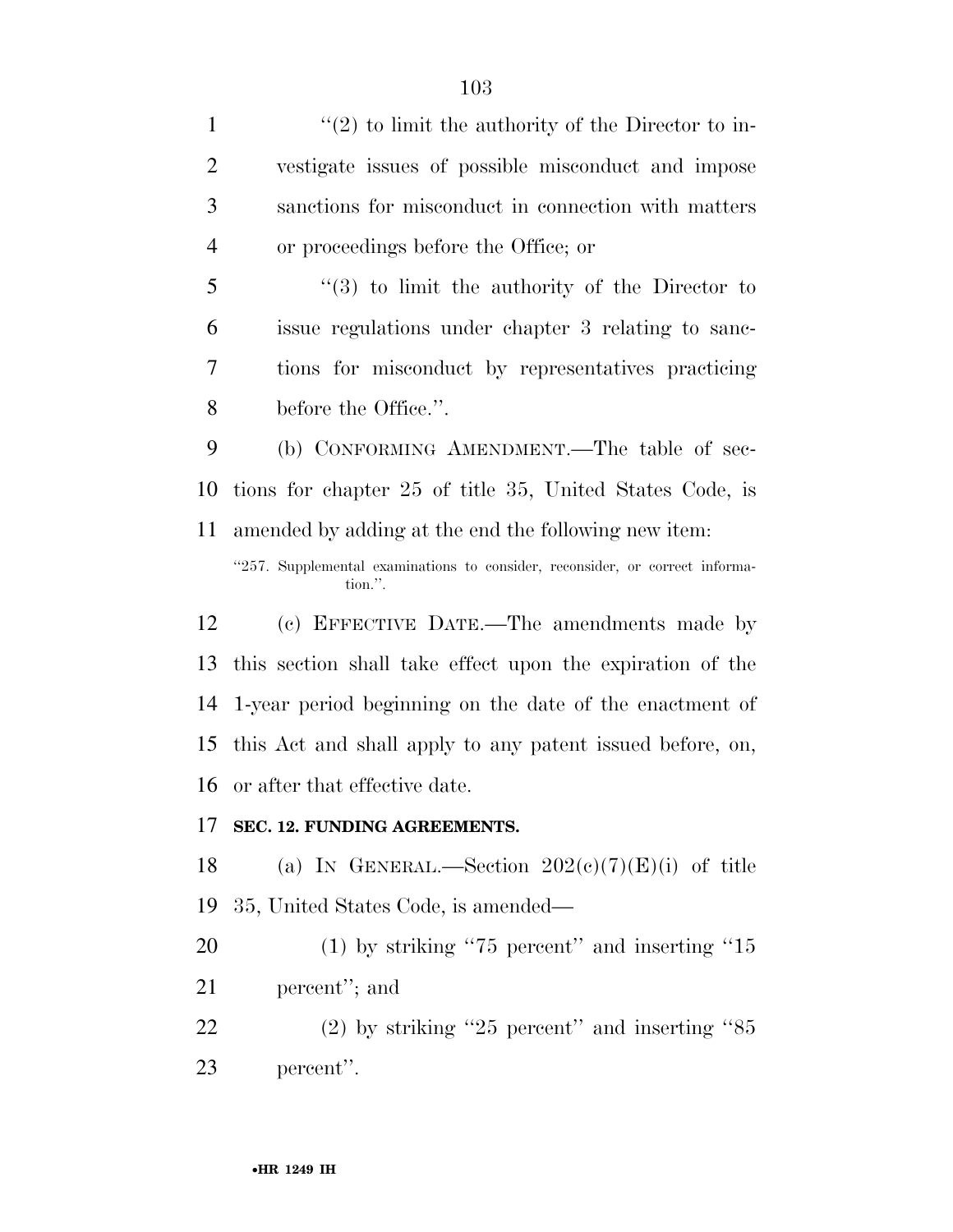(b) EFFECTIVE DATE.—The amendments made by this section shall take effect on the date of enactment of this Act and shall apply to any patent issued before, on, or after that date.

## **SEC. 13. TAX STRATEGIES DEEMED WITHIN THE PRIOR ART.**

 (a) IN GENERAL.—For purposes of evaluating an in- vention under section 102 or 103 of title 35, United States Code, any strategy for reducing, avoiding, or deferring tax liability, whether known or unknown at the time of the invention or application for patent, shall be deemed insuf- ficient to differentiate a claimed invention from the prior art.

 (b) DEFINITION.—For purposes of this section, the term ''tax liability'' refers to any liability for a tax under any Federal, State, or local law, or the law of any foreign jurisdiction, including any statute, rule, regulation, or or- dinance that levies, imposes, or assesses such tax liability. (c) EXCLUSIONS.—This section does not apply to that part of an invention that—

 (1) is a method, apparatus, technology, com-22 puter program product, or system, that is used sole- ly for preparing a tax or information return or other tax filing, including one that records, transmits, transfers, or organizes data related to such filing; or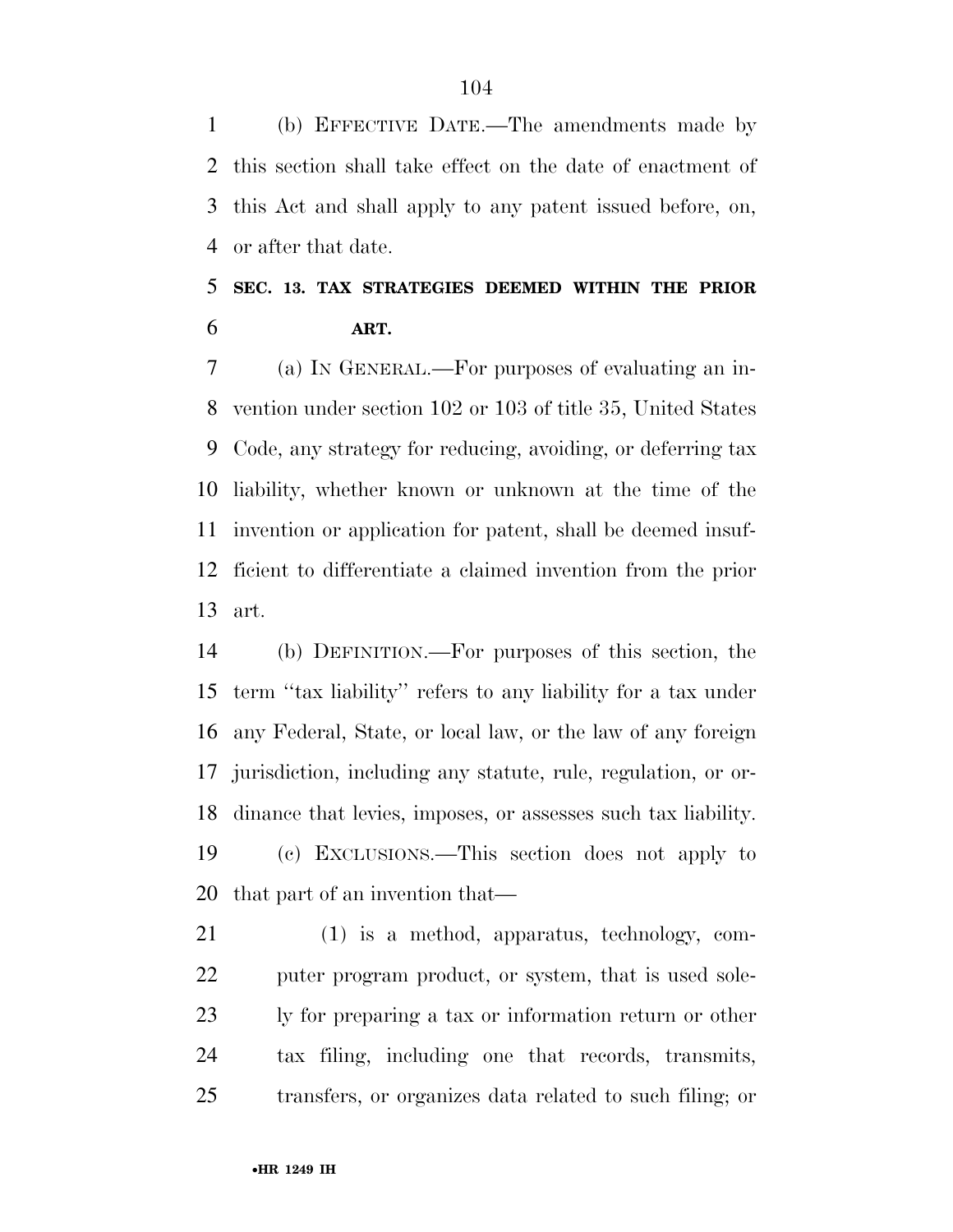(2) is a method, apparatus, technology, com- puter program product, or system used solely for fi- nancial management, to the extent that it is sever- able from any tax strategy or does not limit the use of any tax strategy by any taxpayer or tax advisor. (d) RULE OF CONSTRUCTION.—Nothing in this sec- tion shall be construed to imply that other business meth- ods are patentable or that other business-method patents are valid.

 (e) EFFECTIVE DATE; APPLICABILITY.—This section shall take effect on the date of enactment of this Act and shall apply to any patent application pending, and any patent issued, on or after that date.

## **SEC. 14. BEST MODE REQUIREMENT.**

 (a) IN GENERAL.—Section 282 of title 35, United State Code, is amended in its second undesignated para- graph by striking paragraph (3) and inserting the fol-lowing:

19  $\frac{1}{3}$  Invalidity of the patent or any claim in 20 suit for failure to comply with—

 $\langle (A)$  any requirement of section 112, ex- cept that the failure to disclose the best mode shall not be a basis on which any claim of a patent may be canceled or held invalid or other-wise unenforceable; or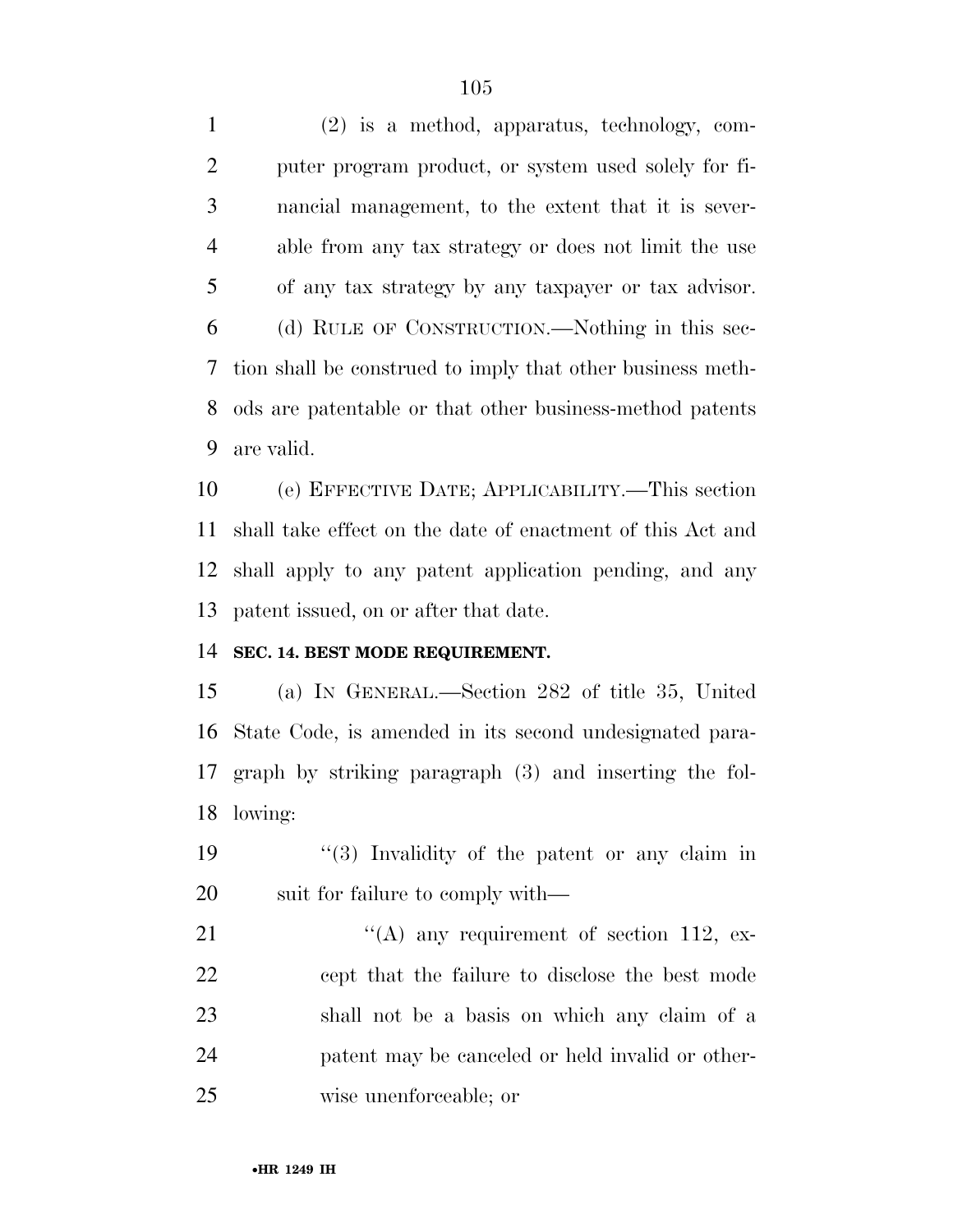$\langle$  "(B) any requirement of section 251.". 2 (b) CONFORMING AMENDMENT.—Sections  $119(e)(1)$  and 120 of title 35, United States Code, are each amended by striking ''the first paragraph of section 112 of this 5 title" and inserting "section  $112(a)$  (other than the re-quirement to disclose the best mode)''.

 (c) EFFECTIVE DATE.—The amendments made by this section shall take effect upon the date of the enact- ment of this Act and shall apply to proceedings com-menced on or after that date.

### **SEC. 15. MARKING.**

(a) VIRTUAL MARKING.—

13 (1) IN GENERAL.—Section  $287(a)$  of title 35, United States Code, is amended by striking ''or when,'' and inserting ''or by fixing thereon the word 'patent' or the abbreviation 'pat.' together with an address of a posting on the Internet, accessible to the public without charge for accessing the address, that associates the patented article with the number of the patent, or when,''.

 (2) EFFECTIVE DATE.—The amendment made by this subsection shall apply to any case that is pending on, or commenced on or after, the date of the enactment of this Act.

(b) FALSE MARKING.—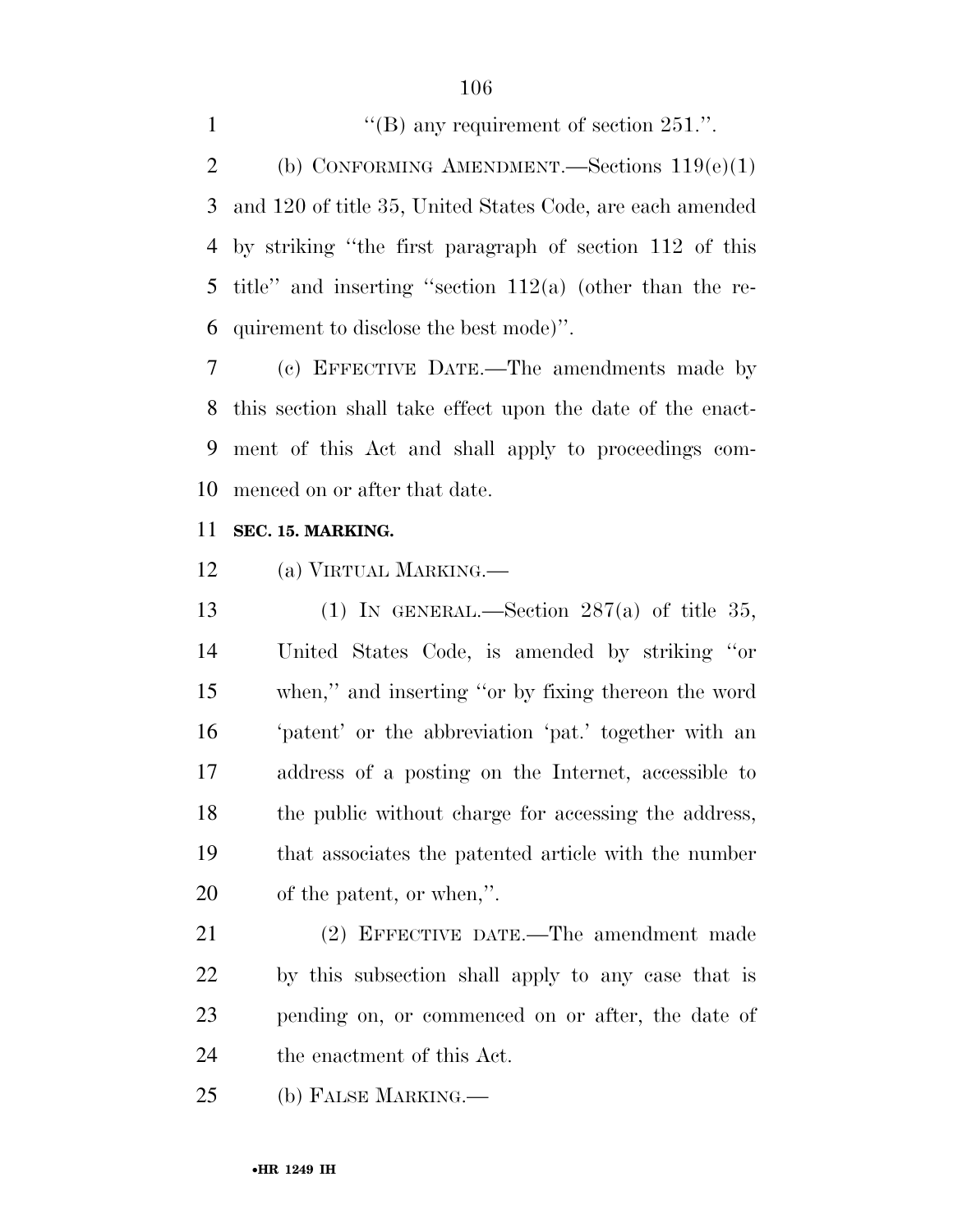| $\mathbf{1}$   | (1) CIVIL PENALTY.—Section $292(a)$ of title                 |
|----------------|--------------------------------------------------------------|
| $\overline{2}$ | 35, United States, Code, is amended by adding at             |
| 3              | the end the following: "Only the United States may           |
| $\overline{4}$ | sue for the penalty authorized by this subsection.".         |
| 5              | (2) CIVIL ACTION FOR DAMAGES.—Subsection                     |
| 6              | (b) of section 292 of title 35, United States Code,          |
| 7              | is amended to read as follows:                               |
| 8              | "(b) A person who has suffered a competitive injury          |
| 9              | as a result of a violation of this section may file a civil  |
| 10             | action in a district court of the United States for recovery |
| 11             | of damages adequate to compensate for the injury.".          |
| 12             | (3) EFFECTIVE DATE.—The amendments made                      |
| 13             | by this subsection shall apply to any case that is           |
| 14             | pending on, or commenced on or after, the date of            |
| 15             | the enactment of this Act.                                   |
| 16             | SEC. 16. ADVICE OF COUNSEL.                                  |
| 17             | (a) IN GENERAL.—Chapter 29 of title 35, United               |
| 18             | States Code, is amended by adding at the end the fol-        |
| 19             | lowing:                                                      |
| 20             | "§298. Advice of counsel                                     |
| 21             | "The failure of an infringer to obtain the advice of         |
| 22             | counsel with respect to any allegedly infringed patent, or   |
| 23             | the failure of the infringer to present such advice to the   |
| 24             | court or jury, may not be used to prove that the accused     |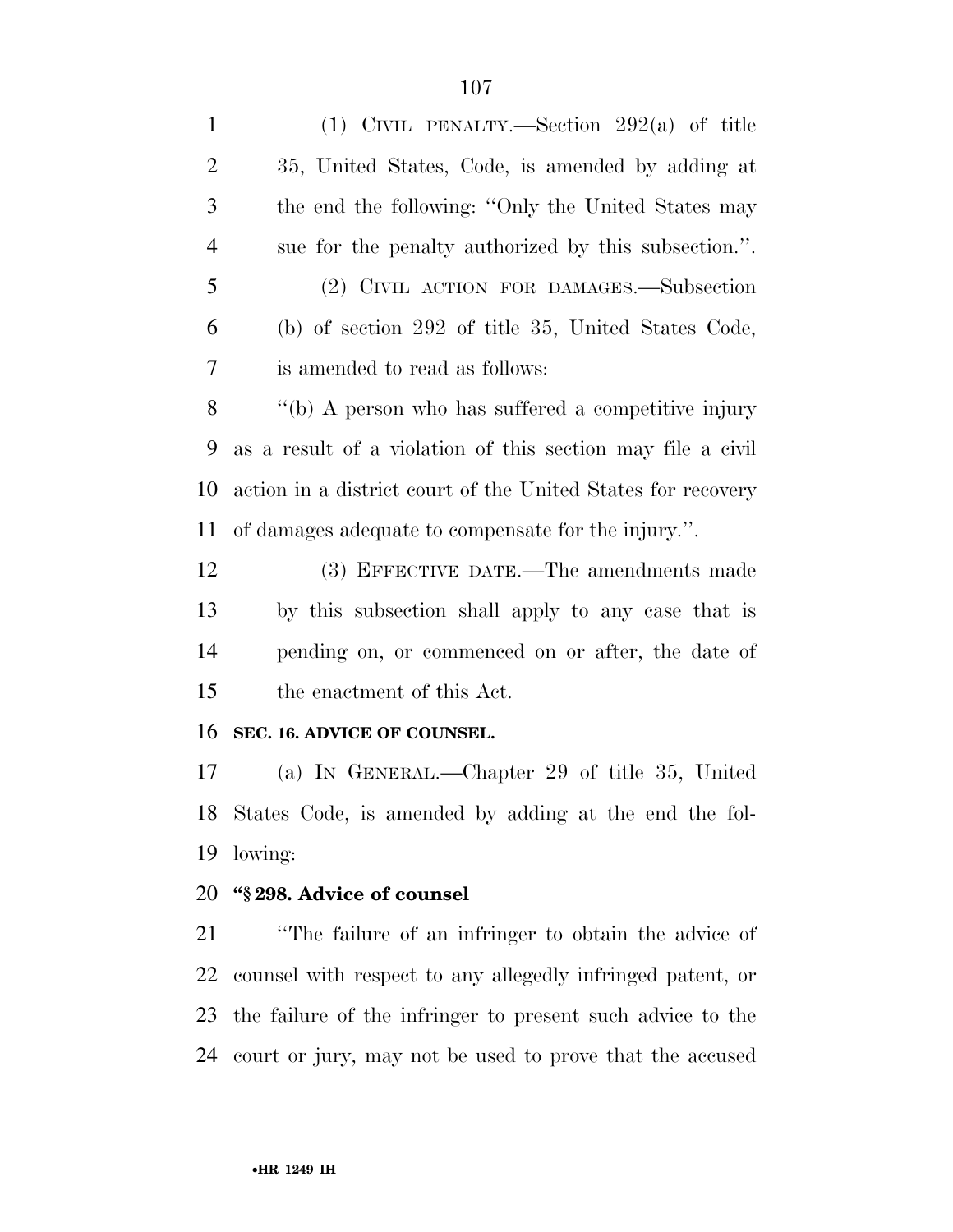infringer willfully infringed the patent or that the in- fringer intended to induce infringement of the patent.''. (b) CONFORMING AMENDMENT.—The table of sec- tions for chapter 29 of title 35, United States Code, is amended by adding at the end the following: ''298. Advice of counsel.''.

#### **SEC. 17. OWNERSHIP; ASSIGNMENT.**

 The fourth undesignated paragraph of section 261 of title 35, United States Code, is amended by inserting be- fore the period the following: ''and identifies all real par- ties in interest and those entities that control, directly or indirectly, such real parties in interest''.

## **SEC. 18. TRANSITIONAL PROGRAM FOR COVERED BUSI-NESS METHOD PATENTS.**

 (a) REFERENCES.—Except as otherwise expressly provided, wherever in this section language is expressed in terms of a section or chapter, the reference shall be considered to be made to that section or chapter in title 35, United States Code.

(b) TRANSITIONAL PROGRAM.—

•**HR 1249 IH** (1) ESTABLISHMENT.—Not later than the date 21 that is 1 year after the date of the enactment of this Act, the Director shall issue regulations establishing and implementing a transitional post-grant review proceeding for review of the validity of covered busi-ness method patents. The transitional proceeding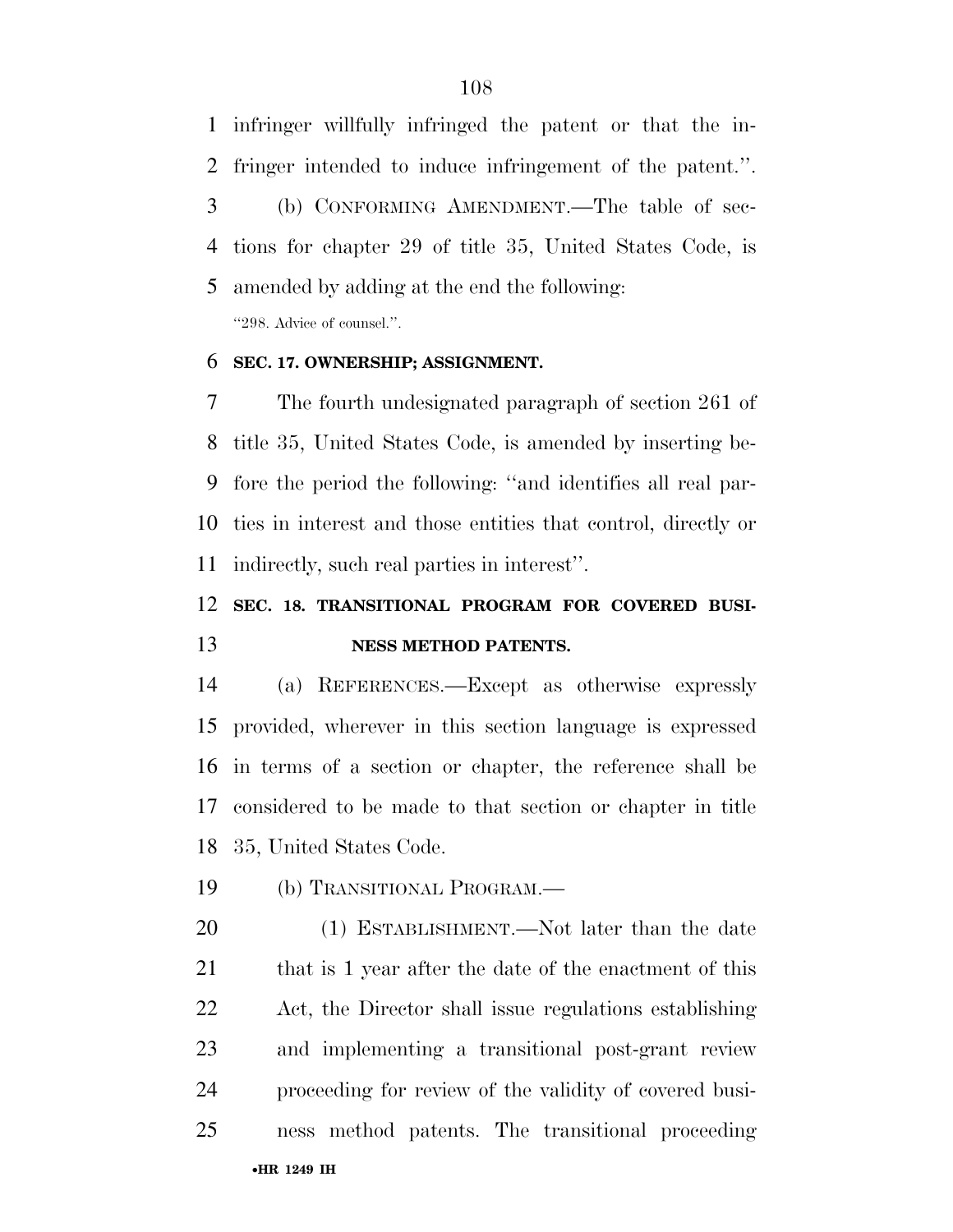| $\mathbf{1}$   | implemented pursuant to this subsection shall be re- |
|----------------|------------------------------------------------------|
| $\overline{2}$ | garded as, and shall employ the standards and pro-   |
| 3              | cedures of, a post-grant review under chapter 32,    |
| $\overline{4}$ | subject to the following:                            |
| 5              | $(A)$ Section 321 $(c)$ and subsections $(b)$ ,      |
| 6              | $(e)(2)$ , and (f) of section 325 shall not apply to |
| 7              | a transitional proceeding.                           |
| 8              | (B) A person may not file a petition for a           |
| 9              | transitional proceeding with respect to a cov-       |
| 10             | ered business method patent unless the person        |
| 11             | or the person's real party in interest has been      |
| 12             | sued for infringement of the patent or has been      |
| 13             | charged with infringement under that patent.         |
| 14             | (C) A petitioner in a transitional pro-              |
| 15             | ceeding who challenges the validity of 1 or more     |
| 16             | claims in a covered business method patent on        |
| 17             | a ground raised under section 102 or 103, as         |
| 18             | in effect on the day before the date of the en-      |
| 19             | actment of this Act, may support such ground         |
| 20             | only on the basis of—                                |
| 21             | (i) prior art that is described by sec-              |
| 22             | tion $102(a)$ (as in effect on the day before        |
| 23             | the date of the enactment of this Act); or           |
| 24             | (ii) prior art that—                                 |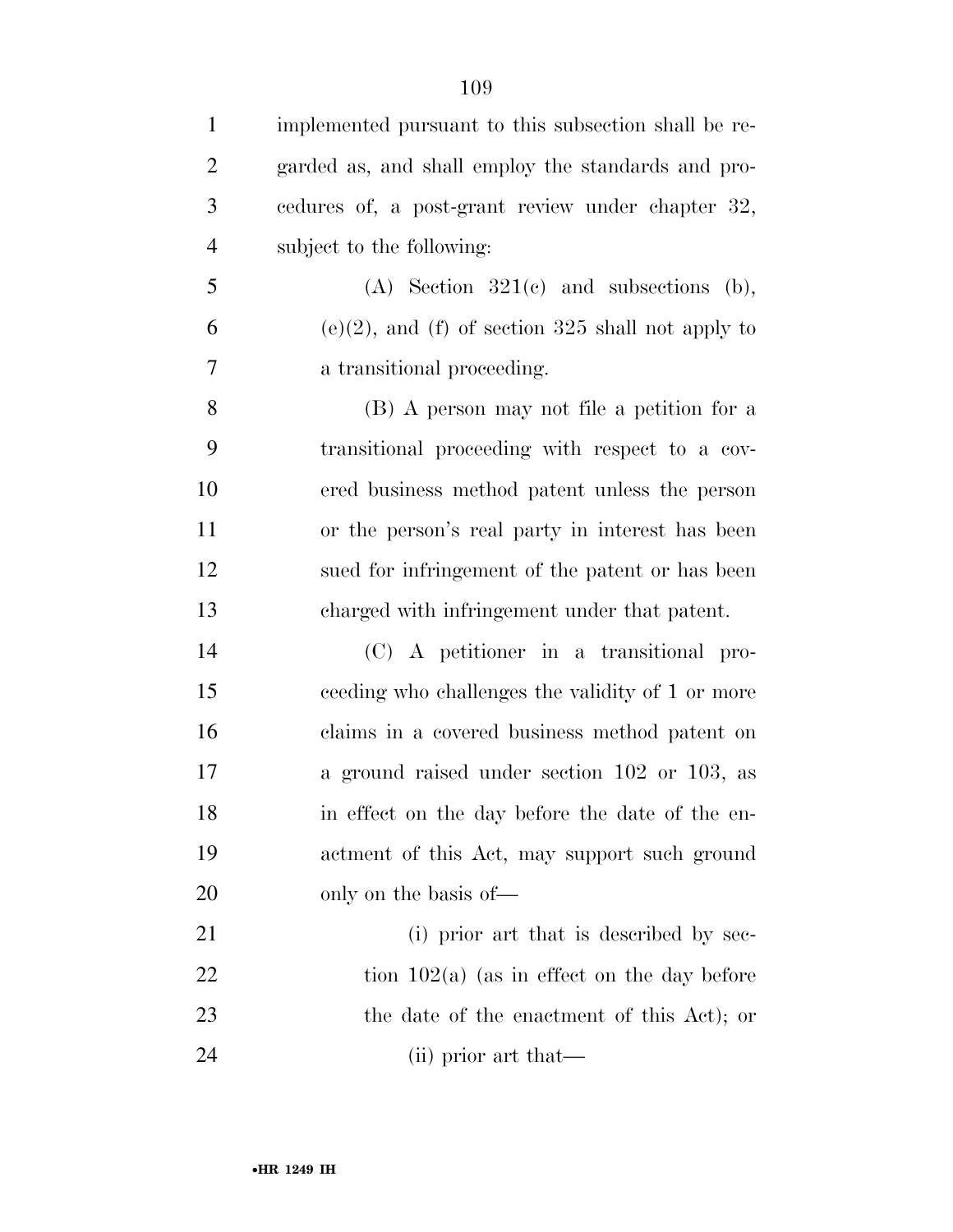| $\mathbf{1}$   | (I) discloses the invention more                     |
|----------------|------------------------------------------------------|
| $\overline{2}$ | than 1 year before the date of the ap-               |
| 3              | plication for patent in the United                   |
| $\overline{4}$ | States; and                                          |
| 5              | (II) would be described by section                   |
| 6              | $102(a)$ (as in effect on the day before             |
| 7              | the date of the enactment of this Act)               |
| 8              | if the disclosure had been made by an-               |
| 9              | other before the invention thereof by                |
| 10             | the applicant for patent.                            |
| 11             | (D) The petitioner in a transitional pro-            |
| 12             | ceeding, or the petitioner's real party in inter-    |
| 13             | est, may not assert, either in a civil action aris-  |
| 14             | ing in whole or in part under section 1338 of        |
| 15             | title 28, United States Code, or in a proceeding     |
| 16             | before the International Trade Commission,           |
| 17             | that a claim in a patent is invalid on any           |
| 18             | ground that the petitioner raised during a tran-     |
| 19             | sitional proceeding that resulted in a final writ-   |
| 20             | ten decision.                                        |
| 21             | (E) The Director may institute a transi-             |
| 22             | tional proceeding only for a patent that is a        |
| 23             | covered business method patent.                      |
| 24             | (2) EFFECTIVE DATE.—The regulations issued           |
| 25             | under paragraph (1) shall take effect upon the expi- |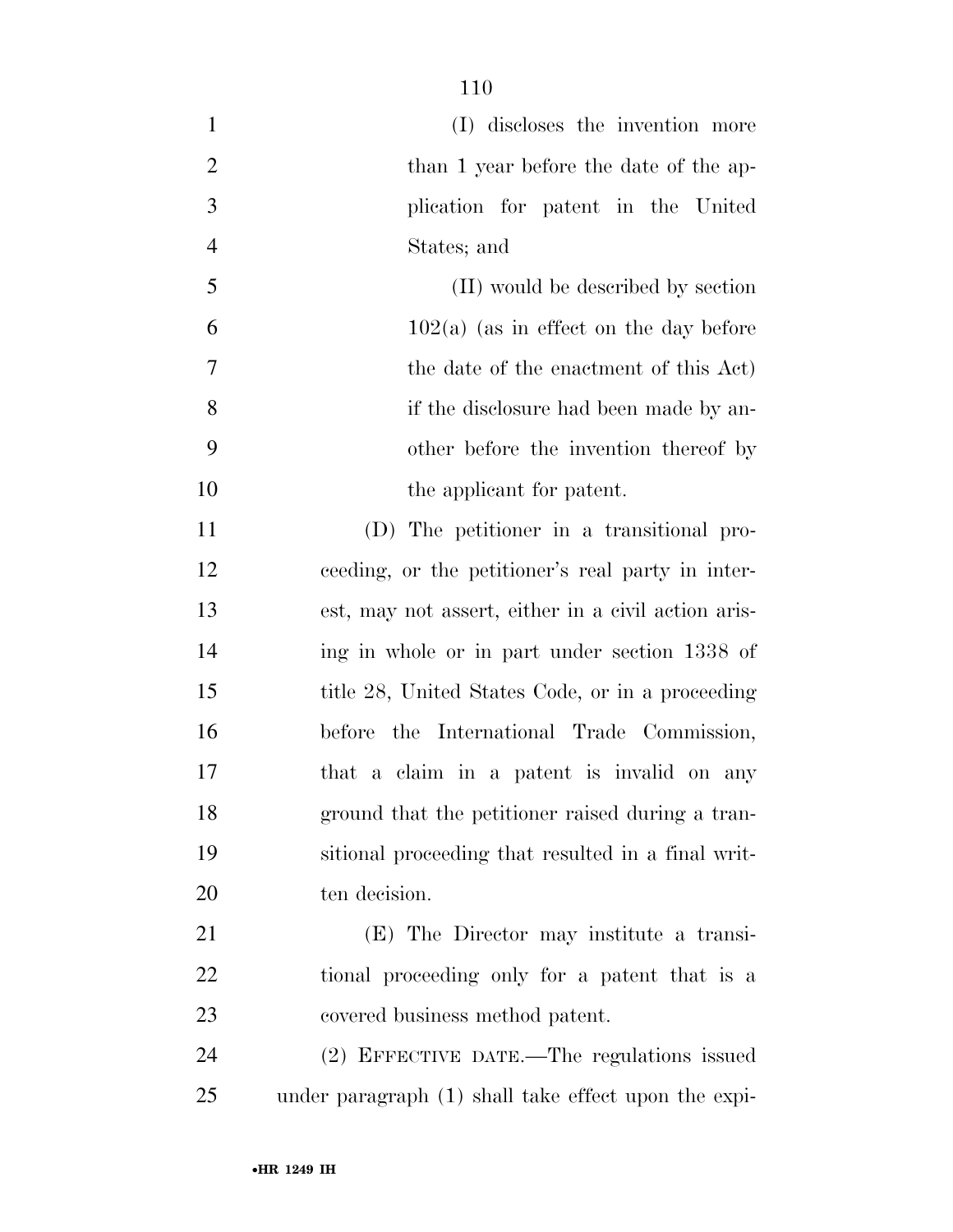| $\mathbf{1}$   | ration of the 1-year period beginning on the date of     |
|----------------|----------------------------------------------------------|
| $\overline{c}$ | the enactment of this Act and shall apply to any         |
| 3              | covered business method patent issued before, on, or     |
| $\overline{4}$ | after such effective date, except that the regulations   |
| 5              | shall not apply to a patent described in the first sen-  |
| 6              | tence of section $5(f)(2)$ of this Act during the period |
| 7              | that a petition for post-grant review of that patent     |
| 8              | would satisfy the requirements of section $321(e)$ .     |
| 9              | $(3)$ SUNSET.—                                           |
| 10             | (A) IN GENERAL.—This subsection, and                     |
| 11             | the regulations issued under this subsection, are        |
| 12             | repealed effective upon the expiration of the 4-         |
| 13             | year period beginning on the date that the reg-          |
| 14             | ulations issued under to paragraph (1) take ef-          |
| 15             | fect.                                                    |
| 16             | APPLICABILITY.—Notwithstanding<br>(B)                    |
| 17             | subparagraph $(A)$ , this subsection and the regu-       |
| 18             | lations issued under this subsection shall con-          |
| 19             | tinue to apply, after the date of the repeal             |
| 20             | under subparagraph $(A)$ , to any petition for a         |
| 21             | transitional proceeding that is filed before the         |
| 22             | date of such repeal.                                     |
| 23             | (c) REQUEST FOR STAY.-                                   |
| 24             | $(1)$ In GENERAL.—If a party seeks a stay of a           |
| 25             | civil action alleging infringement of a patent under     |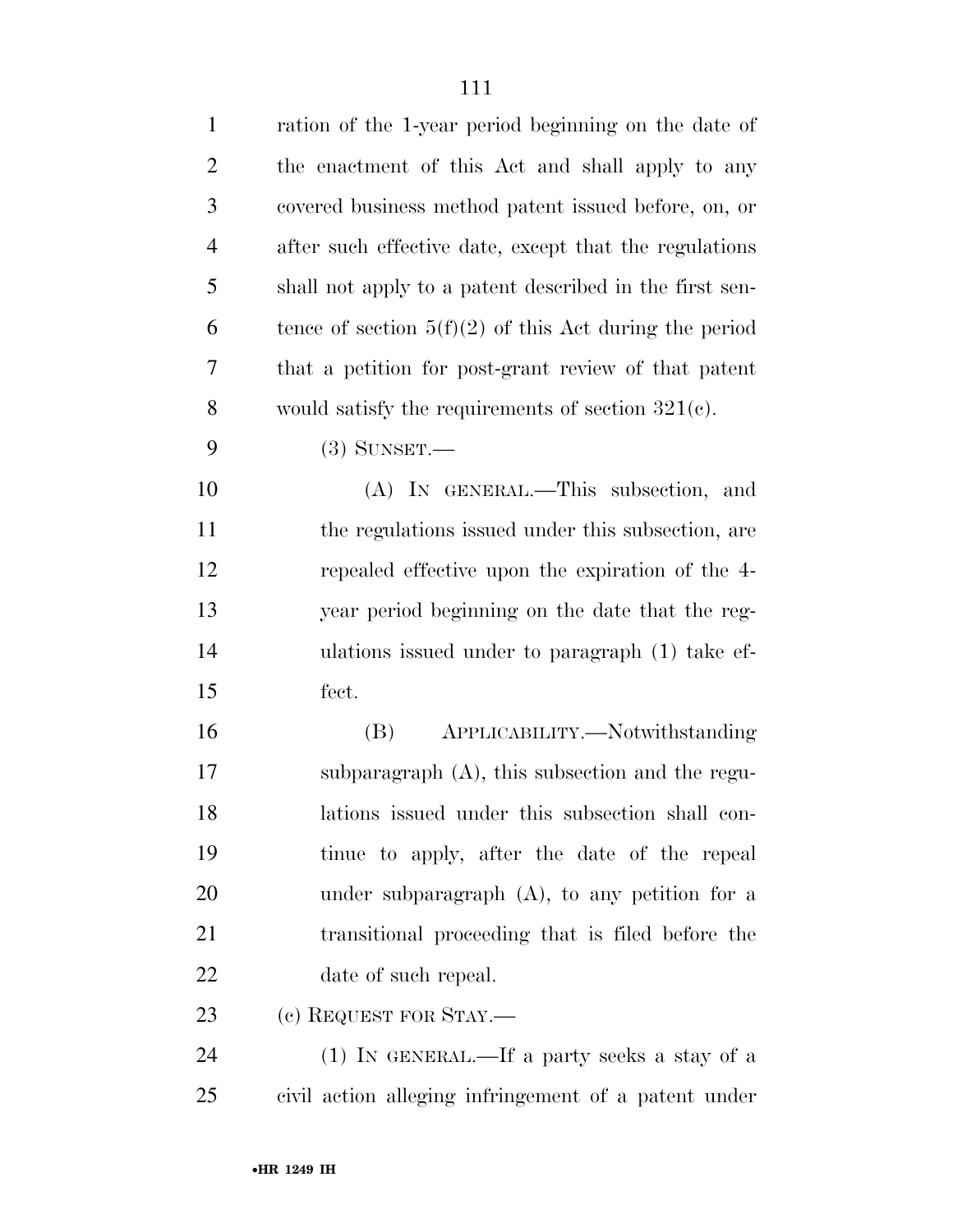| $\mathbf{1}$   | section 281 relating to a transitional proceeding for     |
|----------------|-----------------------------------------------------------|
| $\overline{2}$ | that patent, the court shall decide whether to enter      |
| 3              | a stay based on—                                          |
| $\overline{4}$ | $(A)$ whether a stay, or the denial thereof,              |
| 5              | will simplify the issues in question and stream-          |
| 6              | line the trial;                                           |
| 7              | (B) whether discovery is complete and                     |
| 8              | whether a trial date has been set;                        |
| 9              | (C) whether a stay, or the denial thereof,                |
| 10             | would unduly prejudice the nonmoving party or             |
| 11             | present a clear tactical advantage for the mov-           |
| 12             | ing party; and                                            |
| 13             | (D) whether a stay, or the denial thereof,                |
| 14             | will reduce the burden of litigation on the par-          |
| 15             | ties and on the court.                                    |
| 16             | (2) REVIEW.—A party may take an immediate                 |
| 17             | interlocutory appeal from a district court's decision     |
| 18             | under paragraph (1). The United States Court of           |
| 19             | Appeals for the Federal Circuit shall review de novo      |
| 20             | the district court's decision to ensure consistent ap-    |
| 21             | plication of established precedent.                       |
| 22             | (d) VENUE OF INFRINGEMENT ACTIONS.-Notwith-               |
| 23             | standing section 1400(b) of title 28, United States Code, |
| 24             | an action for infringement under section 281 of title 35, |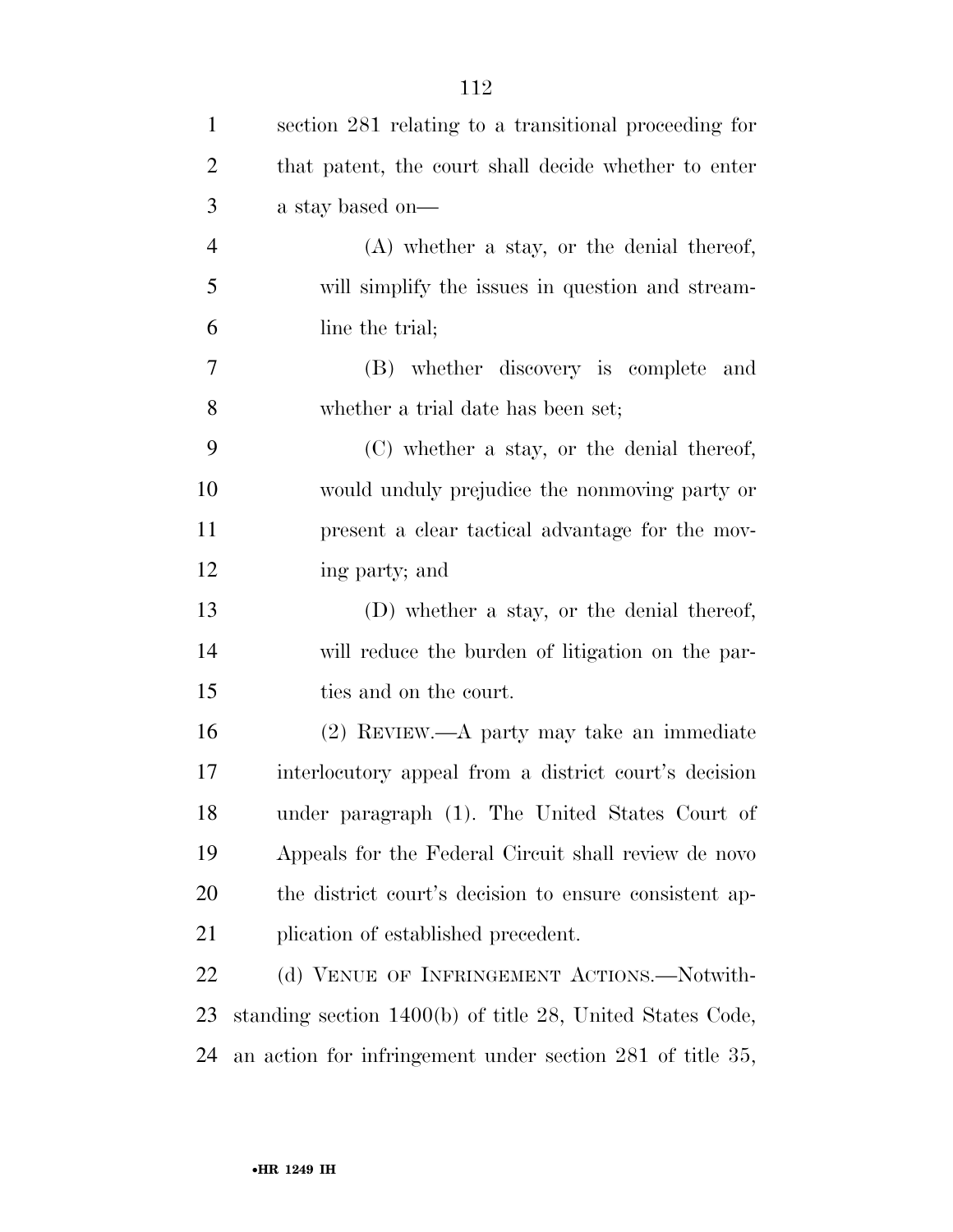| $\mathbf 1$    | United States Code, of a covered business method patent     |
|----------------|-------------------------------------------------------------|
| $\overline{2}$ | may be brought only in a judicial district—                 |
| 3              | (1) where the defendant has its principal place             |
| $\overline{4}$ | of business or is incorporated;                             |
| 5              | $(2)$ where the defendant has committed acts of             |
| 6              | infringement and has a regular and established place        |
| 7              | of business;                                                |
| 8              | (3) where the defendant has agreed or con-                  |
| 9              | sented to be sued; or                                       |
| 10             | (4) for foreign defendants that do not meet the             |
| 11             | requirements of paragraphs $(1)$ or $(2)$ , in accordance   |
| 12             | with section $1391(d)$ of title 28, United States Code.     |
| 13             | (e) ATTORNEY'S FEES AND COSTS.—In an action for             |
| 14             | infringement under section 281 of title 35, United States   |
| 15             | Code, of a covered business method patent, the prevailing   |
| 16             | party shall be entitled to reasonable attorney's fees and   |
| 17             | costs.                                                      |
| 18             | (f) ATM EXEMPTION FOR VENUE PURPOSES.—In an                 |
| 19             | action for infringement under section 281 of title 35,      |
| <b>20</b>      | United States Code, of a covered business method patent,    |
| 21             | an automated teller machine shall not be deemed to be       |
| 22             | a physical facility for purposes of section $1400(b)(2)$ of |
| 23             | title 28, United States Code.                               |

(g) DEFINITION.—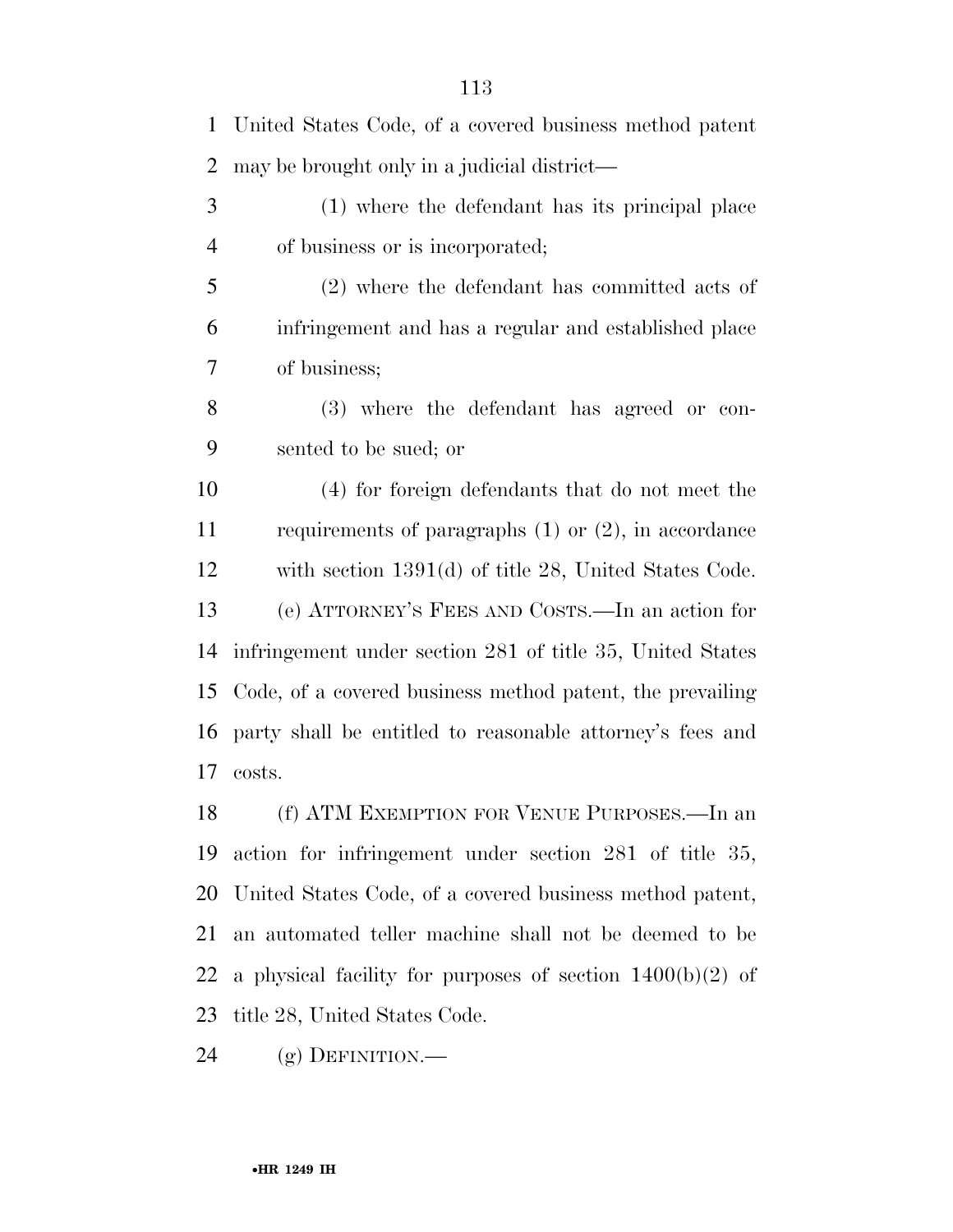(1) IN GENERAL.—For purposes of this section, 2 the term "covered business method patent" means a patent that claims a method or corresponding appa- ratus for performing data processing or other oper- ations used in the practice, administration, or man- agement of a financial product or service, except that the term does not include patents for techno-logical inventions.

 (2) REGULATIONS.—To assist in implementing the transitional proceeding authorized by this sub- section, the Director shall issue regulations for de- termining whether a patent is for a technological in-vention.

 (h) RULE OF CONSTRUCTION.—Nothing in this sec- tion shall be construed as amending or interpreting cat- egories of patent-eligible subject matter set forth under section 101.

#### **SEC. 19. CLARIFICATION OF JURISDICTION.**

 (a) STATE COURT JURISDICTION.—Section 1338(a) of title 28, United States Code, is amended by striking the second sentence and inserting the following: ''No State court shall have jurisdiction over any claim for relief aris- ing under any Act of Congress relating to patents, plant variety protection, or copyrights.''.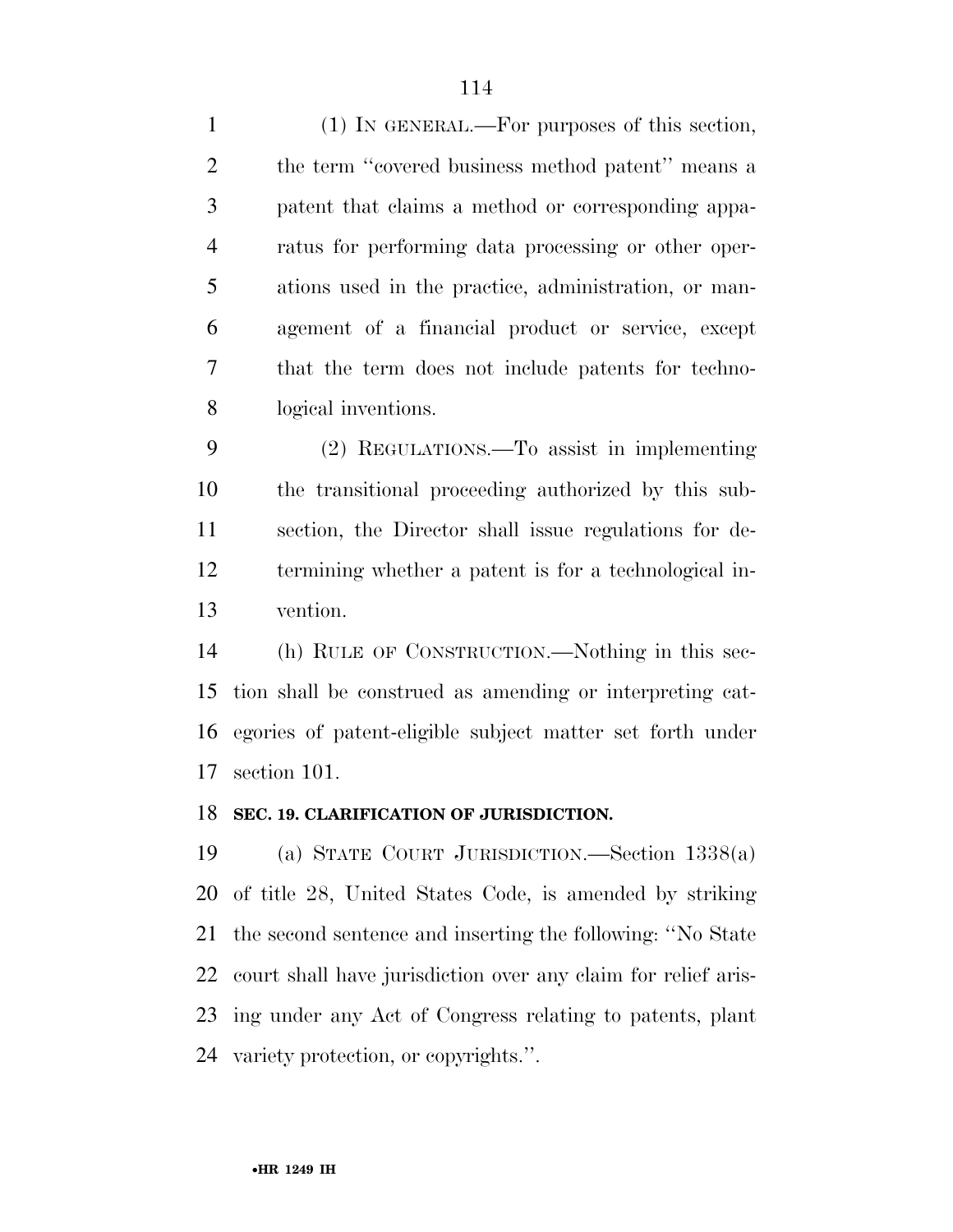(b) COURT OF APPEALS FOR THE FEDERAL CIR- CUIT.—Section 1295(a)(1) of title 28, United States Code, is amended to read as follows:

 $\frac{4}{1}$  ''(1) of an appeal from a final decision of a dis- trict court of the United States, the District Court of Guam, the District Court of the Virgin Islands, or the District Court of the Northern Mariana Is- lands, in any civil action arising under, or in any civil action in which a party has asserted a compul- sory counterclaim arising under, any Act of Con- gress relating to patents or plant variety protec-tion;''.

(c) REMOVAL.—

 (1) IN GENERAL.—Chapter 89 of title 28, United States Code, is amended by adding at the end the following new section:

# **''§ 1454. Patent, plant variety protection, and copy-right cases**

 ''(a) IN GENERAL.—A civil action in which any party asserts a claim for relief arising under any Act of Con- gress relating to patents, plant variety protection, or copy- rights may be removed to the district court of the United States for the district and division embracing the place where the action is pending.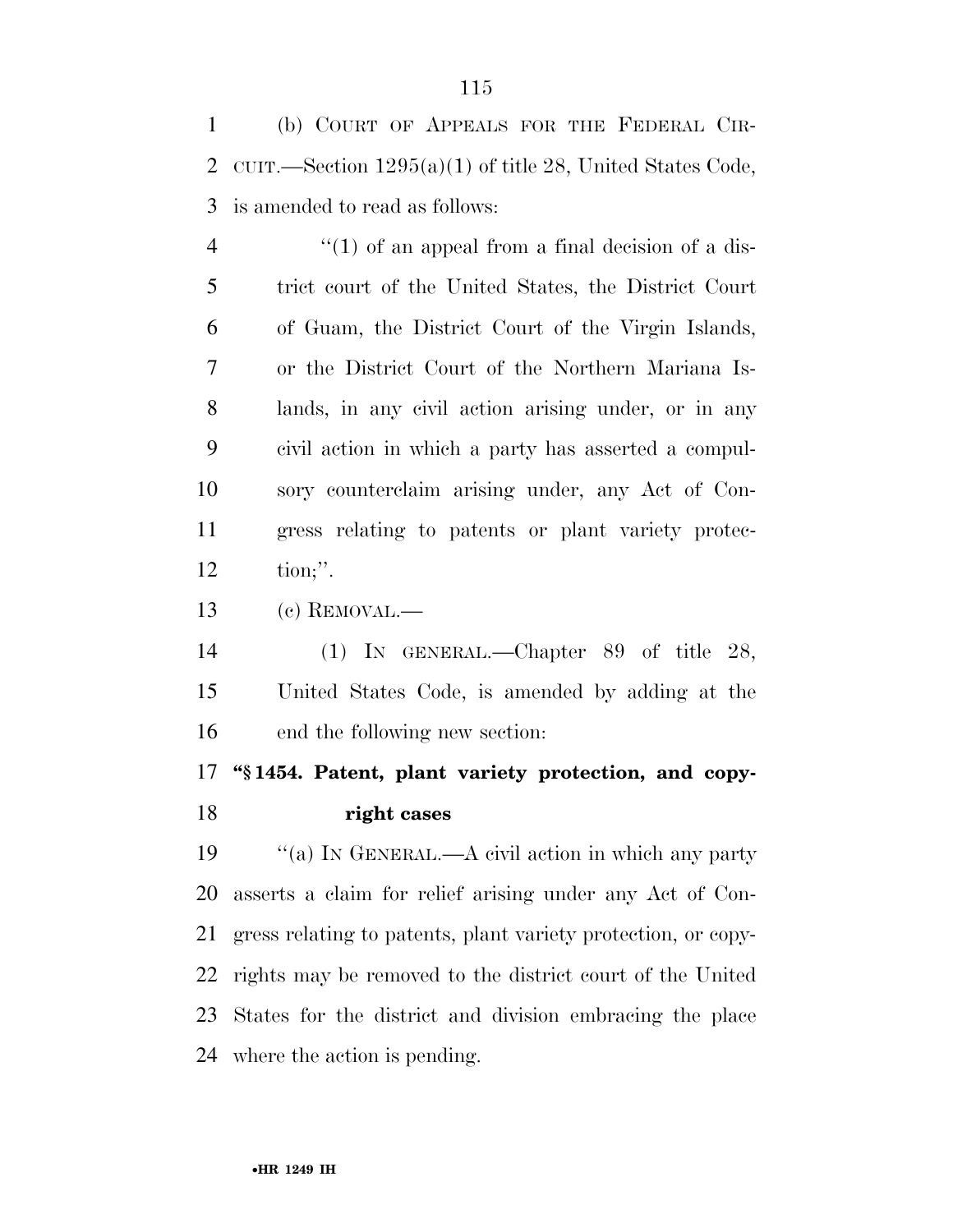''(b) SPECIAL RULES.—The removal of an action under this section shall be made in accordance with sec- tion 1446 of this chapter, except that if the removal is based solely on this section—

 ''(1) the action may be removed by any party; and

 ''(2) the time limitations contained in section 1446(b) may be extended at any time for cause shown.

10 "(c) CLARIFICATION OF JURISDICTION IN CERTAIN CASES.—The court to which a civil action is removed under this section is not precluded from hearing and de- termining any claim in the civil action because the State court from which the civil action is removed did not have jurisdiction over that claim.

 ''(d) REMAND.—If a civil action is removed solely under this section, the district court—

18 ''(1) shall remand all claims that are neither a basis for removal under subsection (a) nor within the original or supplemental jurisdiction of the dis-21 trict court under any Act of Congress; and

 $\frac{22}{22}$  ''(2) may, under the circumstances specified in section 1367(c), remand any claims within the sup- plemental jurisdiction of the district court under sec-tion 1367.''.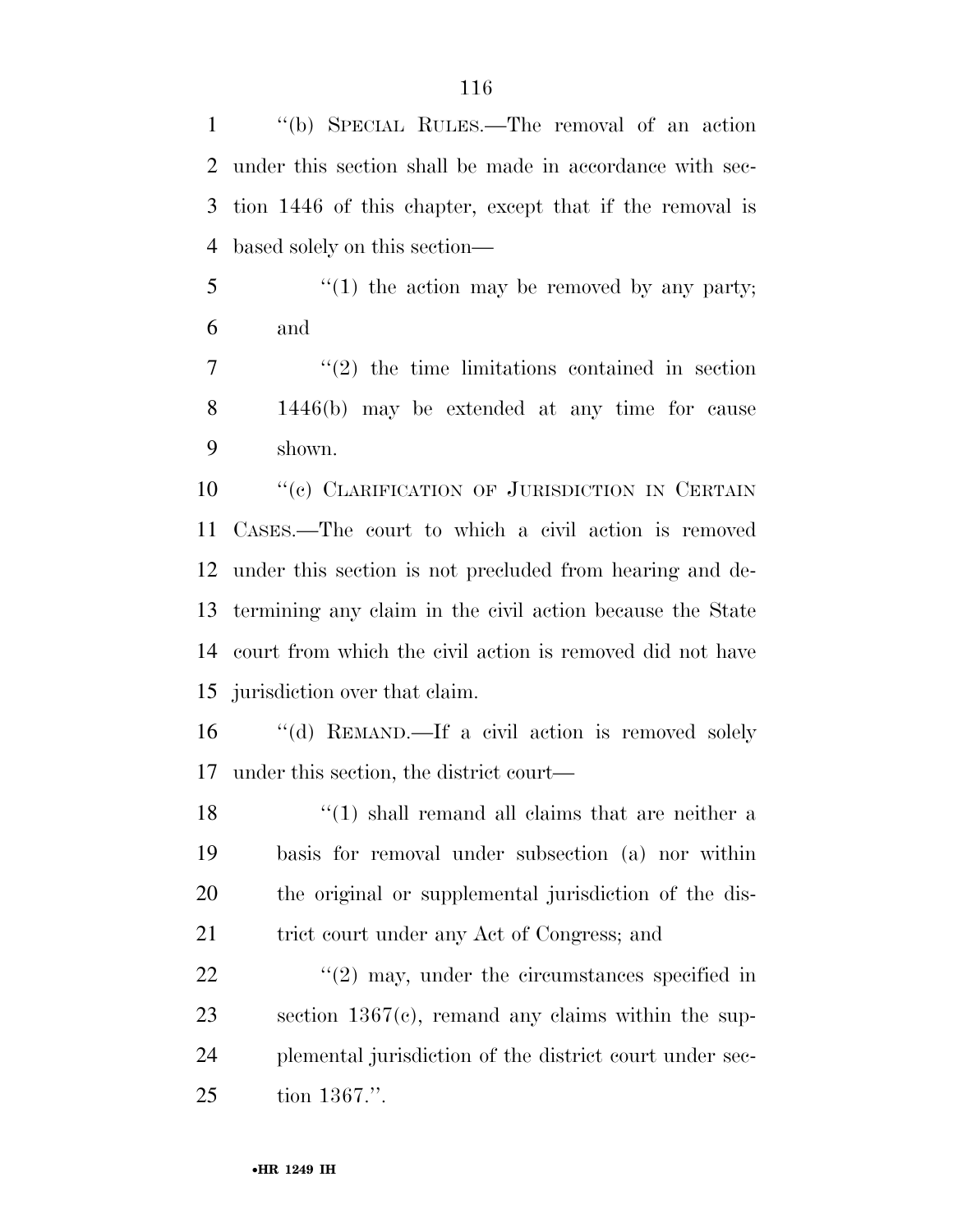(2) CONFORMING AMENDMENT.—The table of sections for chapter 89 of title 28, United States Code, is amended by adding at the end the following new item:

''1454. Patent, plant variety protection, and copyright cases.''.

 (d) TRANSFER BY COURT OF APPEALS FOR THE FEDERAL CIRCUIT.—

 (1) IN GENERAL.—Chapter 99 of title 28, United States Code, is amended by adding at the end the following new section:

# **''§ 1632. Transfer by the Court of Appeals for the Fed-eral Circuit**

 ''When a case is appealed to the Court of Appeals 13 for the Federal Circuit under section  $1295(a)(1)$ , and no claim for relief arising under any Act of Congress relating to patents or plant variety protection is the subject of the appeal by any party, the Court of Appeals for the Federal Circuit shall transfer the appeal to the court of appeals for the regional circuit embracing the district from which the appeal has been taken.''.

 (2) CONFORMING AMENDMENT.—The table of sections for chapter 99 of title 28, United States Code, is amended by adding at the end the following new item:

''1632. Transfer by the Court of Appeals for the Federal Circuit.''.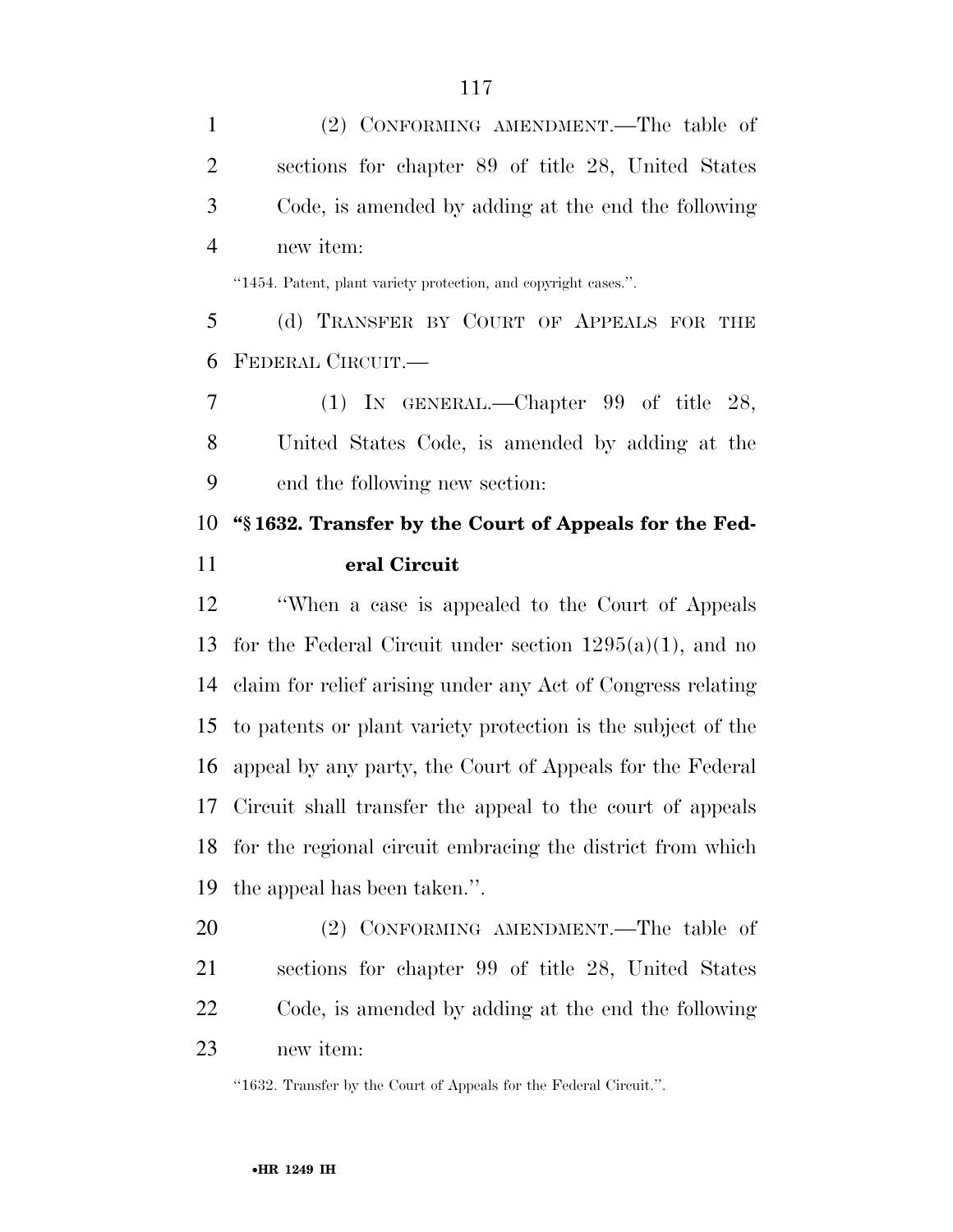| $\mathbf{1}$   | (e) EFFECTIVE DATE.—The amendments made by                |
|----------------|-----------------------------------------------------------|
| 2              | this section shall apply to any civil action commenced on |
| 3              | or after the date of the enactment of this Act.           |
| $\overline{4}$ | SEC. 20. TECHNICAL AMENDMENTS.                            |
| 5              | (a) JOINT INVENTIONS.—Section 116 of title $35$ ,         |
| 6              | United States Code, is amended—                           |
| 7              | (1) in the first undesignated paragraph, by               |
| 8              | striking "When" and inserting "(a) JOINT IN-              |
| 9              | VENTIONS.—When";                                          |
| 10             | (2) in the second undesignated paragraph,                 |
| 11             | by striking "If a joint inventor" and inserting           |
| 12             | "(b) OMITTED INVENTOR.—If a joint inven-                  |
| 13             | tor"; and                                                 |
| 14             | (3) in the third undesignated paragraph—                  |
| 15             | $(A)$ by striking "Whenever" and in-                      |
| 16             | serting "(c) CORRECTION OF ERRORS IN                      |
| 17             | APPLICATION.—Whenever"; and                               |
| 18             | (B) by striking "and such error arose                     |
| 19             | without any deceptive intent on his part,".               |
| 20             | (b) FILING OF APPLICATION IN FOREIGN COUN-                |
| 21             | TRY.—Section 184 of title 35, United States Code, is      |
| 22             | amended—                                                  |
| 23             | $(1)$ in the first undesignated paragraph—                |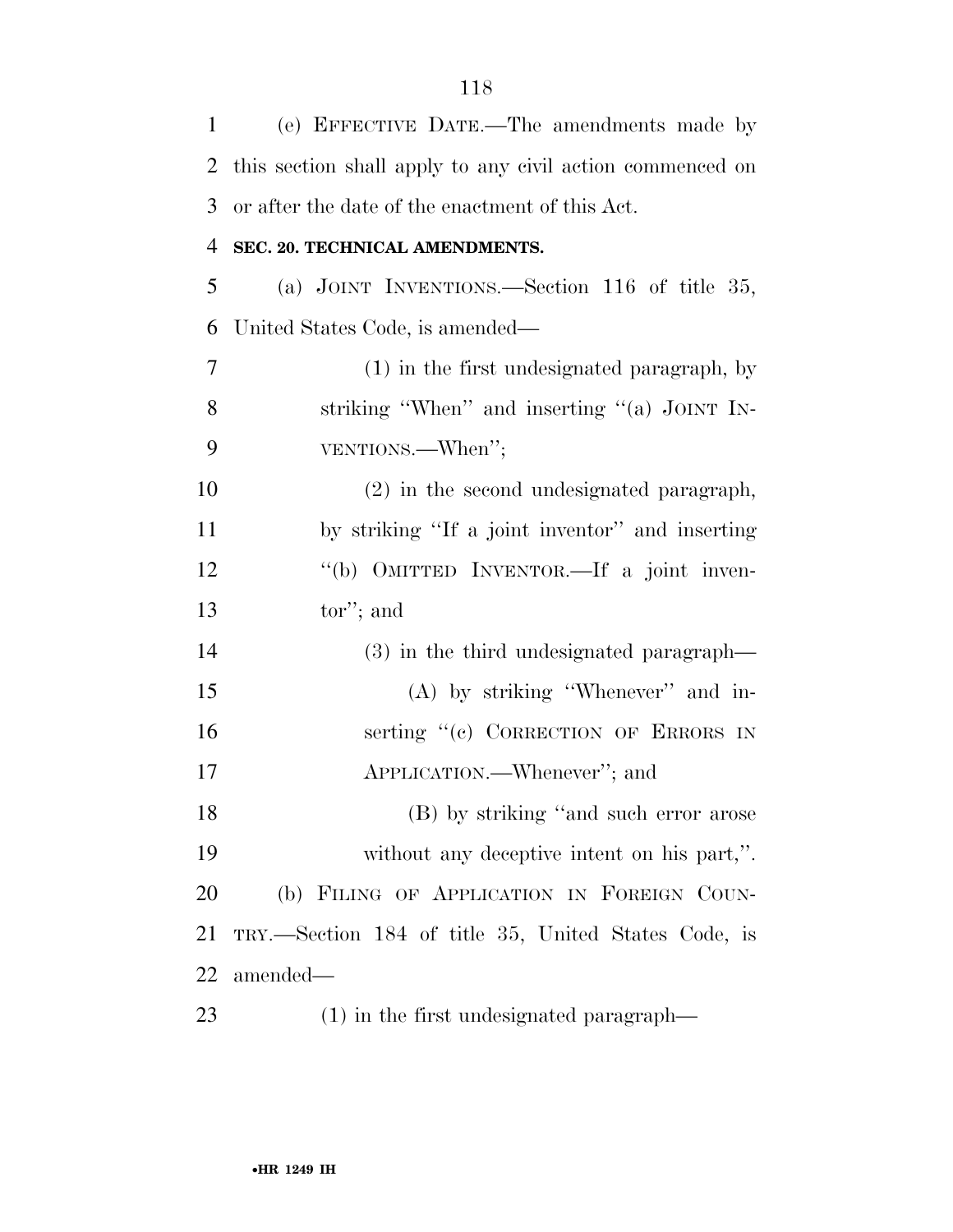| $\mathbf{1}$   | $(A)$ by striking "Except when" and insert-               |
|----------------|-----------------------------------------------------------|
| $\overline{2}$ | ing "(a) FILING IN FOREIGN COUNTRY.—Ex-                   |
| 3              | cept when"; and                                           |
| $\overline{4}$ | (B) by striking "and without deceptive in-                |
| 5              | tent";                                                    |
| 6              | (2) in the second undesignated paragraph, by              |
| 7              | striking "The term" and inserting "(b) APPLICA-           |
| 8              | TION.—The term"; and                                      |
| 9              | (3) in the third undesignated paragraph, by               |
| 10             | striking "The scope" and inserting "(c) SUBSE-            |
| 11             | QUENT MODIFICATIONS, AMENDMENTS, AND SUP-                 |
| 12             | PLEMENTS.—The scope".                                     |
| 13             | (c) FILING WITHOUT A LICENSE.—Section 185 of              |
| 14             | title 35, United States Code, is amended by striking "and |
| 15             | without deceptive intent".                                |
| 16             | (d) REISSUE OF DEFECTIVE PATENTS.—Section 251             |
|                | 17 of title 35, United States Code, is amended—           |
| 18             | $(1)$ in the first undesignated paragraph—                |
| 19             | $(A)$ by striking "Whenever" and inserting                |
| 20             | "(a) IN GENERAL.—Whenever"; and                           |
| 21             | (B) by striking "without any deceptive in-                |
| <u>22</u>      | tention";                                                 |
| 23             | (2) in the second undesignated paragraph, by              |
| 24             | striking "The Director" and inserting "(b) MUL-           |
| 25             | TIPLE REISSUED PATENTS.—The Director";                    |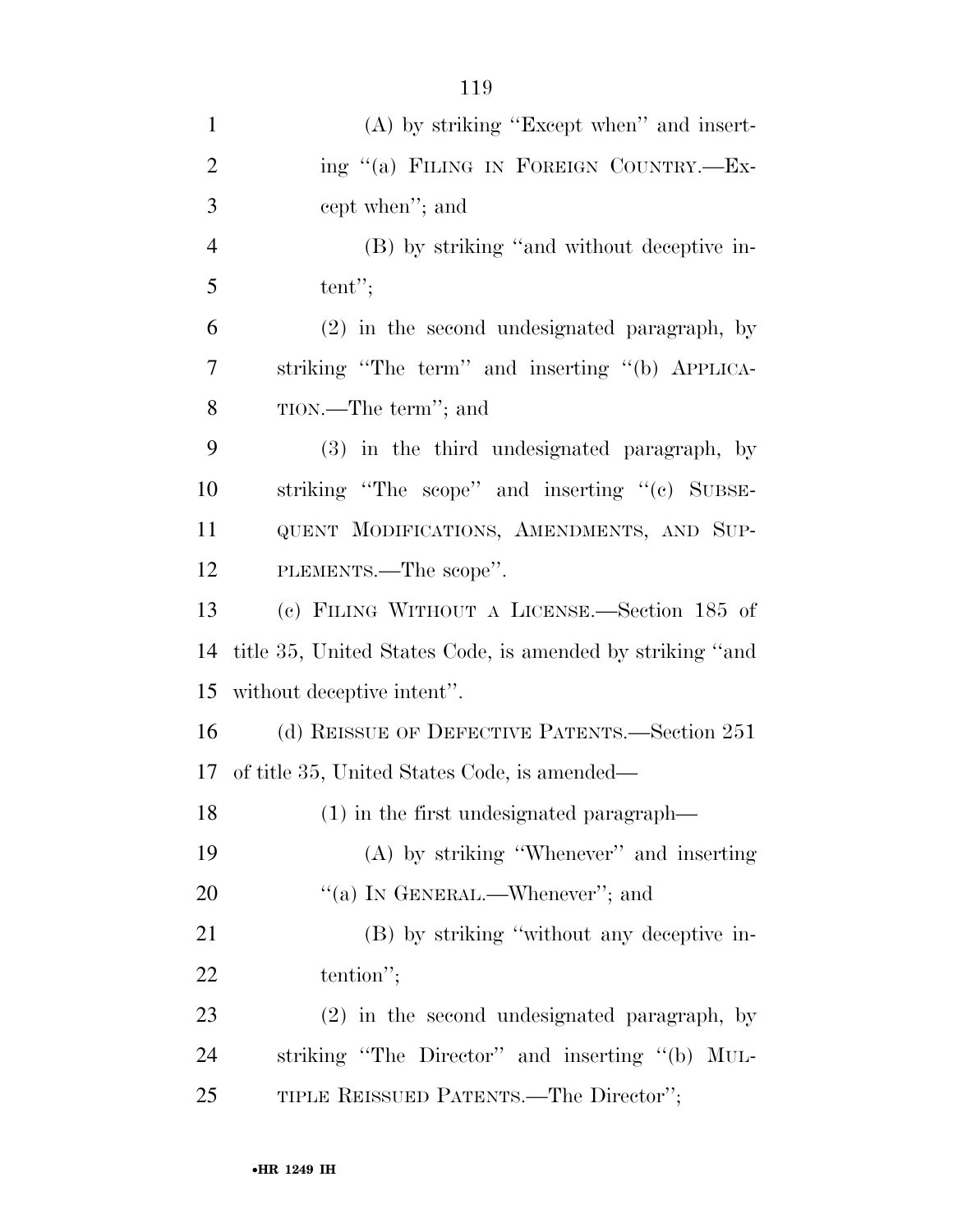| $\mathbf{1}$   | (3) in the third undesignated paragraph, by         |
|----------------|-----------------------------------------------------|
| $\overline{2}$ | striking "The provisions" and inserting "(c) APPLI- |
| 3              | CABILITY OF THIS TITLE.—The provisions"; and        |
| $\overline{4}$ | (4) in the last undesignated paragraph, by          |
| 5              | striking "No reissued patent" and inserting "(d)    |
| 6              | REISSUE PATENT ENLARGING SCOPE OF CLAIMS.           |
| 7              | No reissued patent".                                |
| 8              | (e) EFFECT OF REISSUE.—Section 253 of title 35,     |
| 9              | United States Code, is amended—                     |
| 10             | (1) in the first undesignated paragraph, by         |
| 11             | striking "Whenever, without any deceptive inten-    |
| 12             | tion," and inserting "(a) IN GENERAL.—Whenever";    |
| 13             | and                                                 |
| 14             | (2) in the second undesignated paragraph, by        |
| 15             | striking "In like manner" and inserting "(b) ADDI-  |
| 16             | TIONAL DISCLAIMER OR DEDICATION. In the man-        |
| 17             | ner set forth in subsection $(a)$ ,".               |
| 18             | (f) CORRECTION OF NAMED INVENTOR.-Section           |
| 19             | 256 of title 35, United States Code, is amended—    |
| 20             | $(1)$ in the first undesignated paragraph—          |
| 21             | $(A)$ by striking "Whenever" and inserting          |
| 22             | "(a) CORRECTION.—Whenever"; and                     |
| 23             | (B) by striking "and such error arose with-         |
| 24             | out any deceptive intention on his part"; and       |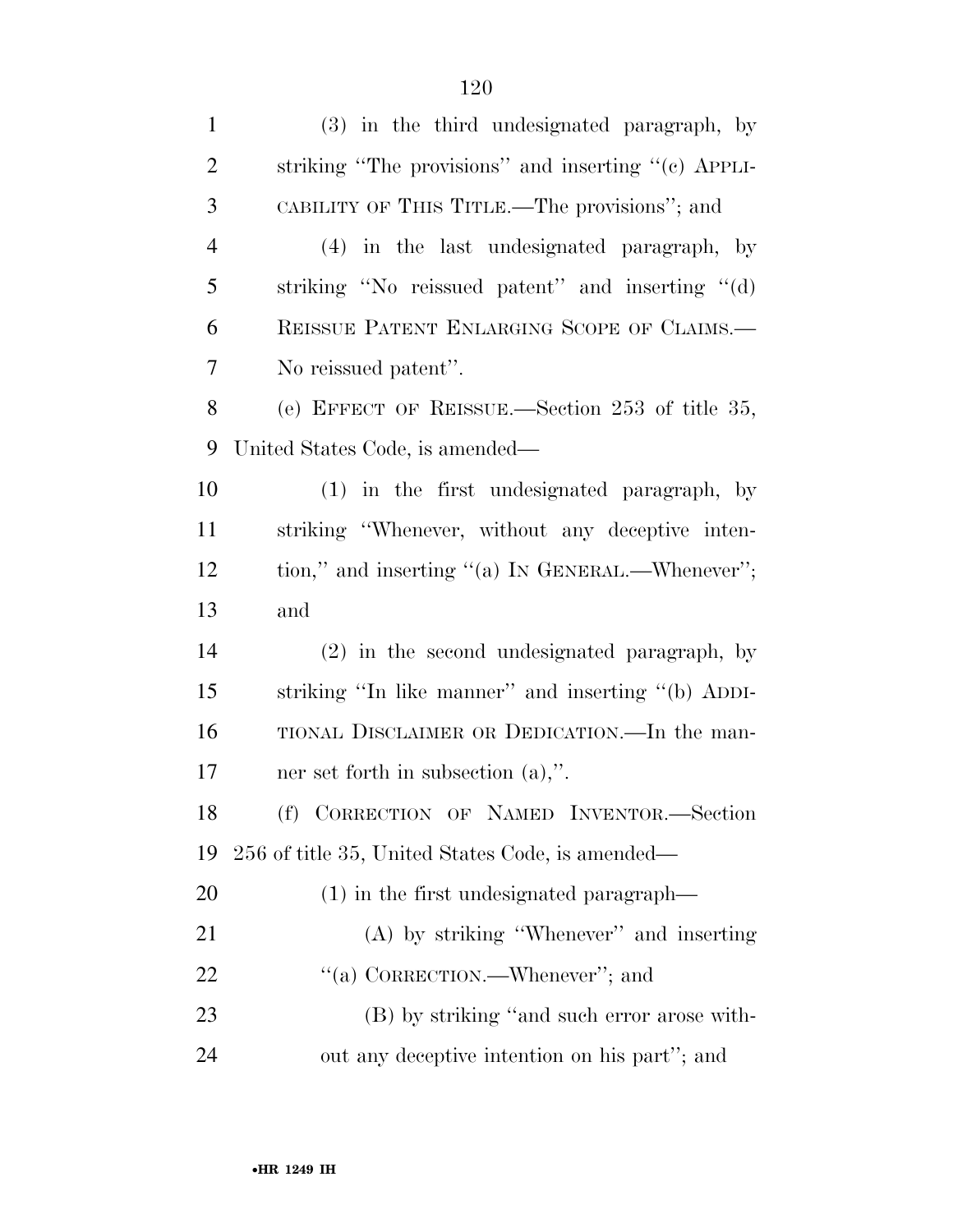| $\mathbf{1}$ | (2) in the second undesignated paragraph, by              |
|--------------|-----------------------------------------------------------|
| 2            | striking "The error" and inserting "(b) PATENT            |
| 3            | VALID IF ERROR CORRECTED.—The error".                     |
| 4            | (g) OWNERSHIP; ASSIGNMENT.—The fourth undesig-            |
| 5            | nated paragraph of section 261 of title 35, United States |
| 6            | Code, is amended by inserting before the period the fol-  |
| 7            | lowing: "and identifies all real parties in interest".    |
| 8            | (h) PRESUMPTION OF VALIDITY.-Section 282 of               |
| 9            | title 35, United States Code, is amended—                 |
| 10           | (1) in the first undesignated paragraph—                  |
| 11           | $(A)$ by striking "A patent" and inserting                |
| 12           | "(a) IN GENERAL.—A patent"; and                           |
| 13           | (B) by striking the third sentence;                       |
| 14           | (2) in the second undesignated paragraph, by              |
| 15           | striking "The following" and inserting "(b) DE-           |
| 16           | FENSES.—The following"; and                               |
| 17           | $(3)$ in the third undesignated paragraph—                |
| 18           | (A) by striking "In actions involving the                 |
| 19           | validity or infringement of a patent" and insert-         |
| 20           | ing "(c) NOTICE OF ACTIONS; ACTIONS DUR-                  |
| 21           | ING EXTENSION OF PATENT TERM.—In an ac-                   |
| 22           | tion involving the validity or infringement of            |
| 23           | patent, the party asserting infringement shall            |
| 24           | identify, in the pleadings or otherwise in writing        |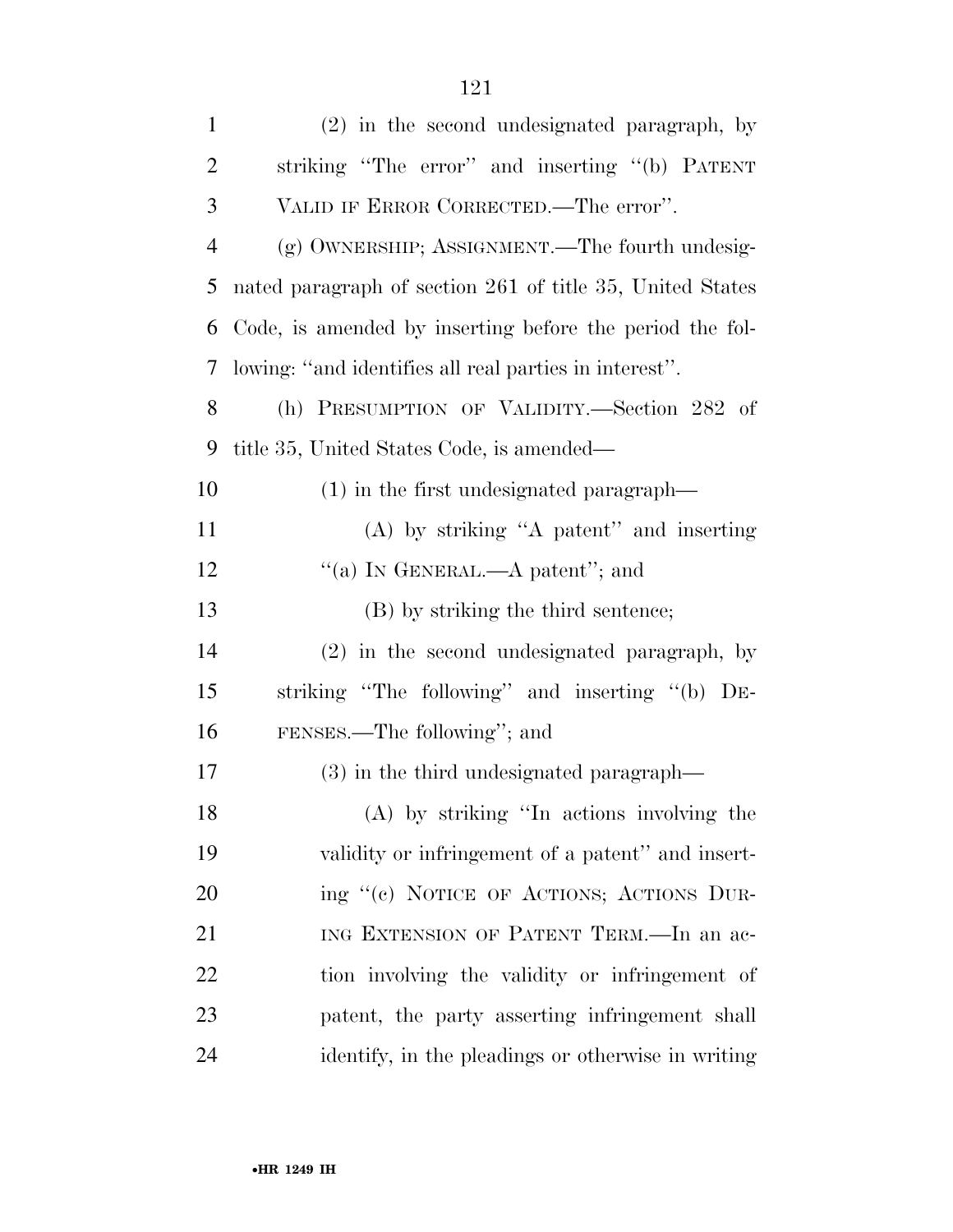| $\mathbf{1}$   | to the adverse party, all of its real parties in in-    |
|----------------|---------------------------------------------------------|
| $\overline{2}$ | terest, and"; and                                       |
| 3              | (B) by striking "Claims Court" and insert-              |
| $\overline{4}$ | ing "Court of Federal Claims".                          |
| 5              | (i) ACTION FOR INFRINGEMENT.—Section 288 of             |
| 6              | title 35, United States Code, is amended by striking ", |
| 7              | without deceptive intention,".                          |
| 8              | (j) REVISER'S NOTES.—                                   |
| 9              | $(1)$ Section 3(e)(2) of title 35, United States        |
| 10             | Code, is amended by striking "this Act," and insert-    |
| 11             | ing "that Act,".                                        |
| 12             | (2) Section 202 of title 35, United States Code,        |
| 13             | is amended—                                             |
| 14             | (A) in subsection (b)(3), by striking "the              |
| 15             | section $203(b)$ " and inserting "section $203(b)$ ";   |
| 16             | and                                                     |
| 17             | $(B)$ in subsection $(c)(7)$ —                          |
| 18             | (i) in subparagraph (D), by striking                    |
| 19             | "except where it proves" and all that fol-              |
| 20             | lows through "small business firms; and"                |
| 21             | and inserting: "except where it is deter-               |
| 22             | mined to be infeasible following a reason-              |
| 23             | able inquiry, a preference in the licensing             |
| 24             | of subject inventions shall be given to                 |
| 25             | small business firms; and"; and                         |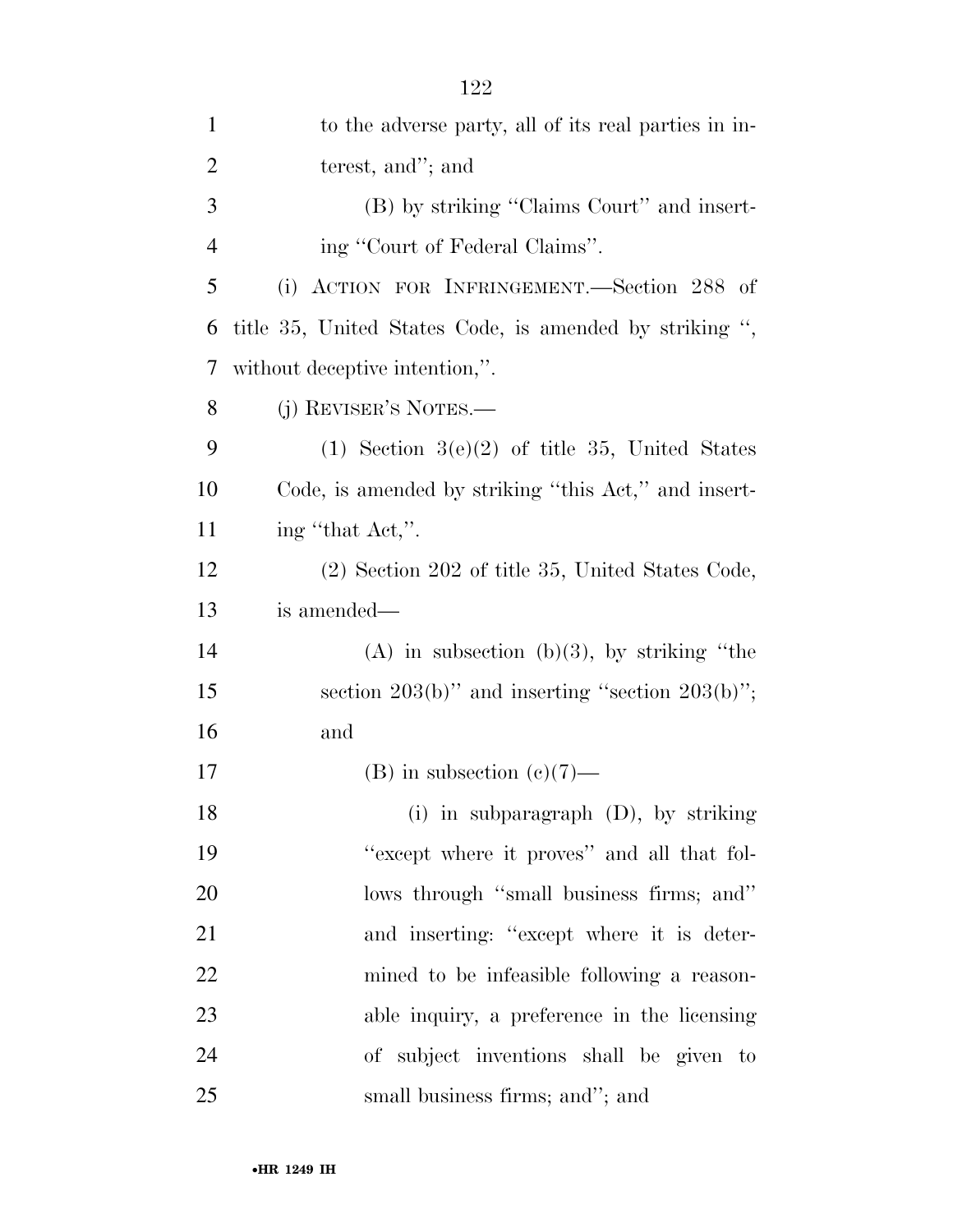| $\mathbf{1}$   | (ii) in subparagraph $(E)(i)$ , by strik-            |
|----------------|------------------------------------------------------|
| $\overline{2}$ | ing "as described above in this clause               |
| 3              | $(D)$ ;" and inserting "described above in           |
| $\overline{4}$ | this clause;".                                       |
| 5              | $(3)$ Section $209(d)(1)$ of title 35, United States |
| 6              | Code, is amended by striking "nontransferrable"      |
| $\tau$         | and inserting "nontransferable".                     |
| 8              | (4) Section $287(c)(2)(G)$ of title 35, United       |
| 9              | States Code, is amended by striking "any state" and  |
| 10             | inserting "any State".                               |
| 11             | $(5)$ Section 371(b) of title 35, United States      |
| 12             | Code, is amended by striking "of the treaty" and in- |
| 13             | serting "of the treaty.".                            |
| 14             | (k) UNNECESSARY REFERENCES.—                         |
| 15             | (1) IN GENERAL.—Title 35, United States              |
| 16             | Code, is amended by striking "of this title" each    |
| 17             | place that term appears.                             |
| 18             | (2) EXCEPTION.—The amendment made by                 |
| 19             | paragraph (1) shall not apply to the use of such     |
| 20             | term in the following sections of title 35, United   |
| 21             | States Code:                                         |
| 22             | $(A)$ Section 1(c).                                  |
| 23             | $(B)$ Section 100.                                   |
| 24             | $(C)$ Section 101.                                   |
| 25             | (D) Subsections (a) and (b) of section 105.          |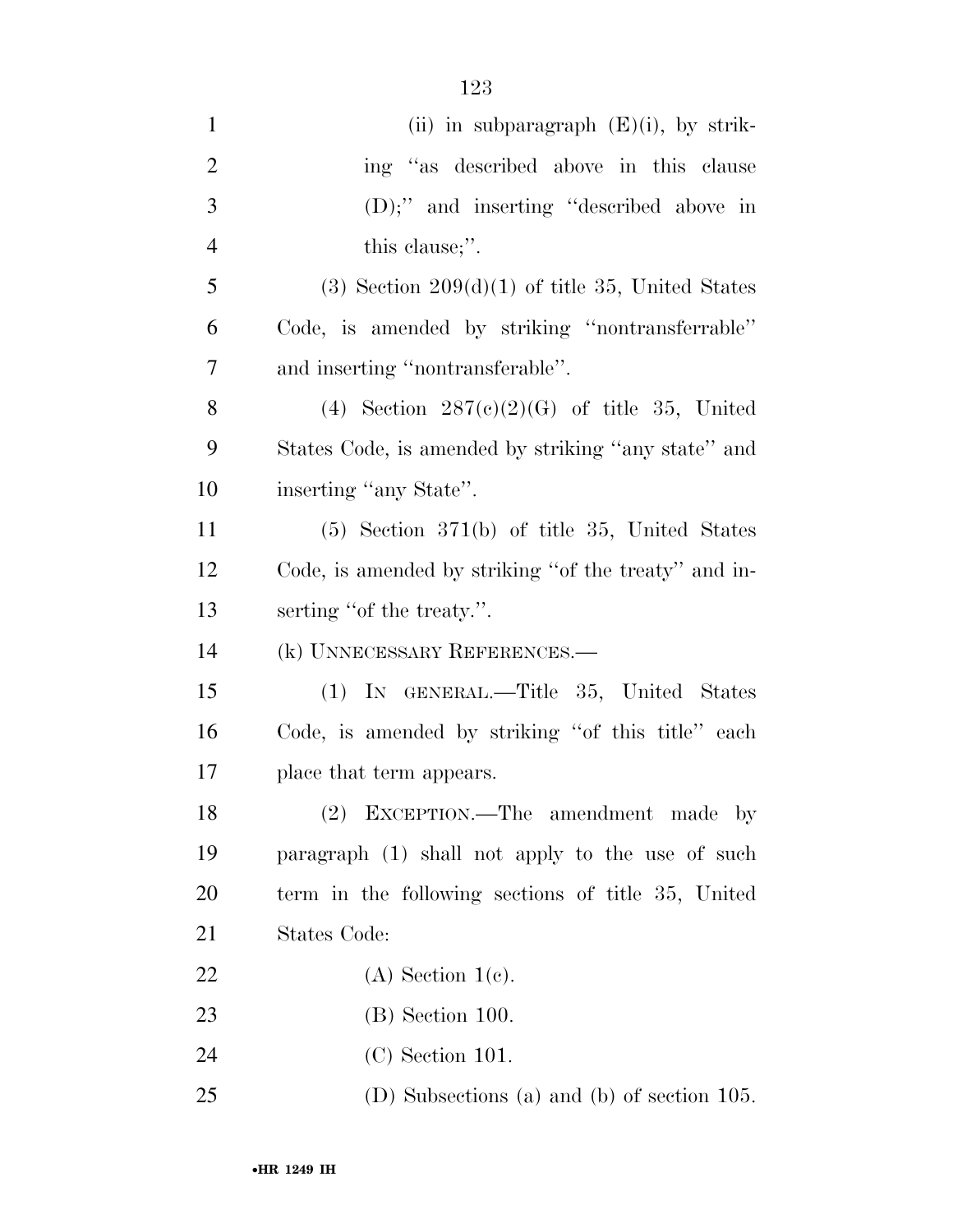| $\mathbf{1}$   | (E) The first instance of the use of such                    |
|----------------|--------------------------------------------------------------|
| $\overline{2}$ | term in section $111(b)(8)$ .                                |
| 3              | $(F)$ Section 157(a), in the matter pre-                     |
| $\overline{4}$ | eeding paragraph (1).                                        |
| 5              | $(G)$ Section 161.                                           |
| 6              | $(H)$ Section 164.                                           |
| 7              | $(I)$ Section 171.                                           |
| 8              | (J) Section $251(c)$ , as so designated by                   |
| 9              | this section.                                                |
| 10             | $(K)$ Section 261.                                           |
| 11             | (L) Subsections (a), (g), and (h) of section                 |
| 12             | 271.                                                         |
| 13             | (M) Section $287(b)(1)$ .                                    |
| 14             | $(N)$ Section 289.                                           |
| 15             | (O) The first instance of the use of such                    |
| 16             | term in section $375(a)$ .                                   |
| 17             | (1) EFFECTIVE DATE.—The amendments made by                   |
|                | 18 this section shall take effect upon the expiration of the |
|                | 19 1-year period beginning on the date of the enactment of   |
| 20             | this Act and shall apply to proceedings commenced on or      |
| 21             | after that effective date.                                   |
| 22             | SEC. 21. TRAVEL EXPENSES AND PAYMENT OF ADMINIS-             |
| 23             | <b>TRATIVE JUDGES.</b>                                       |
| 24             | (a) AUTHORITY TO COVER CERTAIN TRAVEL RE-                    |
| 25             | LATED EXPENSES.—Section $2(b)(11)$ of title 35, United       |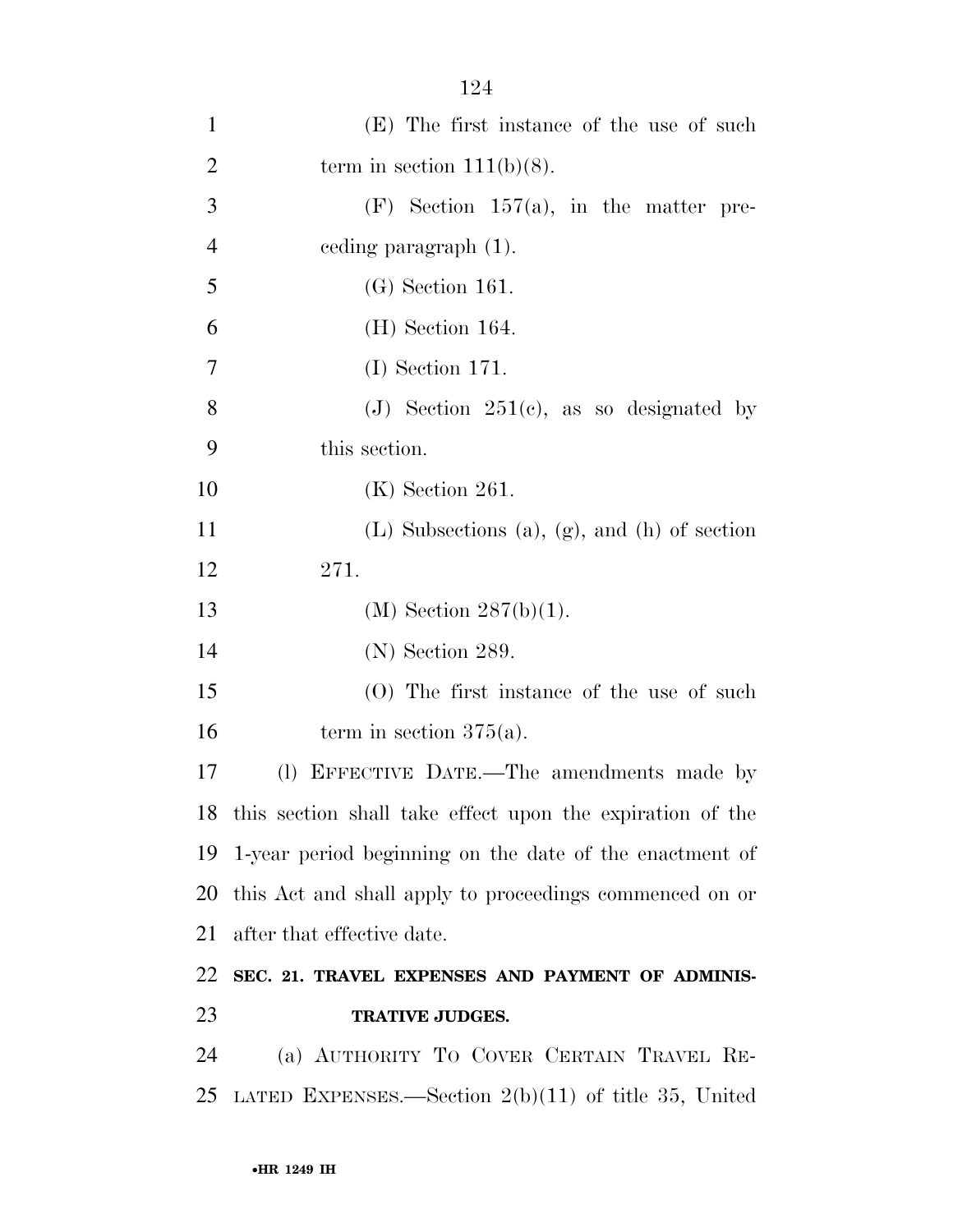States Code, is amended by inserting '', and the Office is authorized to expend funds to cover the subsistence ex- penses and travel-related expenses, including per diem, lodging costs, and transportation costs, of non-federal em-ployees attending such programs'' after ''world''.

 (b) PAYMENT OF ADMINISTRATIVE JUDGES.—Sec- tion 3(b) of title 35, United States Code, is amended by adding at the end the following:

9 "(6) ADMINISTRATIVE PATENT JUDGES AND ADMINISTRATIVE TRADEMARK JUDGES.—The Direc- tor has the authority to fix the rate of basic pay for the administrative patent judges appointed pursuant to section 6 of this title and the administrative trademark judges appointed pursuant to section 17 of the Trademark Act of 1946 (15 U.S.C. 1067) at not greater than the rate of basic pay payable for Level III of the Executive Schedule. The payment of a rate of basic pay under this paragraph shall not be subject to the pay limitation of section 5306(e) or 5373 of title 5.''.

# **SEC. 22. PATENT AND TRADEMARK OFFICE FUNDING.**

 (a) DEFINITION.—In this section, the term ''Fund'' means the United States Patent and Trademark Office Public Enterprise Fund established under subsection (c). (b) FUNDING.—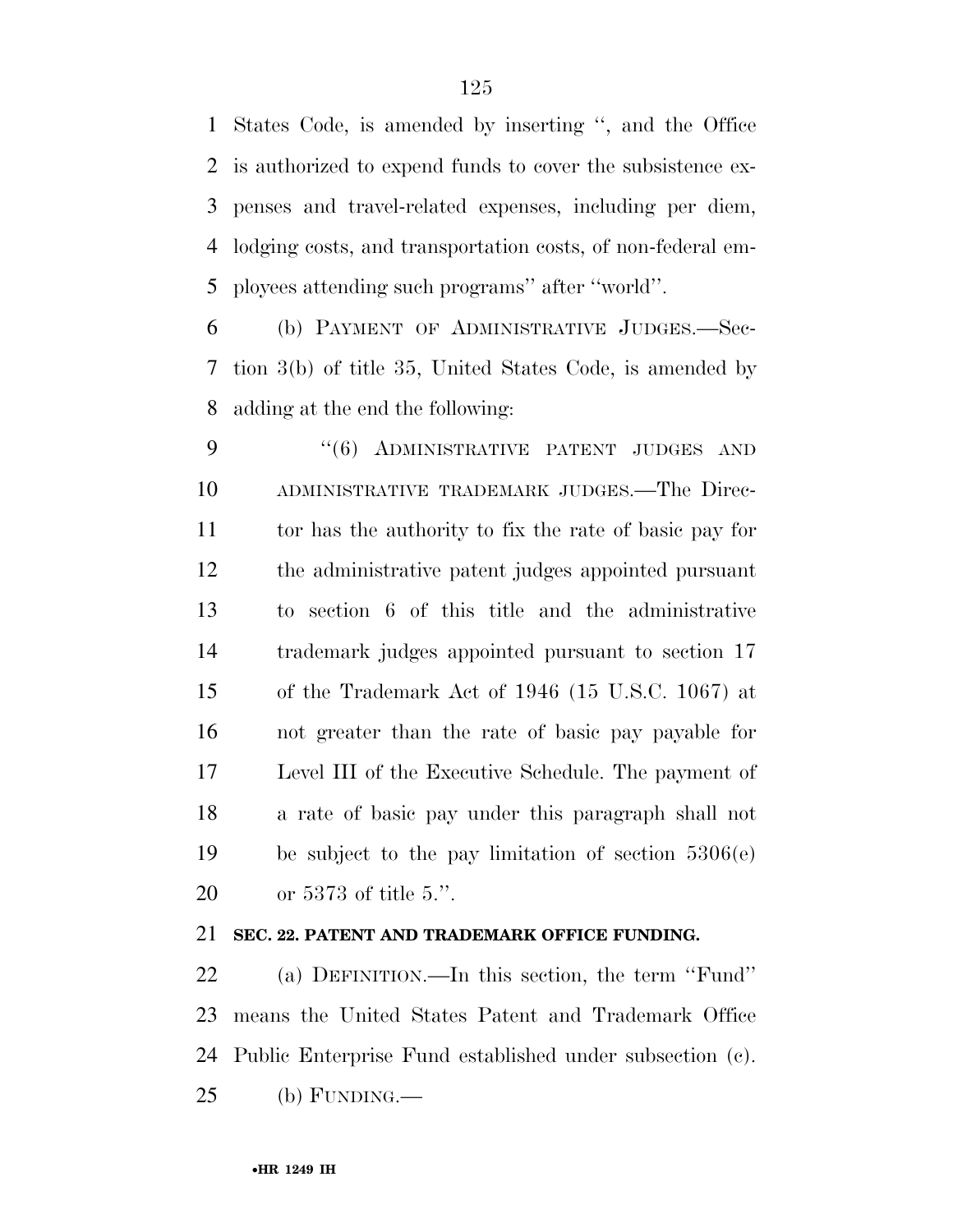| $\mathbf{1}$   | $(1)$ IN GENERAL.—Section 42 of title 35,           |
|----------------|-----------------------------------------------------|
| $\overline{2}$ | United States Code, is amended—                     |
| 3              | $(A)$ in subsection $(b)$ , by striking "Patent"    |
| $\overline{4}$ | and Trademark Office Appropriation Account"         |
| 5              | and inserting "United States Patent and             |
| 6              | Trademark Office Public Enterprise Fund";           |
| $\overline{7}$ | and                                                 |
| 8              | $(B)$ in subsection $(c)$ , in the first sen-       |
| 9              | tence—                                              |
| 10             | (i) by striking "To the extent" and all             |
| 11             | that follows through "fees" and inserting           |
| 12             | "Fees"; and                                         |
| 13             | (ii) by striking "shall be collected by             |
| 14             | and shall be available to the Director" and         |
| 15             | inserting "shall be collected by the Direc-         |
| 16             | tor and shall be available until expended".         |
| 17             | (2) EFFECTIVE DATE.—The amendments made             |
| 18             | by paragraph (1) shall take effect on the later of- |
| 19             | $(A)$ October 1, 2011; or                           |
| 20             | (B) the first day of the first fiscal year          |
| 21             | that begins after the date of the enactment of      |
| 22             | this Act.                                           |
| 23             | (c) USPTO REVOLVING FUND.—                          |
| 24             | (1) ESTABLISHMENT.—There is established in          |
| 25             | the Treasury of the United States a revolving fund  |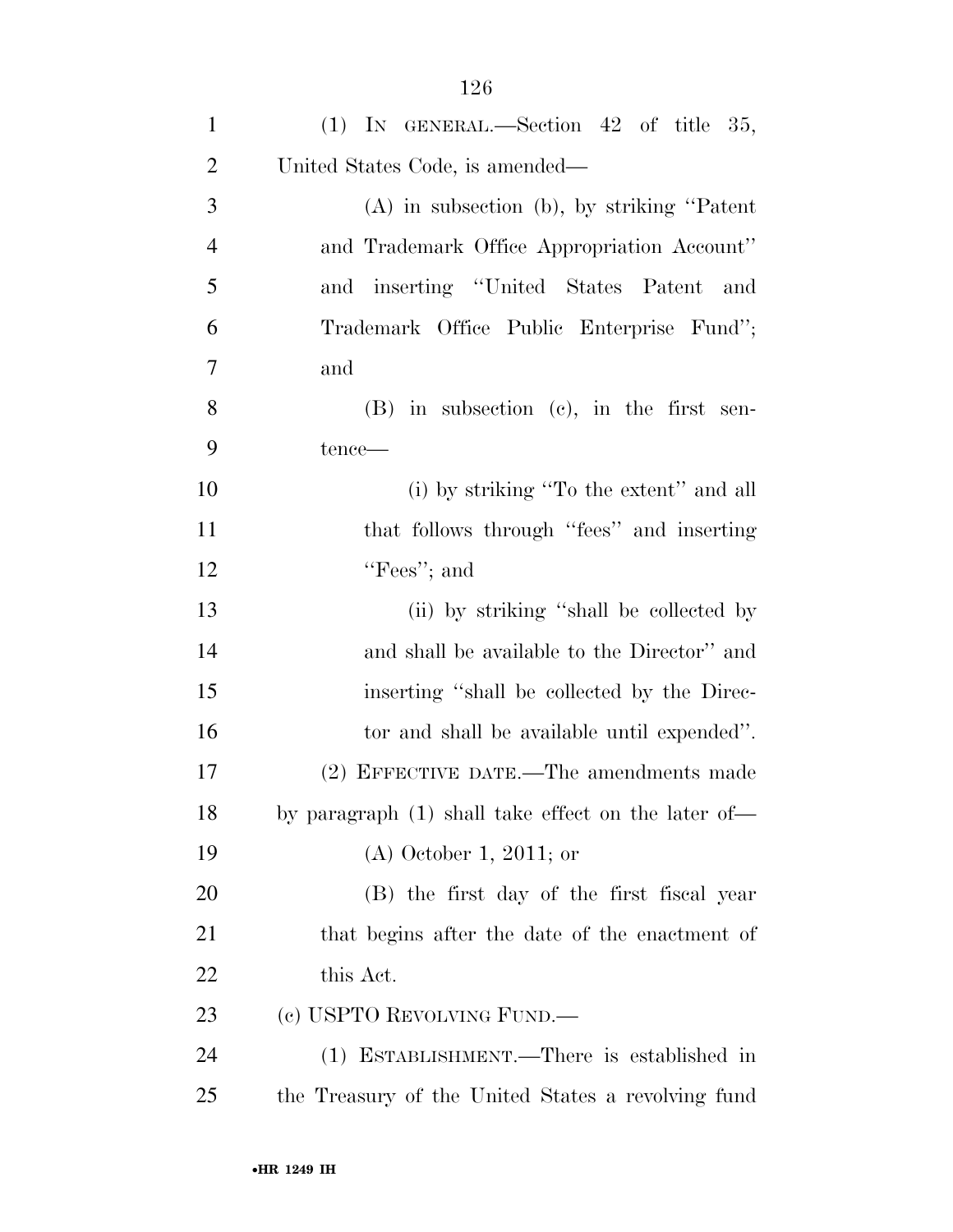| $\mathbf{1}$   | to be known as the "United States Patent and          |
|----------------|-------------------------------------------------------|
| $\overline{2}$ | Office<br>Public Enterprise Fund".<br>Trademark       |
| 3              | Amounts shall be deposited in the Fund as an off-     |
| $\overline{4}$ | setting receipt and shall be available for use by the |
| 5              | Director without fiscal year limitation.              |
| 6              | (2) DERIVATION OF RESOURCES.—There shall              |
| 7              | be deposited into the Fund, on and after the effec-   |
| 8              | tive date set forth in subsection $(b)(2)$ —          |
| 9              | $(A)$ any fees collected under sections 41,           |
| 10             | 42, and 376 of title 35, United States Code, ex-      |
| <sup>11</sup>  | cept that—                                            |
| 12             | (i) notwithstanding any other provi-                  |
| 13             | sion of law, if such fees are collected by,           |
| 14             | and payable to, the Director, the Director            |
| 15             | shall transfer such amounts to the Fund;              |
| 16             | and                                                   |
| 17             | (ii) no funds collected pursuant to sec-              |
| 18             | tion 9(h) of this Act or section 1(a)(2) of           |
| 19             | Public Law 111–45 shall be deposited in               |
| 20             | the Fund; and                                         |
| 21             | (B) any fees collected under section 31 of            |
| 22             | the Trademark Act of $1946$ (15 U.S.C. 1113).         |
| 23             | EXPENSES.—Amounts deposited into the<br>(3)           |
| 24             | Fund under paragraph (2) shall be available, with-    |
| 25             | out fiscal year limitation, to cover—                 |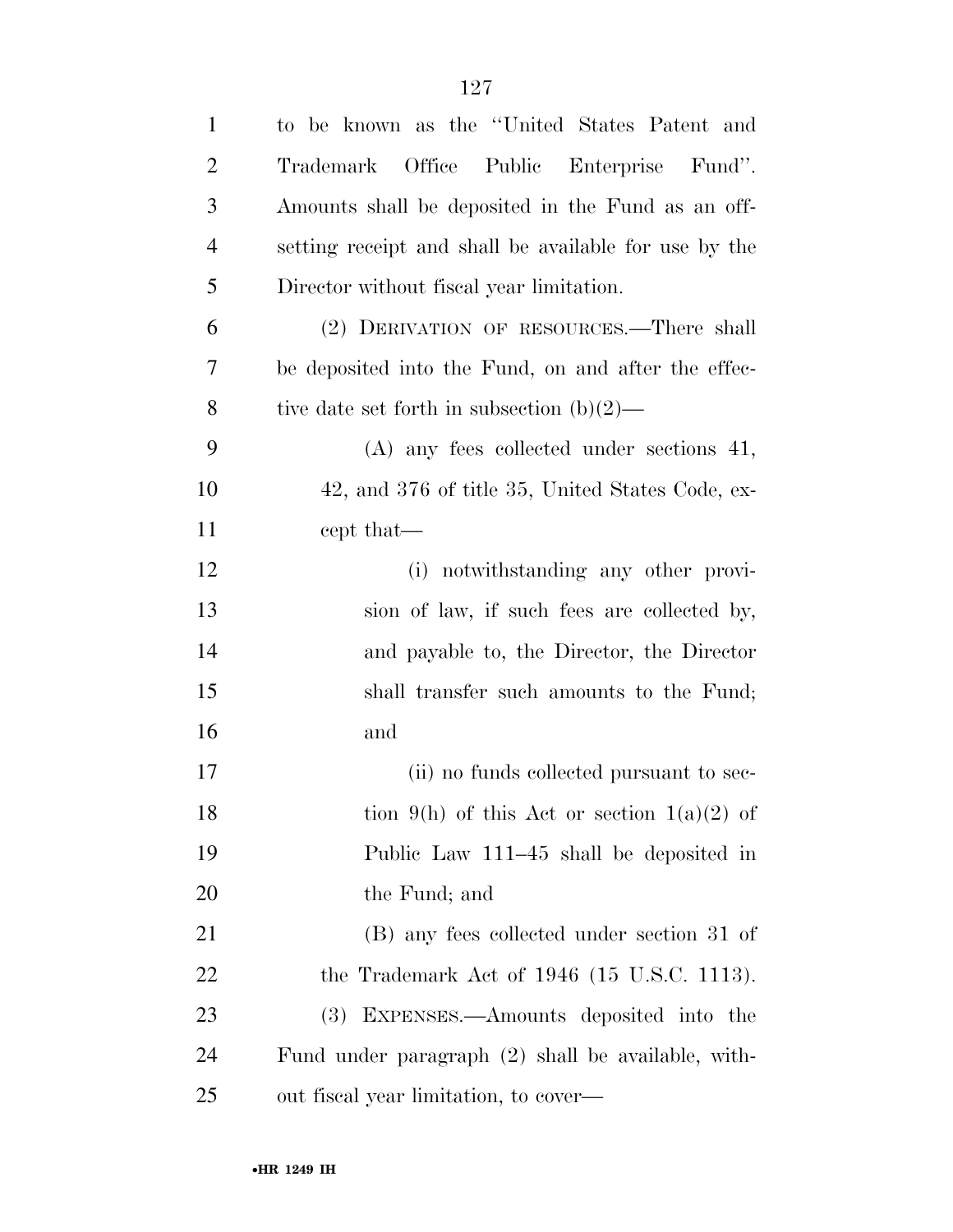| $\mathbf{1}$   | $(A)$ all expenses to the extent consistent         |
|----------------|-----------------------------------------------------|
| $\overline{2}$ | with the limitation on the use of fees set forth    |
| 3              | in section $42(c)$ of title 35, United States Code, |
| $\overline{4}$ | including all administrative and operating ex-      |
| 5              | penses, determined in the discretion of the Di-     |
| 6              | rector to be ordinary and reasonable, incurred      |
| 7              | by the Director for the continued operation of      |
| 8              | all services, programs, activities, and duties of   |
| 9              | the Office relating to patents and trademarks,      |
| 10             | as such services, programs, activities, and du-     |
| 11             | ties are described under—                           |
| 12             | (i) title 35, United States Code; and               |
| 13             | (ii) the Trademark Act of 1946; and                 |
| 14             | (B) all expenses incurred pursuant to any           |
| 15             | obligation, representation, or other commitment     |
| 16             | of the Office.                                      |

 (d) ANNUAL REPORT.—Not later than 60 days after the end of each fiscal year, the Director shall submit a report to Congress which shall—

 (1) summarize the operations of the Office for the preceding fiscal year, including financial details and staff levels broken down by each major activity 23 of the Office;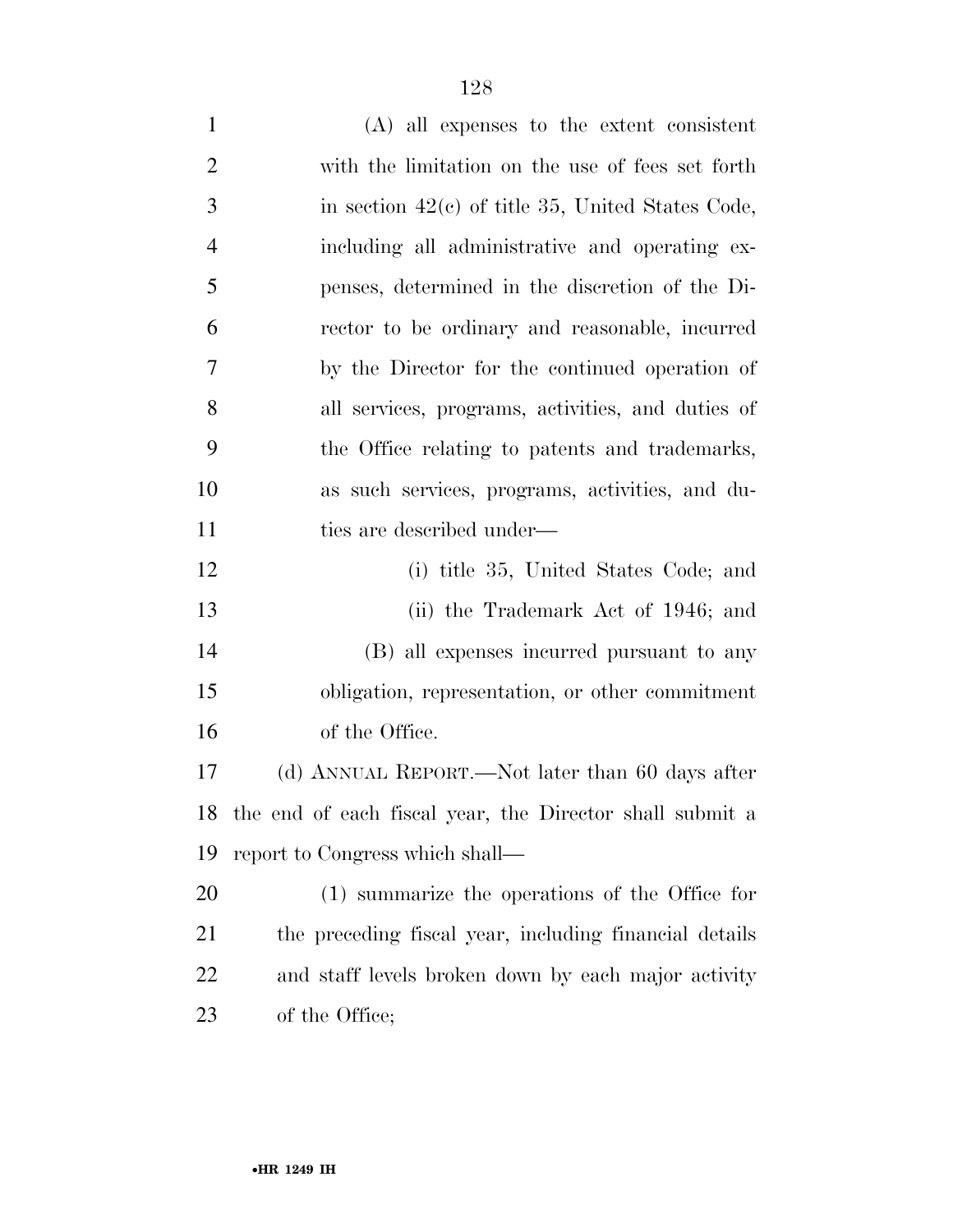| $\mathbf{1}$   | $(2)$ detail the operating plan of the Office, in-     |
|----------------|--------------------------------------------------------|
| $\overline{2}$ | cluding specific expense and staff needs for the up-   |
| 3              | coming fiscal year;                                    |
| $\overline{4}$ | (3) describe the long-term modernization plans         |
| 5              | of the Office;                                         |
| 6              | (4) set forth details of any progress towards          |
| 7              | such modernization plans made in the previous fiscal   |
| 8              | year; and                                              |
| 9              | (5) include the results of the most recent audit       |
| 10             | carried out under subsection (f).                      |
| 11             | (e) ANNUAL SPENDING PLAN.                              |
| 12             | $(1)$ In GENERAL.—Not later than 30 days after         |
| 13             | the beginning of each fiscal year, the Director shall  |
| 14             | notify the Committees on Appropriations of both        |
| 15             | Houses of Congress of the plan for the obligation      |
| 16             | and expenditure of the total amount of the funds for   |
| 17             | that fiscal year in accordance with section 605 of the |
| 18             | Science, State, Justice, Commerce, and Related         |
| 19             | Agencies Appropriations Act, 2006 (Public Law          |
| 20             | 109–108; 119 Stat. 2334).                              |
| 21             | (2) CONTENTS.—Each plan under paragraph                |
| 22             | $(1)$ shall—                                           |
| 23             | (A) summarize the operations of the Office             |
| 24             | for the current fiscal year, including financial       |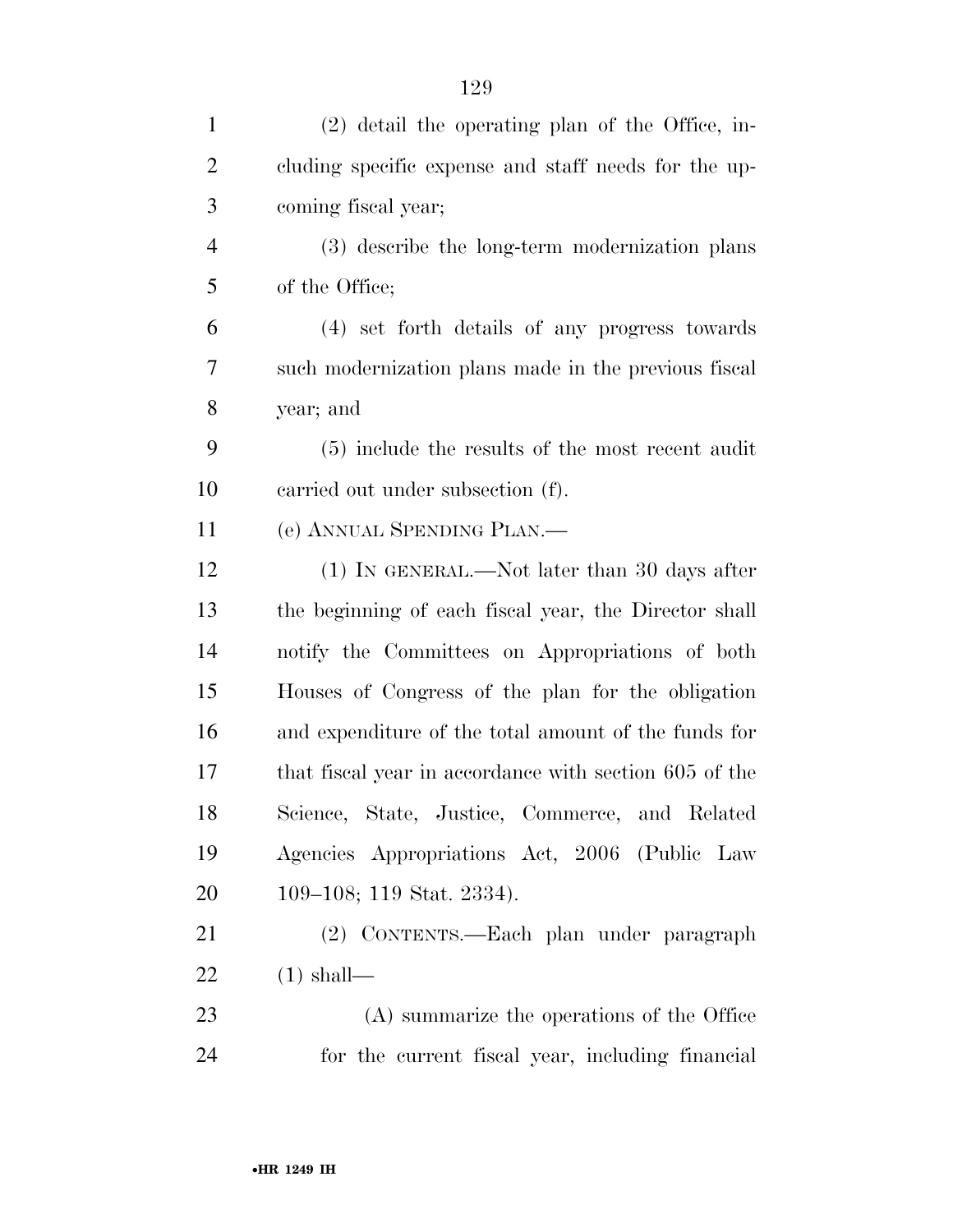| $\mathbf{1}$   | details and staff levels with respect to major ac-         |
|----------------|------------------------------------------------------------|
| 2              | tivities; and                                              |
| 3              | (B) detail the operating plan of the Office,               |
| $\overline{4}$ | including specific expense and staff needs, for            |
| 5              | the current fiscal year.                                   |
| 6              | (f) AUDIT.—The Director shall, on an annual basis,         |
|                | 7 provide for an independent audit of the financial state- |
| 8              | ments of the Office. Such audit shall be conducted in ac-  |
|                |                                                            |

 (g) BUDGET.—The Fund shall prepare and submit each year to the President a business-type budget in a manner, and before a date, as the President prescribes by regulation for the budget program.

cordance with generally acceptable accounting procedures.

## **SEC. 23. SATELLITE OFFICES.**

 (a) ESTABLISHMENT.—Subject to available re- sources, the Director shall, by not later than the date that is 3 years after the date of the enactment of this Act es- tablish 3 or more satellite offices in the United States to carry out the responsibilities of the Patent and Trademark Office.

 (b) PURPOSE.—The purpose of the satellite offices established under subsection (a) are to—

 (1) increase outreach activities to better connect patent filers and innovators with the Patent and Trademark Office;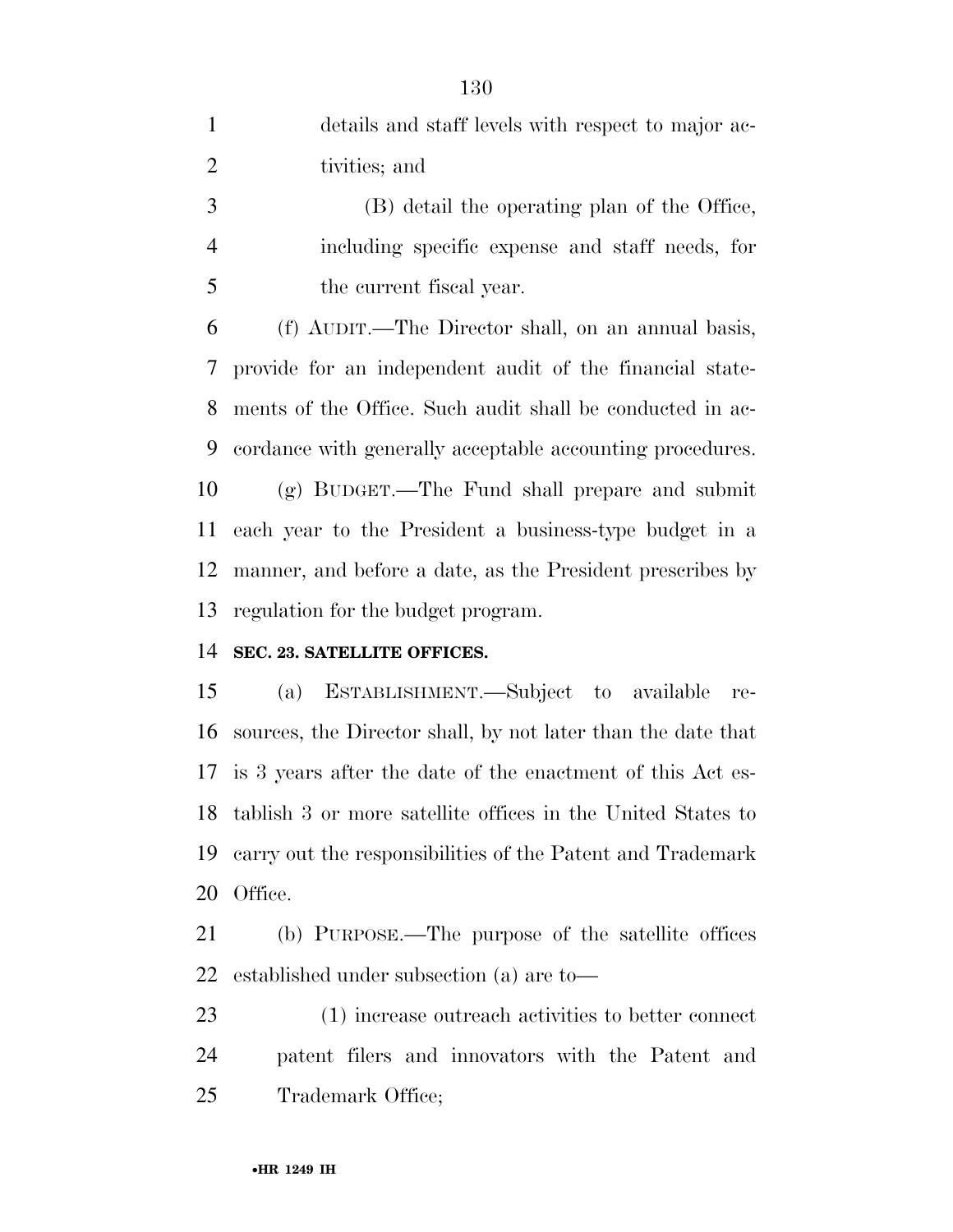| $\mathbf{1}$   | $(2)$ enhance patent examiner retention;            |
|----------------|-----------------------------------------------------|
| $\overline{2}$ | (3) improve recruitment of patent examiners;        |
| 3              | and                                                 |
| $\overline{4}$ | (4) decrease the number of patent applications      |
| 5              | waiting for examination and improve the quality of  |
| 6              | patent examination.                                 |
| 7              | (c) REQUIRED CONSIDERATIONS.—                       |
| 8              | $(1)$ In GENERAL.—In selecting the location of      |
| 9              | each satellite office to be established under sub-  |
| 10             | section (a), the Director-                          |
| 11             | (A) shall ensure geographic diversity               |
| 12             | among the offices, including by ensuring that       |
| 13             | such offices are established in different States    |
| 14             | and regions throughout the Nation;                  |
| 15             | (B) may rely upon any previous evalua-              |
| 16             | tions by the Patent and Trademark Office of         |
| 17             | potential locales for satellite offices, including  |
| 18             | any evaluations prepared as part of the Office's    |
| 19             | Nationwide Workforce Program that resulted in       |
| 20             | the 2010 selection of Detroit, Michigan, as the     |
| 21             | first ever satellite office of the Office.          |
| <u>22</u>      | OPEN SELECTION PROCESS.—Nothing in<br>(2)           |
| 23             | paragraph (1) shall constrain the Patent and Trade- |
| 24             | mark Office to only consider its evaluations in se- |
| 25             | lecting the Detroit, Michigan, satellite office.    |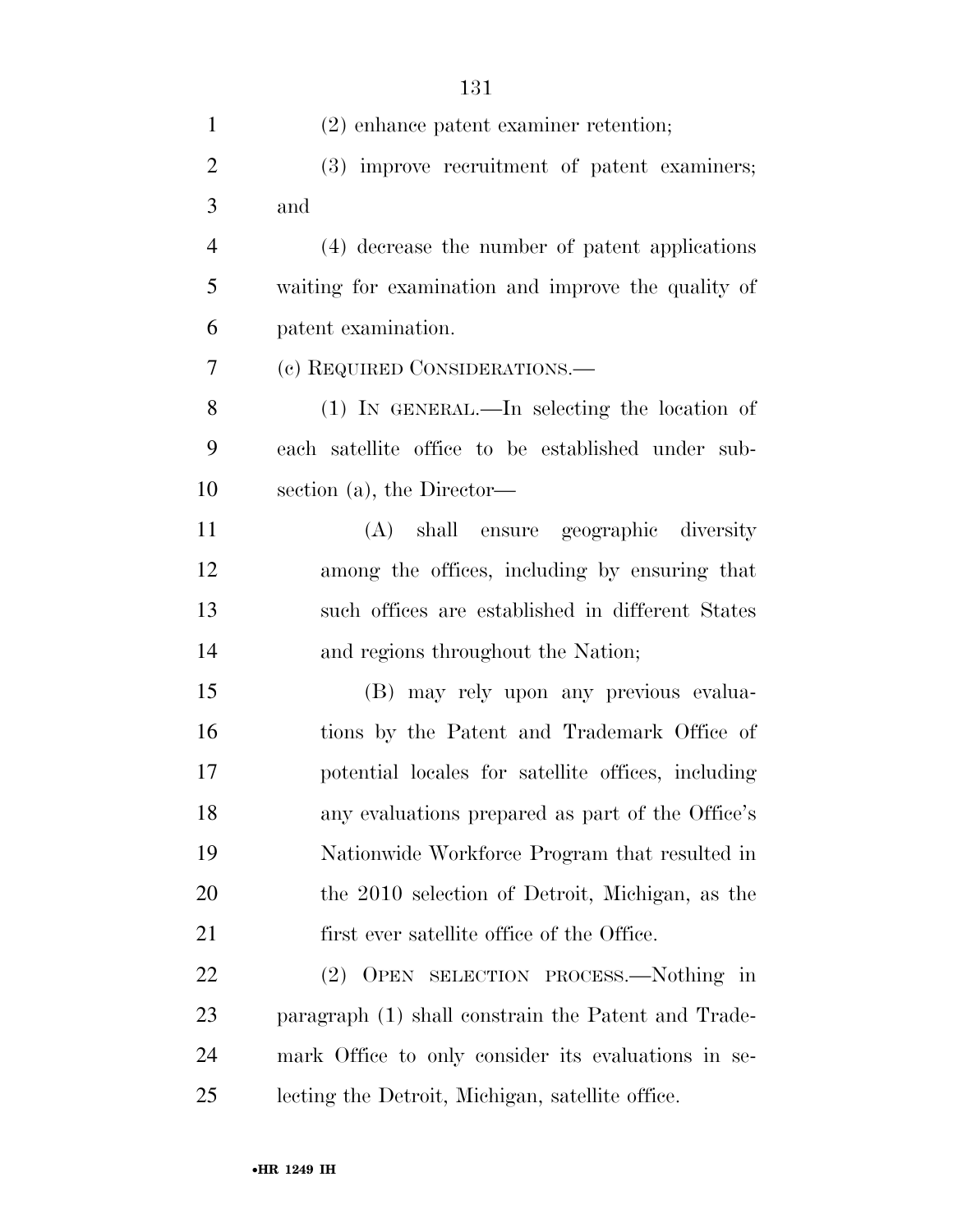(d) REPORT TO CONGRESS.—Not later than the end of the first 3 fiscal years that begin after the date of the enactment of this Act, the Director shall submit a report to Congress on— (1) the rationale of the Director in selecting the location of any satellite office required under sub- section (a); (2) the progress of the Director in establishing all such satellite offices; and (3) whether the operation of existing satellite offices is achieving the purposes required under sub- section (b). **SEC. 24. PATENT OMBUDSMAN PROGRAM FOR SMALL BUSI- NESS CONCERNS.**  Subject to available resources, the Director may es- tablish in the Office a Patent Ombudsman Program. The duties of the Program's staff shall include providing sup- port and services relating to patent filings to small busi- ness concerns. **SEC. 25. PRIORITY EXAMINATION FOR TECHNOLOGIES IM-**

#### **PORTANT TO AMERICAN COMPETITIVENESS.**

 Section 2(b)(2) of title 35, United States Code, is amended—

 (1) in subparagraph (E), by striking ''and'' after the semicolon;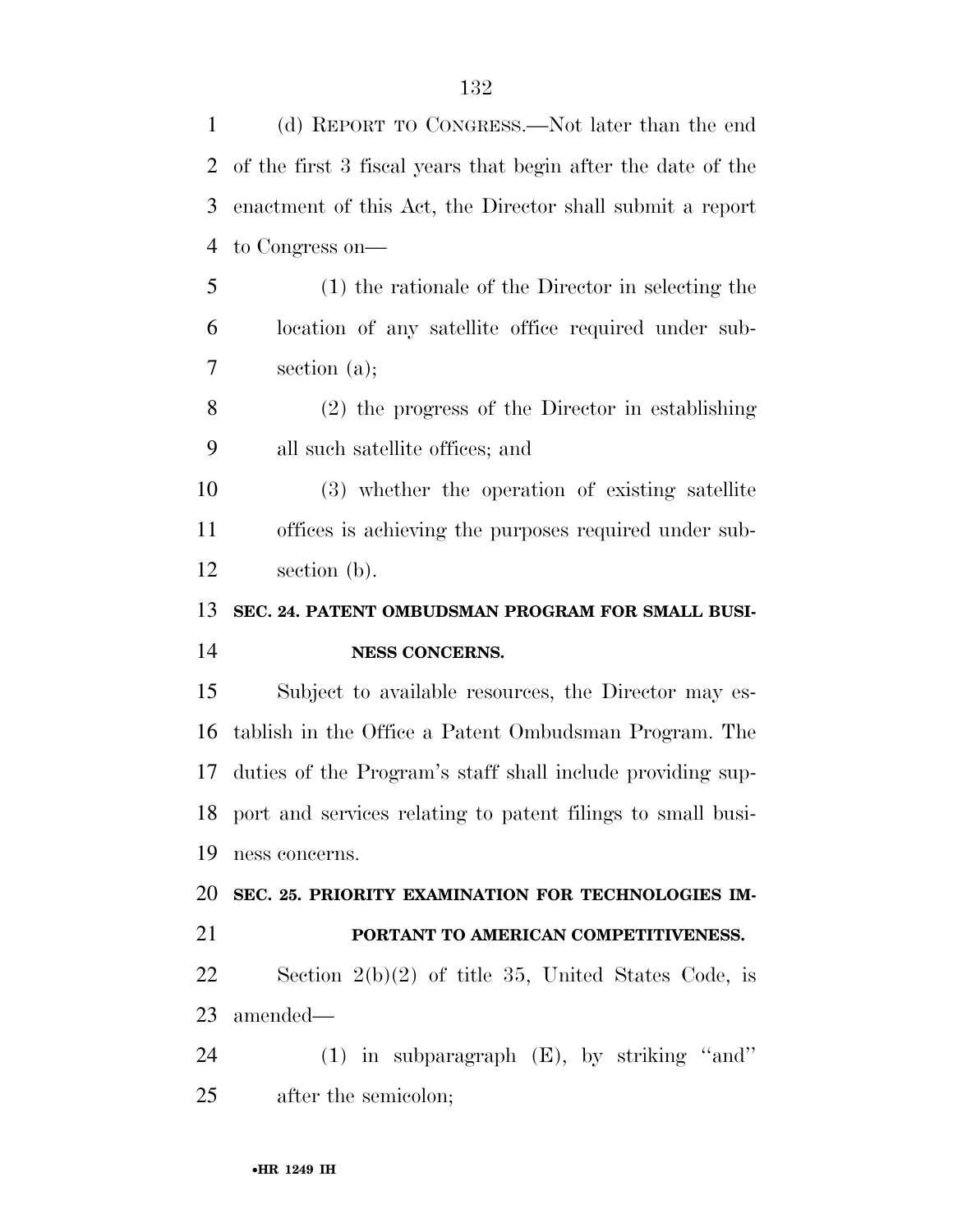(2) in subparagraph (F), by inserting ''and'' after the semicolon; and

(3) by adding at the end the following:

 ''(G) may, subject to any conditions pre- scribed by the Director and at the request of the patent applicant, provide for prioritization of examination of applications for products, processes, or technologies that are important to the national economy or national competitive- ness without recovering the aggregate extra cost of providing such prioritization, notwith- standing section 41 or any other provision of 13 law;".

### **SEC. 26. DESIGNATION OF DETROIT SATELLITE OFFICE.**

 (a) DESIGNATION.—The satellite office of the United States Patent and Trademark Office to be located in De- troit, Michigan, shall be known and designated as the ''Elijah J. McCoy United States Patent and Trademark Office''.

 (b) REFERENCES.—Any reference in a law, map, reg- ulation, document, paper, or other record of the United States to the satellite office of the United States Patent and Trademark Office to be located in Detroit, Michigan, referred to in subsection (a) shall be deemed to be a ref